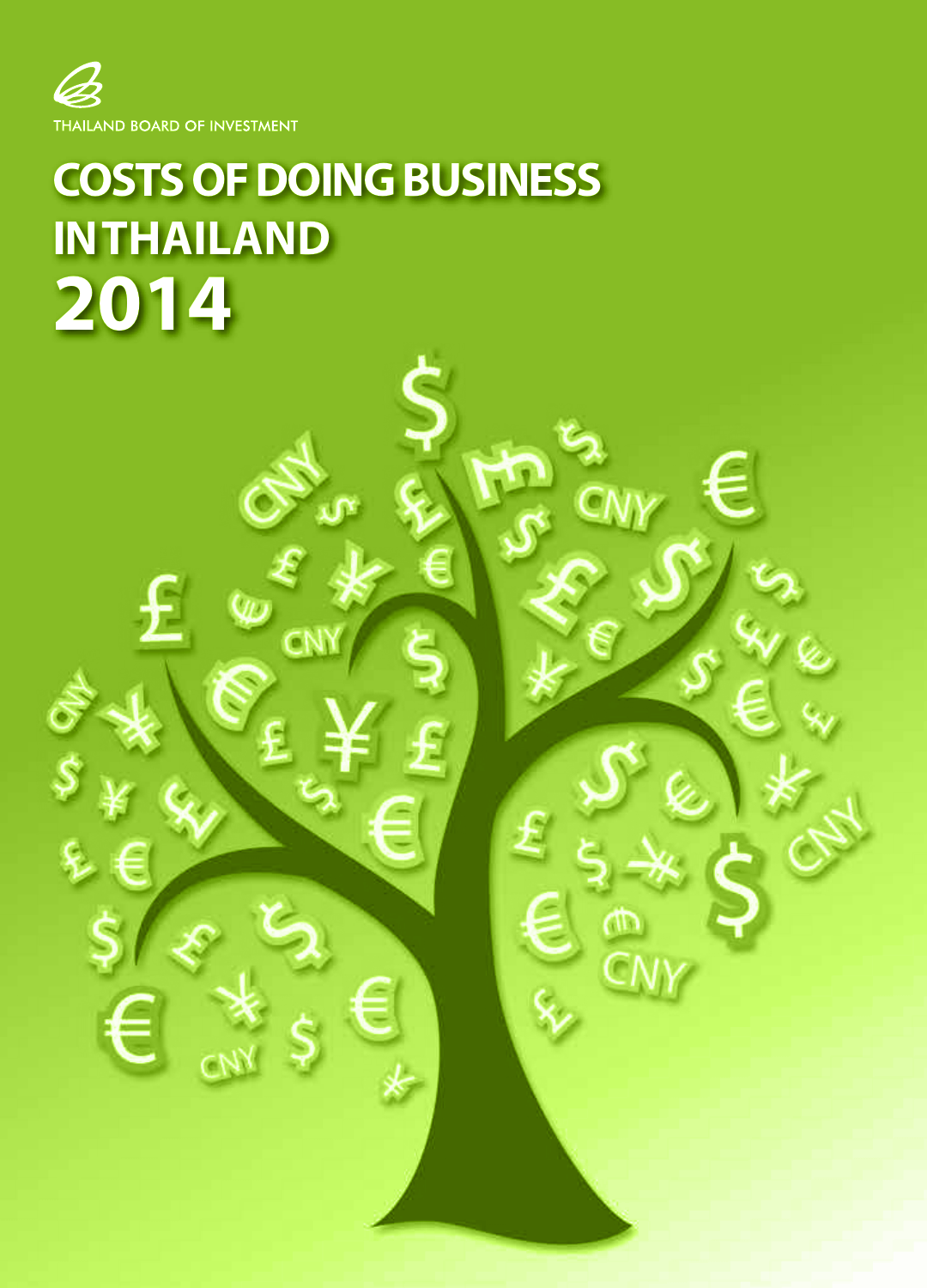### **CONTENTS**

|                                                                                                    | Page              |
|----------------------------------------------------------------------------------------------------|-------------------|
| <b>TYPICAL COSTS OF STARTING AND OPERATING A BUSINESS</b>                                          | 4                 |
| TAX RATES AND DOUBLE TAXATION AGREEMENTS                                                           | 5                 |
| <b>Tax Rates</b>                                                                                   | 5                 |
| <b>Excise Tax</b>                                                                                  | 6                 |
| <b>LABOR COSTS</b>                                                                                 | 8                 |
| <b>IT Positions</b>                                                                                | 8                 |
| <b>Translation Costs</b>                                                                           | 9                 |
| <b>Overtime Regulations</b>                                                                        | 10                |
| Severance Payment Entitlements                                                                     | 10                |
| Minimum Wages                                                                                      | 10                |
| OFFICE OCCUPANCY COSTS IN ASIA PACIFIC                                                             | 11                |
| <b>RENTAL FACTORY INDUSTRY</b>                                                                     | 11                |
| UTILITY COSTS                                                                                      | 12                |
| <b>Water Rates for Regional Areas</b>                                                              | $12 \overline{ }$ |
| <b>Electricity Tariffs</b>                                                                         | $12 \overline{ }$ |
| <b>TRANSPORTATION COSTS INCLUDING FUEL COSTS AND FREIGHT RATES</b>                                 | 17                |
| <b>Retail Oil Prices</b>                                                                           | 17                |
| <b>Retail LPG Prices</b>                                                                           | 17                |
| Shipping Cargo Rates from Bangkok                                                                  | 17                |
| Cost of Express Postal Service from Bangkok                                                        | 18                |
| Air Cargo Rates from Bangkok                                                                       | 19                |
| <b>Rail Transportation Costs</b>                                                                   | 19                |
| <b>Fuel Surcharge</b>                                                                              | 20                |
| <b>COMMUNICATIONS COSTS</b>                                                                        | 20                |
| International Telephone Rates (ISD 001/009/CAT PhoneNet)                                           | 20                |
| <b>Fixed Line Service</b>                                                                          | 22                |
| Y-tel 1234 Rates (Press 1234 + phone number)                                                       | 22                |
| International Telephone Rates (ISD 007/008)<br>International Private Leased Circuit (Half Circuit) | 22<br>24          |
| <b>TOT Satellite Package</b>                                                                       | 24                |
| Monthly Internet Rates (Unlimited Access Hours)                                                    | 24                |
| Internet - IPStar                                                                                  | 25                |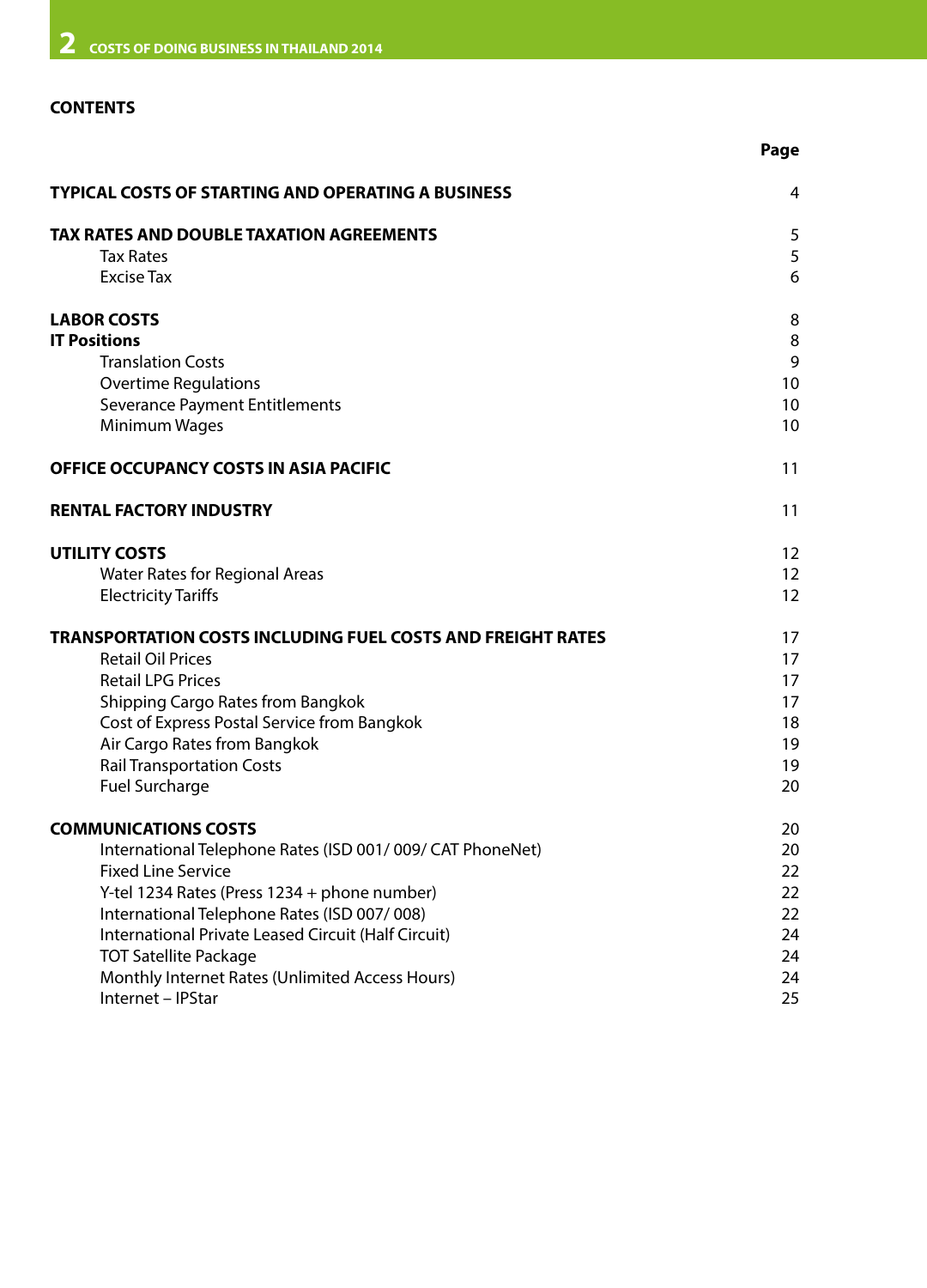**Page**

| <b>INDUSTRIAL ESTATES AND FACILITIES</b>                                     | 26 |
|------------------------------------------------------------------------------|----|
| <b>MISC. COSTS AND INFORMATIONS</b>                                          | 46 |
| Serviced Apartments Average Achieved Rents of Grade A Units by Area, Q1 2014 | 46 |
| Apartments Achieved Rents Area and Grade, Q1 2014                            | 46 |
| International School Fee Structures (Academic Year 2014-2015)                | 47 |
| Thai Graduates by Major                                                      | 49 |
| Foreign Students in Thai Higher Education Institutions                       | 49 |
| <b>Vehicle Domestic Sales</b>                                                | 49 |
| SeaPorts in Thailand                                                         | 50 |
| International Airports in Thailand                                           | 52 |
| Driving Distance Chart                                                       | 54 |
| <b>CONTACT US</b>                                                            | 56 |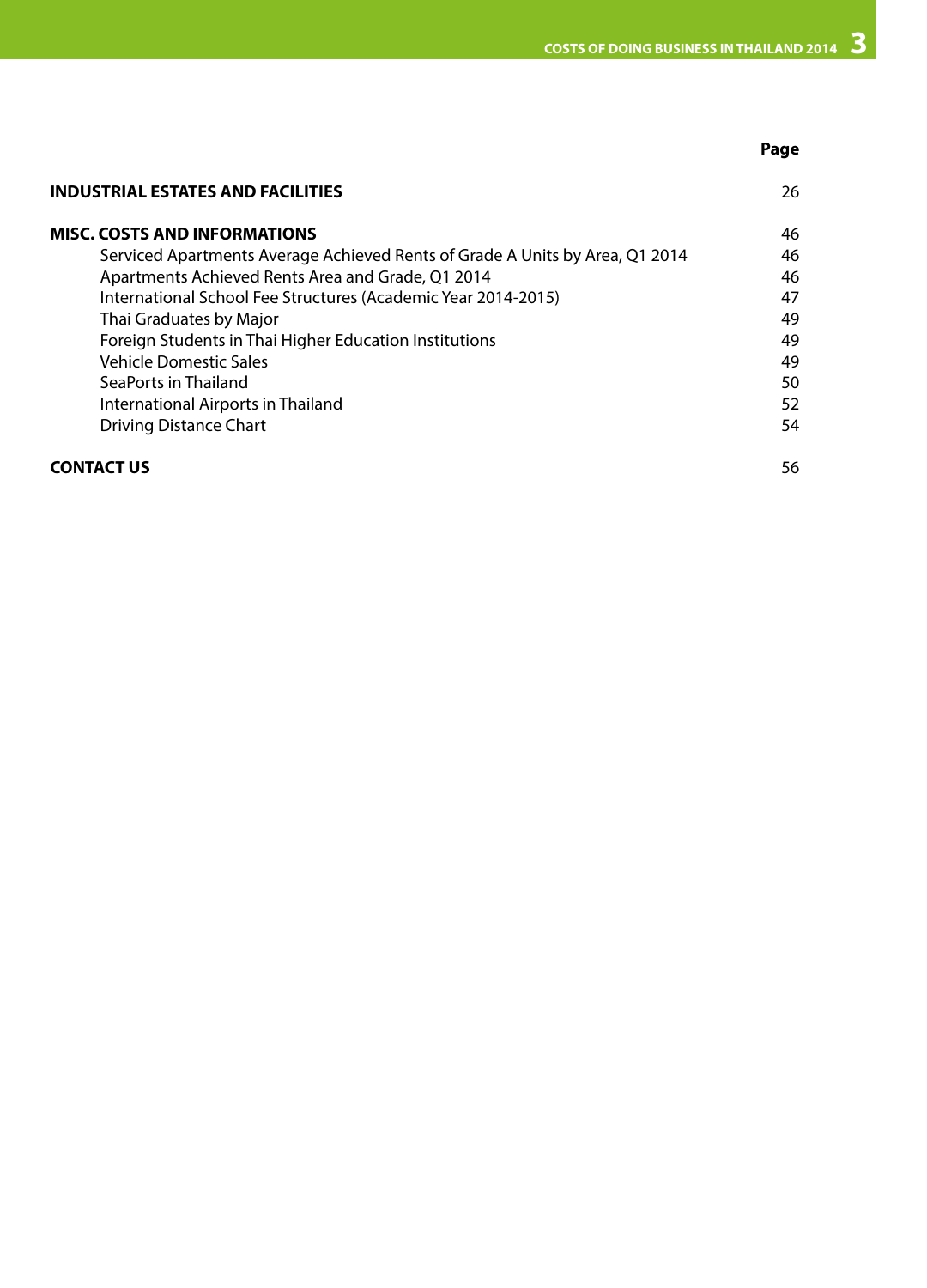*Note: All US\$ conversions are calculated at an exchange rate US\$1 = 32.00 baht*

### **TYPICAL COSTS OF STARTING AND OPERATING A BUSINESS**

| 1. Visas (government fee) (1)                                                                 | <b>Baht</b>                | US\$                |
|-----------------------------------------------------------------------------------------------|----------------------------|---------------------|
| Work permit (process time 1-10 days)                                                          |                            |                     |
| 3 months                                                                                      | 750                        | 23.44               |
| 6 months                                                                                      | 1,500                      | 46.88               |
| 1 year                                                                                        | 3,000                      | 93.75               |
| 2 years                                                                                       | 6,000                      | 187.50              |
| One-year visa (1-30 days)                                                                     | 1,900                      | 59.38               |
| Re-entry permit (process time 1 day)                                                          |                            |                     |
| Single entry                                                                                  | 1,000                      | 31.25               |
| Multiple entry                                                                                | 3,800                      | 118.75              |
| 1 a. Visas (typical fee charged by a law firm to process) (1)                                 |                            |                     |
| Work permit (1-10 days)                                                                       | 40,000 - 55,000            | 1,250 - 1,718.75    |
| Visa extension (1-30 days)                                                                    | 35,000 - 45,000            | 1,093.75 - 1,406.25 |
| Re-entry permit (1 day)                                                                       | $2,500 - 6,000$            | 78.13-187.50        |
| 2. Registration (government fee) (1)                                                          |                            |                     |
| Company registration (21 days)                                                                | 5,500 per 1 million        | 171.88 per 31,250   |
|                                                                                               | (275,000 maximum)          | (8,593.75 maximum)  |
| List 2 Alien business license (60-90 days)                                                    | 40,000 - 500,000           | 1,250 - 15,625      |
| List 3 Alien business license (60-90 days)                                                    | 20,000 - 250,000           | 625 - 7,812.50      |
| Factory license (30-45 days)                                                                  | $500 - 60,000$             | 15.63 - 1,875       |
| 3. Accounting (1)                                                                             |                            |                     |
| Tax returns and VAT                                                                           | 30,000 yearly              | 937.50 yearly       |
| Review/draft contracts, agreements                                                            | 50,000 up                  | 1,562.50 up         |
| 4. Office achieved rents <sup>(2)</sup> (based on net area, including air-conditioning during | Per square meter per month |                     |
| office hours, management charges, and local property tax)                                     | <b>CBD/Non-CBD</b>         | <b>CBD/Non-CBD</b>  |
| Grade A                                                                                       | 832/608                    | 26/19               |
| Grade B                                                                                       | 587/544                    | 18.34/17            |
| 5. Construction Cost <sup>(3)</sup>                                                           |                            | Per square meter    |
| Industrial Building**                                                                         |                            |                     |
| Standard low rise factory                                                                     | 15,000 - 19,000            | 468.75 - 593.75     |
| Electrical power systems                                                                      |                            |                     |
| Office (Contstruction)***                                                                     | 5,400                      | 168.75              |
|                                                                                               |                            |                     |
| <b>High quality</b>                                                                           | 28,000 - 33,000            | 875 - 1,031.25      |
| Medium quality                                                                                | 23,000 - 28,000            | 718.75 - 875        |
| Office Fit Out (Offices or Factory Office)****                                                |                            |                     |
| Air conditioning (external to communal system)                                                | 4,350                      | 135.94              |
| Electrical fit out (work stations)                                                            | 1,850                      | 57.81               |
| Furniture fit out (medium quality)                                                            | 3,350                      | 104.69              |
| Other fit out cost (flooring cover, curtains, etc.)                                           | 650                        | 20.31               |
| Glass partition wall (individual offices)                                                     | 5,500                      | 171.88              |
| Car Park                                                                                      |                            |                     |
| Multi storey                                                                                  | 11,500 - 14,500            | 359.38 - 453.13     |

*Notes: - These rents are inclusive of management fees and air-conditioning*

*- Grade A indicates superior premises, Grade B somewhat less so.*

*\* The costs are average square meter costs only and not based on any specific drawings/designs. The costs are to be used as a rough guide to the probable cost of a 'building'. Budget costs outside the above may be encountered when searching other avenues. The costs exclude site clearing, formation and external works, financial and legal expenses, consultants' fees and land costs.*

*<sup>-</sup> The rent-free period ranges between one to two months*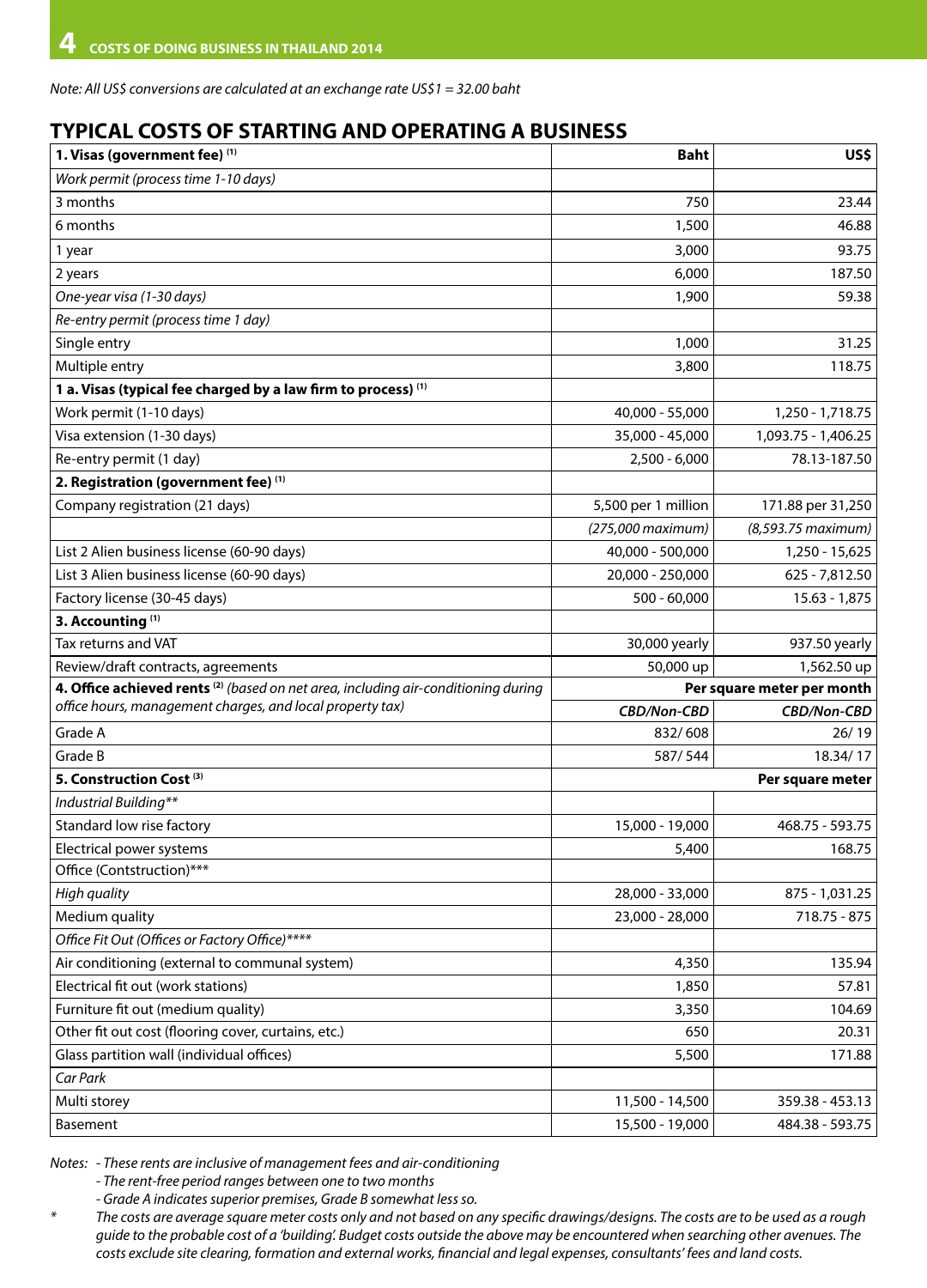- *\*\* Includes Transformer, Main DB and Sub DB for general factory & office electrics only. Excludes production equipment/machinery power*
- *\*\*\* Includes cost of communal air conditioning, general electrics and sanitation*
- *\*\*\*\* Based on the fitting out of approximate 500m2 offices*
- *Source: (1) Tilleke & Gibbins International Limited, as of 21 April 2014: www.tillekeandgibbins.com* 
	- *(2) CBRE Research, Q1 2014: www.cbre.co.th*
	- *(3) Tractus Asia Ltd., as of May 2014*

### **TAX RATES AND DOUBLE TAXATION AGREEMENTS**

|    | Tax Rates                                                                                                |                          |
|----|----------------------------------------------------------------------------------------------------------|--------------------------|
|    | <b>Corporate Income Tax</b>                                                                              | Rate                     |
|    | A. Tax on net corporate profits                                                                          |                          |
| 1) | Ordinary company                                                                                         |                          |
|    | For the next two accounting periods starting on or after the 1 January 2013                              | 20%                      |
| 2) | Small company (paid up capital not exceeding 5 million baht and revenue not exceeding<br>30 million baht |                          |
|    | Net profit not exceeding 300,000 baht                                                                    | Exempt                   |
|    | Net profit over 300,000 baht but not exceeding 1 million baht<br>÷,                                      | 15%                      |
|    | Net profit exceeding 1 million baht<br>÷,                                                                | 20%                      |
|    | Note: For the accounting periods starting on or after the 1 January 2013                                 |                          |
| 3) | Regional Operating Headquarters (ROH)                                                                    | 10%                      |
| 4) | Bank deriving profits from International Banking Facilities (BIBF)                                       | 10%                      |
|    | <b>B. Tax on gross receipts</b>                                                                          |                          |
| 1) | Association and foundation                                                                               |                          |
|    | For income under Section 40 (8)                                                                          | 2%                       |
|    | Otherwise                                                                                                | 10%                      |
| 2) | Foreign company engaging in international transportation                                                 | 3%                       |
|    | <b>C. Remittance tax</b>                                                                                 |                          |
|    | Foreign company disposing profits out of Thailand                                                        | 10%                      |
|    | D. Foreign company not carrying on business in Thailand receiving income from Thailand                   |                          |
| 1) | <b>Dividends</b>                                                                                         | 10%                      |
| 2) | Interests                                                                                                | 15%                      |
| 3) | Professional fees                                                                                        | 15%                      |
| 4) | Rents from hiring property                                                                               | 15%                      |
| 5) | Royalties from goodwill, copyright and other rights                                                      | 15%                      |
| 6) | Service fees                                                                                             | 15%                      |
|    | <b>Personal Income Tax</b>                                                                               |                          |
|    | Level of taxable income (baht)                                                                           | <b>Marginal Tax Rate</b> |
|    | $1 - 300,000$                                                                                            | 5%                       |
|    | 300,001 - 500,000                                                                                        | 10%                      |
|    | $500,001 - 750,000$                                                                                      | 15%                      |
|    | 750,001 - 1,000,000                                                                                      | 20%                      |
|    | 1,000,001 - 2,000,000                                                                                    | 25%                      |
|    | $2,000,001 - 4,000,000$                                                                                  | 30%                      |
|    | Over 4,000,000                                                                                           | 35%                      |

*Notes: - Net income of 150,000 baht is exempted*

*- Expatriates working for ROH can elect to be taxed at the rate of 15% on gross income for 4 years instead of normal progressive tax rates*

|     | <b>Withholding Tax from Bank Deposits</b> | Rate  |
|-----|-------------------------------------------|-------|
| Α.  | For individuals                           | 15%   |
| ΙB. | For companies                             | $1\%$ |
| J.  | For foundations                           | 10%   |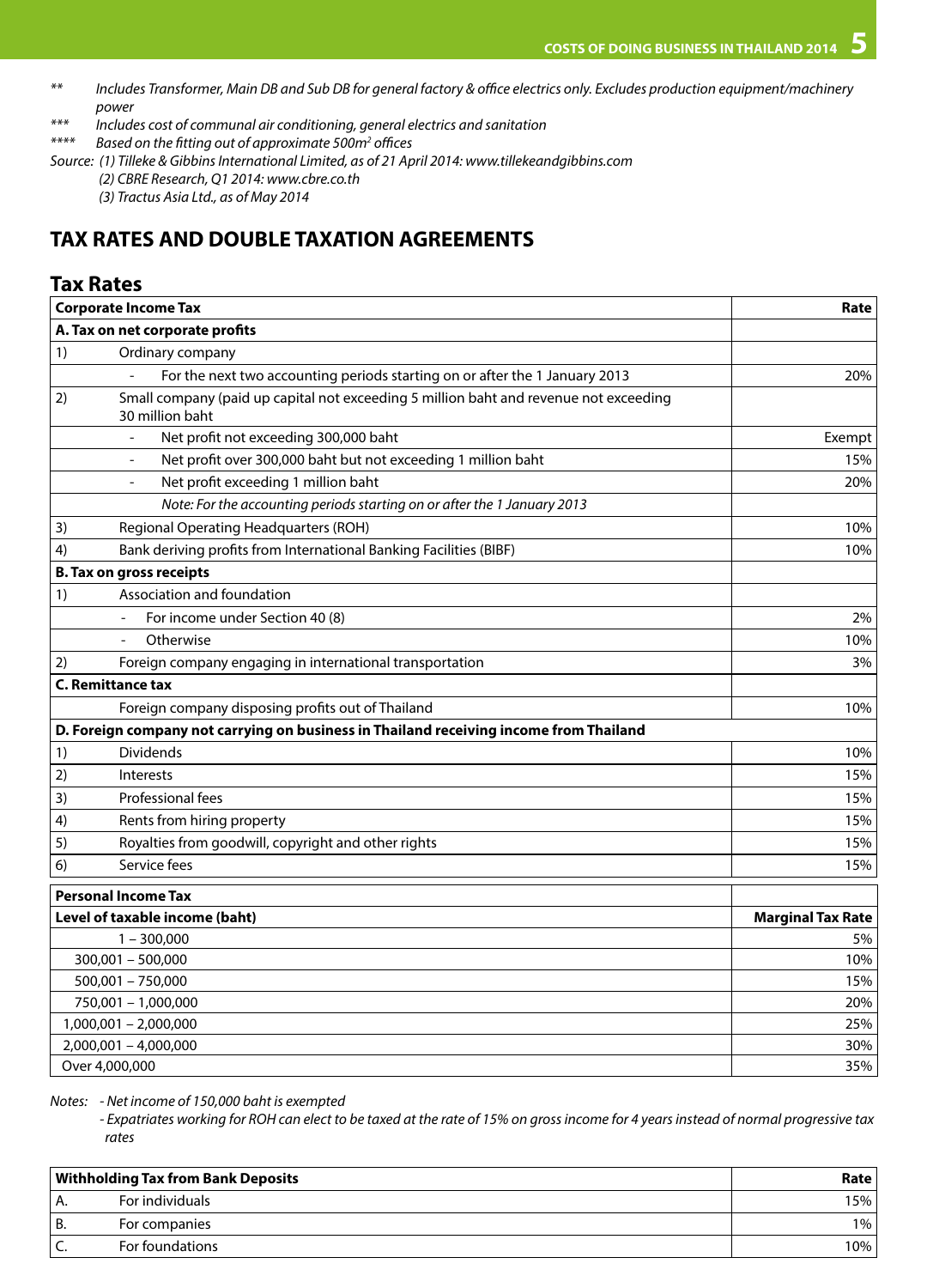| Value Added Tax                | Rate    |
|--------------------------------|---------|
| Level of taxable income (baht) |         |
| Over 1,800,000                 | $7\%$ . |

### **Double Taxation Agreements Exist With the Following Countries:**

Armenia, Australia, Austria, Bahrain, Bangladesh, Belgium, Bulgaria, Canada, China, Cyprus, Czech Republic, Chile, Denmark, Finland, France, Germany, Hong Kong, Hungary, India, Indonesia, Israel, Italy, Japan, Korea, Kuwait, Laos, Luxembourg, Malaysia, Mauritius, Nepal, The Netherlands, New Zealand, Norway, Oman, Pakistan, The Philippines, Poland, Romania, Russia, Seychelles, Singapore, Slovenia, South Africa, Spain, Sri Lanka, Sweden, Switzerland, Turkey, Ukraine, United Arab Emirates, United Kingdom of Great Britain and Northern Ireland, United States, Uzbekistan, Vietnam, Myanmar, and Chinese Taipei

*Source: Revenue Department, as of 14 May 2014: www.rd.go.th*

### **Excise Tax**

| (Examples of excise tax  for full list, contact www.excise.go.th)                                                                                       |                      |
|---------------------------------------------------------------------------------------------------------------------------------------------------------|----------------------|
| Product                                                                                                                                                 | <b>Tax Rate</b>      |
| Petroleum and petroleum products                                                                                                                        |                      |
| Gasoline and similar products                                                                                                                           |                      |
| Unleaded gasoline                                                                                                                                       | 7.00 baht per liter  |
| Gasoline other than unleaded gasoline                                                                                                                   | 7.00 baht per liter  |
| Gasohol with not less than 9 percent of ethanol                                                                                                         | 6.30 baht per liter  |
| Gasohol E20                                                                                                                                             | 5.60 baht per liter  |
| Gasohol E85                                                                                                                                             | 1.05 baht per liter  |
| Kerosene and similar lighting oil                                                                                                                       |                      |
| Kerosene and similar lighting oil                                                                                                                       | 3.055 baht per liter |
| Fuel oil for jet plane                                                                                                                                  |                      |
| Fuel oil for jet airplane which is not aircraft                                                                                                         | 3.00 baht per liter  |
| Fuel oil for jet airplane for domestic aircraft per regulations, procedures, and conditions specified by<br><b>Director General</b>                     | 0.20 baht per liter  |
| Diesel and other similar types of oil                                                                                                                   |                      |
| Diesel with sulphuric content exceeding 0.005% by weight                                                                                                | 5.310 baht per liter |
| Diesel with sulphuric content not exceeding 0.005% by weight                                                                                            | 0.005 baht per liter |
| Diesel with Methyl Esters biodiesel of fatty acid not less than 4% as per rules, procedures and conditions<br>specified by Director General             | 0.005 baht per liter |
| Natural gas liquid (NGL) and similar products                                                                                                           |                      |
| NGL and similar products                                                                                                                                | 5.31 baht per liter  |
| NGL and similar products to be used in refining process of a refinery                                                                                   | exempted             |
| Liquid petroleum gas (LPG), propane and similar products                                                                                                |                      |
| LPG and propane, and similar products                                                                                                                   | 2.17 baht per kg     |
| Liquid propane and similar products                                                                                                                     | 2.17 baht per kg     |
| <b>Electrical Appliances</b>                                                                                                                            |                      |
| Air–conditioning unit with motor-driven fan and thermostat, whether or not with humidity control unit<br>with capacity of not exceeding 72,000 BTU/hour |                      |
| (1) for used in vehicle                                                                                                                                 | 15%                  |
| $(2)$ others from $(1)$                                                                                                                                 | exempted             |
| Automobile                                                                                                                                              |                      |
| Passenger car                                                                                                                                           |                      |
| with cylindrical volume not exceeding 2,000 cc and engine power not exceeding 220 horse power (HP)                                                      | 30%                  |
| with cylindrical volume exceeding 2,000 cc but not exceeding 2,500 cc and engine power not exceeding<br>220 horse power (HP)                            | 35%                  |
| with cylindrical volume exceeding 2,500 cc but not exceeding 3,000 cc and engine power<br>not exceeding 220 horse power (HP)                            | 40%                  |
| with cylindrical volume exceeding 3,000 cc or with engine power of exceeding 220 horse power (HP)                                                       | 50%                  |
| Pick-up passenger vehicle (PPV)                                                                                                                         |                      |
| with cylindrical volume not exceeding 3,250 cc                                                                                                          | 20%                  |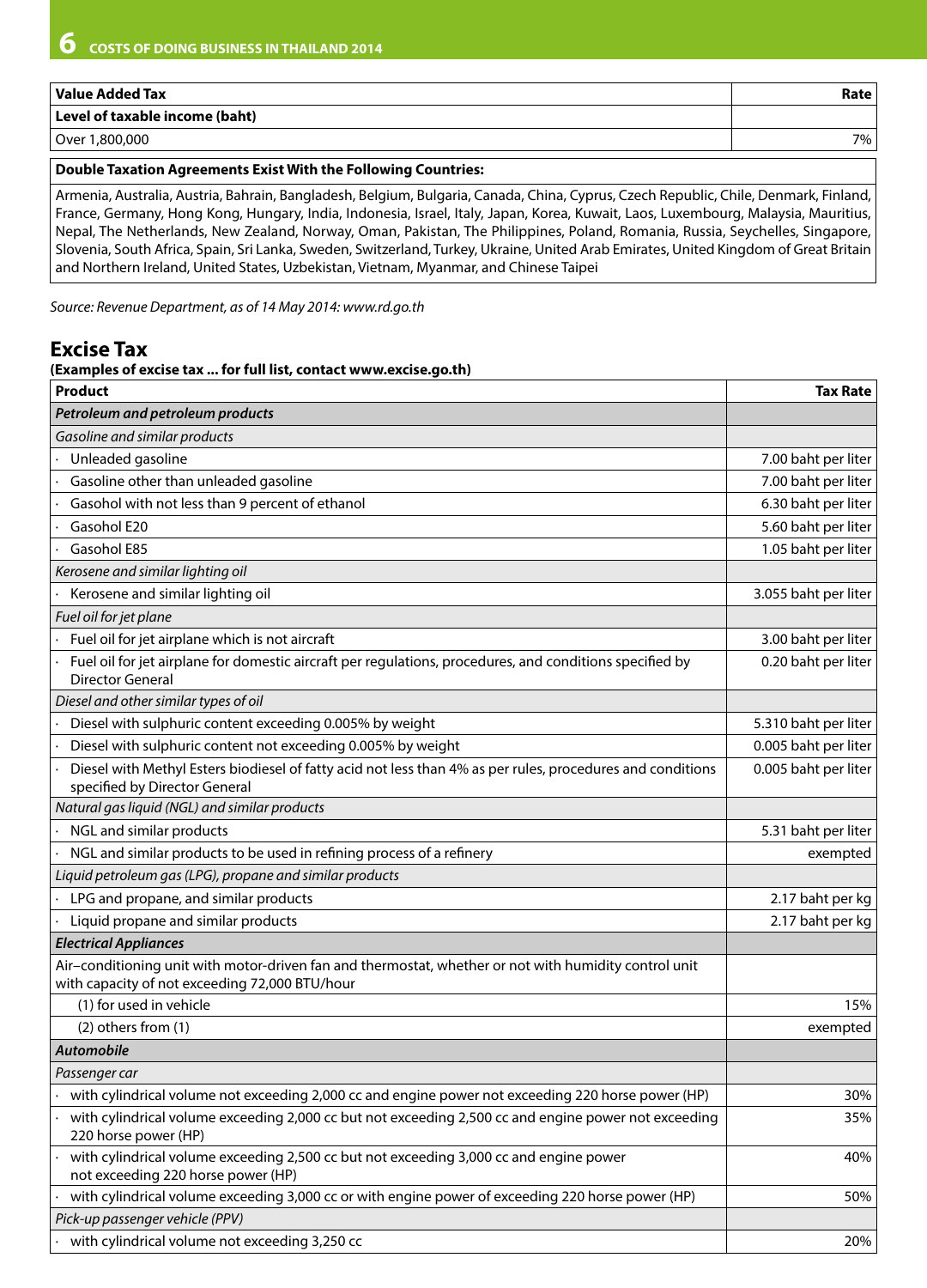| <b>Product</b>                                                                                                                                                                                                                             | <b>Tax Rate</b> |
|--------------------------------------------------------------------------------------------------------------------------------------------------------------------------------------------------------------------------------------------|-----------------|
| with cylindrical volume exceeding 3,250 cc                                                                                                                                                                                                 | 50%             |
| Double cab vehicle with specifications as per specified by the Ministry of Finance                                                                                                                                                         |                 |
| with cylindrical volume not exceeding 3,250 cc                                                                                                                                                                                             | 12%             |
| with cylindrical volume exceeding 3,250 cc                                                                                                                                                                                                 | 50%             |
| Passenger car with specification as per specified by the Ministry of Finance which is made from pick-up truck or<br>chassis with windshield of pick-up truck or modified from pick-up truck                                                |                 |
| Manufactured or modified by industrial entrepreneurs with cylindrical volume not exceeding 3,250 cc                                                                                                                                        | 3%              |
| Manufactured or modified by industrial entrepreneurs with cylindrical volume exceeding 3,250 cc                                                                                                                                            | 50%             |
| Passenger car or public transport vehicle with and seating not exceeding 10 seats                                                                                                                                                          |                 |
| Passenger car or public transport vehicle with seating not exceeding 10 seats used as ambulance<br>of government agency, hospital or charitable organization as per terms and condition and number<br>specified by the Ministry of Finance | exempted        |
| Eco Car                                                                                                                                                                                                                                    |                 |
| Hybrid electric vehicle                                                                                                                                                                                                                    |                 |
| - with cylindrical volume not exceeding 3,000 cc                                                                                                                                                                                           | 10%             |
| - with cylindrical volume exceeding 3,000 cc                                                                                                                                                                                               | 50%             |
| Electric powered vehicle                                                                                                                                                                                                                   | 10%             |
| Fuel cell powered vehicle                                                                                                                                                                                                                  | 10%             |
| Economy car meeting international standards (From October 1, 2009 onwards)                                                                                                                                                                 |                 |
| - Gasoline engine with cylindrical volume not exceeding 1,300 cc                                                                                                                                                                           | 17%             |
| - Diesel engine with cylindrical volume not exceeding 1,400 cc                                                                                                                                                                             | 17%             |
| Passenger car or public transport vehicle with seating not exceeding 10 seats using alternative energy with<br>cylindrical volume not exceeding 3,000 cc with specification as per specified by the Ministry of Finance                    |                 |
| Using no less than 20 percent of ethanol mix with gasoline available generally in gas stations according<br>to the criteria and conditions set by Director General                                                                         |                 |
| - with cylindrical volume not exceeding 2,000 cc and engine power not exceeding 220 horse power (HP)                                                                                                                                       | 25%             |
| - with cylindrical volume not exceeding 2,000 cc but not exceeding 2,500 cc and engine power not<br>exceeding 220 horse power (HP)                                                                                                         | 30%             |
| - with cylindrical volume exceeding 2,500 cc but not exceeding 3,000 cc and engine power not<br>exceeding 220 horse power (HP)                                                                                                             | 35%             |
| Being capable of operating on natural gas                                                                                                                                                                                                  | 20%             |
| Boat                                                                                                                                                                                                                                       |                 |
| Yacht and boat used for leisure purpose                                                                                                                                                                                                    | exempted        |
| Motorcycles                                                                                                                                                                                                                                |                 |
| With cylindrical volume not exceeding 150 cc.                                                                                                                                                                                              | 3%              |
| With cylindrical volume exceeding 150 cc. but not exceeding 500 cc.                                                                                                                                                                        | 5%              |
| With cylindrical volume exceeding 500 cc. but not exceeding 1,000 cc.                                                                                                                                                                      | 10%             |
| With cylindrical volume exceeding 1,000 cc.                                                                                                                                                                                                | 20%             |
| Others                                                                                                                                                                                                                                     | exempted        |
| <b>Perfume and Cosmetics</b>                                                                                                                                                                                                               |                 |
| Essential oil and fragrant essence, excluding of perfume and fragrant essence produced domestically                                                                                                                                        | 15%             |
| Essential oil                                                                                                                                                                                                                              | exempted        |
| Perfume and fragrant essence which is the local products and produced domestically                                                                                                                                                         | exempted        |
| <b>Other Commodities</b>                                                                                                                                                                                                                   |                 |
| Carpet and animal hair floor covering materials                                                                                                                                                                                            | 20%             |
| Marble and granite                                                                                                                                                                                                                         | exempted        |
| <b>Batteries</b>                                                                                                                                                                                                                           | 10%             |
| <b>Golf Course</b>                                                                                                                                                                                                                         |                 |
| Membership fee                                                                                                                                                                                                                             | 10%             |
| Course usage fee                                                                                                                                                                                                                           | 10%             |
| Other incomes                                                                                                                                                                                                                              | exempted        |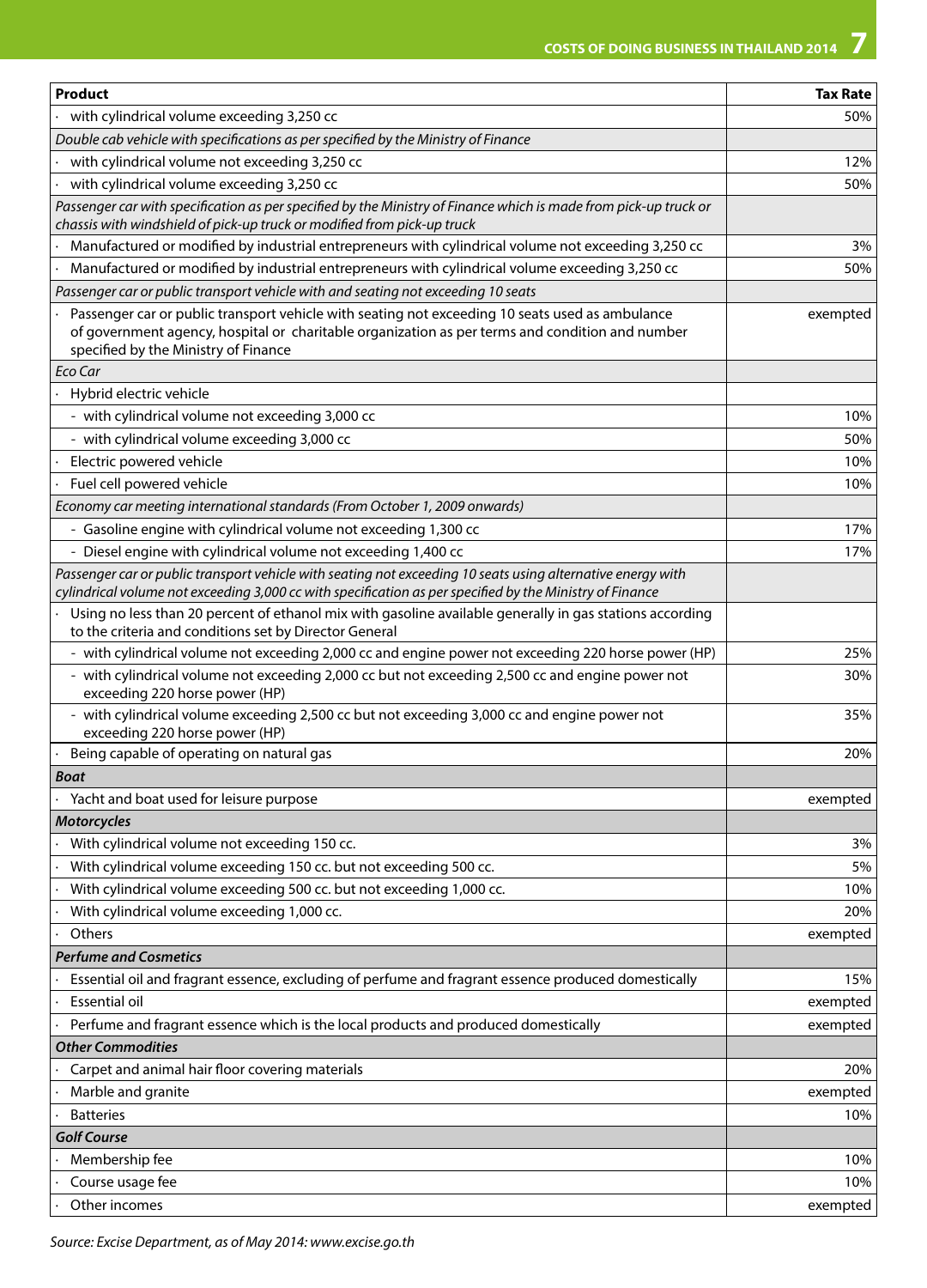### **LABOR COSTS\***

**Median Monthly Salaries for Selected Positions (Survey Date – Q2 2014)**

| <b>Position</b>                        | Q2 2013<br><b>Q2 2014</b> |             |          |
|----------------------------------------|---------------------------|-------------|----------|
|                                        | <b>Baht</b>               | <b>Baht</b> | US\$     |
| MD/GM                                  | 100,000                   | 100,000     | 3,125.00 |
| Financial Controller/ CFO              | 65,000                    | 90,000      | 2,812.50 |
| Personnel Manager/HR Director          | 50,000                    | 43,800      | 1,368.75 |
| Office Manager                         | 50,000                    | 50,000      | 1,562.50 |
| <b>Plant Manager</b>                   | 60,000                    | 61,840      | 1,932.50 |
| <b>Purchasing Manager</b>              | 50,000                    | 43,800      | 1,368.75 |
| Marketing Manager                      | 50,000                    | 50,000      | 1,562.50 |
| <b>Executive Secretary (Bilingual)</b> | 28,250                    | 30,000      | 937.50   |
| Typist                                 | 11,500                    | 12,250      | 382.81   |
| <b>Office Clerk</b>                    | 13,500                    | 12,964      | 405.13   |
| Receptionist                           | 12,000                    | 15,000      | 468.75   |
| Programmer                             | 20,000                    | 22,000      | 687.50   |
| Webmaster                              | 22,500                    | 25,000      | 781.25   |
| Accountant                             | 17,500                    | 18,000      | 562.50   |
| Researcher                             | 20,000                    | 27,000      | 843.75   |
| Translator                             | 21,400                    | 16,480      | 515.00   |
| Sales/Marketing Staff                  | 17,250                    | 25,000      | 781.25   |
| <b>Public Relation Staff</b>           | 15,000                    | 15,000      | 468.75   |
| Engineer                               | 20,000                    | 30,000      | 937.50   |
| Technician                             | 13,000                    | 16,332      | 510.38   |
| <b>Skilled Labor</b>                   | 12,000                    | 13,000      | 406.25   |
| Semi-Skilled Labor                     | 9,500                     | 11,165      | 348.91   |
| <b>Unskilled Labor</b>                 | 9,000                     | 9,000       | 281.25   |
| <b>Driver</b>                          | 10,000                    | 12,000      | 375.00   |
| Housekeeper                            | 9,000                     | 9,600       | 300.00   |

*Notes: Bonus conditions vary from business to business, although one to two months extra salary a year is closest to the average. These figures are based on the results of a survey of BOI-promoted companies, conducted in June 2014.*

### **IT Positions\***

*ISM Technology Recruitment Ltd. (Q3 2013) as of April 2014: www.ismtech.net*

| <b>Job Description</b>                                                                                     | <b>Years of IT</b><br><b>Experience</b> | <b>Baht</b>         | US\$                    |
|------------------------------------------------------------------------------------------------------------|-----------------------------------------|---------------------|-------------------------|
| Application Developer/Software Engineer/Programmer                                                         | $2 - 3$                                 | 28,000 - 45,000     | 875 - 1,406.25          |
| (NET, XML, Java, J2EE, C++, MySQL, PHP, OO tools, etc.)                                                    | $3 - 5$                                 | 45,000 - 60,000     | 1,406.25 - 1,875        |
|                                                                                                            | $5 - 7 +$                               | 55,000 - 80,000     | 1,718.75 - 2,500        |
| Programmer/Analyst (Mainframe, AS/400)                                                                     | $3 - 5$                                 | 40,000 - 60,000     | 1,250 - 1,875           |
|                                                                                                            | $5 - 7 +$                               | 55,000 - 75,000+    | $1,718.75 - 2,343.75 +$ |
| Mobile Developer (iPhone, Android, Blackberry)                                                             | $2 - 3$                                 | 30,000 - 45,000     | 937.50 - 1,406.25       |
|                                                                                                            | $3 - 5$                                 | $50,000 - 70,000 +$ | $1,562.50 - 2,187.50 +$ |
| Web Designer/Graphic Designer                                                                              | $3 - 5$                                 | 35,000 - 50,000     | 1,093.75 - 1,562.50     |
| Online Marketing/Search Specialist (SEM, SEO, PPC, etc.)                                                   | $2 - 5$                                 | 35,000 - 50,000     | 1,093.75 - 1,562.50     |
|                                                                                                            | $5 - 10 +$                              | $50,000 - 80,000 +$ | $1,562.50 - 2,500 +$    |
| Business Intelligence Developer/Modeler (Cognos, SAS,<br>Business Objects, Hyperion, Crystal Report, etc.) | $5 - 7$                                 | 50,000 - 70,000     | 1,562.50 - 2,187.50     |
| System Analyst (salary varies with technical or<br>application-specific skills and industry knowledge)     | $5 - 7$                                 | 55,000 - 65,000     | 1,718.75 - 2,031.25     |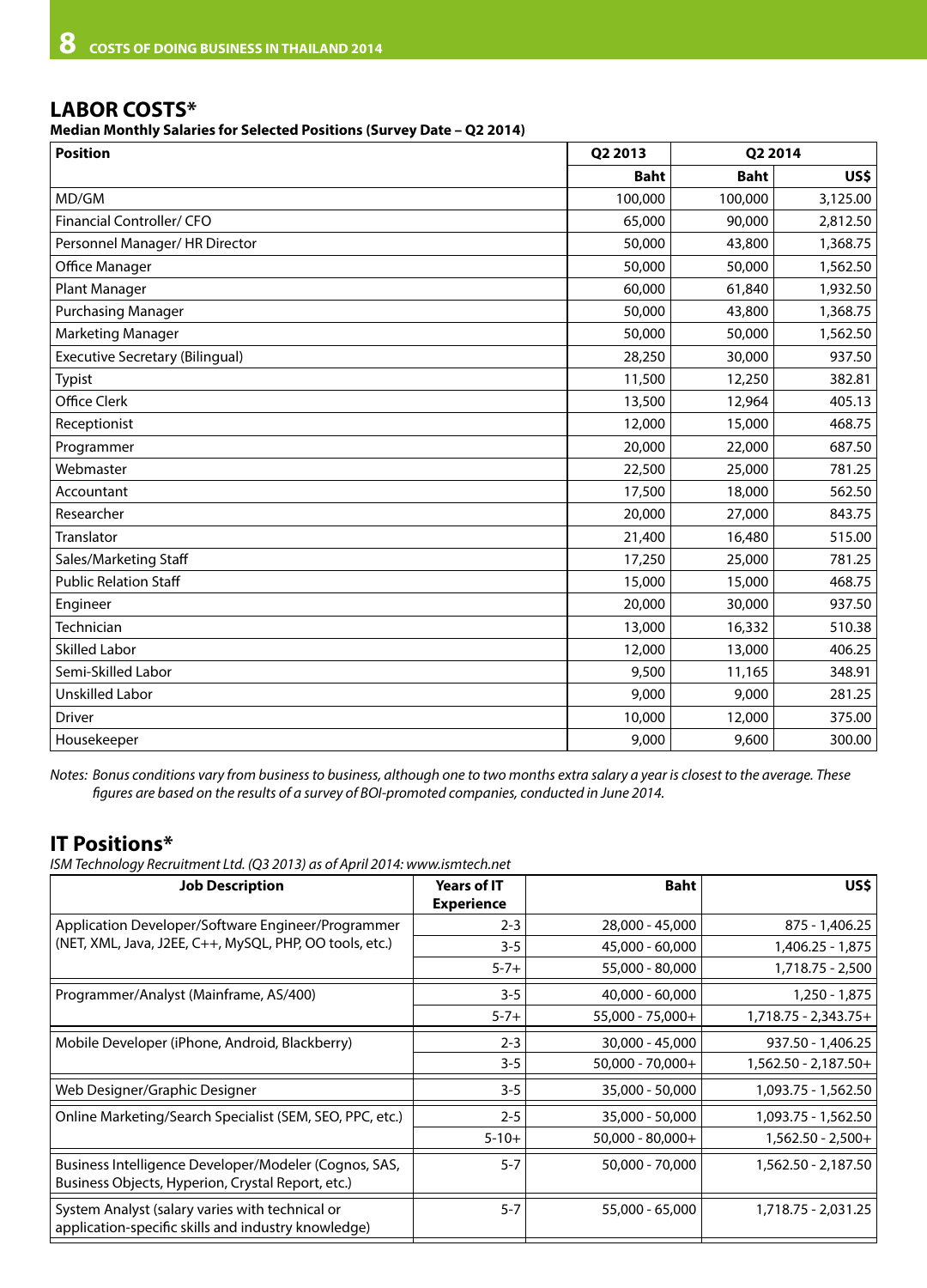| <b>Job Description</b>                                                                                         | <b>Years of IT</b><br><b>Experience</b> | <b>Baht</b>        | US\$                    |
|----------------------------------------------------------------------------------------------------------------|-----------------------------------------|--------------------|-------------------------|
| Business Analyst (liaise between users and IT; not<br>technology-specific)                                     | $5 - 7 +$                               | 45,000 - 60,000+   | $1,406.25 - 1,875 +$    |
| Implementation Consultant - Enterprise Applications/                                                           | $5 - 7$                                 | 55,000 - 70,000    | 1,718.75 - 2,187.50     |
| Data Warehouse (SAP, Oracle, SharePoint, Teradata,<br>Banking Software, etc.)                                  | $7 - 12$                                | 70,000 - 150,000   | 2,187.50 - 4,687.50     |
| DBA (Oracle, SQL-Server)                                                                                       | $5 - 7 +$                               | 55,000 - 80,000    | 1,718.75 - 2,500        |
| Software Developer Manager                                                                                     | $10 - 12 +$                             | 90,000 - 140,000+  | 2,812.50 - 4,375+       |
| Solutions Architect/System Architect                                                                           | $12 - 15$                               | 120,000 - 150,000  | 3,750 - 4,687.50        |
| Help Desk/Technical Support                                                                                    | $3 - 5$                                 | 30,000 - 45,000    | 937.50 - 1,406.25       |
| Software Tester/QA Engineer                                                                                    | $3 - 5$                                 | 30,000 - 40,000    | 937.50 - 1,250          |
|                                                                                                                | $5 - 7$                                 | 40,000 - 60,000+   | 1,250 - 1,875+          |
| Software Quality Assurance Manager                                                                             | $10+$                                   | 110,000 - 150,000+ | 3,437.50 - 4,687.50+    |
| IT Auditor, with certifications (CISA, CPA, COBIT, etc.)                                                       | $10-12+$                                | 100,000 - 150,000  | 3,125 - 4,687.50        |
| Presale Technical Consultant (Network/System Engineer<br>or Software Engineer, for an IT vendor)               | $7 - 12 +$                              | 70,000 - 100,000+  | $2,187.50 - 3,125 +$    |
| Network Engineer/Network Operations Center, with<br>vendor certifications (CCNA, etc.)                         | $3 - 5$                                 | 35,000 - 50,000+   | $1,093.75 - 1,562.50 +$ |
| Network Administrator/Telecom Engineer, with vendor<br>certifications                                          | $5 - 7 +$                               | 50,000 - 70,000    | 1,562.50 - 2,187.50     |
| System Engineer/System Administrator with vendor                                                               | $3 - 5$                                 | 50,000 - 55,000    | 1,562.50 - 1,718.75     |
| certifications (MCSE, MCSA, SCCM, SCOM, etc.)                                                                  | $5 - 7$                                 | 55,000 - 65,000    | 1,718.75 - 2,031.25     |
| Network Security Administrator with vendor<br>certifications (Cisco, Checkpoint, etc.)                         | $5 - 7$                                 | 50,000 - 70,000    | 1,562.50 - 2,187.50     |
| Infrastructure Manager with vendor certifications (CCNP,<br>MCSE, etc.)                                        | $7 - 10 +$                              | 70,000 - 90,000+   | 2,187.50 - 2,812.50+    |
| Senior Infrastructure Manager/Data Center Manager                                                              | $10 - 15$                               | 120,000 - 150,000  | 3,750 - 4,687.50        |
| Project Manager/Service Delivery Manager with<br>certifications (PMP, ITIL, etc.)                              | $10-12+$                                | 110,000 - 160,000+ | 3,437.50 - 5,000+       |
| Project Director/Program Director                                                                              | $15 - 20$                               | 200,000 - 300,000  | $6,250 - 9,375$         |
| IT Manager (salary varies significantly by industry and by<br>the size of IT department and IT infrastructure) | $10 - 12$                               | 90,000 - 150,000   | 2,812.50 - 4,687.50     |
| <b>IT Director</b>                                                                                             | $15+$                                   | 170,000 - 250,000  | 5,312.50 - 7,812.50     |
| Chief Information Officer/Chief Technology Officer<br>(often includes some regional responsibility)            | $15 - 20 +$                             | 250,000 - 400,000+ | 7,812.50 - 12,500+      |

*Notes: IT salaries assume staff with at least reasonable command of English (or better, for the more senior jobs). If the English proficiency is not strong, salaries may be slightly lower.*

*Source: © 2013-2014 ISM Technology Recruitment Ltd. (Q3 2013), as of April 2014: www.ismtech.net*

*\* Salaries are subject to 4% social security fund contribution and 1% workman's compensation contribution (for first 15,000 baht per month of salary)*

### **Translation Costs**

|              |               | An A4 page of non-technical<br>text typewritten in Times New<br><b>Roman size 12 or Cordia New</b><br>size 14 as applicable |               | An A4 page of technical text<br>typewritten in Times New<br><b>Roman size 12 or Cordia New</b><br>size 14 as applicable |               | An official form, e.g. an<br>identification card, a driving<br>license, etc. |
|--------------|---------------|-----------------------------------------------------------------------------------------------------------------------------|---------------|-------------------------------------------------------------------------------------------------------------------------|---------------|------------------------------------------------------------------------------|
|              | <b>Baht</b>   | US\$                                                                                                                        | <b>Baht</b>   | US\$                                                                                                                    | <b>Baht</b>   | US\$                                                                         |
| English-Thai | $500 - 1.250$ | 15.63 - 39.06                                                                                                               | 800 - 1,500   | $25 - 46.88$                                                                                                            | 650 - 1.250   | 20.31 - 39.06                                                                |
| Thai-English | $500 - 1.250$ | 15.63 - 39.06                                                                                                               | $800 - 1.500$ | $25 - 46.88$                                                                                                            | $650 - 1.250$ | $20.31 - 39.06$                                                              |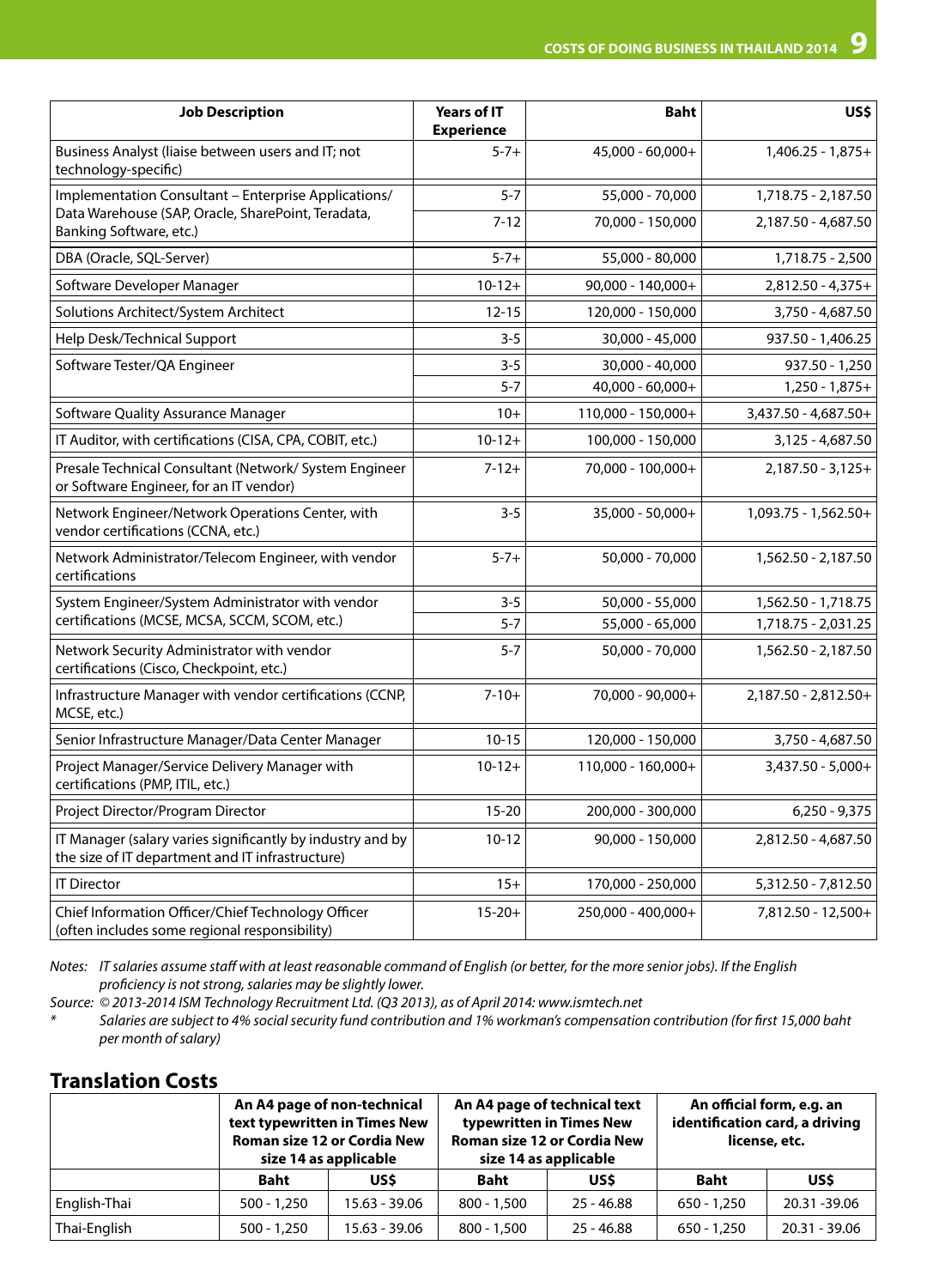| Other foreign languages-<br>Thai    | $800 - 1.200$ | $25 - 37.50$ | $800 - 1,500$   | $25 - 46.88$    | $800 - 1.250$ | $25 - 39.06$ |
|-------------------------------------|---------------|--------------|-----------------|-----------------|---------------|--------------|
| Thai-other foreign<br>languages     | $800 - 1,500$ | $25 - 46.88$ | $800 - 1,500$   | $25 - 46.88$    | $800 - 1.500$ | $25 - 46.88$ |
| English-other foreign<br>languages  | $800 - 1,500$ | $25 - 46.88$ | $1.000 - 2.000$ | $31.25 - 62.50$ | $800 - 1.500$ | $25 - 46.88$ |
| Other foreign languages-<br>English | $800 - 1,500$ | $25 - 46.88$ | $1,000 - 2,000$ | $31.25 - 62.50$ | $800 - 1.500$ | $25 - 46.88$ |

*Note:* 

- *1. Professional translation services are provided from and into Thai, English, Mandarin, Japanese, Korean, Arabic, Khmer, Lao, French, German, Spanish, Italian, Portuguese, and Latin.*
- *2. The amount indicates a maximum quote in Thai Baht.*
- *3. Open: Monday-Friday Time: 8.00 a.m. 4.00 p.m.*
- *4. Translation rates were specified in Chulalongkorn University Announcement on Translation Rates and Payments for the Master of Arts in Translation and Interpretation Program B.E. 2543.*

*Source: Chalermprakiet Translation and Interpretation Center, Chulalongkorn University, as of May 2014: www.arts.chula.ac.th/~tran/ translation.php*

### **Overtime Regulations**

| Overtime on regular working days                                                   | Not less than 1.5 times of hourly wage rate |  |  |  |  |
|------------------------------------------------------------------------------------|---------------------------------------------|--|--|--|--|
| Regular work on holidays, weekly holiday, traditional holiday, and annual holidays |                                             |  |  |  |  |
| A. Monthly salary employees                                                        | Not less than 1 time of hourly wage rate    |  |  |  |  |
| <b>B.</b> Daily employees                                                          | Not less than 2 times of hourly wage rate   |  |  |  |  |
| Overtime performed on weekly holiday, traditional holiday, and annual holidays     | Not less than 3 times of hourly wage rate   |  |  |  |  |

*Source: Department of Labour Protection and Welfare, as of May 2014: www.labour.go.th*

### **Severance Payment Entitlements**

| <b>Employees have worked for:</b>                         |          |
|-----------------------------------------------------------|----------|
| An uninterrupted period of 120 days but less than 1 year  | 30 days  |
| An uninterrupted period of 1 year but less than 3 years   | 90 days  |
| An uninterrupted period of 3 years but less than 6 years  | 180 days |
| An uninterrupted period of 6 years but less than 10 years | 240 days |
| An uninterrupted period of 10 years or more               | 300 days |

*Source: Department of Labour Protection and Welfare, as of May 2014: www.labour.go.th*

### **Minimum Wages**

| Minimum wage    | Area                                                                                               |
|-----------------|----------------------------------------------------------------------------------------------------|
|                 | Bangkok, Phuket, Samutprakan, Nakhonpathom, Nonthaburi, Pathumthani, Samutsakhon, Chonburi,        |
| <b>300 baht</b> | Chachoengsao, Saraburi, Ayutthaya, Rayong, Phangnga, Ranong, Krabi, Nakhonratchasima, Prachinburi, |
|                 | Lopburi, Kanchanaburi, Chiangmai, Ratchaburi, Chantaburi, Petchaburi, Songkhla, Sing Buri, Trang,  |
|                 | Nakhonsrithammarat, Angthong, Loei, Chumporn, Phatthalung, Satun, Sakaeo, Samutsongkhram,          |
|                 | Prachuapkhirikhan, Yala, Suratthani, Narathiwat, Ubonratchathani, Udonthani, Nakhonnayok, Pattani, |
|                 | Nongkhai, Lampoon, Buengkan, Trat, Kamphaengphet, Uthaithani, Kalasin, Khon Kaen, Chainat, Suphan  |
|                 | Buri, Chiang Rai, Nakhonsawan, Buriram, Phetchabun, Yasothon, Roiet, Sakonnakhon, Chaiyaphum,      |
|                 | Mukdahan, Lampang, Sukhothai, Nongbualamphu, Nakhonphanom, Phichit, Phitsanulok, Phrae,            |
|                 | Mahasarakham, Mae Hong Son, Amnatcharoen, Uttaradit, Surin, Tak, Nan, Sisaket and Phayao           |

*Source: Ministry of Labor, as of May 2014: www.mol.go.th*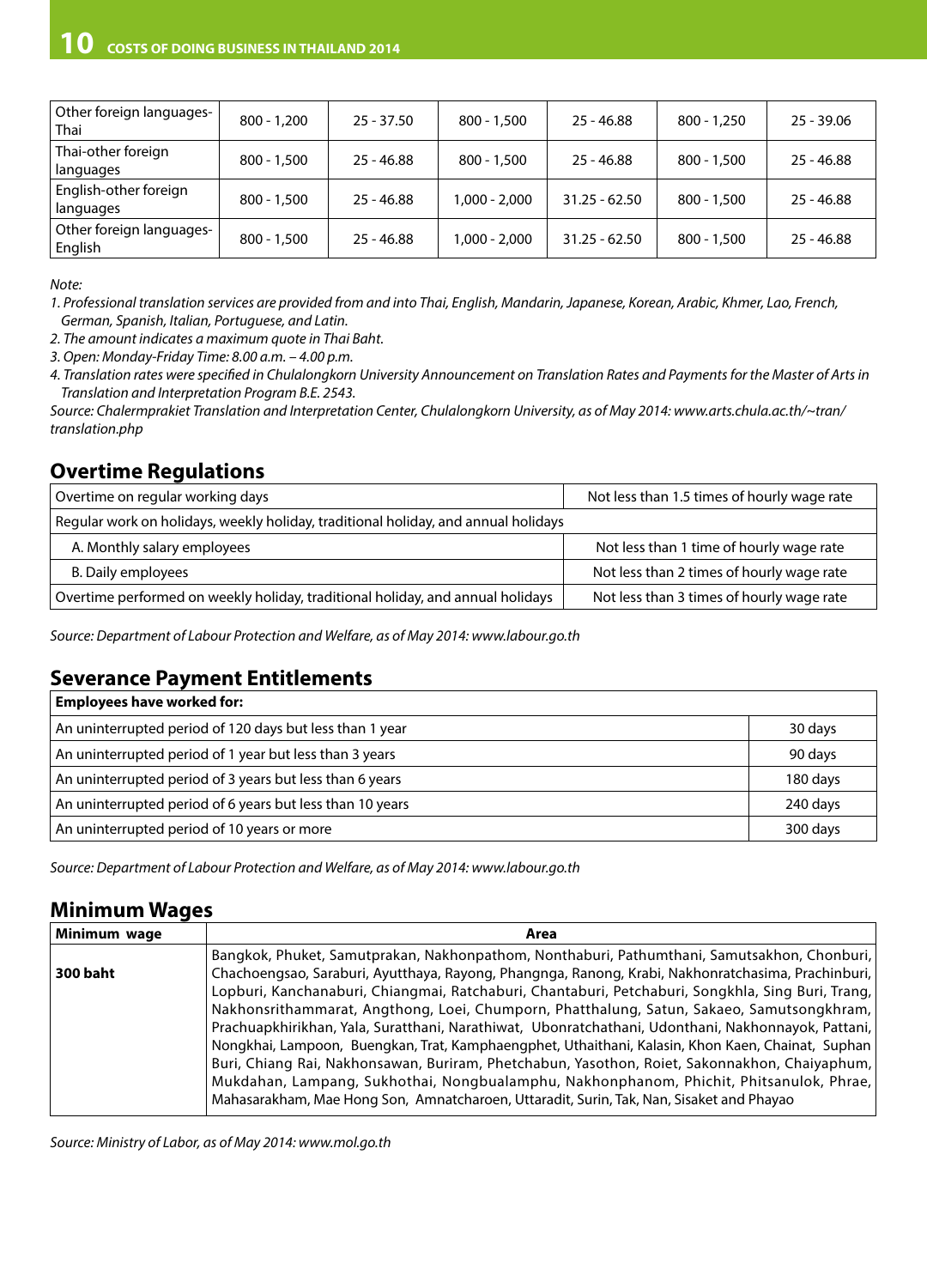### **OFFICE OCCUPANCY COSTS IN ASIA PACIFIC**

| <b>Region/Country</b> |                  | <b>City</b>           | <b>Total Occupancy Cost*</b><br>US\$ per sq. feet/annum |
|-----------------------|------------------|-----------------------|---------------------------------------------------------|
|                       |                  | CBD                   | 179                                                     |
|                       | Beijing          | <b>Finance Street</b> | 187                                                     |
|                       |                  | Zhongguancun          | 102                                                     |
| Mainland China        | Guangzhou        |                       | 64                                                      |
|                       |                  | Pudong                | 108                                                     |
|                       | Shanghai         | Puxi                  | 100                                                     |
|                       |                  | <b>Core Central</b>   | 213                                                     |
| Hong Kong             |                  | Kowloon               | 139                                                     |
| Taiwan                | Taipei           |                       | 62                                                      |
| Japan                 | Tokyo            |                       | 146                                                     |
|                       |                  | CBD                   | 69                                                      |
| South Korea           | Seoul            | Gangnam               | 60                                                      |
|                       |                  | Yeouido               | 66                                                      |
| India<br>Malaysia     |                  | CBD                   | 120                                                     |
|                       | New Delhi        | Gurgaon               | 38                                                      |
|                       |                  | <b>BKC</b>            | 94                                                      |
|                       | Mumbai           | Nariman Point         | 67                                                      |
|                       | Kuala Lumpur     |                       | 51                                                      |
| Philippines           | Manila           |                       | 31                                                      |
| Singapore             | Singapore        |                       | 105                                                     |
| Thailand              | Bangkok          |                       | 31                                                      |
|                       | Hanoi            |                       | 52                                                      |
| Vietnam               | Ho Chi Minh City |                       | 62                                                      |
|                       | Adelaide         |                       | 44                                                      |
|                       | <b>Brisbane</b>  |                       | 69                                                      |
|                       | Canberra         |                       | 36                                                      |
| Australia             | Melbourne        |                       | 58                                                      |
|                       | Perth            |                       | 84                                                      |
|                       | Sydney           |                       | 106                                                     |
|                       | Auckland         |                       | 52                                                      |
| New Zealand           | Wellington       |                       | 42                                                      |

*\* Rents refer to prime office rent on net floor area basis in core business districts if not otherwise stated.*

*¨ Rents in U.S. dollars are quoted based on net floor area basis by CBRE*

*Source: CB Richard Ellis, Q1 2014: www.cbre.co.th*

### **RENTAL FACTORY INDUSTRY**

| Rental Factory in Bangkok/Ayudhaya/Eastern Seaboard, Q1 2014 |                              |                                 |  |  |  |  |
|--------------------------------------------------------------|------------------------------|---------------------------------|--|--|--|--|
| Monthly rental                                               | 140 - 230 THB/m <sup>2</sup> | 4.38 - 7.19 US\$/m <sup>2</sup> |  |  |  |  |

*\* Rental excludes insurance, estate management fees and household tax. Source: CBRE Research, as of Q1 2014: www.cbre.co.th*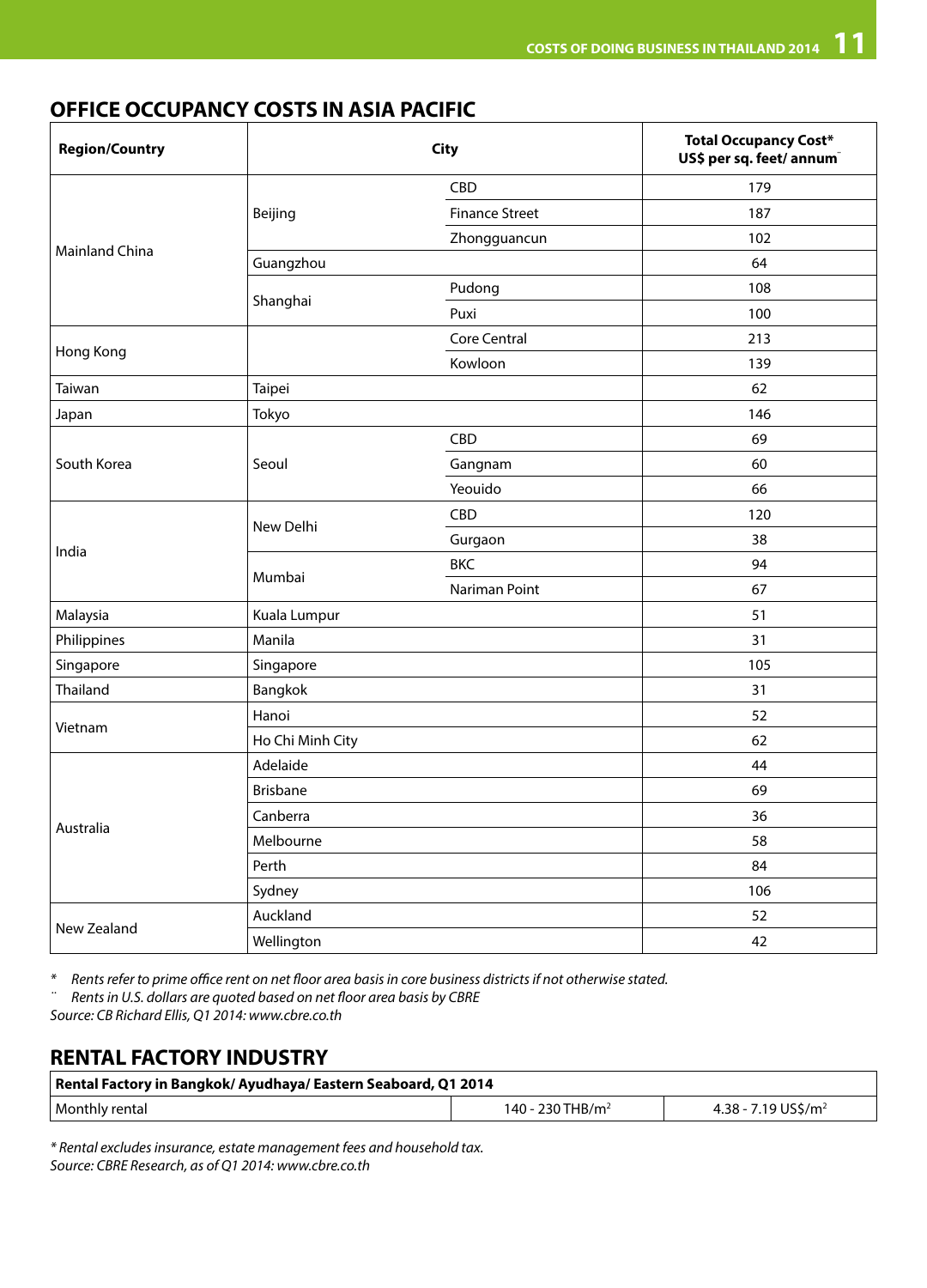### **UTILITY COSTS**

### **Water Rates for Regional Areas**

*Water Rates by User Types* 

| Type 1<br><b>Residence</b>                          |       |                     |                              | Type 2<br>Commerce, Government Agency, State Enterprise, a<br><b>Industry</b> |  |
|-----------------------------------------------------|-------|---------------------|------------------------------|-------------------------------------------------------------------------------|--|
| <b>Water Volume</b><br>Water rate (per cubic meter) |       | <b>Water Volume</b> | Water rate (per cubic meter) |                                                                               |  |
| (cubic meters)                                      | Baht  | US\$                | (cubic meters)               | <b>Baht</b>                                                                   |  |
| $0 - 30$                                            | 8.50  | 0.27                | $0 - 10$                     | 9.50                                                                          |  |
| (not less than 45 baht/US\$1.41)                    |       |                     |                              | (not less than 90 baht/ US\$2.8                                               |  |
| $31 - 40$                                           | 10.03 | 0.31                | $11 - 20$                    | 10.70                                                                         |  |
| 41-50                                               | 10.35 | 0.32                | $21 - 30$                    | 10.95                                                                         |  |
| $51 - 60$                                           | 10.68 | 0.33                | $31 - 40$                    | 13.21                                                                         |  |
| 61-70                                               | 11.00 | 0.34                | $41 - 50$                    | 13.54                                                                         |  |
| 71-80                                               | 11.33 | 0.35                | $51 - 60$                    | 13.86                                                                         |  |
| 81-90                                               | 12.50 | 0.39                | 61-80                        | 14.19                                                                         |  |
| 91-100                                              | 12.82 | 0.40                | 81-100                       | 14.51                                                                         |  |
| 101-120                                             | 13.15 | 0.41                | 101-120                      | 14.84                                                                         |  |
| 121-160                                             | 13.47 | 0.42                | 121-160                      | 15.16                                                                         |  |
| 161-200                                             | 13.80 | 0.43                | 161-200                      | 15.49                                                                         |  |
| over 200                                            | 14.45 | 0.45                | over 200                     | 15.81                                                                         |  |
|                                                     |       |                     |                              |                                                                               |  |

| Type 1<br><b>Residence</b> |                                  |      | Type 2<br>Commerce, Government Agency, State Enterprise, and<br><b>Industry</b> |                                   |      |
|----------------------------|----------------------------------|------|---------------------------------------------------------------------------------|-----------------------------------|------|
| Water Volume               | Water rate (per cubic meter)     |      | <b>Water Volume</b>                                                             | Water rate (per cubic meter)      |      |
| (cubic meters)             | <b>Baht</b>                      | US\$ | (cubic meters)                                                                  | <b>Baht</b>                       | US\$ |
| $0 - 30$                   | 8.50                             | 0.27 | $0 - 10$                                                                        | 9.50                              | 0.31 |
|                            | (not less than 45 baht/US\$1.41) |      |                                                                                 | (not less than 90 baht/ US\$2.82) |      |
| $31 - 40$                  | 10.03                            | 0.31 | $11 - 20$                                                                       | 10.70                             | 0.33 |
| $41 - 50$                  | 10.35                            | 0.32 | $21 - 30$                                                                       | 10.95                             | 0.34 |
| $51 - 60$                  | 10.68                            | 0.33 | $31 - 40$                                                                       | 13.21                             | 0.41 |
| 61-70                      | 11.00                            | 0.34 | 41-50                                                                           | 13.54                             | 0.42 |
| 71-80                      | 11.33                            | 0.35 | $51 - 60$                                                                       | 13.86                             | 0.43 |
| 81-90                      | 12.50                            | 0.39 | 61-80                                                                           | 14.19                             | 0.44 |
| 91-100                     | 12.82                            | 0.40 | 81-100                                                                          | 14.51                             | 0.45 |
| 101-120                    | 13.15                            | 0.41 | 101-120                                                                         | 14.84                             | 0.46 |
| 121-160                    | 13.47                            | 0.42 | 121-160                                                                         | 15.16                             | 0.47 |
| 161-200                    | 13.80                            | 0.43 | 161-200                                                                         | 15.49                             | 0.48 |
| over 200                   | 14.45                            | 0.45 | over 200                                                                        | 15.81                             | 0.49 |

*MWA has been charged the untreated water at the rate of 0.15 baht/cubic meter to the Royal Irrigation Department. Note:*

*Value Added Tax is not included. Bulk sale:*

*Type 1 = 10.50 baht/cubic meter;* 

*Type 2 = 13.00 baht/cubic meter*

*In case of low-income residence (more than 30 houses) that use less than 30 cubic meters per house they have a rate of 8.5 baht per cubic meter.*

*Source: The Metropolitan Waterworks Authority, as of April 2014: www.mwa.co.th* 

### **Electricity Tariffs**

### **Schedule 1: Residential**

(Applicable to household and other dwelling places, monasteries, house of priest, and churches of any religion, including its compound through a single Watt-hour meter)

| 1.1 Normal Rate                                                                                                             | <b>Energy Charge (per kWh)</b> |      | <b>Service Charge</b> |            |  |  |  |
|-----------------------------------------------------------------------------------------------------------------------------|--------------------------------|------|-----------------------|------------|--|--|--|
|                                                                                                                             | Baht                           | US\$ | Baht/month            | US\$/month |  |  |  |
| 1.1.1 Consumption not exceeding 150 kWh per month                                                                           |                                |      | 8.19                  | 0.26       |  |  |  |
| First 15 kWh $(0 - 15^{th})$                                                                                                | 1.8632                         | 0.06 |                       |            |  |  |  |
| Next 10 kWh (16 <sup>th</sup> -25 <sup>th</sup> )                                                                           | 2.5026                         | 0.08 |                       |            |  |  |  |
| Next 10 kWh (26 <sup>th</sup> -35 <sup>th</sup> )                                                                           | 2.7549                         | 0.09 |                       |            |  |  |  |
| Next 65 kWh (36 <sup>th</sup> -100 <sup>th</sup> )                                                                          | 3.1381                         | 0.10 |                       |            |  |  |  |
| Next 50 kWh (101st-150th)                                                                                                   | 3.2315                         | 0.10 |                       |            |  |  |  |
| Next 250 kWh (151st-400th)                                                                                                  | 3.7362                         | 0.12 |                       |            |  |  |  |
| Over 400 kWh (401 <sup>st</sup> and over)                                                                                   | 3.9361                         | 0.12 |                       |            |  |  |  |
| Customer, who classified under 1.1.1, will be received free electricity for that month if consumption not exceeding 50 kWh. |                                |      |                       |            |  |  |  |
| 1.1.2 Consumption exceeding 150 kWh per month                                                                               |                                |      | 38.22                 | 1.19       |  |  |  |
| First 150 kWh (0-150 <sup>th</sup> )                                                                                        | 2.7628                         | 0.09 |                       |            |  |  |  |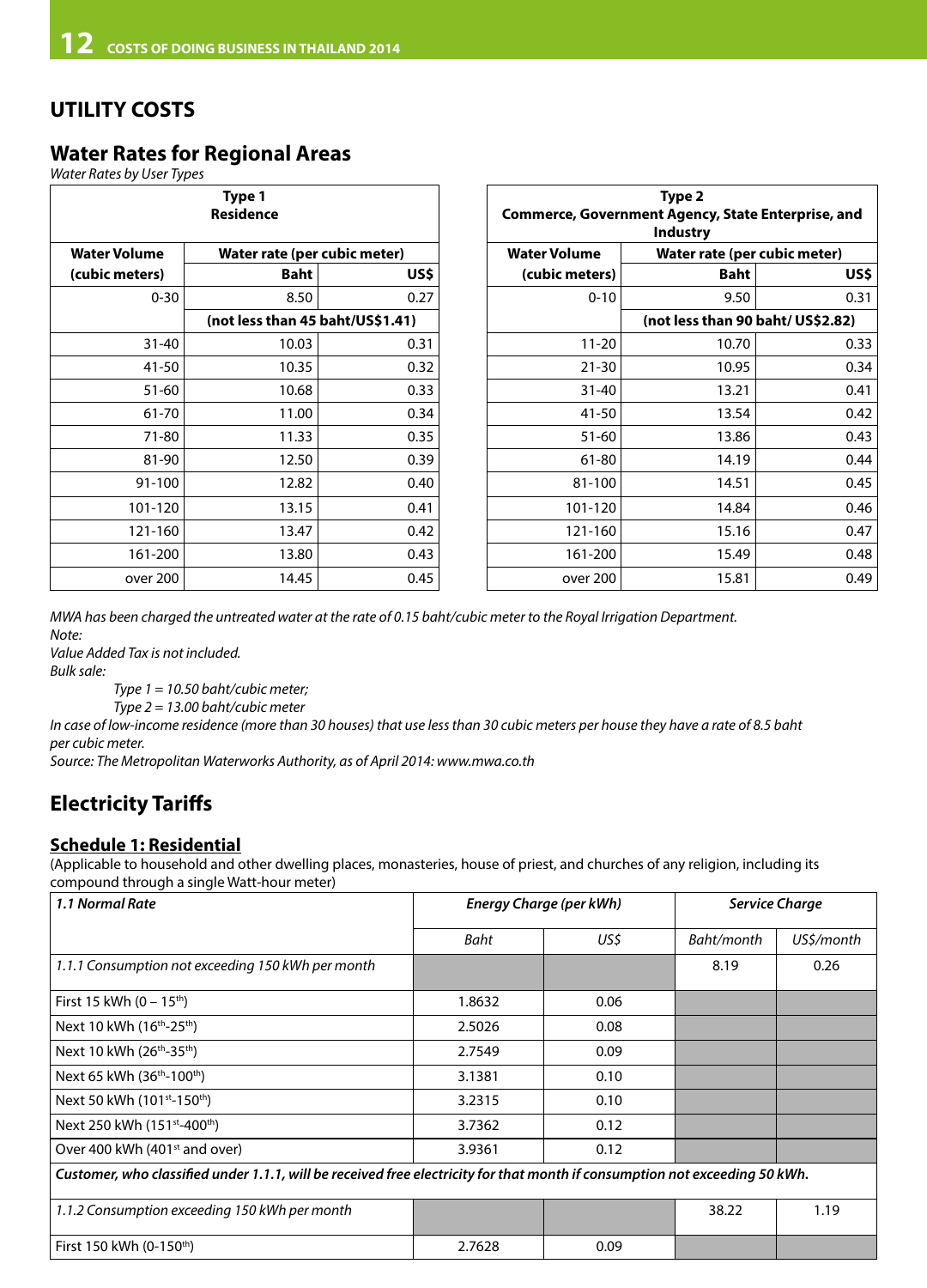| Next 250 kWh (151st-400th)                |                   | 3.7362 | 0.12                  |      |                       |            |
|-------------------------------------------|-------------------|--------|-----------------------|------|-----------------------|------------|
| Over 400 kWh (401 <sup>st</sup> and over) | 3.9361            |        | 0.12                  |      |                       |            |
| 1.2 Time of Use Rate (TOU)                | Peak<br>(per kWh) |        | Off Peak<br>(per kWh) |      | <b>Service Charge</b> |            |
|                                           | Baht              | US\$   | <b>Baht</b>           | US\$ | Baht/month            | US\$/month |
| 1.2.1 At voltage level 22-33 kV           | 4.5827            | 0.14   | 2.1495                | 0.07 | 312.24                | 9.76       |
| 1.2.2 At voltage level less than 22 kV    | 5.2674            | 0.16   | 2.1827                | 0.07 | 38.22                 | 1.19       |

*Note:*

*1. Customer with installed meter less than 5 Amp, 200 V., 1 phase, 2 Wires, is classified under 1.1.1. However, if monthly consumption is over 150 kWh for 3 consecutive months, the customer will be reclassified under 1.1.2 in the following month; and if monthly consumption is not over 150 kWh for 3 consecutive months, the customer will be reclassified under 1.1.1 in the following month.*

*2. Customer with installed meter over 5 Amp, 220 V., 1 Phase, 2 Wires, is classified under 1.1.2.*

- *3. As for tariff No. 1.2, if meter is installed on the low voltage side of customer's transformer, another 2% must be added to energy consumption in order to compensate for transformer losses.*
- *4. Tariff No. 1.2 is an optional rate, and may switch back to Tariff No. 1.1 following a minimum use of 12 months. Moreover, the customer is obligate to pay for any additional cost of installing and removing any equipment which required to the meter, and/or any cost by PEA.*

### **Schedule 2: Small General Service**

(Applicable to business, business with residential, industrial, government institutions, local authorities, state enterprises, embassies, establishment related to foreign countries, or international organizations, etc., including its compound with a maximum 15-minute integrated demand of less than 30 kW through a single Watt-hour meter)

| 2.1 Normal Rate                                      | Energy Charge (per kWh) |      |                       |      | <b>Service Charge</b> |            |  |
|------------------------------------------------------|-------------------------|------|-----------------------|------|-----------------------|------------|--|
|                                                      | Baht                    |      | US\$                  |      | Baht/month            | US\$/month |  |
| 2.1.1 At voltage level 22-33 kV                      | 3.4230                  |      | 0.11                  |      | 312.24                | 9.76       |  |
| 2.1.2 At voltage level less than 22 kV               |                         |      |                       |      | 46.16                 | 1.44       |  |
| First 150 kWh (0-150 <sup>th</sup> )                 | 2.7628                  |      | 0.09                  |      |                       |            |  |
| Next 250 kWh (151 <sup>st</sup> -400 <sup>th</sup> ) | 3.7362                  |      | 0.12                  |      |                       |            |  |
| Over 400 kWh (401 <sup>st</sup> and over)            | 3.9361                  |      | 0.12                  |      |                       |            |  |
| 2.2 Time of Use Rate (TOU)                           | Peak (per kWh)          |      | Off Peak<br>(per kWh) |      | <b>Service Charge</b> |            |  |
|                                                      | <b>Baht</b>             | US\$ | Baht                  | US\$ | Baht/month            | US\$/month |  |
| 2.2.1 At voltage level 22-33 kV                      | 4.5827                  | 0.14 | 2.1495                | 0.07 | 312.24                | 9.76       |  |
| 2.2.2 At voltage level less than 22 kV               | 5.2674                  | 0.16 | 2.1827                | 0.07 | 46.16                 | 1.44       |  |

*Note:*

- *1. As for Tariff No. 2.2, if meter is installed on the low voltage side of customer's transformer, another 2% must be added to energy consumption in order to compensate for transformer losses.*
- *2. Tariff No. 2.2 is an optional rate and may switch back to Tariff No. 2.1 following a minimum use of 12 months. Moreover, the customer is obligated to pay for any additional cost of installing and removing any equipment required to meter, and/or any cost specified by PEA.*
- *3. In any month, if the maximum 15-minute integrated demand is equal to or over 30 kW, the customer will be classified under Schedule 3-5 depending on the case.*

### **Schedule 3: Medium General Service**

(Applicable to business, industrial, government institutions, local authorities, state enterprises, embassies, establishment related to foreign countries or international organizations, including its compound with a maximum 15-minute integrated demand of at least 30 kW but less than 1,000 kW, **and** average energy consumption in the last 3 consecutive months not exceeding 250,000 kWh per month through a single demand meter)

| 3.1 Normal Rate                        | <b>Demand Charge</b><br>$(\text{per} \, \text{kW})$ |      | <b>Energy Charge</b><br>(per kWh) | <b>Service Charge</b><br>(per month) |        |      |
|----------------------------------------|-----------------------------------------------------|------|-----------------------------------|--------------------------------------|--------|------|
|                                        | Baht                                                | US\$ | Baht                              | US\$                                 | Baht   | US\$ |
| 3.1.1 At voltage level 69 kV and above | 175.70                                              | 5.49 | 2.6506                            | 0.08                                 | 312.24 | 9.76 |
| 3.1.2 At voltage level 22-33 kV        | 196.26                                              | 6.13 | 2.6880                            | 0.08                                 | 312.24 | 9.76 |
| 3.1.3 At voltage level less than 22 kV | 221.50                                              | 6.92 | 2.7160                            | 0.08                                 | 312.24 | 9.76 |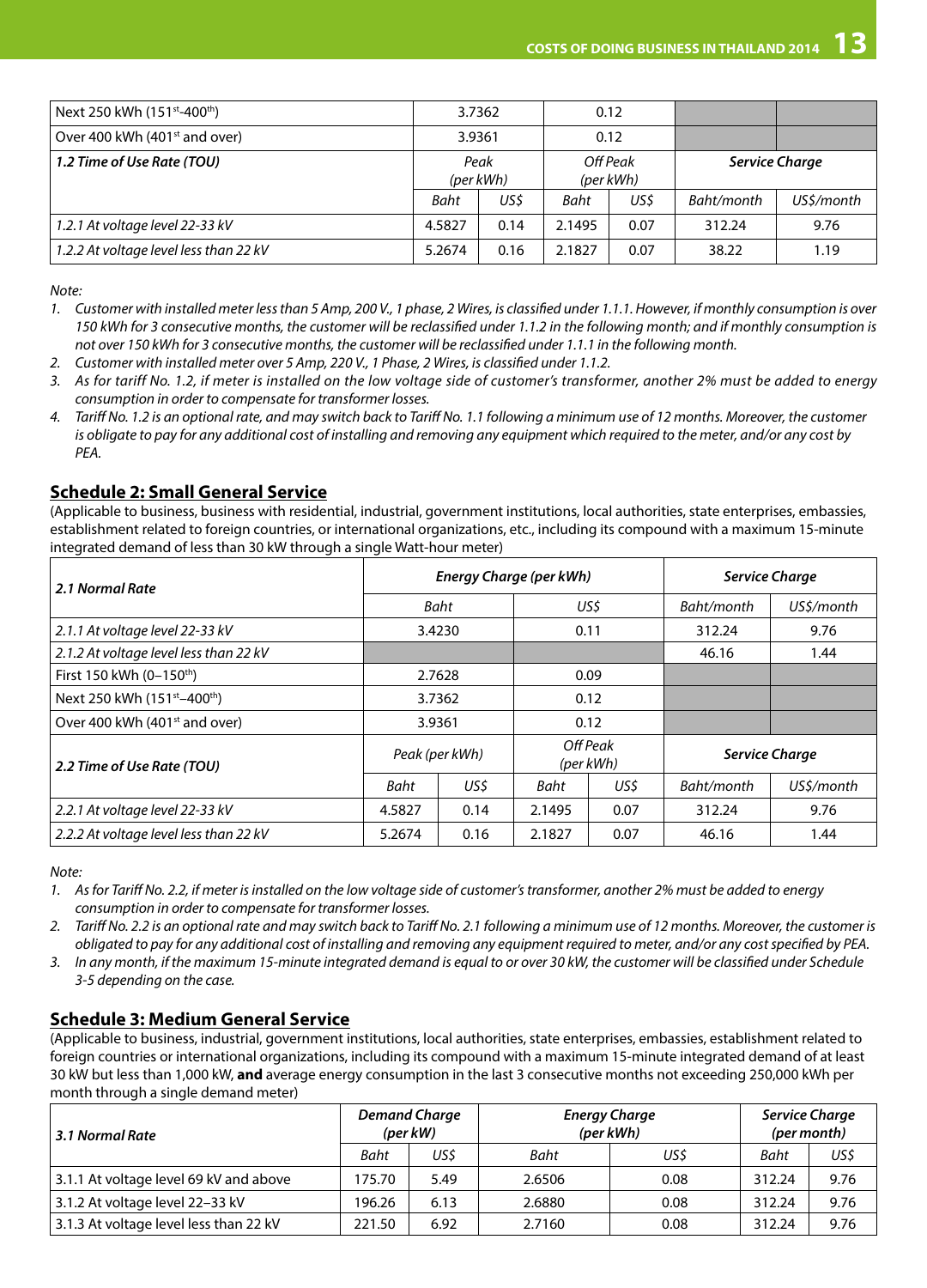| $\vert$ 3.2 Time of Use Rate (TOU)*    |        |      | Peak<br>(per kWh) |      | Off Peak<br>(per kWh) |      |        |      |
|----------------------------------------|--------|------|-------------------|------|-----------------------|------|--------|------|
|                                        | Baht   | US\$ | <b>Baht</b>       | US\$ | Baht                  | US\$ | Baht   | US\$ |
| 3.2.1 At voltage level 69 kV and above | 74.14  | 2.32 | 3.5982            | 0.11 | 2.1572                | 0.07 | 312.24 | 9.76 |
| 3.2.2 At voltage level 22–33 kV        | 132.93 | 4.15 | 3.6796            | 0.11 | 2.1760                | 0.07 | 312.24 | 9.76 |
| 3.2.3 At voltage level less than 22 kV | 210.00 | 6.56 | 3.8254            | 0.12 | 2.2092                | 0.07 | 312.24 | 9.76 |

*Minimum Charge: As for Schedule 3, the minimum charge shall not be lower than 70% of the maximum demand charge during the last 12 month period ending with the current month. Note:* 

- *1. If meter is installed on the low voltage side of customer's transformer, another 2% must be added to both demand and energy consumption in order to compensate for transformer losses.*
- *2. Tariff No. 3.2 must be applied for any customer who first qualified under Schedule 3 since October 2000.*
- *3. Tariff No. 3.2 is an optional rate for customer who accepted as PEA's customer before October 2000 and shall not be able to switch back to Tariff No. 3.1. The customer is obligated to pay any additional cost of installing and removing any equipment required to meter, and/ or any cost specified by PEA.*
- *4. In any month, if the maximum 15-minute integrated demand is less than 30 kW, this rate will still be applied. However, if such demand has dropped below 30 kW for 12 consecutive months and still below 30 kW in the 13th month, the customer will be reclassified under Tariff No. 2.1.*

### **Schedule 4: Large General Service**

(Applicable to business, industrial, government institutions, local authorities, state enterprises, embassies, establishment related to foreign countries or international organizations, including its compound with a maximum 15-minute integrated demand of 30 kW and over **or** average energy consumption in the last 3 consecutive months exceeding 250,000 kWh per month through a single demand meter)

| 4.1 Time of Day Rate (TOD)                |             |       | Demand Charge (per kW) |         | <b>Energy Charge</b><br>(per kWh) |      | <b>Service Charge</b><br>(per month) |      |             |      |
|-------------------------------------------|-------------|-------|------------------------|---------|-----------------------------------|------|--------------------------------------|------|-------------|------|
|                                           | Peak        |       |                        | Partial | Off Peak                          |      |                                      |      |             |      |
|                                           | <b>Baht</b> | US\$  | <b>Baht</b>            | US\$    | <b>Baht</b>                       | US\$ | <b>Baht</b>                          | US\$ | <b>Baht</b> | US\$ |
| 4.1.1 At voltage level 69 kV<br>and above | 224.30      | 7.01  | 29.91                  | 0.93    | 0                                 | 0    | 2.6506                               | 0.08 | 312.24      | 9.76 |
| 4.1.2 At voltage level 22-33 kV           | 285.05      | 8.91  | 58.88                  | 1.84    | $\Omega$                          | 0    | 2.6880                               | 0.08 | 312.24      | 9.76 |
| 4.1.3 At voltage level less than<br>22 kV | 332.71      | 10.40 | 68.22                  | 2.13    | 0                                 | 0    | 2.7160                               | 0.08 | 312.24      | 9.76 |

*Peak: 18.30 - 21.30 every day*

*Partial: 08.00 - 18.30 everyday (Demand charge is considered only the excess demand over peak recorded on peak period) Off Peak: 21.30 - 08.00 every day*

|                                        | <b>Demand Charge</b><br>$(\text{per} \, \text{kW})$ |      |             | <b>Energy Charge (per kWh)</b> | <b>Service Charge</b><br>(per month) |      |          |      |
|----------------------------------------|-----------------------------------------------------|------|-------------|--------------------------------|--------------------------------------|------|----------|------|
| 4.2 Time of Use Rate (TOU)             | Peak                                                |      | Peak        |                                |                                      |      | Off Peak |      |
|                                        | Baht                                                | US\$ | <b>Baht</b> | US\$                           | Baht                                 | US\$ | Baht     | US\$ |
| 4.2.1 At voltage level 69 kV and above | 74.14                                               | 2.32 | 3.5982      | 0.11                           | 2.1572                               | 0.07 | 312.24   | 9.76 |
| 4.2.2 At voltage level 22-33 kV        | 132.93                                              | 4.15 | 3.6796      | 0.11                           | 2.1760                               | 0.07 | 312.24   | 9.76 |
| 4.2.3 At voltage level less than 22 kV | 210.00                                              | 6.56 | 3.8254      | 0.12                           | 2.2092                               | 0.07 | 312.24   | 9.76 |

*Minimum Charge: As for Schedule 4, the minimum charge shall not be lower than 70% of the maximum demand charge during the last 12 months period ending with the current month.*

*Note:*

- *1. Tariff No. 4.2 must be applied for any customer who first qualified under Schedule 4 or time of use customers who accepted as PEA's customer before October 2000.*
- *2. Tariff No. 4.2 is an optional rate for customer who accepted as PEA's customer before October 2000 and shall not be able to switch back to Tariff No. 4.1. The customer is obligated to pay for any additional cost of installing and removing any equipment required to meter, and/or any cost specified by PEA.*
- *3. In any month, if the maximum 15-minute integrated demand is less than 1,000 kW or monthly energy consumption not exceeding 250,000 kWh, this rate will still be applied. However, if such demand has dropped below 30 kW for 12 consecutive months and still below 30 kW in the 13th month, the customer will be reclassified under tariff No. 2.1 instead.*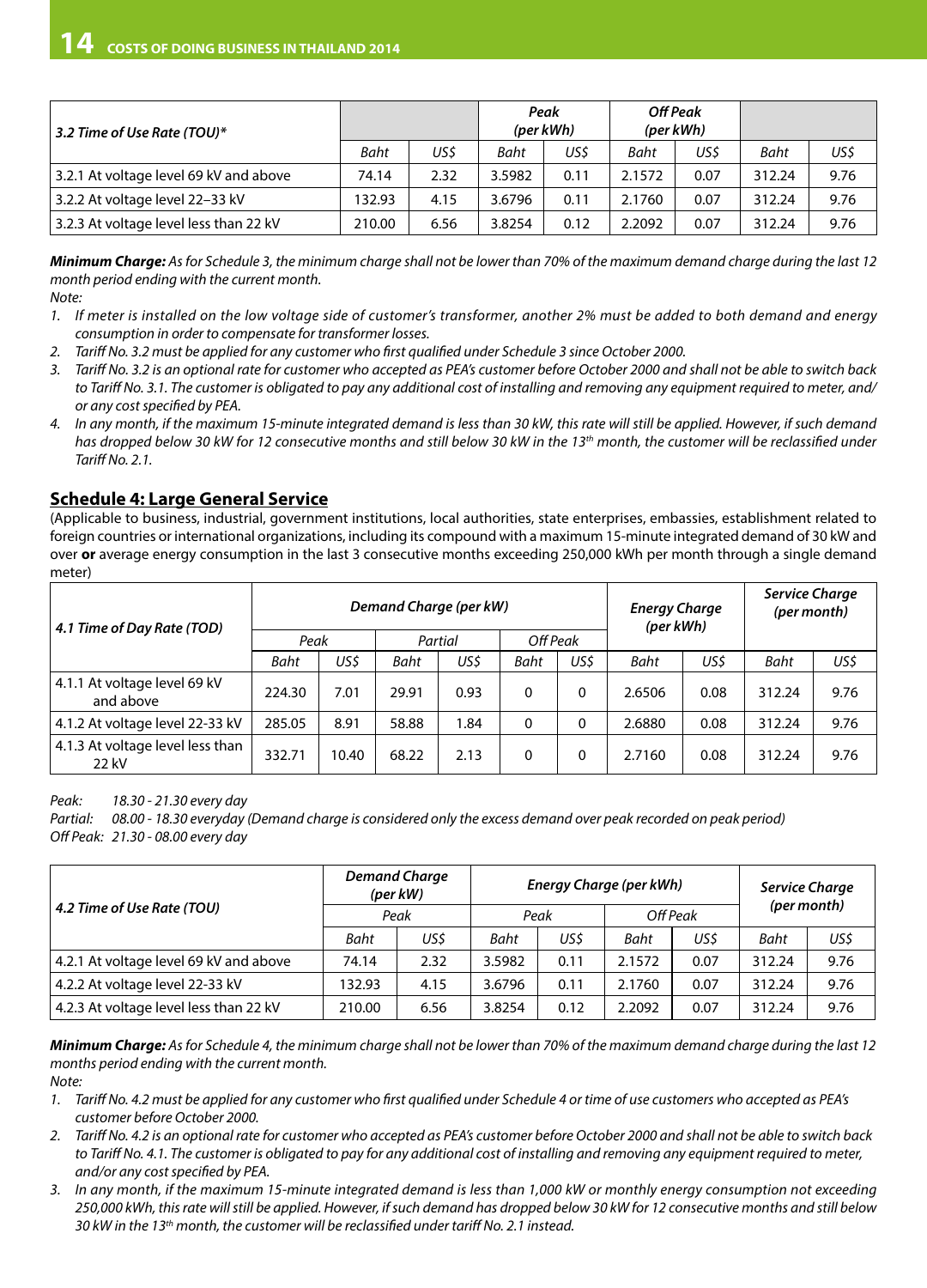### **Schedule 5: Specific Business Service**

(Applicable to hotels, guest houses, or other businesses providing lodging to customers, including its compound with a maximum 15-minute integrated demand of 30 kW and over through a single demand meter)

| 5.1 Time of Use Rate (TOU)               | <b>Demand Charge</b> | $(\text{per} \, \text{kW})$ |        | <b>Energy Charge</b><br>(per kWh) |                | <b>Service Charge</b><br>(per month) |        |      |
|------------------------------------------|----------------------|-----------------------------|--------|-----------------------------------|----------------|--------------------------------------|--------|------|
|                                          |                      | Peak                        |        | Peak                              |                | Off Peak                             |        |      |
|                                          | Baht                 | US\$                        | Baht   | US\$                              | Baht           | US\$                                 | Baht   | US\$ |
| 5.1.1 At voltage level 69 kV and above   | 74.14                | 2.32                        | 3.5982 | 0.11                              | 2.1572<br>0.07 |                                      | 312.24 | 9.76 |
| 5.1.2 At voltage level 22-33 kV          | 132.93               | 4.15                        | 3.6796 | 0.11                              | 2.1760<br>0.07 |                                      | 312.24 | 9.76 |
| 5.1.3 At voltage level less than 22 kV   | 210.00               | 6.56                        | 3.8254 | 0.12                              | 2.2092         | 0.07                                 |        | 9.76 |
| 5.2 During the Installation of TOU Meter | Baht                 | US\$                        | Baht   |                                   | US\$           |                                      | Baht   | US\$ |
| 5.2.1 At voltage level 69 kV and above   | 220.56               | 6.89                        |        | 2.6506                            | 0.08           |                                      | 312.24 | 9.76 |
| 5.2.2 At voltage level 22-33 kV          | 256.07               | 8.00                        | 2.6880 |                                   | 0.08           |                                      | 312.24 | 9.76 |
| 5.2.3 At voltage level less than 22 kV   | 276.64               | 8.65                        | 2.7160 |                                   | 0.08           |                                      | 312.24 | 9.76 |

*Minimum Charge: 70% of the maximum demand charge during the last 12-month period ending with the current month. Note:* 

*1. If meter is installed on the low voltage side of customer's transformer, another 2% must be added to both total demand and energy consumption in order to compensate for transformer losses.*

- *2. Tariff No. 5.1 must be applied for any customer who first qualified under Schedule 5. In addition, Tariff No. 5.2 is temporarily used during the installation of TOU meter.*
- *3. In any month, if the maximum 15-minute integrated demand is less than 30 kW or monthly energy consumption not exceeding 250,000 kWh, this rate will still be applied. However, if such demand has dropped below 30 kW for 12 consecutive months and still below 30 kW in the 13th month, the customer will be reclassified under Tariff No. 2.1 instead.*

### **Schedule 6: Non-Profit Organization**

(Applicable to non-government organizations that offering non-charge services through a single demand meter)

| 6.1 Normal Rate                         |                                  |        |        | <b>Energy Charge</b><br>(per kWh) |              | Service Charge<br>(per month) |        |      |
|-----------------------------------------|----------------------------------|--------|--------|-----------------------------------|--------------|-------------------------------|--------|------|
|                                         |                                  |        |        | US\$                              | US\$<br>Baht |                               |        |      |
| 6.1.1 At voltage level 69 kV and above  |                                  |        | 2.9558 | 0.09                              |              | 312.24                        | 9.76   |      |
| 6.1.2 At voltage level 22-33 kV         |                                  | 3.1258 | 0.10   |                                   | 312.24       | 9.76                          |        |      |
| 6.1.3 At voltage level less than 22 kV  |                                  |        |        |                                   | 20.00        | 0.63                          |        |      |
| First 10 kWh (0-10 <sup>th</sup> )      |                                  |        |        | 2.3422                            | 0.07         |                               |        |      |
| Over 10 kWh (11 <sup>th</sup> and over) |                                  |        |        | 3.4328                            | 0.11         |                               |        |      |
| 6.2 Time of Use Rate (TOU)              | <b>Demand Charge</b><br>(per kW) |        |        | <b>Energy Charge</b><br>(per kWh) |              | Service Charge<br>(per month) |        |      |
|                                         | Peak                             |        |        | Peak                              |              | Off Peak                      |        |      |
|                                         | Baht                             | US\$   | Baht   | US\$                              | Baht         | US\$                          | Baht   | US\$ |
| 6.2.1 At voltage level 69 kV and above  | 74.14                            | 2.32   | 3.5982 | 0.11                              | 2.1572       | 0.07                          | 312.24 | 9.76 |
| 6.2.2 At voltage level 22-33 kV         | 132.93<br>4.15                   |        | 3.6796 | 0.11                              | 2.1760       | 0.07                          | 312.24 | 9.76 |
| 6.2.3 At voltage level less than 22 kV  | 210.00                           | 6.56   | 3.8254 | 0.12                              | 2.2092       | 0.07                          | 312.24 | 9.76 |

*Minimum Charge: As for Tariff No. 6.2, the minimum charge shall not be lower than 70% of the maximum demand charge during the last 12-month period ending with the current month.* 

*Note:* 

- *1. As for government institutions and local authorities, if average energy consumption in the last 3 consecutive months exceeding 250,000 kWh, customer will still be classified under Schedule 6 until electric bill of September 2012, Then, starting from electric bill of October 2012, customer will be reclassified under Schedule 2-4 depended on the case.*
- *2. If meter is installed on the low voltage side of customer's transformer, another 2% must be added to both demand and energy consumption in order to compensate for transformer losses.*
- *3. Tariff No. 6.2 is an optional rate and shall not be able to switch back to Tariff No. 6.1. The customer is obligated to pay for any additional cost of installing and removing any equipment required to meter, and/or any cost specified by PEA.*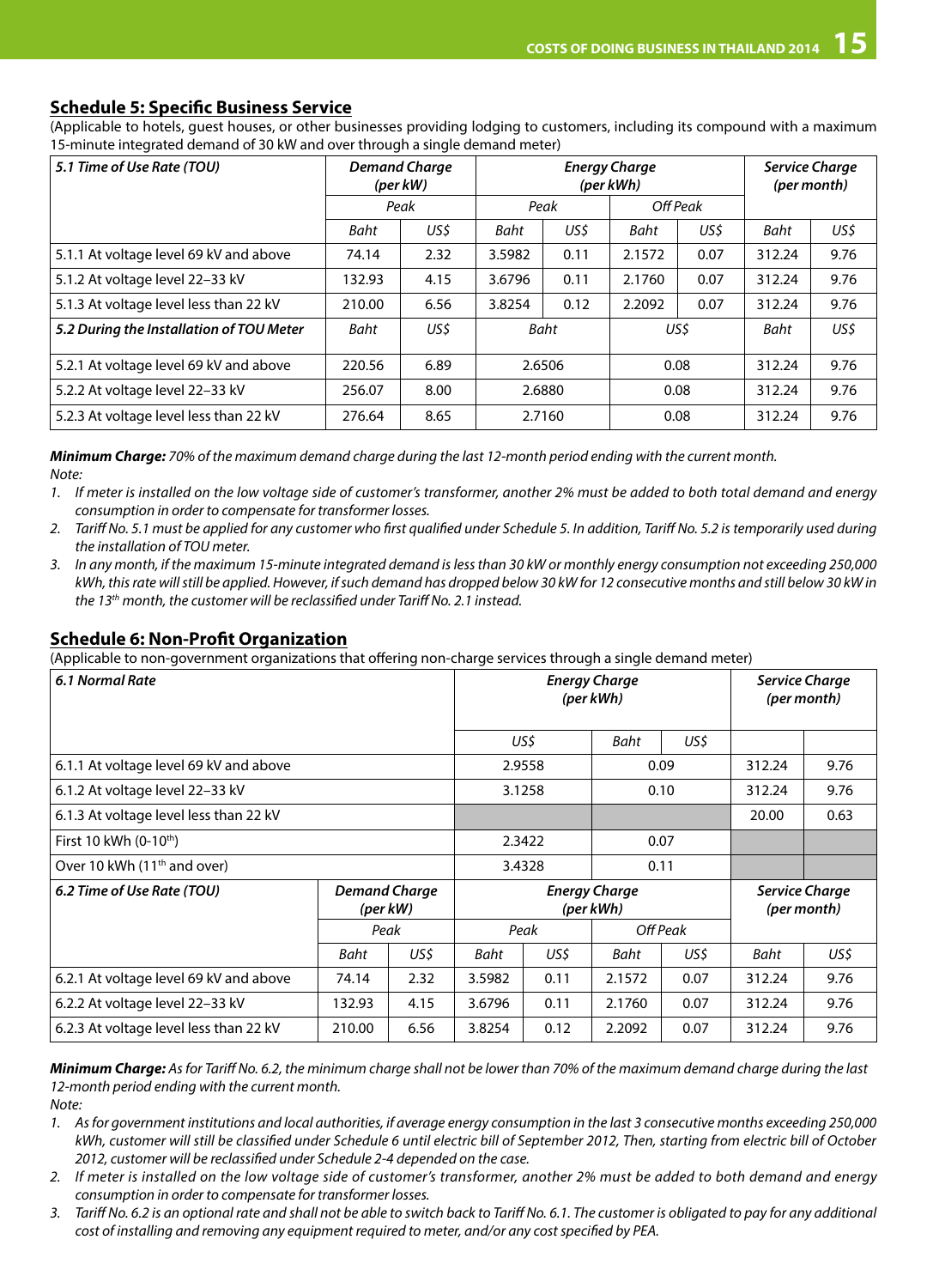### **Schedule 7: Agricultural Pumping**

(Applicable to electricity consumption for the using of water pumps for agricultural purposes of government agricultural agencies, officially recognized farmer group, agriculture co-operatives, through a single demand meter)

#### **Monthly Rate**

| 7.1 Normal Rate                           |                |                                  | <b>Energy Charge</b><br>(per kWh) |                                   | <b>Service Charge</b><br>(per month) |                       |             |      |
|-------------------------------------------|----------------|----------------------------------|-----------------------------------|-----------------------------------|--------------------------------------|-----------------------|-------------|------|
|                                           |                |                                  | US\$                              |                                   | Baht                                 | US\$                  |             |      |
|                                           |                |                                  |                                   |                                   |                                      |                       | 115.16      | 3.60 |
| First 100 kWh (0-100 <sup>th</sup> )      |                | 1.6033                           | 0.05                              |                                   |                                      |                       |             |      |
| Over 100 kWh (101 <sup>st</sup> and over) |                |                                  |                                   | 2.7549                            | 0.09                                 |                       |             |      |
|                                           |                | <b>Demand Charge</b><br>(per kW) |                                   | <b>Energy Charge</b><br>(per kWh) |                                      | <b>Service Charge</b> |             |      |
| 7.2 Time of Use Rate (TOU)                |                | Peak                             |                                   | Peak                              |                                      | Off Peak              | (per month) |      |
|                                           | Baht           | US\$                             | Baht                              | US\$                              | Baht                                 | US\$                  | Baht        | US\$ |
| 7.2.1 At voltage level 22-33 kV           | 4.15<br>132.93 |                                  | 3.6531                            | 0.11                              | 2.1495                               | 0.07                  | 228.17      | 7.13 |
| 7.2.2 At voltage level less than 22 kV    | 210.00         | 6.56                             | 3.7989                            | 0.12                              | 2.1827                               | 0.07                  | 228.17      | 7.13 |

*Minimum Charge: As for Tariff No. 76.2, the minimum charge shall not be lower than 70% of the maximum demand charge during the last 12-month period ending with the current month.* 

*Note:* 

*1. If meter is installed on the low voltage side of customer's transformer or PEA's transformer (only in case of a lower voltage meter is installed on the CT), another 2% must be added to both demand and energy consumption in order to compensate for transformer losses.*

*2. Tariff No. 7.2 is an optional rate and shall not be able to switch back to Tariff No. 7.1. The customer is obligated to pay for any additional cost of installing and removing any equipment required to meter, and/or any cost specified by PEA.*

#### **Schedule 8: Temporary Service**

(Applicable to temporary use for construction, temporary special events, and places without registration number including electricity consumption which is not followed PEA's Rules and Regulations, through a single Watt-hour meter.)

|                                             | Baht/kWh | US\$/kWh |
|---------------------------------------------|----------|----------|
| <b>Energy Charge</b> (at All Voltage Level) | 6.3434   | 0.20     |

*Note: Customer, who classified under this schedule, desires any alternative electricity usage or it is inspected by PEA that such electricity consumption has been changed differently from above schedule, for instance, businesses, industrials, and households. When customer*  reapplies for permanent consumption at PEA including electricity wiring, installed interior equipment which followed the PEA standard, and *pay for any additional fee according to PEA's regulation, the customer will be reclassified under schedule 1-7 depended on the case.*

| <b>Peak:</b> 09:00 a.m. - 10:00 pm | 10:00 p.m.–09:00 a.m. Monday–Friday and Royal Ploughing Ceremony Day<br>Off-peak: |
|------------------------------------|-----------------------------------------------------------------------------------|
| Monday-Friday and Royal            | 00:00 a.m.-11:59 p.m. (24 hrs.) Saturday-Sunday, Labor Day, Public Holidays,      |
| Ploughing Ceremony Day             | (except compensation holidays), and the Royal Ploughing Ceremony Day, if it falls |
|                                    | on Saturday or Sunday.                                                            |

#### **Conditions Related to Electricity Tariffs**

- *1. For customer, who applicable to Schedule 3, 4, and 5 with a lagging power factor, the power factor charge 56.07 Baht/kVAR/month will be added for each of maximum 15-minute reactive power (kVAR demand) exceeds 61.97% of maximum 15-minute active power (kW demand). The fraction, which is less than 0.5 kVAR, is excised, and increased to 1 if equal or more than 0.5 kVAR.*
- *2. The electricity tariffs exclude a Value Added Tax (VAT)*
- *3. Monthly Electricity Charge is composed of above electricity tariffs, Fuel Adjustment Charge (Ft), and VAT*

#### *The above electricity tariffs are effective from 2012-2015*

*Source: Provincial Electricity Authority. For more information please contact Electricity, Business and Tariff Division. Phone: 02-590-9125 Website: www.pea.co.th, as of June 2014*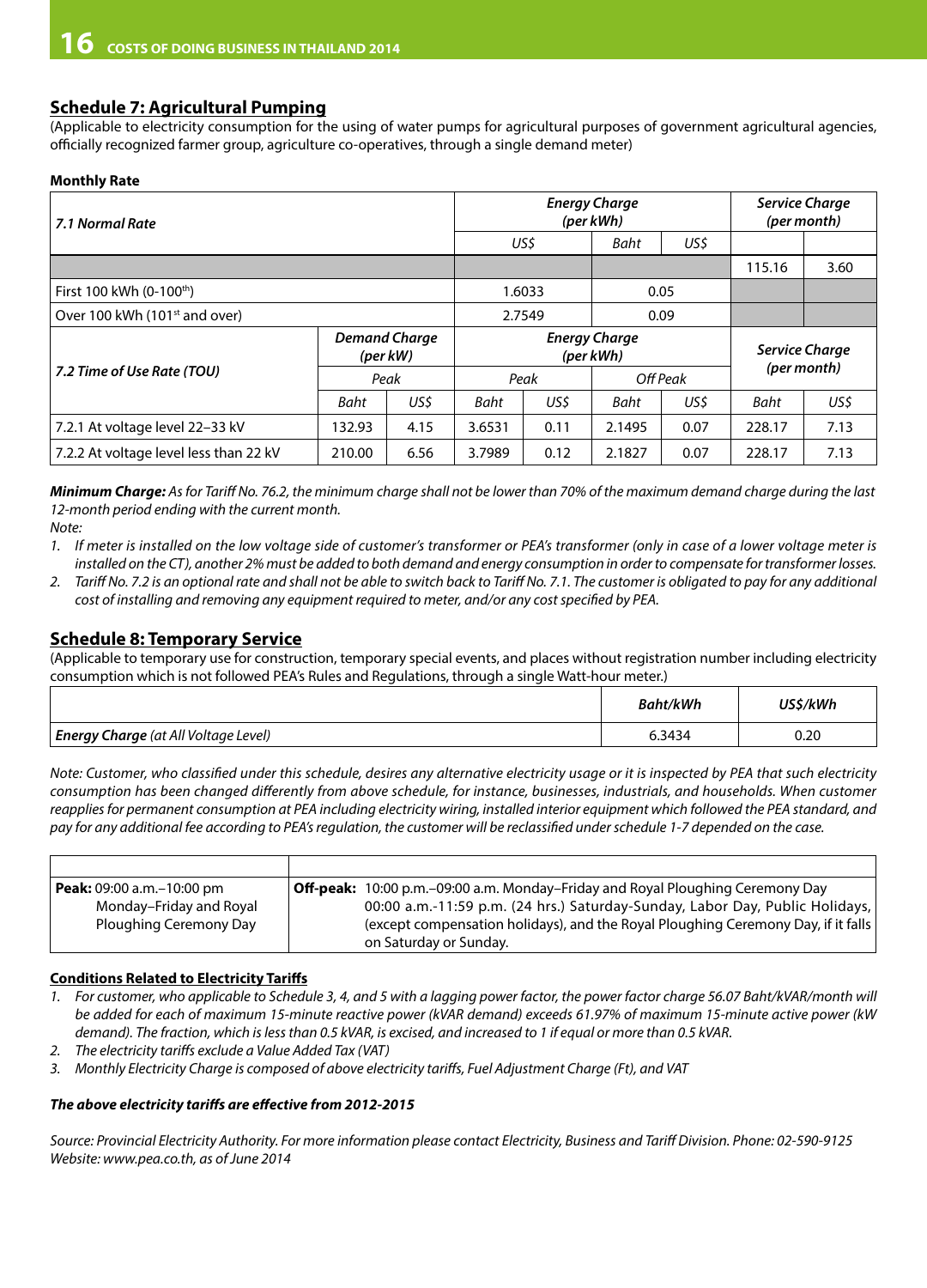### **TRANSPORTATION COSTS INCLUDING FUEL COSTS AND FREIGHT RATES**

| <b>Retail Prices</b><br>in Bangkok &<br><b>Vicinities</b><br>(Baht/Liter) | <b>PTT</b> | <b>BCP</b> | <b>Shell</b>             | Esso  | Chevron | <b>IRPC</b> | <b>PTG</b>               | <b>Susco</b> | Pure  | <b>Susco</b><br><b>Dealers</b> |
|---------------------------------------------------------------------------|------------|------------|--------------------------|-------|---------|-------------|--------------------------|--------------|-------|--------------------------------|
| Gasohol 95-E10                                                            | 40.73      | 40.73      | 41.23                    | 40.73 | 41.23   | 40.73       | 41.23                    | 40.73        | 40.73 | 40.73                          |
| Gasohol 95-E20                                                            | 35.78      | 35.78      | 36.28                    | 35.78 | 36.28   | $\sim$      | 36.28                    | 35.78        | 35.78 |                                |
| Gasohol 95-E85                                                            | 24.58      | 24.58      | $\overline{\phantom{a}}$ |       |         |             |                          | 24.58        | 24.58 |                                |
| Gasohol 91-E10                                                            | 38.28      | 38.28      | 38.78                    | 38.28 | 38.78   | 38.28       | 38.78                    | 38.28        | 38.28 | 38.28                          |
| ULG 95 RON                                                                | 48.75      | ٠          | 49.25                    | 49.25 | 49.75   | $\sim$      | 49.75                    | 48.85        | 48.75 | 48.85                          |
| Diesel<br>(0.035% Sulfur)                                                 | 29.85      | 29.85      | 29.85                    | 29.85 | 29.85   | 29.85       | 29.85                    | 29.85        | 29.85 | 29.85                          |
| <b>NGV</b>                                                                | 10.50      | ٠          | $\overline{\phantom{a}}$ |       |         |             | $\overline{\phantom{0}}$ |              | -     |                                |

### **Retail Oil Prices (as of July 11, 2013)**

*Source: Petroleum and Petrochemical Policy Bureau, Energy Policy and Planning Office, as of 1 July 2014: www.eppo.go.th/retail\_prices.html* 

### **Retail LPG Prices**

| <b>LPG</b>           | <b>Baht/Kilo</b> | US\$/Kilo |
|----------------------|------------------|-----------|
| Low income household | 18.13            | 0.57      |
| Cooking              | 22.63            | 0.71      |
| Automobile           | 21.38            | 0.67      |
| Industry             | 30.13            | 0.94      |

*Source: Energy Policy and Planning Office, as of 1 July 2014: www.eppo.go.th/petro/price/index.html*

### **Shipping Cargo Rates from Bangkok**

| <b>Destination</b>   |             | 20 foot container |             | <b>40 foot container</b> |                             |
|----------------------|-------------|-------------------|-------------|--------------------------|-----------------------------|
|                      | <b>Baht</b> | US\$              | <b>Baht</b> | US\$                     | <b>Transit Time in days</b> |
| Europe (main ports*) | 43,500      | 1,359.38          | 82,200      | 2,568.75                 | 28-32                       |
| New York             | 95,300      | 2,978.13          | 117,300     | 3,665.63                 | $30 - 35$                   |
| Los Angeles          | 60,000      | 1,875.00          | 75,900      | 2,371.88                 | $18 - 20$                   |
| Japan (main ports**) | 10,200      | 318.75            | 17,600      | 550.00                   | $10 - 12$                   |
| Singapore            | 7,300       | 228.13            | 12,800      | 400.00                   | $3 - 4$                     |
| Hong Kong            | 2,000       | 62.50             | 3,800       | 118.75                   | 5                           |
| Jakarta              | 11,400      | 356.25            | 18,600      | 581.25                   | $3 - 12$                    |
| Australia            | 20,000      | 625.00            | 40,000      | 1,250.00                 | $15 - 25$                   |
| New Zealand          | 30,400      | 950.00            | 60,700      | 1,896.88                 | $20 - 25$                   |
| China                |             |                   |             |                          |                             |
| - Shanghai           | 7,100       | 221.88            | 14,000      | 437.50                   | $9 - 15$                    |
| - Guangzhou          | 9,300       | 290.63            | 16,900      | 528.13                   | $8 - 15$                    |

*\* Europe main ports: Antwerp, Felixstowe, Hamburg, Le Havre, Rotterdam and Southampton*

*\*\* Japan main ports: Tokyo, Osaka, Nagoya, and Yokohama*

*- Rates do not include customs clearance for exports or shipping line charges or 7% VAT*

*Source: Profreight International Co., Ltd., as of April 2014: www.profrtgroup.com*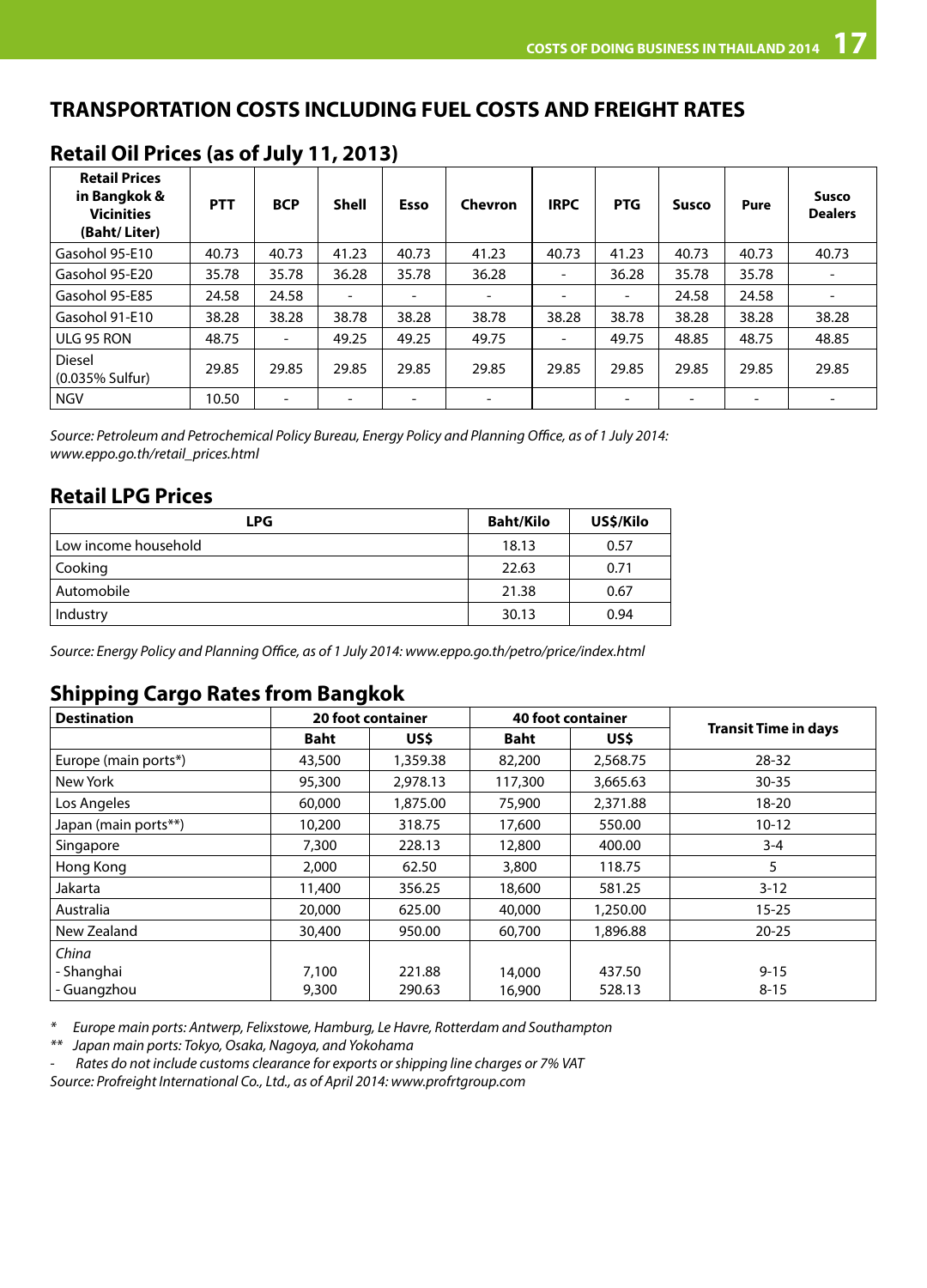### **Cost of Express Postal Service from Bangkok**

#### **International Promotional Export Rates from Bangkok** *(Effective 6 January 2014)*

*(Rates exclude special fee and fuel surcharge) 1*

| <b>Destination</b> | 10kg Box<br>$(41.5 \times 34 \times 27$ cm) |        |             | Additional rate per kg<br>above 10kg and up to<br>20kg |             | 25kg Box<br>$(56 \times 44 \times 35 \text{ cm})$ | Additional rate per kg<br>above 25kg and up to<br>44kg |       |  |
|--------------------|---------------------------------------------|--------|-------------|--------------------------------------------------------|-------------|---------------------------------------------------|--------------------------------------------------------|-------|--|
|                    | <b>Baht</b>                                 | US\$   | <b>Baht</b> | US\$                                                   | <b>Baht</b> | US\$                                              | <b>Baht</b>                                            | US\$  |  |
| Australia          | 3,572                                       | 111.63 | 172         | 5.38                                                   | 5,301       | 165.66                                            | 172                                                    | 5.38  |  |
| China*             | 3,572                                       | 111.63 | 172         | 5.38                                                   | 5,301       | 165.66                                            | 172                                                    | 5.38  |  |
| France             | 4,383                                       | 136.97 | 182         | 5.69                                                   | 6.204       | 193.88                                            | 182                                                    | 5.69  |  |
| Hong Kong          | 2,604                                       | 81.38  | 140         | 4.38                                                   | 4,006       | 125.19                                            | 140                                                    | 4.38  |  |
| India              | 4,248                                       | 132.75 | 174         | 5.44                                                   | 5,997       | 187.41                                            | 174                                                    | 5.44  |  |
| Singapore          | 2.604                                       | 81.38  | 140         | 4.38                                                   | 4,006       | 125.19                                            | 140                                                    | 4.38  |  |
| South Africa       | 6,956                                       | 217.38 | 392         | 12.25                                                  | 10,883      | 340.09                                            | 392                                                    | 12.25 |  |
| UK                 | 4,383                                       | 136.97 | 182         | 5.69                                                   | 6,204       | 193.88                                            | 182                                                    | 5.69  |  |
| <b>USA</b>         | 4,383                                       | 136.97 | 182         | 5.69                                                   | 6,204       | 193.88                                            | 182                                                    | 5.69  |  |

#### *\* Excluding China (South)*

*1 All rates are exclusive of all applicable tax. For special fees and fuel surcharges, please refer to the Surcharge and Other Information page for details (http://images.fedex.com/downloads/th/rates/surcharge\_2014.pdf).*

*For more details on zone classification, please refer to the Zone Index (http://images.fedex.com/downloads/th/rates/zoneindex\_2014.pdf). Remarks:*

*- The above rates are not discounted further. A fuel surcharge and other special fees will apply.*

*- Please use one air waybill for each FedEx 10kg or 25kg Box shipment.*

*- Shipments above 20kg: 25kg Box rates will apply.*

*- Recommended maximum weight for FedEx 10kg Box is 25kg and for FedEx 25kg Box is 44kg. Premium rates will be charged for FedEx 10kg or 25kg Box shipments with weight over 44kg. Please contact our Customer Services for rate information.*

*- No dangerous goods may be shipped in FedEx 10kg or 25kg Boxes.*

#### **Export Shipment Rates for International Priority Direct Distribution (IPD Export)** *(Effective 6 January 2014) (Rates exclude special fees and dynamic fuel surcharge) 1*

| piaces exclude special recs and a finance ruel surendige/ |             | A      |             | B      |             | C      | D           |        |  |
|-----------------------------------------------------------|-------------|--------|-------------|--------|-------------|--------|-------------|--------|--|
| Rates per kg                                              | <b>Baht</b> | US\$   | <b>Baht</b> | US\$   | <b>Baht</b> | US\$   | <b>Baht</b> | US\$   |  |
| 1-44 KG                                                   | 582         | 18.19  | 722         | 22.56  | 744         | 23.25  | 802         | 25.06  |  |
| 45-70 KG                                                  | 288         | 9.00   | 590         | 18.44  | 638         | 19.94  | 730         | 22.81  |  |
| 71-99 KG                                                  | 251         | 7.84   | 553         | 17.28  | 600         | 18.75  | 688         | 21.50  |  |
| 100-299 KG                                                | 215         | 6.72   | 518         | 16.19  | 551         | 17.22  | 664         | 20.75  |  |
| 300-499 KG                                                | 200         | 6.25   | 518         | 16.19  | 551         | 17.22  | 664         | 20.75  |  |
| 500-999 KG                                                | 200         | 6.25   | 518         | 16.19  | 551         | 17.22  | 660         | 20.63  |  |
| 1000+KG                                                   | 200         | 6.25   | 518         | 16.19  | 551         | 17.22  | 660         | 20.63  |  |
| Per-address charge                                        | 3,900       | 121.88 | 3,900       | 121.88 | 3,900       | 121.88 | 3,900       | 121.88 |  |
|                                                           | Е           |        |             | F      |             | G      |             | н      |  |
| Rates per kg                                              | <b>Baht</b> | US\$   | <b>Baht</b> | US\$   | <b>Baht</b> | US\$   | <b>Baht</b> | US\$   |  |
| 1-44 KG                                                   | 1,230       | 38.44  | 1,211       | 37.84  | 1,646       | 51.44  | 1,838       | 57.44  |  |
| 45-70 KG                                                  | 950         | 29.69  | 879         | 27.47  | 1,288       | 40.25  | 1,523       | 47.59  |  |
| 71-99 KG                                                  | 950         | 29.69  | 879         | 27.47  | 1,288       | 40.25  | 1,441       | 45.03  |  |
| 100-299 KG                                                | 910         | 28.44  | 804         | 25.13  | 1,233       | 38.53  | 1,376       | 43.00  |  |
| 300-499 KG                                                | 851         | 26.59  | 775         | 24.22  | 1,233       | 38.53  | 1,376       | 43.00  |  |
| 500-999 KG                                                | 835         | 26.09  | 771         | 24.09  | 1,233       | 38.53  | 1,376       | 43.00  |  |
| 1000+KG                                                   | 810         | 25.31  | 764         | 23.88  | 1,233       | 38.53  | 1,376       | 43.00  |  |
| Per-address charge                                        | 1,250       | 39.06  | 3,900       | 121.88 | 3,900       | 121.88 | 3,900       | 121.88 |  |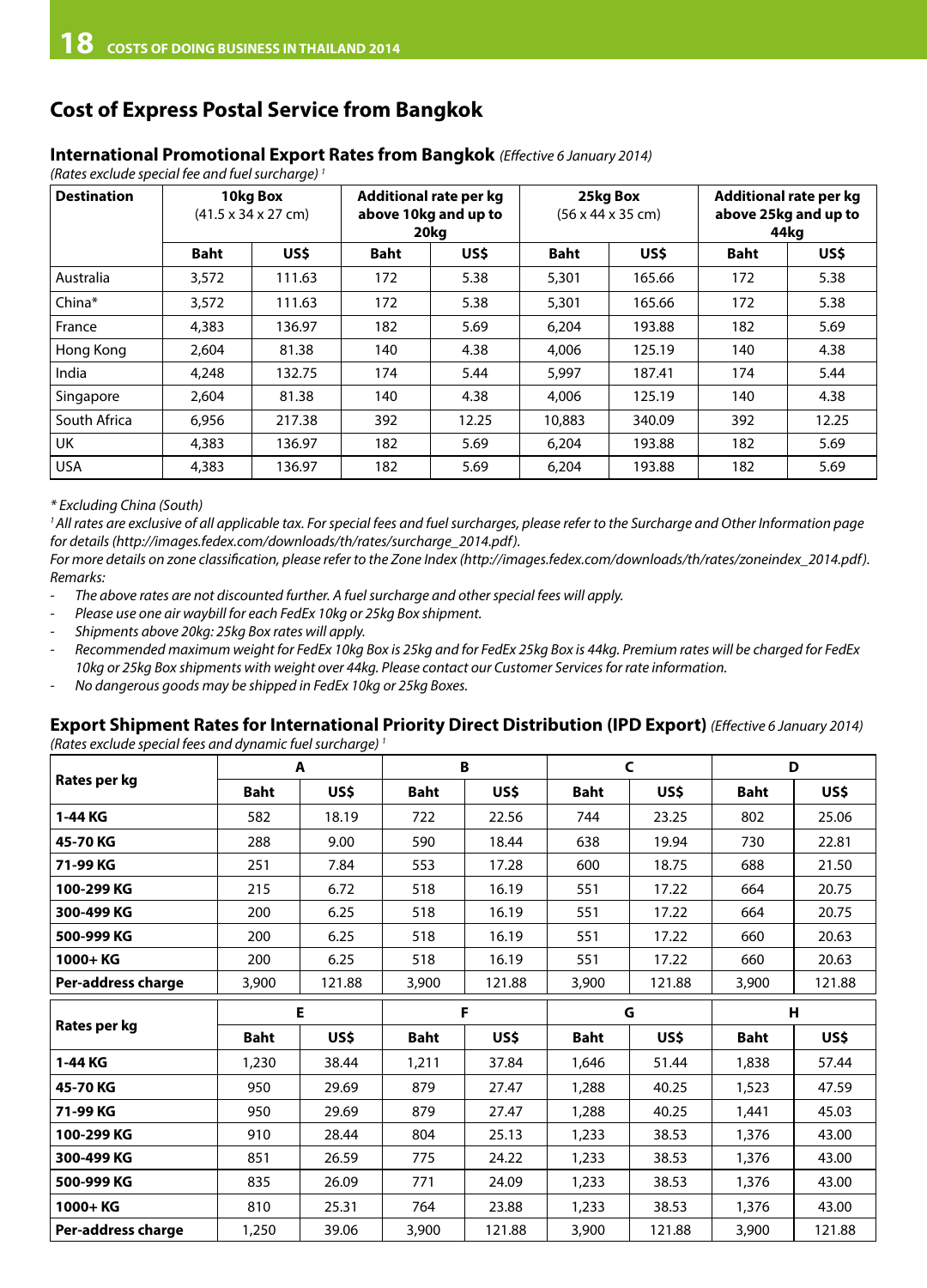| Zone Index                                                                                                                                                                                                                                         |  |
|----------------------------------------------------------------------------------------------------------------------------------------------------------------------------------------------------------------------------------------------------|--|
| A – Malaysia, Singapore                                                                                                                                                                                                                            |  |
| B - Australia, China, Indonesia, New Zealand, Taiwan                                                                                                                                                                                               |  |
| $C - Japan$                                                                                                                                                                                                                                        |  |
| $D$ – India                                                                                                                                                                                                                                        |  |
| E – Canada, Mexico, U.S.                                                                                                                                                                                                                           |  |
| F – Belgium, France, Germany, Italy, Luxembourg, Netherlands, Switzerland, United Kingdom                                                                                                                                                          |  |
| G – Austria, Bulgaria, Cyprus, Czech Republic, Denmark, Estonia, Finland, Greece, Hungary, Ireland, Israel, Kuwait, Latvia, Lithuania,<br>Malta, Norway, Poland, Portugal, Romania, Slovak Republic, Slovenia, Spain, Sweden, United Arab Emirates |  |

H – Argentina, Brazil, Chile, Colombia, Costa Rica, Dominican Republic, Jamaica, Panama, Paraguay, Uruguay, Venezuela

*notes: 1 A fuel surcharge and other special fees will apply.*

*Remarks:*

*- Services are provided on a contract-only basis. Please contact our Customer Service team for details.*

*- Each package of a FedEx IPD shipment can measure up to 108" / 274cm in length, 70" / 178cm in height, and 130" / 330cm in length plus girth.*

*- For special fees and fuel surcharges, please refer to the Surcharge and Other Information page for details. Source: Federal Express, as of April 2014: www.fedex.com/th*

### **Air Cargo Rates from Bangkok**

| <b>Destination</b> | Amsterdam   |       | <b>Hong Kong</b> |       | London      |       | <b>Singapore</b> |       | <b>Tokyo</b> |       |
|--------------------|-------------|-------|------------------|-------|-------------|-------|------------------|-------|--------------|-------|
|                    | <b>Baht</b> | US\$  | <b>Baht</b>      | US\$  | <b>Baht</b> | US\$  | <b>Baht</b>      | US\$  | <b>Baht</b>  | US\$  |
| Minimum Rate       | .400 ا      | 43.75 | 700              | 21.88 | 1,400       | 43.75 | 700              | 21.88 | 800          | 25.00 |
| Normal Rate/kg.    | 253         | 7.91  | 53               | 1.66  | 276         | 8.63  | 40               | 1.25  | 123          | 3.84  |
| 45 kg. Upward      | 190         | 5.94  | 40               | 1.25  | 207         | 6.47  | 30               | 0.94  | 92           | 2.88  |
| 100 kg. Upward     | 158         | 4.94  | $\overline{a}$   |       | 172         | 5.38  |                  |       |              |       |
| 250 kg. Upward     | 143         | 4.47  | -                |       | 155         | 4.84  |                  | -     |              |       |
| 500 kg. Upward     | 128         | 4.00  | -                |       | 140         | 4.38  |                  | ۰     |              |       |

*Source: Thai Airways International Cargo, as of June 2014: www.thaicargo.com* 

### **Rail Transportation Costs**

#### **Rail Transportation Costs from Bangkok (per ton)**

| <b>Destination</b>             | Class 3     |       |             | Class 4 | <b>Fuel Surcharge</b> |      |
|--------------------------------|-------------|-------|-------------|---------|-----------------------|------|
|                                | <b>Baht</b> | US\$  | <b>Baht</b> | US\$    | <b>Baht</b>           | US\$ |
| Chiang Mai                     | 586.00      | 18.31 | 511.80      | 15.99   | 78.00                 | 2.44 |
| Nakhon Ratchasima              | 229.20      | 7.16  | 199.40      | 6.23    | 29.30                 | 0.92 |
| Khon Kaen                      | 372.50      | 11.64 | 324.30      | 10.13   | 48.80                 | 1.53 |
| Hat Yai* (near Song Khla)      | 710.10      | 22.19 | 620.70      | 19.40   | 97.60                 | 3.05 |
| Eastern Seaboard (Map Ta Phut) | 190.40      | 5.95  | 165.60      | 5.18    | 29.30                 | 0.92 |

#### **Rail Transportation Costs (per ton)**

| Km. |             | Class 3 | Class 4     |       |  |
|-----|-------------|---------|-------------|-------|--|
|     | <b>Baht</b> | US\$    | <b>Baht</b> | US\$  |  |
| 50  | 45.70       | 1.43    | 39.70       | 1.24  |  |
| 70  | 63.90       | 2.00    | 55.60       | 1.74  |  |
| 100 | 91.30       | 2.85    | 79.40       | 2.48  |  |
| 150 | 137.00      | 4.28    | 119.10      | 3.72  |  |
| 200 | 182.60      | 5.71    | 158.80      | 4.96  |  |
| 300 | 260.30      | 8.13    | 226.40      | 7.08  |  |
| 400 | 338.00      | 10.56   | 294.00      | 9.19  |  |
| 500 | 406.90      | 12.72   | 354.50      | 11.08 |  |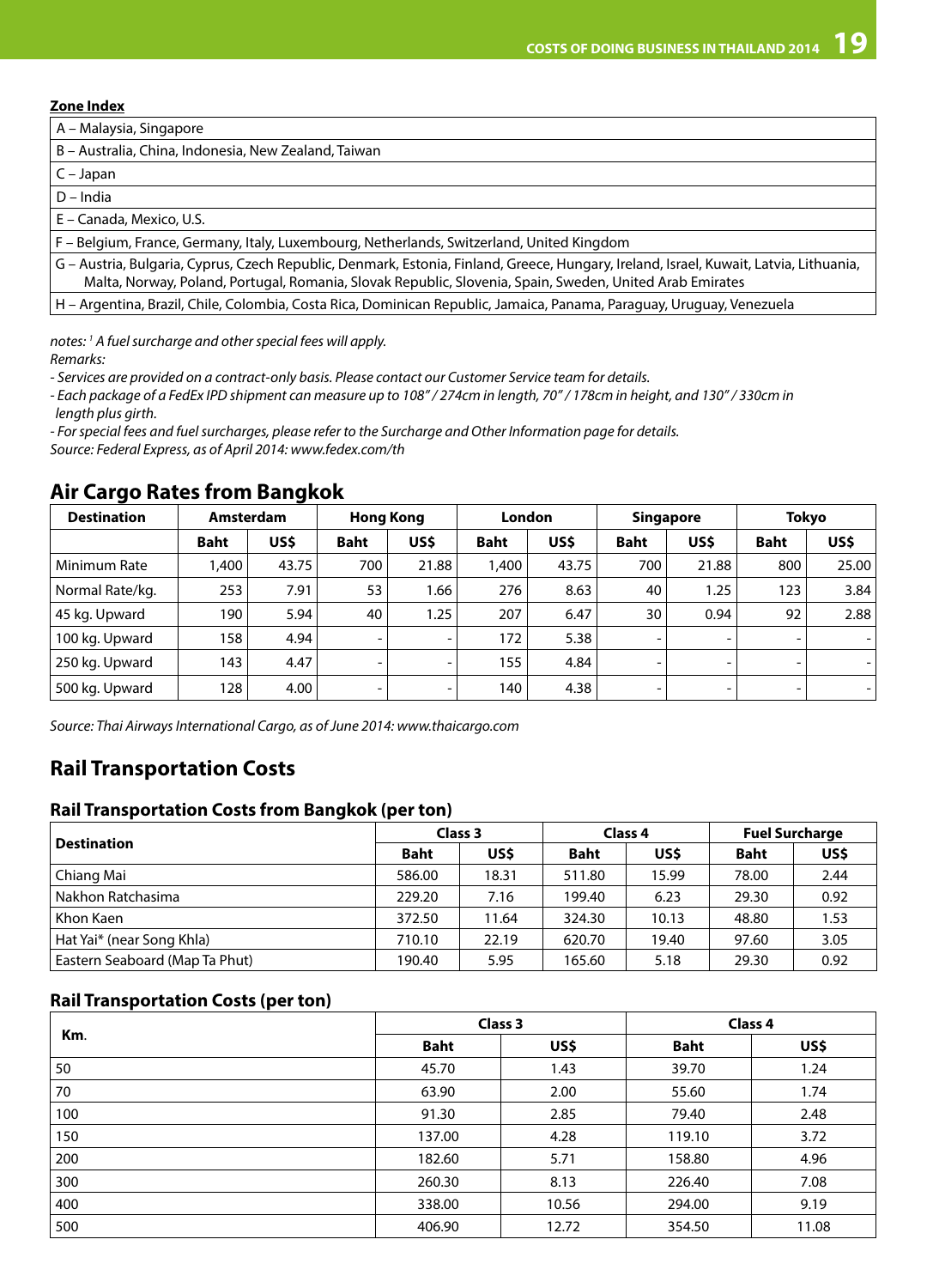| Km.   | Class 3     |       | Class 4     |       |  |
|-------|-------------|-------|-------------|-------|--|
|       | <b>Baht</b> | US\$  | <b>Baht</b> | US\$  |  |
| 700   | 544.70      | 17.02 | 475.50      | 14.86 |  |
| 1,000 | 751.40      | 23.48 | 657.00      | 20.53 |  |
| 1,300 | 958.10      | 29.94 | 838.50      | 26.20 |  |
| 1,600 | 1,164.80    | 36.40 | 1,020.00    | 31.88 |  |

*Specimen product lists for rail transportation tables:* 

*Class 3: Electrical appliances, automobiles, tin, logs, timber, and tiles* 

*Class 4: Fresh fish, rice, maize, rubber, jute, kenaf, cement, lignite, fluorspar, manganese, gypsum, fertilizer, fresh fruits, paddy, bran, marl, sand, gravel, vegetables, coconuts, steel*

### **Fuel Surcharge (per kiloliter)**

|       |             | Fuel  | <b>Fuel Oil</b> |       | <b>LPG</b>  |       |
|-------|-------------|-------|-----------------|-------|-------------|-------|
| Km.   | <b>Baht</b> | US\$  | <b>Baht</b>     | US\$  | <b>Baht</b> | US\$  |
| 50    | 42.50       | 1.33  | 56.60           | 1.77  | 39.60       | 1.24  |
| 100   | 84.90       | 2.65  | 113.10          | 3.53  | 79.20       | 2.48  |
| 150   | 127.40      | 3.98  | 169.70          | 5.30  | 118.80      | 3.71  |
| 200   | 169.80      | 5.31  | 226.20          | 7.07  | 158.40      | 4.95  |
| 300   | 245.90      | 7.68  | 327.60          | 10.24 | 229.40      | 7.17  |
| 400   | 322.00      | 10.06 | 429.00          | 13.41 | 300.40      | 9.39  |
| 500   | 389.30      | 12.17 | 518.70          | 16.21 | 363.20      | 11.35 |
| 600   | 456.60      | 14.27 | 608.40          | 19.01 | 426.00      | 13.31 |
| 700   | 523.90      | 16.37 | 698.10          | 21.82 | 488.80      | 15.28 |
| 800   | 591.20      | 18.48 | 787.80          | 24.62 | 551.60      | 17.24 |
| 900   | 658.50      | 20.58 | 877.50          | 27.42 | 614.40      | 19.20 |
| 1,000 | 725.80      | 22.68 | 967.20          | 30.23 | 677.20      | 21.16 |

*Source: State Railway of Thailand, as of May 2014: www.railway.co.th* 

### **COMMUNICATIONS COSTS**

### **International Telephone Rates (ISD 001/ 009/ CAT PhoneNet)**

|                | Country |                 | <b>CAT 001</b> |         |                | <b>CAT 009</b> | <b>CAT PhoneNet</b> |                |  |
|----------------|---------|-----------------|----------------|---------|----------------|----------------|---------------------|----------------|--|
| Country        | Code    | <b>Standard</b> | <b>Economy</b> | Reduced | <b>Fixed</b>   | Mobile         | <b>Fixed</b>        | <b>Mobile</b>  |  |
| Argentina      | 54      | 40              | 36             | 32      | 26             | 26             | 26                  | 26             |  |
| Australia      | 61      | 14              | 14             | 14      | 6              | $\overline{7}$ | 2                   | 6              |  |
| Austria        | 43      | 24              | 24             | 24      | 19             | 20             | 1.50                | 9              |  |
| Bangladesh     | 880     | 20              | 20             | 20      | 15             | 15             | 2.50                | 2.5            |  |
| Belgium        | 32      | 20              | 20             | 20      | 5              | 10             | 1.50                | 10             |  |
| Brazil         | 55      | 40              | 36             | 32      | $\overline{7}$ | 7              | 7                   | $\overline{7}$ |  |
| Brunei         | 673     | 22              | 22             | 22      | 4              | 4              | 4                   | 4              |  |
| Cambodia       | 855     | 20              | 20             | 20      | 10             | 10             | 3                   | 3              |  |
| Canada         |         | 9               | 9              | 9       | 2.50           | 2.50           |                     | 1              |  |
| Chile          | 56      | 40              | 36             | 32      | 28             | 28             | 28                  | 28             |  |
| China          | 86      | 9               | 9              | 9       | 2.50           | 2.50           |                     | 1              |  |
| <b>Denmark</b> | 45      | 20              | 20             | 20      | 5              | 10             | 1.50                | 10             |  |
| Egypt          | 20      | 40              | 36             | 32      | 30             | 30             | 30                  | 30             |  |
| France         | 33      | 20              | 20             | 20      | 5              | $\overline{7}$ | 1.50                | $\overline{7}$ |  |
| Germany        | 49      | 20              | 20             | 20      | 5              | $\overline{7}$ | 1.50                | $\overline{7}$ |  |
| Greece         | 30      | 24              | 24             | 24      | 5              | 10             | 1.50                | 9              |  |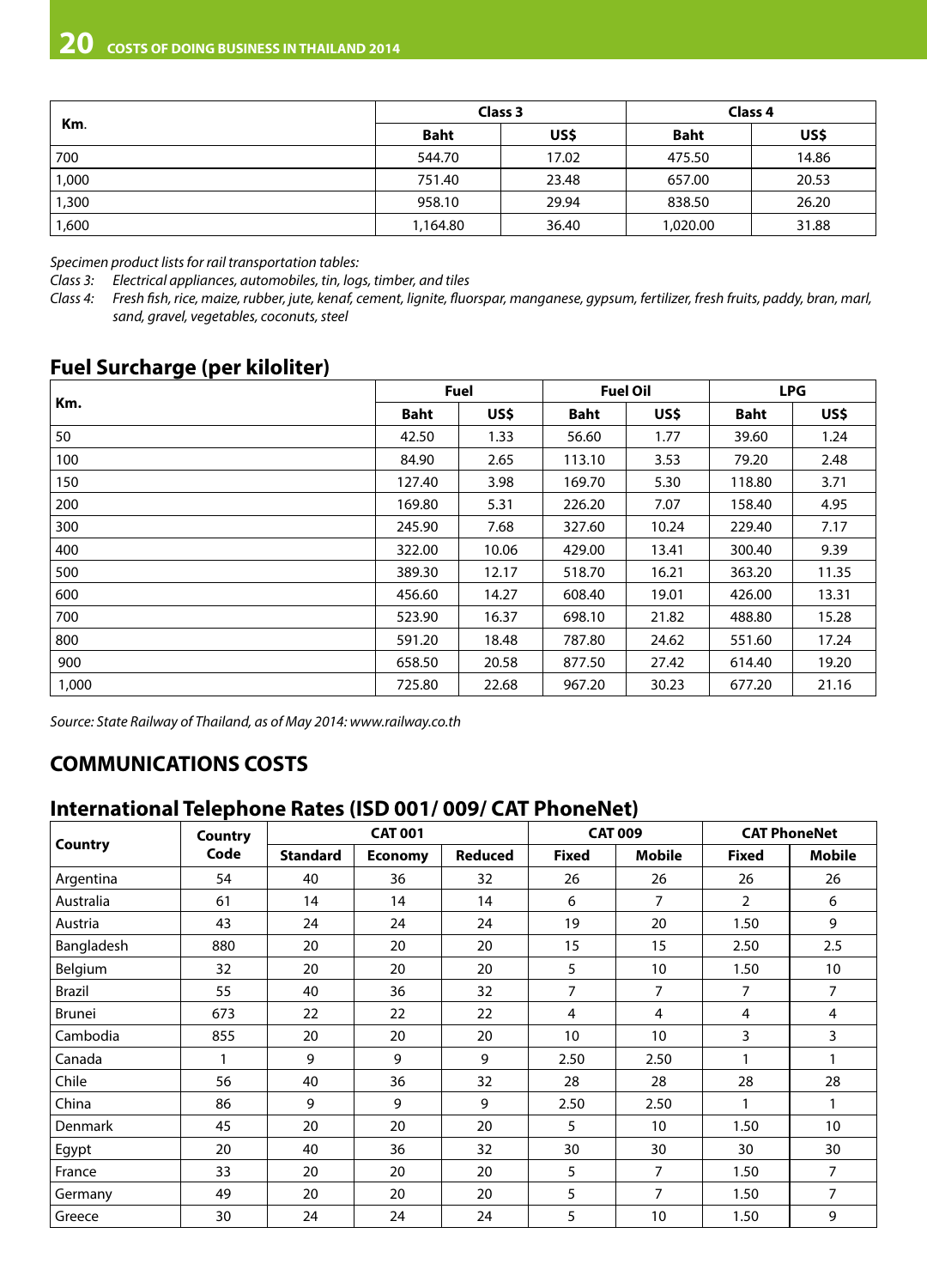|                | <b>Country</b> |                 | <b>CAT 001</b> |         |                         | <b>CAT 009</b> | <b>CAT PhoneNet</b> |                         |  |
|----------------|----------------|-----------------|----------------|---------|-------------------------|----------------|---------------------|-------------------------|--|
| Country        | Code           | <b>Standard</b> | <b>Economy</b> | Reduced | <b>Fixed</b>            | <b>Mobile</b>  | <b>Fixed</b>        | <b>Mobile</b>           |  |
| Hong Kong      | 852            | 9               | 9              | 9       | 2.50                    | 2.50           | $\mathbf{1}$        | $\mathbf{1}$            |  |
| India          | 91             | 20              | 20             | 20      | 12                      | 12             | 3                   | 3                       |  |
| Indonesia      | 62             | 18              | 18             | 18      | 5                       | $\overline{7}$ | 4                   | 5                       |  |
| Israel         | 972            | 25              | 25             | 25      | 4                       | 4              | 1.50                | $\overline{4}$          |  |
| Italy          | 39             | 20              | 20             | 20      | 5                       | 12             | 1.50                | 10                      |  |
| Japan          | 81             | 18              | 18             | 18      | 5                       | 6              | 1.50                | 6                       |  |
| Kenya          | 254            | 40              | 36             | 32      | 17                      | 17             | 17                  | 17                      |  |
| South Korea    | 82             | 18              | 18             | 18      | 4                       | $\overline{4}$ | 1.50                | 3                       |  |
| Kuwait         | 965            | 32              | 29             | 25      | 4                       | 4              | 4                   | $\overline{4}$          |  |
| Laos           | 856            | 14              | 14             | 14      | 2.50                    | 2.50           | 4                   | $\overline{4}$          |  |
| Macau          | 853            | 22              | 22             | 22      | 4                       | 4              | 3                   | 3                       |  |
| Malaysia       | 60             | 9               | 9              | 9       | 2.50                    | 2.50           | 2.50                | $\overline{\mathbf{3}}$ |  |
| Mexico         | 52             | 40              | 36             | 32      | $\overline{7}$          | $\overline{7}$ | $\overline{7}$      | $\overline{7}$          |  |
| Myanmar        | 95             | 22              | 22             | 22      | 10                      | 10             | 10                  | 10                      |  |
| Nepal          | 977            | 24              | 24             | 24      | 20                      | 20             | 9                   | 9                       |  |
| Netherlands    | 31             | 20              | 20             | 20      | 5                       | 10             | 1.50                | 10                      |  |
| New Zealand    | 64             | 20              | 20             | 20      | 12                      | 12             | 1.50                | 10                      |  |
| Norway         | 47             | 20              | 20             | 20      | 5                       | 10             | 1.50                | 9                       |  |
| Pakistan       | 92             | 32              | 29             | 25      | 22                      | 22             | 4                   | $\overline{4}$          |  |
| Peru           | 51             | 40              | 36             | 32      | 22                      | 22             | 22                  | 22                      |  |
| Philippines    | 63             | 20              | 20             | 20      | 15                      | 15             | $\overline{7}$      | $\overline{7}$          |  |
| Poland         | 48             | 28              | 24             | 24      | 19                      | 19             | 19                  | 19                      |  |
| Portugal       | 351            | 28              | 24             | 24      | 19                      | 19             | 1.50                | 12                      |  |
| Russia         | $\overline{7}$ | 20              | 20             | 20      | $\overline{\mathbf{4}}$ | $\overline{4}$ | 3                   | $\overline{4}$          |  |
| Singapore      | 65             | 9               | 9              | 9       | 2.50                    | 2.50           | $\mathbf{1}$        | $\mathbf{1}$            |  |
| South Africa   | 27             | 40              | 36             | 32      | 5                       | 11             | 3                   | 9                       |  |
| Spain          | 34             | 24              | 24             | 24      | 5                       | 10             | 1.50                | 10                      |  |
| Sri Lanka      | 94             | 24              | 24             | 24      | 20                      | 20             | 5                   | 5                       |  |
| Sweden         | 46             | 20              | 20             | 20      | 5                       | 10             | 1.50                | 10                      |  |
| Switzerland    | 41             | 20              | 20             | 20      | 5                       | 10             | 1.50                | 10                      |  |
| Taiwan         | 886            | 18              | 18             | 18      | 4                       | 4              | $\overline{2}$      | $\overline{4}$          |  |
| Turkey         | 90             | 28              | 24             | 24      | 19                      | 20             | 3                   | 9                       |  |
| <b>UAE</b>     | 971            | 25              | 25             | 25      | 14                      | 14             | 9                   | 9                       |  |
| United Kingdom | 44             | 14              | 14             | 14      | 5                       | 7              | 1.50                | 6                       |  |
| <b>USA</b>     | $\mathbf{1}$   | 9               | 9              | 9       | 2.50                    | 2.50           | $\mathbf{1}$        | $\mathbf{1}$            |  |
| Venezuela      | 58             | 40              | 36             | 32      | 28                      | 28             | 28                  | 28                      |  |
| Vietnam        | 84             | 20              | 20             | 20      | 10                      | 10             | 3                   | $\overline{3}$          |  |

*Notes:* All rates are not included 7% VAT.

*CAT 001*

*- Minimum rate charge is at 1 minute. The following minutes subject to unit at 6 seconds per unit and residual of unit equivalent to 1 unit*

*- Charging rate when call answered is applied throughout the call.*

*Call charge is divided into 3 rates:*

- *- Standard Rate: 7am-9pm (On Sunday, the economy rate is applied instead)*
- *- Economy Rate: 9pm-12pm and 5am-7am*
- *- Reduced Rate: 12pm-5am*

*The call that spans from one rate to another rate will be charged by the rate of call starts.*

#### *CAT 009*

- *- Rates for fixed line and mobile destinations are different.*
- *- Minimum rate charge is at 1 minute. The following minutes subject to unit at 6 seconds per unit and residual of unit equivalent to 1 unit.*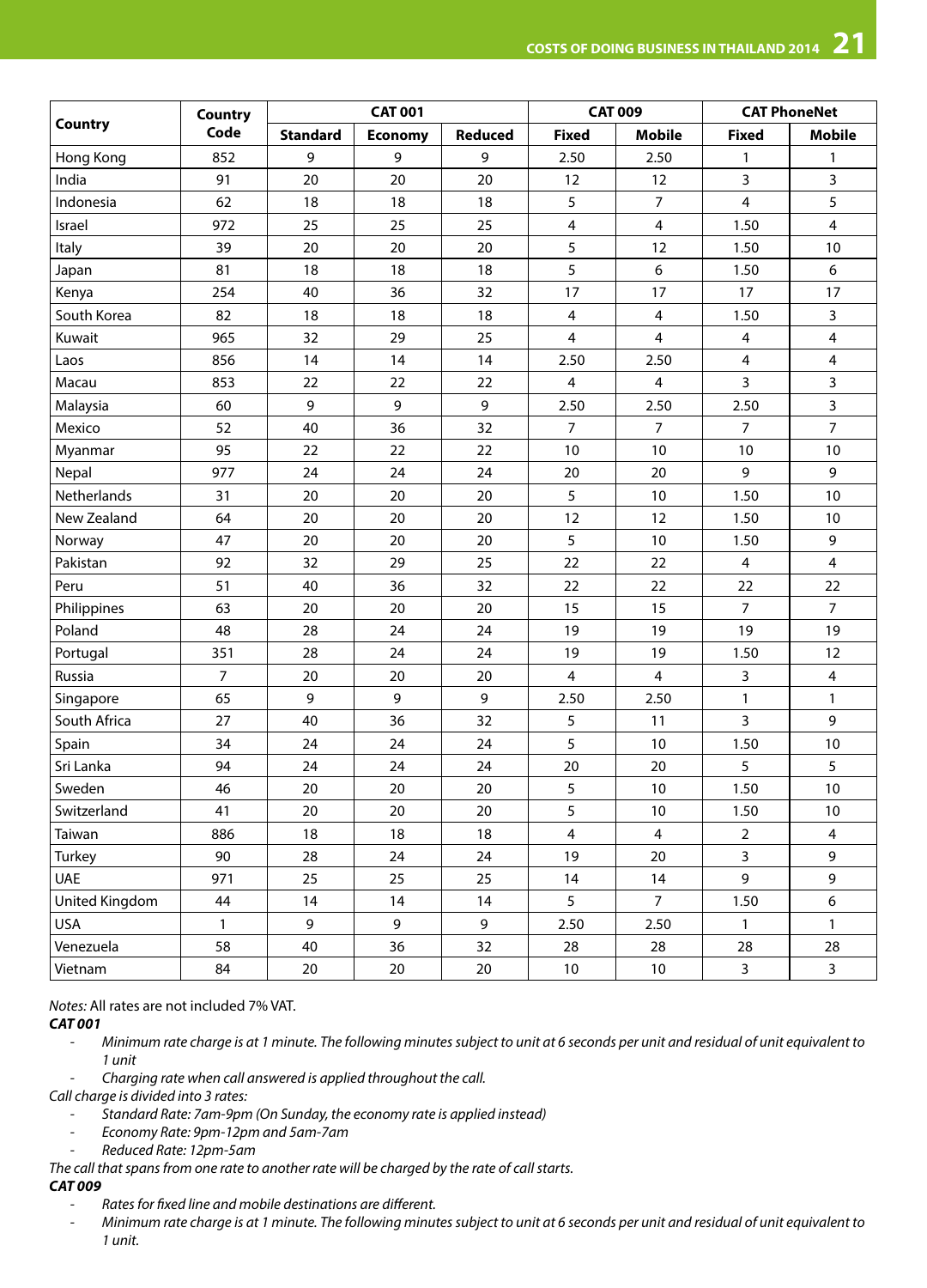- *- Charging rate when call answered is applied throughout the call.*
- *- All rates are exclusive of 7% VAT and one rate is applied for 24 hours a day.*
- *- For more information please call CAT Contact Center 1322 or visit www.cattelecom.com*

#### *- - This promotion is valid until 31 December 2014*

#### *CAT PhoneNet*

- *- CAT PhoneNet is a prepaid international calling card which users can call from Thailand to 153 destinations.*
- *- All rates are exclusive of 7% VAT and one rate is applied for 24 hours a day.*
- *- Call is charged for every 6 seconds.*
- *- Rate for fixed line and mobile phone are different.*
- *- For more information please contact CAT Call Center 1322 or visit www.cattelecom.com*
- *- - Promotion rates for 49 destinations valid from 1 January to 30 June 2014*

*\* Call rate may be changed without prior notice*

*Source: Communications Authority of Thailand, as of July 2014: www.cattelecom.com* 

### **Fixed Line Service**

|                                                                |                |             | Program 1   |             | Program 2   |      |                |                |
|----------------------------------------------------------------|----------------|-------------|-------------|-------------|-------------|------|----------------|----------------|
|                                                                |                | <b>Baht</b> |             |             | US\$        |      | <b>Baht</b>    | US\$           |
| Installation fee                                               |                | 3,350       |             |             | 104.69      |      | 3,350          | 104.69         |
| Subscription fee (baht/month/line)                             |                | 100         |             |             | 3.13        |      | 200            | 6.25           |
| Local call (baht/call)                                         |                | 3           |             |             | 0.09        |      | 3              | 0.09           |
| Long Distance Call (Baht/Min)                                  |                | 07:00-17:59 |             | 18:00-21:59 | 22:00-06:59 |      |                | All day        |
| 1. Fixed line to fixed line                                    | <b>Baht</b>    | US\$        | <b>Baht</b> | US\$        | <b>Baht</b> | US\$ | <b>Baht</b>    | US\$           |
| 0-50 km                                                        | 3              | 0.09        | 1.50        | 0.05        |             | 0.03 | 2              | 0.06           |
| 51-100 km                                                      | 6              | 0.19        | 3           | 0.09        | 2           | 0.06 | 2              | 0.06           |
| 101 km up                                                      | 9              | 0.28        | 4.50        | 0.14        | 3           | 0.09 | $\overline{2}$ | 0.06           |
| 2. Fixed line to cellular mobile                               | <b>All Day</b> |             |             |             |             |      |                | <b>All Day</b> |
|                                                                |                | <b>Baht</b> |             |             | US\$        |      | <b>Baht</b>    | US\$           |
| - Call in the same cellular mobile<br>telephone area           | 3              |             | 0.09        |             | 2           | 0.06 |                |                |
| - Call between adjacent cellular mobile<br>telephone areas     | 6              |             | 0.19        |             | 2           | 0.06 |                |                |
| - Call between non-adjacent cellular<br>mobile telephone areas |                | 6           |             | 0.19        |             | 2    | 0.06           |                |

### **Y-tel 1234 Rates**

*(Promotion rates are for both fixed line and cellular/mobile and valid until 31 December 2014)*  Unit: Baht / Minute

| $^\text{\tiny{l}}$ Call to Fixed Line | 07:00-17:59 |                  |             | 18:00-21:59      | 22:00-06:59 |      |
|---------------------------------------|-------------|------------------|-------------|------------------|-------------|------|
|                                       | <b>Baht</b> | US\$             | <b>Baht</b> | US\$             | <b>Baht</b> | US\$ |
| Weekday Rate                          | 1.50        | 0.05             | .00         | 0.03             | 0.50        | 0.02 |
| Weekend and/or Holiday                | 1.50        | 0.05             | 0.75        | 0.02             | 0.50        | 0.02 |
|                                       |             |                  |             |                  |             |      |
| <b>Call to Cellular Mobile</b>        |             | 1.50 baht/minute |             | 0.05 US\$/minute |             |      |

*Instruction for use: Press 1234+domestic destination number*

### **International Telephone Rates (ISD 007/ 008)**

| No. | Country    | <b>Country Code</b> | <b>TOT 007</b> | <b>TOT 008</b> |
|-----|------------|---------------------|----------------|----------------|
|     | Argentina  | 54                  | 32             | 26             |
|     | Australia  | 61                  |                |                |
|     | Austria    | 43                  | 24             | 19             |
| 4   | Bangladesh | 880                 | 25             | 14             |
|     | Belgium    | 32                  | 22             |                |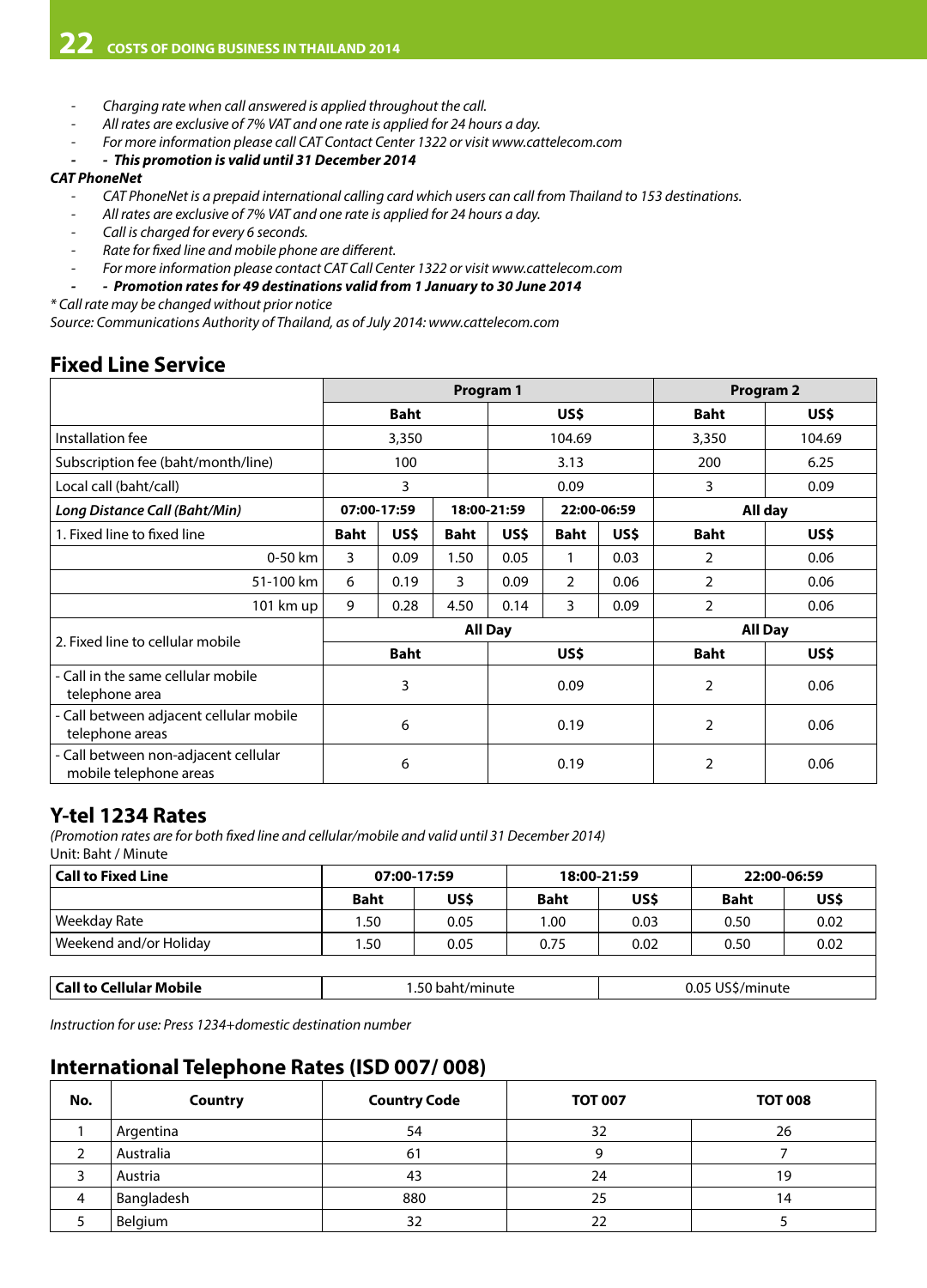| No. | <b>Country</b>              | <b>Country Code</b> | <b>TOT 007</b> | <b>TOT 008</b>          |
|-----|-----------------------------|---------------------|----------------|-------------------------|
| 6   | Brazil                      | 55                  | 32             | 7                       |
| 7   | Brunei Darussalam           | 673                 | 14             | 3                       |
| 8   | Cambodia                    | 855                 | 24             | $\mathsf 9$             |
| 9   | Canada                      | $\mathbf{1}$        | 9              | 3                       |
| 10  | Chile                       | 56                  | 32             | 28                      |
| 11  | China                       | 86                  | 9              | 3                       |
| 12  | Denmark                     | 45                  | 22             | 5                       |
| 13  | Egypt                       | 20                  | 32             | 30                      |
| 14  | France                      | 33                  | 22             | 5                       |
| 15  | Germany                     | 49                  | 9              | 5                       |
| 16  | Greece                      | 30                  | 24             | $\mathsf 9$             |
| 17  | Hong Kong                   | 852                 | 9              | 3                       |
| 18  | India                       | 91                  | 28             | $\mathsf 9$             |
| 19  | Indonesia                   | 62                  | 20             | 5                       |
| 20  | Israel                      | 972                 | 25             | $\overline{4}$          |
| 21  | Italy                       | 39                  | 22             | 5                       |
| 22  | Japan                       | 81                  | 9              | 5                       |
| 23  | Kenya                       | 254                 | 32             | 17                      |
| 24  | Korea, South                | 82                  | 21             | $\overline{\mathbf{4}}$ |
| 25  | Kuwait                      | 965                 | 25             | 4                       |
| 26  | Laos                        | 856                 | 9              | 3                       |
| 27  | Macau                       | 853                 | 24             | $\overline{\mathbf{4}}$ |
| 28  | Malaysia                    | 60                  | 9              | 3                       |
| 29  | Mexico                      | 52                  | 32             | $\overline{7}$          |
| 30  | Myanmar                     | 95                  | 24             | $\mathsf 9$             |
| 31  | Nepal                       | 977                 | 25             | 20                      |
| 32  | Netherlands                 | 31                  | 22             | 9                       |
| 33  | New Zealand                 | 64                  | 17             | $10$                    |
| 34  | Norway                      | 47                  | 22             | 5                       |
| 35  | Pakistan                    | 92                  | 25             | 22                      |
| 36  | Peru                        | 51                  | 32             | 22                      |
| 37  | Philippines                 | 63                  | 20             | 14                      |
| 38  | Poland                      | 48                  | 24             | 19                      |
| 39  | Portugal                    | 351                 | 24             | 19                      |
| 40  | Russia                      | $\boldsymbol{7}$    | 24             | $\overline{\mathbf{r}}$ |
| 41  | Singapore                   | 65                  | $\overline{9}$ | 3                       |
| 42  | South Africa                | 27                  | 32             | $\sqrt{5}$              |
| 43  | Spain                       | 34                  | 24             | $\mathsf g$             |
| 44  | Sri Lanka                   | 94                  | 25             | 20                      |
| 45  | Sweden                      | 46                  | $21$           | $\mathsf 9$             |
| 46  | Switzerland                 | 41                  | $21$           | $\mathsf 9$             |
| 47  | Taiwan                      | 886                 | 9              | $\overline{4}$          |
| 48  | Turkey                      | 90                  | 24             | 20                      |
| 49  | <b>United Arab Emirates</b> | 971                 | 25             | 14                      |
| 50  | UK                          | 44                  | 9              | 5                       |
| 51  | <b>USA</b>                  | $\mathbf{1}$        | 9              | $\mathbf{3}$            |
| 52  | Venezuela                   | 58                  | 32             | 28                      |
| 53  | Vietnam                     | 84                  | 28             | $\boldsymbol{9}$        |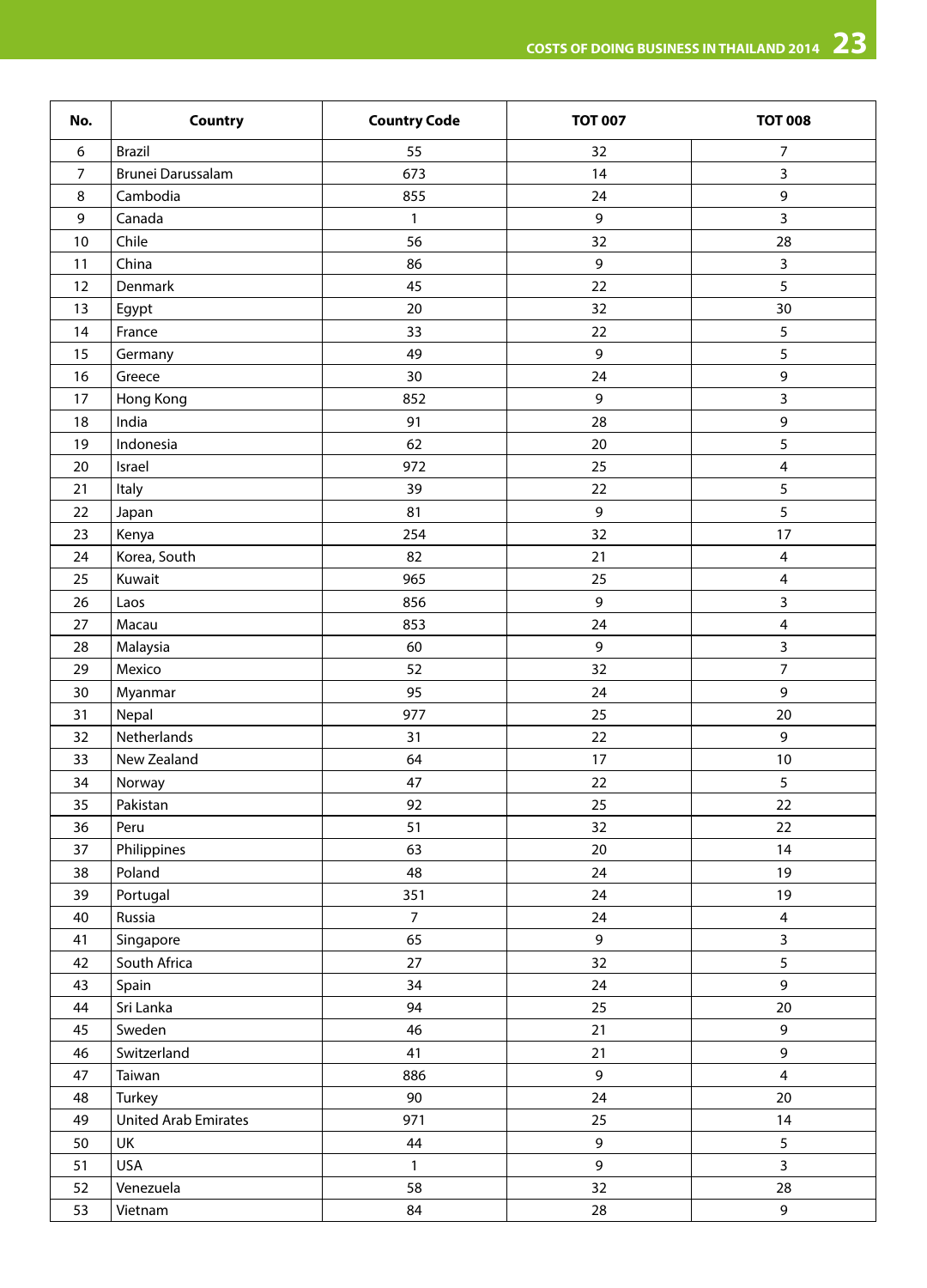### *Notes:*

*TOT 007*

- *- TOT 007 is a premium International Call Service which provides the clearest voice quality and smoothest fax transmission. Cover 213 destination countries worldwide.*
- *- TOT 007 promotional rate is starting from 9 Baht per minute, depending on the destination and exclusive of 7% VAT.*

#### *TOT 008*

- *\* TOT 008 promotional rate is applied for a call made from a TOT number only. If made from another operator, the call shall be charged according to that operator and the destination.*
- *- TOT 008 is an economic international call which enables you to make a low-cost and long call to over 153 destinations worldwide, with good quality signal up to international standard at the same price 24 hours a day either to a fixed or mobile phone.*
- *- TOT 008 tariff rate can be changed with no prior notice.*

*- This promotion is valid until February 2015. Please go to the TOT website or call contact center for the most updated promotion.*

*Source: TOT Public Company Limited, as of July 2014: www.tot.co.th or 1100 TOT contact center*

### **International Private Leased Circuit (Half Circuit)**

Unit: Baht / Month

|                                | <b>Baht</b>       | US\$               |
|--------------------------------|-------------------|--------------------|
| <b>I IP VPN (MPLS)</b>         | 4,660 - 979,000   | 145.63 - 30,593.75 |
| Digital leased circuit charges | 2,800 - 2,415,000 | 87.50 - 75.468.75  |

*\* The price is subject to transmission speed and destinations*

*Source: International Business Development, TOT Public Company Limited (Tel: 02-574-8027, 02-505-1284) Website: www.tot.co.th, as of July 2014* 

### **TOT Satellite Package**

|                           |              |             | <b>Monthly Charges</b> |  |
|---------------------------|--------------|-------------|------------------------|--|
| Package                   | <b>Speed</b> | <b>Baht</b> | US\$                   |  |
| Sat One 200               | 256/128      | 1,500       | 46.88                  |  |
| Sat One 500 Special       | 512/256      | 1,800       | 56.25                  |  |
| Sat One 1M                | 1024/512     | 2,600       | 81.25                  |  |
|                           |              |             |                        |  |
| Sat Corporate 200         | 256/128      | 2,500       | 78.13                  |  |
| Sat Corporate 500 Special | 512/256      | 2,800       | 87.50                  |  |
| Sat Corporate 1M          | 1024/512     | 4,900       | 153.13                 |  |
| Sat Corporate Extra       | 2048/1024    | 7.700       | 240.63                 |  |
| Sat Corporate Extra Plus  | 2048/2048    | 8,900       | 278.13                 |  |

*Source: www.totsatellite.com, as of July 2014*

*Note: Please contact TOT for further information or promotions at www.totsatellite.com or Tel: 02-575-5585*

### **Monthly Internet Rates\* (Unlimited Access Hours)**

| <b>ADSL Provider</b>              | <b>Speed</b>   | Cost/month  |          |
|-----------------------------------|----------------|-------------|----------|
|                                   |                | <b>Baht</b> | US\$     |
| 3 Broadband (3BB) (www.3bb.co.th) |                |             |          |
| 3BB 10M                           | 10Mbps/512Kbps | 590         | 18.44    |
| 3BB 13M                           | 13Mbps/1Mbps   | 900         | 28.13    |
| 3BB 16M                           | 16Mbps/1Mbps   | 1,490       | 46.56    |
| 3BB 20M                           | 20Mbps/1Mbps   | 2,290       | 71.56    |
| 3BB FTTx (Fiber Optic)            |                |             |          |
| Home use<br>٠                     | 30Mbps/3Mbps   | 2,490       | 77.81    |
|                                   | 50Mbps/5Mbps   | 5,390       | 168.44   |
|                                   | 100Mbps/20Mbps | 24,900      | 778.13   |
| <b>Business use</b><br>٠          | 30Mbps/3Mbps   | 6,300       | 196.88   |
|                                   | 50Mbps/5Mbps   | 10,490      | 327.81   |
|                                   | 100Mbps/20Mbps | 48,300      | 1,509.38 |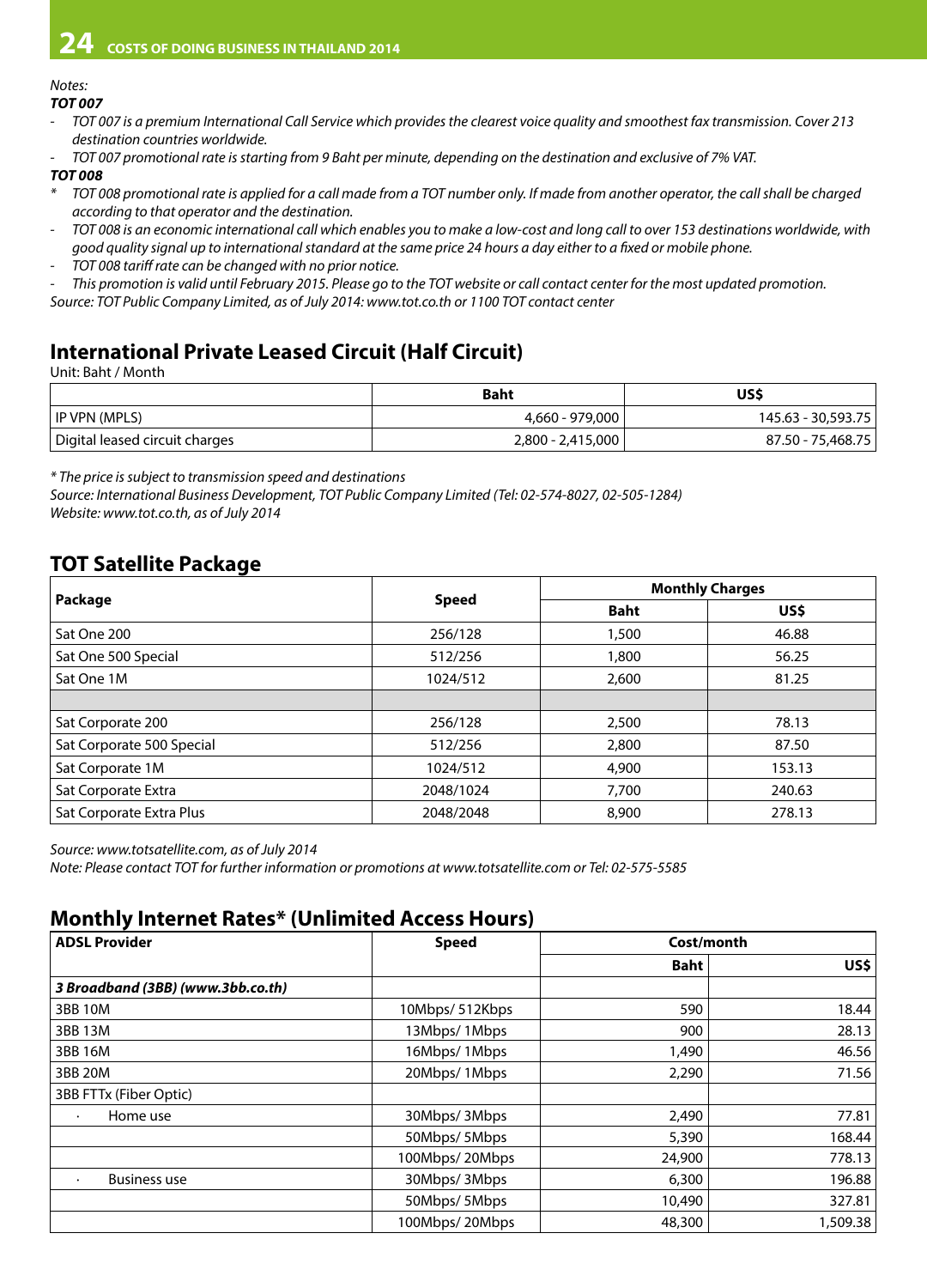| <b>ADSL Provider</b>                                       | <b>Speed</b>       | Cost/month  |        |
|------------------------------------------------------------|--------------------|-------------|--------|
|                                                            |                    | <b>Baht</b> | US\$   |
| CAT (www.cattelecom.com)                                   |                    |             |        |
| Hotnet                                                     | 10Mbps/ 512Kbps    | 590         | 18.44  |
|                                                            | 13Mbps/512Kbps     | 790         | 24.69  |
| <b>CAT hinet (www.catinternet.in.th)</b>                   |                    |             |        |
| Standard (only 1 computer)                                 | 10Mbps/1Mbps       | 690         | 21.56  |
|                                                            | 12Mbps/1Mbps       | 890         | 27.81  |
|                                                            | 14Mbps/1Mbps       | 1,090       | 34.06  |
|                                                            | 16Mbps/1Mbps       | 1,490       | 46.56  |
| Premium (maximum 4 computers)                              | 7Mbps/1Mbps        | 1,550       | 48.44  |
|                                                            | 8Mbps/1Mbps        | 2,290       | 71.56  |
|                                                            | 9Mbps/1Mbps        | 3,200       | 100.00 |
|                                                            | 10Mbps/1Mbps       | 4,500       | 140.63 |
|                                                            | 12Mbps/1Mbps       | 7,200       | 225.00 |
| LitePag (maximum 6 computers)<br>$\bullet$                 | 7Mbps/1Mbps        | 4,250       | 132.81 |
|                                                            | 8Mbps/1Mbps        | 5,250       | 164.06 |
|                                                            | 9Mbps/1Mbps        | 6,150       | 192.19 |
|                                                            | 10Mbps/1Mbps       | 10,000      | 312.50 |
|                                                            | 12Mbps/1Mbps       | 10,500      | 328.13 |
| TOT hi-speed <sup>1</sup>                                  |                    |             |        |
| (www.tothispeed.com, www.toteservice.com)                  |                    |             |        |
| Smile choices                                              | Up to 6Mbps/ 512   | 490         | 15.31  |
|                                                            | Up to 10Mbps/ 512  | 590         | 18.44  |
|                                                            | Up to 13Mbps/1024  | 690         | 21.56  |
|                                                            | Up to 16Mbps/1024  | 990         | 30.94  |
|                                                            | Up to 20Mbps/2Mbps | 1,290       | 40.31  |
| True Hi-Speed (www.trueonline.com)                         |                    |             |        |
| Ultra hi-speed Internet (via xDSL)<br>$\ddot{\phantom{0}}$ | 10Mbps/1Mbps       | 599         | 18.72  |
|                                                            | 13Mbps/1Mbps       | 899         | 28.09  |
|                                                            | 16Mbps/1Mbps       | 1,399       | 43.72  |
|                                                            | 20Mbps/ 5Mbps      | 2,299       | 71.84  |
|                                                            | 30Mbps/5Mbps       | 2,999       | 93.72  |
|                                                            | 50Mbps/5Mbps       | 3,599       | 112.47 |
| Ultra hi-speed internet (via Docsis)                       | 10Mbps/1Mbps       | 599         | 18.72  |
|                                                            | 20Mbps/2Mbps       | 1,299       | 40.59  |
|                                                            | 50Mbps/ 5Mbps      | 2,799       | 87.47  |
|                                                            | 100Mbps/10Mbps     | 4,999       | 156.22 |
|                                                            | 200Mbps/15Mbps     | 9,999       | 312.47 |
|                                                            | 200Mbps/15Mbps     | 9,999       | 335.08 |

*\* 7% VAT is not included.*

*1 Offer valid until 30 September 2014*

*Source: Internet Survey, as of May 2014*

### **Internet – IPStar**

|                         |              |             | <b>CS Loxinfo</b> |
|-------------------------|--------------|-------------|-------------------|
| <b>Type of Services</b> | <b>Speed</b> | <b>Baht</b> | US\$              |
| Home 128                | 128/64       | 1,500       | 46.88             |
| Home 256                | 256/128      | 2,500       | 78.13             |
| Home 512                | 512/256      | 4,500       | 140.63            |
| Home 1024               | 1024/512     | 8,500       | 265.63            |
|                         |              |             |                   |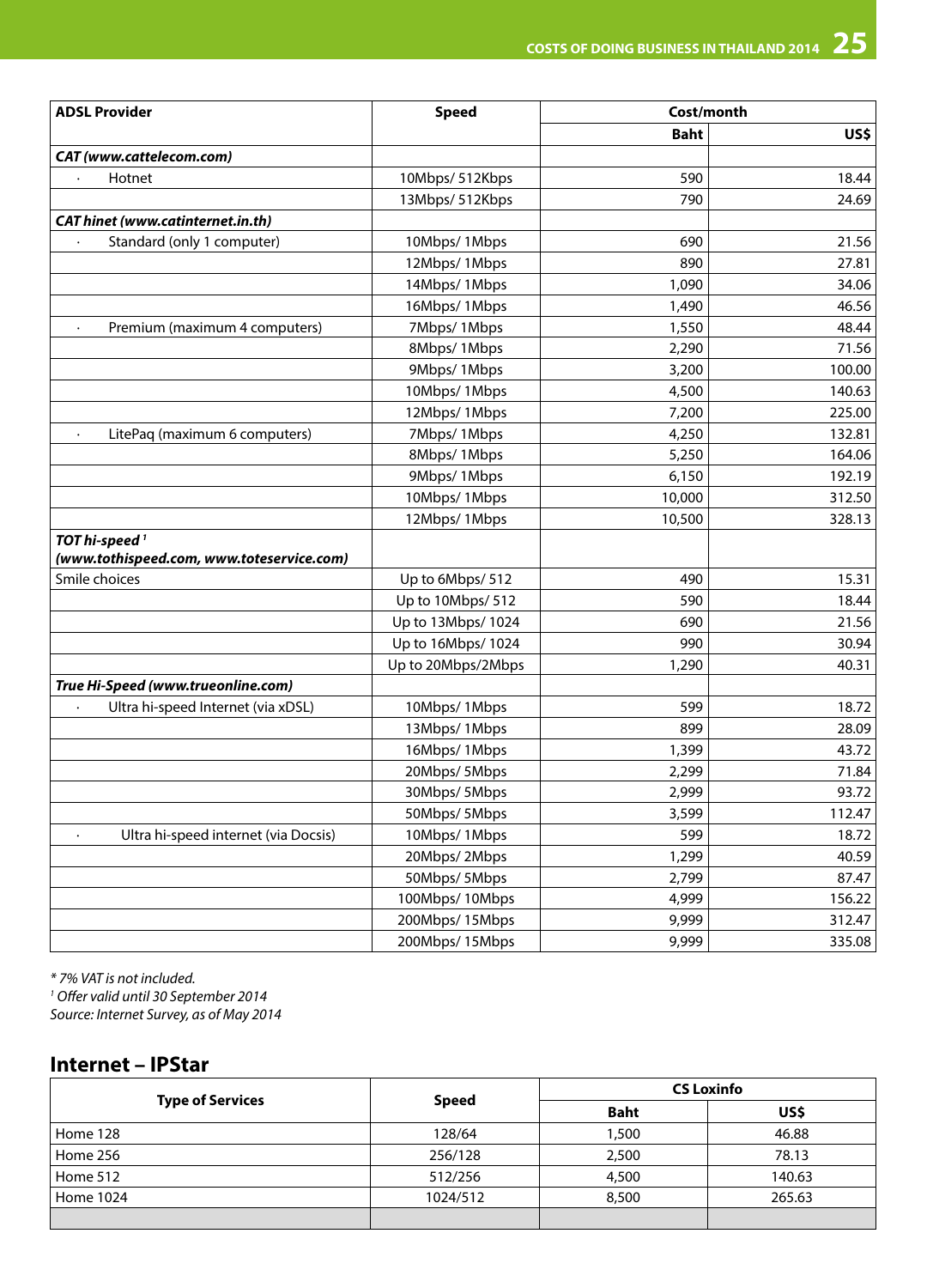|                              |              | <b>CS Loxinfo</b> |          |  |
|------------------------------|--------------|-------------------|----------|--|
| <b>Type of Services</b>      | <b>Speed</b> | <b>Baht</b>       | US\$     |  |
| <b>IPStar SMEs 256</b>       | 256/128      | 4,000             | 125.00   |  |
| <b>IPStar SMEs 512</b>       | 512/256      | 6,000             | 187.50   |  |
| <b>IPStar SMEs 1024</b>      | 1024/512     | 10,000            | 312.50   |  |
|                              |              |                   |          |  |
| <b>IPStar Corporate 256</b>  | 256/128      | 15,000            | 468.75   |  |
| <b>IPStar Corporate 512</b>  | 512/256      | 28,000            | 875.00   |  |
| IPStar Corporate 1024        | 1024/512     | 45,000            | 1,406.25 |  |
| <b>IPStar Corporate 2048</b> | 2048/512     | 85,000            | 2,656.25 |  |

*Note: Installation fee and 7% VAT are excluded. Source: www.csloxhispeed.com, as of April 2014*

### **INDUSTRIAL ESTATES AND FACILITIES**

|                                                                       | Year of<br><b>Completion</b> | <b>Industrial Estate</b><br><b>Location</b>        | <b>Industrial Zone/ Available Area</b><br>$(rai)*$ |
|-----------------------------------------------------------------------|------------------------------|----------------------------------------------------|----------------------------------------------------|
| <b>BANGKOK</b>                                                        |                              |                                                    |                                                    |
| ♦ Bang Chan Industrial Estate <sup>4</sup><br>General Industrial Zone | 1969                         | 60 Moo 14 Seri Thai Rd., Minburi,<br>Bangkok 10510 | $514/-$                                            |
| Gemopolis Industrial Estate 1, 2, 3                                   |                              | 38 Sukhapiban 2 Soi 31, Dokmai,                    |                                                    |
| <b>General Industrial Zone</b>                                        | 1990                         | Pravet, Bangkok 10250                              | $170/-$                                            |
| I-EA-T Free Zone                                                      | 2009                         |                                                    | 3.2/12,000 (m <sup>2</sup> )                       |
| Lad Krabang Industrial Estate 4,5                                     |                              | 40 Soi Chalongkrung 31,                            |                                                    |
| <b>General Industrial Zone</b>                                        | 1978                         | Lumplathiew, Lad Krabang,                          | $1,228/ -$                                         |
| I-EA-T Free Zone                                                      | 1989                         | Bangkok 10520                                      | $683/ -$                                           |
| <b>CENTRAL AND WESTERN REGION</b>                                     |                              |                                                    |                                                    |
| <b>AYUTTHAYA</b>                                                      |                              |                                                    |                                                    |
| Bang Pa-In Industrial Estate <sup>2, 3, 4</sup>                       |                              | 139 Moo 2 Udomsorayuth Rd.,                        |                                                    |
| <b>General Industrial Zone</b>                                        |                              | Klong-Jig, Bang Pa-In, Ayutthaya                   | $1,962/ -$                                         |
| I-EA-T Free Zone                                                      |                              | 13160                                              | $166/-$                                            |
| <b>Factories for Rent</b>                                             |                              |                                                    | $90/ -$                                            |
| Ban-Wa (Hi-Tech) Industrial Estate <sup>1</sup>                       |                              | 99 Moo 5 Asia Highway                              |                                                    |
| <b>General Industrial Zone</b>                                        | 1992                         | (Bang Pa-In - Nakorn Sawan Rd.),                   | 1,064/93                                           |
| I-EA-T Free Zone                                                      | 1992                         | Ban Wa, Bang Pa-In, Ayutthaya                      | $580/-$                                            |
| <b>Customs Free Zone</b>                                              | 2002                         | 13160                                              | $214/ -$                                           |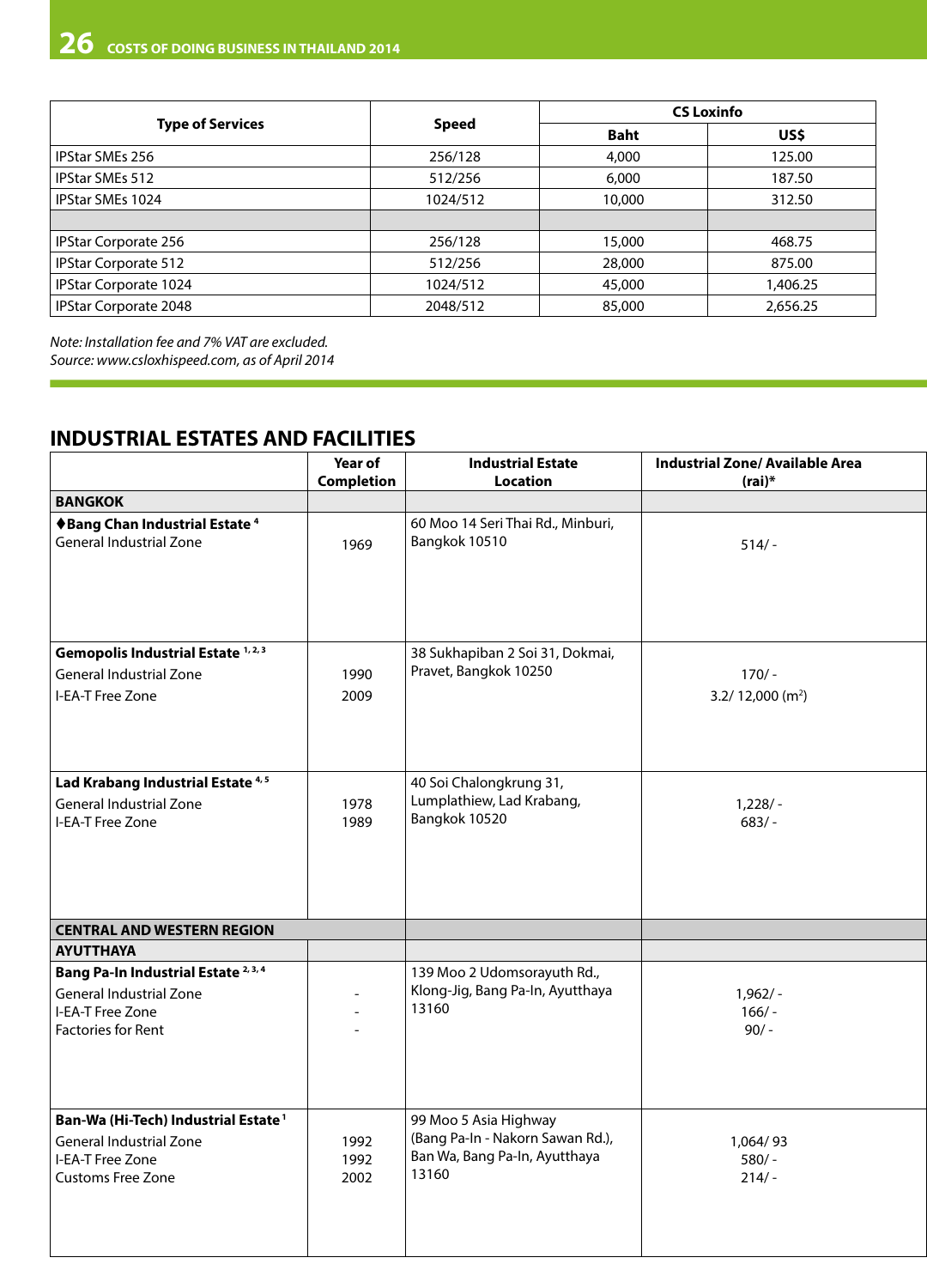| <b>Selling Price/ Maintenance Fee/</b><br><b>Water Fee**</b> | <b>Nearest Airport/ Seaport Distance</b><br>(KM)           | <b>Contact Information</b>                                                                                                                                                                                                                                                                     |
|--------------------------------------------------------------|------------------------------------------------------------|------------------------------------------------------------------------------------------------------------------------------------------------------------------------------------------------------------------------------------------------------------------------------------------------|
|                                                              |                                                            |                                                                                                                                                                                                                                                                                                |
| $-$ / 1.000/ 18-21                                           | Suvarnabhumi Airport/20<br>Bangkok Port/20                 | Industrial Estate Authority of Thailand (I-EA-T)<br>60 Moo 14 Seri Thai Rd., Minburi, Bangkok 10510<br>Tel: (+66-2) 517-0744, 517-1895, 906-0399<br>Fax: (+66-2) 517-9653 to 4<br>Website: www.ieat.go.th/bangchan<br>Email: BanChan.1@ieat.go.th<br>Information as of May 2014                |
| 16m/2,000/-<br>49,000 (m <sup>2</sup> )/ 25/ 20              | Suvarnabhumi Airport/ 4<br>Bangkok Port/13                 | I.G.S. Public Co., Ltd.<br>38 Sukhapiban 2 Soi 31, Pravet, Bangkok 10250<br>Tel: (+66-2) 727-0000, 727-0030<br>Fax: (+66-2) 727-0024<br>Website: www.gemopolis.com<br>Email: piyaporn@gemopolis.com<br>Information as of April 2014                                                            |
| $-$ / 1,000/ 18-21<br>$-$ / 1,200/ 18-21                     | Suvarnabhumi Airport/10<br>Bangkok Port/45                 | Industrial Estate Authority of Thailand (I-EA-T)<br>40 Soi Chalongkrung 31, Lumplathiew, Lad Krabang,<br>Bangkok 10520<br>Tel: (+66-2) 326-0221 to 3<br>Fax: (+66-2) 326-0220<br>Website: www.ieat.go.th<br>Email: latkrabang.1@ieat.go.th<br>Information as of April 2014                     |
|                                                              |                                                            |                                                                                                                                                                                                                                                                                                |
|                                                              |                                                            |                                                                                                                                                                                                                                                                                                |
| 5m/700/22.50<br>5m/800/22.50<br>$-/-$                        | Don Meuang International Airport/<br>26<br>Bangkok Port/65 | Bang Pa-In Land Development Co., Ltd.<br>139 Moo 2 Udomsorayuth Rd., Klong-Jig, Bang Pa-In,<br>Ayutthaya 13160<br>Tel: (+66-35) 258-395 to 9<br>Fax: (+66-35) 221-207, 258-402<br>Website: www.bldc.co.th<br>Email: bldc@bkk2.loxinfo.co.th<br>Information as of April 2014                    |
| 3.5m/900/16<br>$-/1,100/16$<br>$-1,100/16$                   | Don Meuang International Airport/<br>36<br>Bangkok Port/63 | Thai Industrial Estate Corp., Ltd.<br>99 Moo 5 Asia Highway (Bang Pa-In - Nakorn Sawan<br>Rd.), Ban Wa, Bang Pa-In, Ayutthaya 13160<br>Tel: (+66-35) 350144 to 5<br>Fax: (+66-35) 350-146<br>Website: www.hitech-estate.com<br>Email: hitech@hitech-estate.com<br>Information as of April 2014 |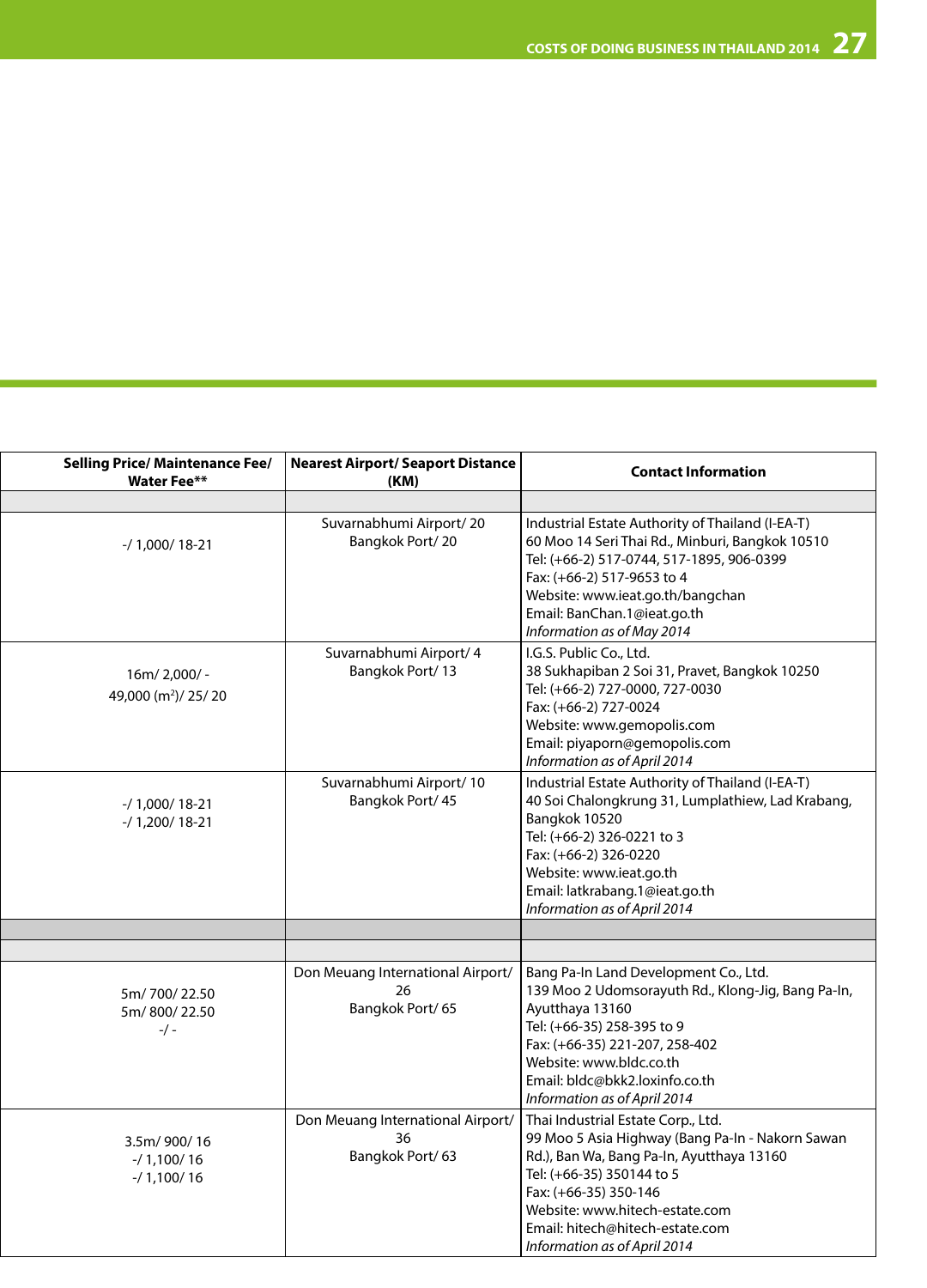|                                                                                                  | Year of                  | <b>Industrial Estate</b>                                                   | <b>Industrial Zone/ Available Area</b> |
|--------------------------------------------------------------------------------------------------|--------------------------|----------------------------------------------------------------------------|----------------------------------------|
|                                                                                                  | Completion               | <b>Location</b>                                                            | $(rai)*$                               |
| Rojana Industrial Park, Ayutthaya <sup>2,4</sup><br>General Industrial Zone<br>Customs Free Zone | 1988<br>1988             | 1 Moo 5 Rojana Rd., Kanharm,<br>U-Thai, Ayutthaya 13210                    | 9,810/1,000<br>$-140$                  |
| Saha Rattana Nakorn Industrial<br>Estate $1, 2$<br>General Industrial Zone<br>Factories for Rent | 1991<br>1994             | 103 Moo 4 Bang Prakru, Nakhon<br>Luang, Ayutthaya 13260                    | 1,441/395                              |
| <b>PATHUMTHANI</b>                                                                               |                          |                                                                            |                                        |
| Bangkadi Industrial Park <sup>2, 3, 4</sup><br>General Industrial Zone                           | 1987                     | 159 Moo 5 Tiwanon Rd., Bangkadi,<br>Muang, Pathumthani 12000               | $1,222/ -$                             |
| Nava Nakorn Industrial Zone 1, 2, 3, 6<br>General Industrial Zone<br>Customs Free Zone           | 1971<br>2004             | 999 Moo 13 Phaholyothin Rd.,<br>Klong 1, Klong Luang, Pathumthani<br>12120 | 6,485/161.2<br>$137/ -$                |
|                                                                                                  |                          |                                                                            |                                        |
| <b>PETCHABURI</b>                                                                                |                          |                                                                            |                                        |
| Khao Yoi Industrial Park <sup>2</sup><br>(being developed)<br>General Industrial Zone            | 2016                     | Petchkasem Rd., Km 139, Tabkang,<br>Khao Yoi, Petchaburi 76140             | $700/-$                                |
| <b>♦ Thai Diamond City Industrial Estate</b>                                                     |                          | Highway 3499, Petchaburi                                                   |                                        |
| 1, 2                                                                                             |                          |                                                                            |                                        |
| (being developed)<br>General Industrial Zone                                                     | $\overline{\phantom{a}}$ |                                                                            | $27,963/ -$                            |
| <b>RATCHABURI</b>                                                                                |                          |                                                                            |                                        |
| Ratchaburi Industrial Estate (RIE) 1, 2, 3<br>General Industrial Zone                            | 1998                     | 110 Moo 9 Phetkasem Highway<br>Km90, Donsai, Potharam,<br>Ratchaburi 70120 | 1,430/199                              |
|                                                                                                  |                          |                                                                            |                                        |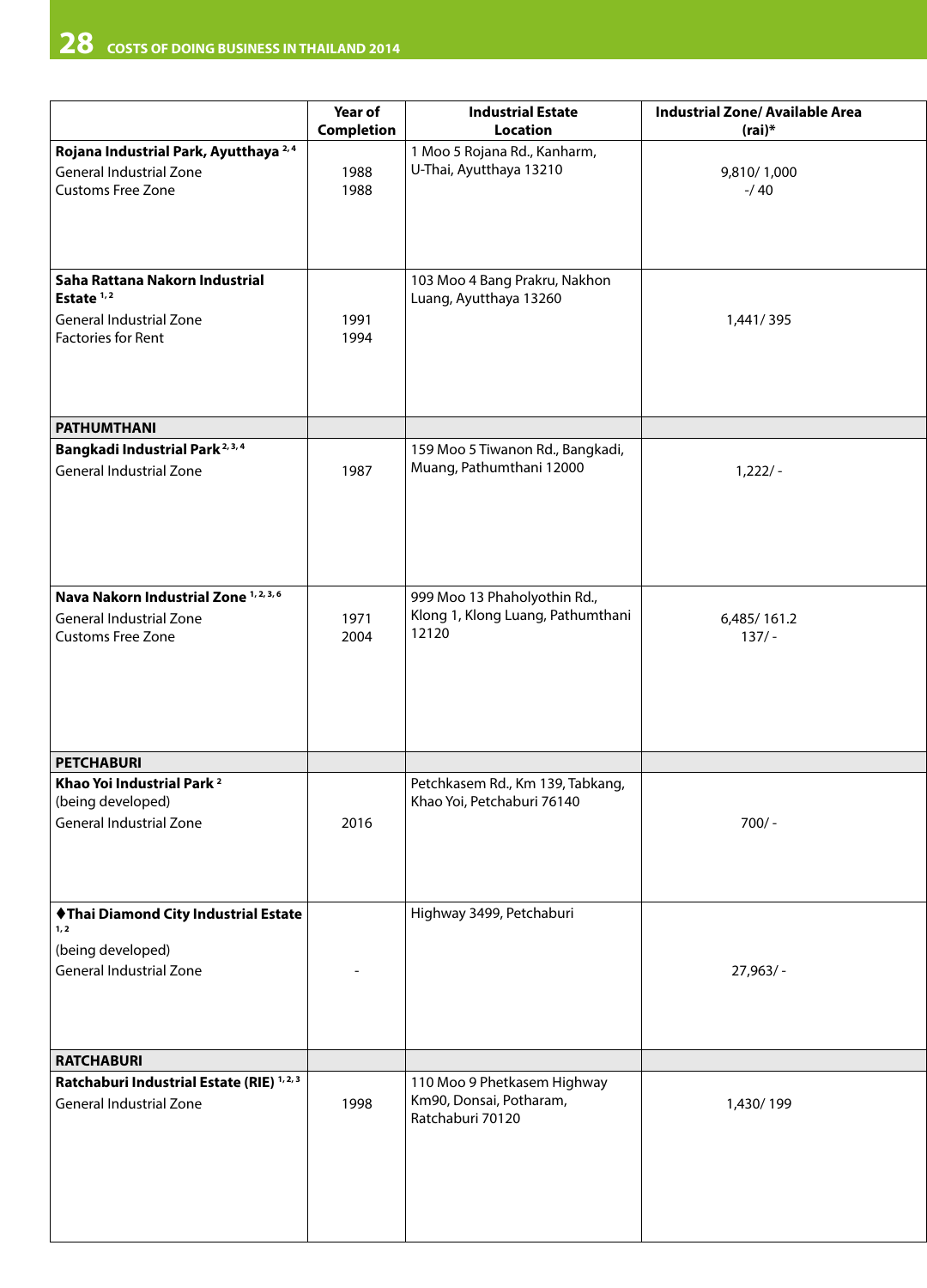| <b>Selling Price/ Maintenance Fee/</b><br><b>Water Fee**</b> | Nearest Airport/ Seaport Distance<br>(KM)                  | <b>Contact Information</b>                                                                                                                                                                                                                                                                                      |
|--------------------------------------------------------------|------------------------------------------------------------|-----------------------------------------------------------------------------------------------------------------------------------------------------------------------------------------------------------------------------------------------------------------------------------------------------------------|
| 3.6m/800/15<br>3.9m/900/15                                   | Don Meuang International Airport/<br>43<br>Bangkok Port/85 | Rojana Industrial Park Public Co., Ltd.<br>1 Moo 5 Rojana Rd., Kanharm, U-Thai, Ayutthaya 13210<br>Tel: (+66-35) 330-000 to 4, (+66-81) 375-7002<br>Fax: (+66-35) 330-009<br>Website: www.rojana.com<br>Email: anucha@rojana.com<br>Information as of June 2014                                                 |
| 3m/ 1,000/ 24.50                                             | Don Meuang International Airport/<br>68<br>Bangkok Port/94 | Saha Rattana Nakorn Co., Ltd.<br>103 Moo 4 Bang Prakru, Nakhon Luang,<br>Ayutthaya 13260<br>Tel: (+66-35) 364-011 to 3<br>Fax: (+66-35) 364-014<br>Website: www.ieat.go.th<br>Email: saharat.2531@gmail.com<br>Information as of April 2014                                                                     |
|                                                              |                                                            |                                                                                                                                                                                                                                                                                                                 |
| $-1700/7$                                                    | Don Meuang International Airport/<br>16<br>Bangkok Port/47 | Bangkadi Industrial Park Co., Ltd.<br>159 Moo 5 Tiwanon Rd., Bangkadi, Muang,<br>Pathumthani 12000<br>Tel: (+66-2) 501-1364<br>Fax: (+66-2) 501-1367<br>Website: www.bangkadi.co.th<br>Email: sujin@bangkadi.co.th<br>Information as of April 2014                                                              |
| 6m/600/18.30<br>4.5m/ 1,200/ 18.30                           | Don Meuang International Airport/<br>20<br>Bangkok Port/50 | Nava Nakorn Public Co., Ltd.<br>999 Moo 13 Phaholyothin Rd., Klong 1, Klong Luang,<br>Pathumthani 12120<br>Tel: (+66-2) 529-2172, 529-2999<br>Fax: (+66-2) 529-2171<br>Website: www.navanakorn.co.th<br>Email: sales@navanakorn.co.th,<br>navanakornnews@gmail.com<br>Information as of May 2014                |
|                                                              |                                                            |                                                                                                                                                                                                                                                                                                                 |
| $-/-/ -$                                                     | Suvarnabhumi Airport/140<br>Bangkok Port/115               | Khao Yoi Industrial Park Co., Ltd.<br>19 Moo 1 Petkasem Rd., Yaicha, Sampran,<br>Nakhonpathom 73210<br>Tel: (+66-34) 225-240, (+66-81) 880-9238<br>Fax: (+66-34) 225-241<br>Email: yosawast_chu@hotmail.com<br>Information as of April 2014                                                                     |
| $-/-/ -$                                                     | Hua Hin Airport/70                                         | Thai Diamond City Co., Ltd.<br>2F Penninsula Building, 132/16 Rama 4 Rd., Soi 35,<br>Samsen-nai, Phayathai, Bangkok 10400<br>Tel: (+66-2) 618-7400 to 1, 618-7200 to 9<br>Fax: (+66-2) 618-7403<br>Website: www.thaidiamondcity.com<br>Email: info@thaidiamondcity.com<br>Information as of May 2014            |
|                                                              |                                                            |                                                                                                                                                                                                                                                                                                                 |
| 2.2-2.3m/1,000/12-14                                         | Suvarnabhumi Airport/110<br>Bangkok Port/90                | Mahachai Land Development Co., Ltd.<br>7F B2, Bangna Thani Building,<br>1/15 Soi Bangna-Trad 34, Bangna-Trad Rd., Bangna,<br>Bangna, Bangkok 10260<br>Tel: (+66-2) 399-2478 to 9<br>Fax: (+66-2) 399-2446<br>Website: www.industrial-land.com<br>Email: mld@industrial-land.com<br>Information as of April 2014 |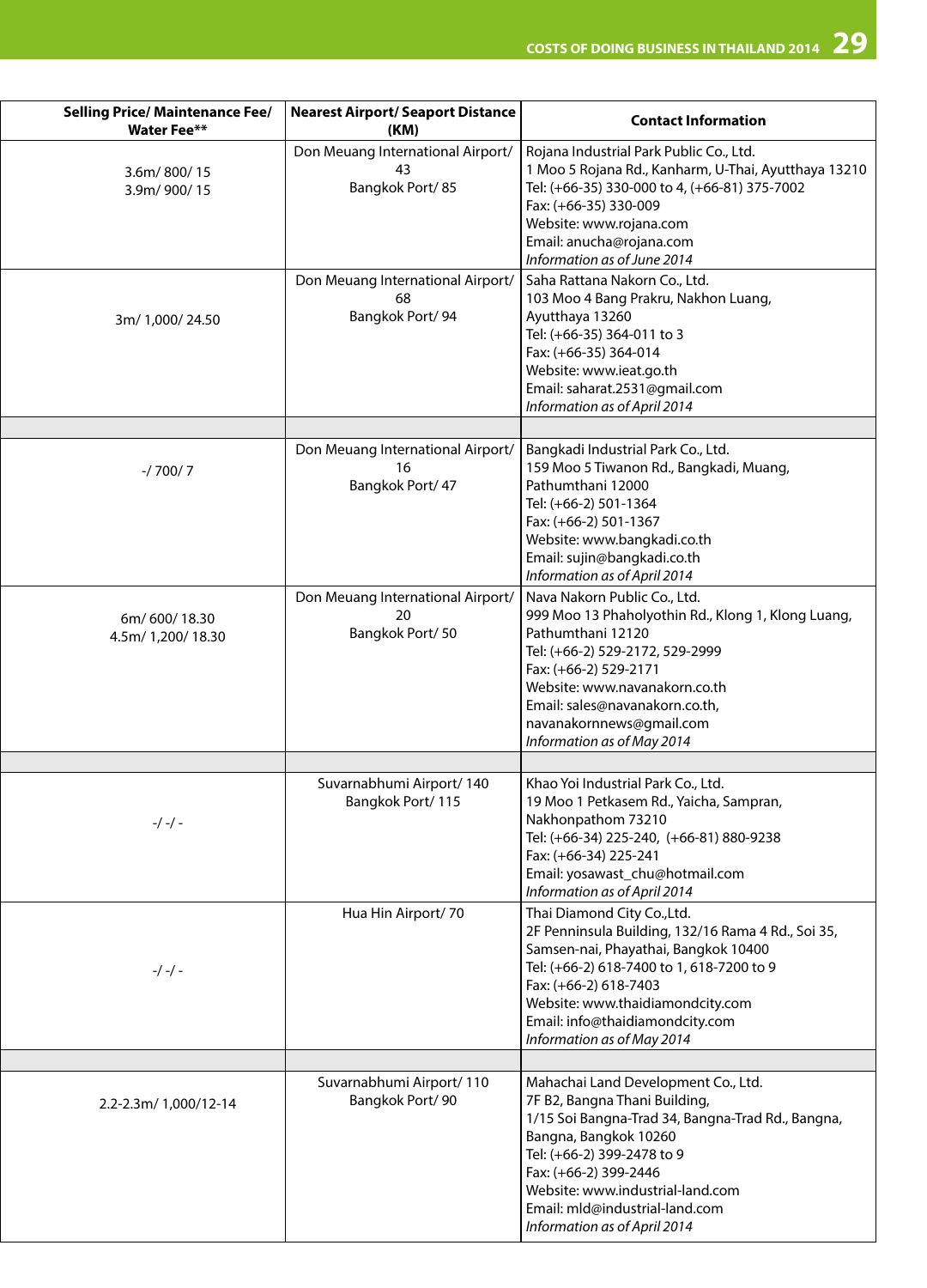|                                                                                                                            | Year of                  | <b>Industrial Estate</b>                                                                  | <b>Industrial Zone/ Available Area</b> |
|----------------------------------------------------------------------------------------------------------------------------|--------------------------|-------------------------------------------------------------------------------------------|----------------------------------------|
|                                                                                                                            | <b>Completion</b>        | <b>Location</b>                                                                           | $(rai)*$                               |
| ♦ V.R.M. Ratchaburi Industrial Estate<br><b>General Industrial Zone</b>                                                    | $\overline{\phantom{a}}$ | Moo 13 Ratchaburi-Chatpawai Rd.,<br>Rangbua, Jombueng, Ratchaburi                         | 1,216/812                              |
| <b>SAMUT PRAKARN</b>                                                                                                       |                          |                                                                                           |                                        |
| <b>Asia Industrial Estate</b><br>(Suvarnabhumi) 1,3<br>(being developed)                                                   | $\sim$                   | 88 Moo 3, Klongsa, Bang Bo, Samut<br>Prakarn                                              | $4,027/ -$                             |
| <b>Bangplee Industrial Estate<sup>5</sup></b><br>General Industrial Zone                                                   | 1988                     | 136/2 Moo 17 Theparuk Rd.,<br>Bangsoathong, Samut Prakarn<br>10540                        | $1,004/ -$                             |
| ◆Bangpoo Industrial Estate <sup>4,5</sup><br>General Industrial Zone<br>I-EA-T Free Zone<br><b>Factories for Rent</b>      | 1992<br>1992             | 649 Sukhumvit Rd. Km37,<br>Bangpoomai-Praksa, Muang, Samut<br>Prakarn 10280               | $3,659/ -$<br>$377.3/-$<br>$-/-$       |
|                                                                                                                            |                          |                                                                                           |                                        |
| <b>SAMUT SAKORN</b>                                                                                                        |                          |                                                                                           |                                        |
| ◆ Maharajnakorn Industrial Estate <sup>2</sup><br><b>General Industrial Zone</b>                                           | 2008                     | 99/1 Moo 8 Rama II Rd., Bangkajao,<br>Muang, Samut Sakhon 74000                           | 103/17.74                              |
| ◆ Samut Sakhon Industrial Estate 1, 2, 3<br>General Industrial Zone (Sold out)                                             | 1992                     | 39/5 Moo 2 Thonburi-Paktor<br>Highway, Km 32.5, Bangkrachao,<br>Muang, Samut Sakhon 74000 | $1,041/ -$                             |
| Sinsakhon Industrial Estate 1, 2, 4<br>General Industrial Zone<br>Factories for Rent (1-2 rai per unit)<br>(made to order) | 2009<br>2010             | 30/1 Moo 2 Chetsadawithi Rd., Khok<br>Kham, Muang, Samut Sakhon 74000                     | 989/266.51<br>10/ - (units)            |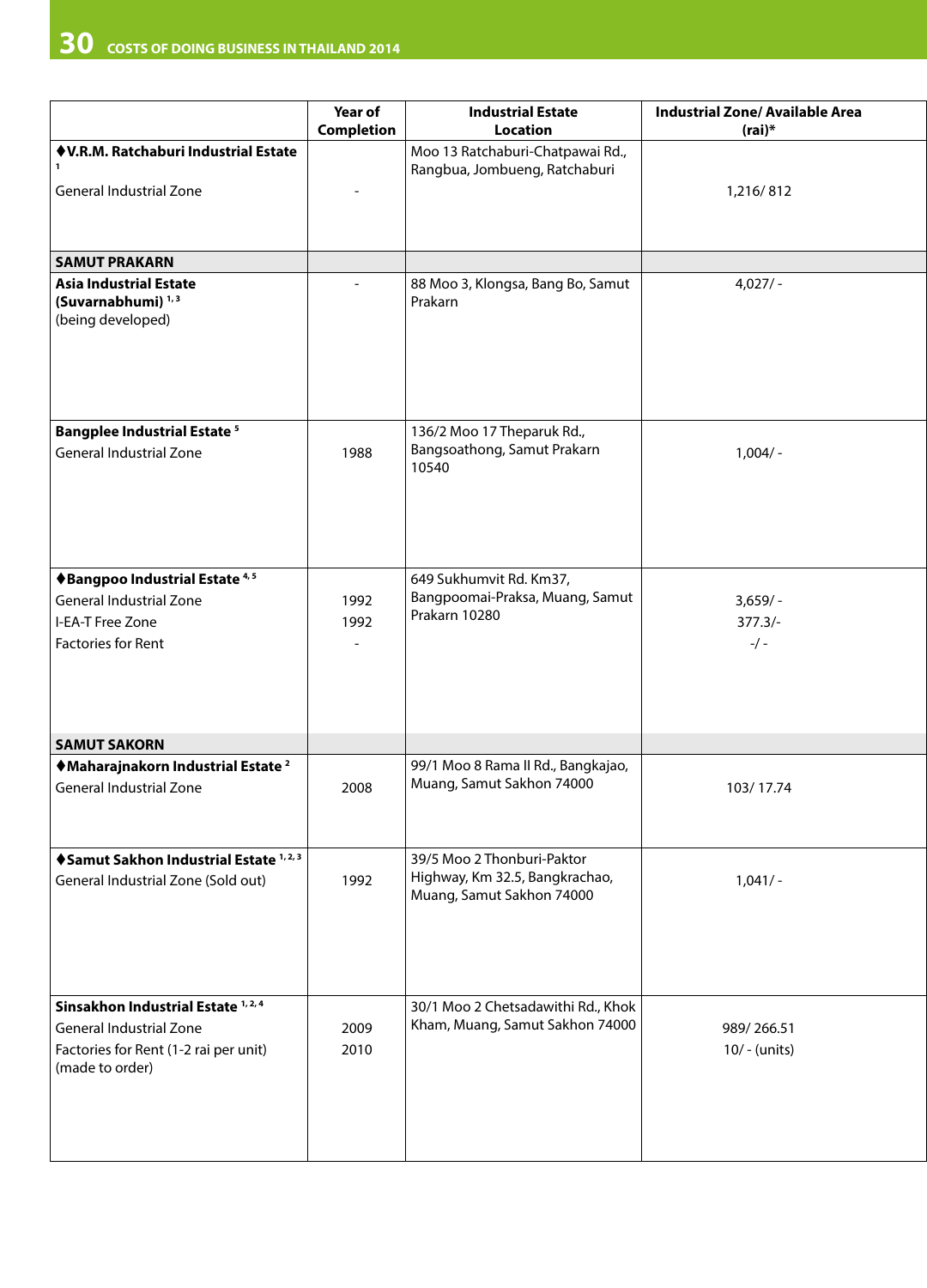| <b>Selling Price/ Maintenance Fee/</b><br><b>Water Fee**</b>     | Nearest Airport/ Seaport Distance<br>(KM)       | <b>Contact Information</b>                                                                                                                                                                                                                                                                                                      |
|------------------------------------------------------------------|-------------------------------------------------|---------------------------------------------------------------------------------------------------------------------------------------------------------------------------------------------------------------------------------------------------------------------------------------------------------------------------------|
| $-/-/ -$                                                         | Suvarnabhumi Airport/ 166<br>Bangkok Port/193   | V.R.M. Development Co., Ltd.<br>72 Soi Pattanakarn 14, Pattanakarn Rd., Suanluang,<br>Suanluang, Bangkok 10250<br>Tel: (+66-2) 717-1389 to 92<br>Fax: (+66-2) 717-1142<br>Information as of May 2014                                                                                                                            |
|                                                                  |                                                 |                                                                                                                                                                                                                                                                                                                                 |
| 7.5m/ 1,315/ 21                                                  | Suvarnabhumi Airport/ 19.5<br>Bangkok Port/40   | Asia Industrial Estate Co., Ltd.<br>Asia Sermkij Tower, 49 Soi Pipat, Silom Rd., Bangkok<br>10500<br>Tel: (+66-2) 231-5900<br>Fax: (+66-2) 231-5933<br>Website: www.asiaindustrialestate.com<br>Email: asiaie2004@yahoo.com<br>Information as of April 2014                                                                     |
| $-1,000/ -$                                                      | Suvarnabhumi Airport/20<br>Laem Chabang Port/60 | Industrial Estate Authority of Thailand (I-EA-T)<br>166/2 Moo 17 Bangsaothong, Bangsaothong,<br>Samut Prakarn 10540<br>Tel: (+66-2) 705-0697 to 8<br>Fax: (+66-2) 315-1498<br>Website: www.ieat.go.th<br>Email: bangplee.1@ieat.go.th<br>Information as of May 2014                                                             |
| 3.6m/ 1,000/ 18-21<br>4-4.5m/ 1,200/ 18-21<br>180 (baht/ $m^2$ ) | Suvarnabhumi Airport/25<br>Bangkok Port/24      | Thailand Industrial Real Estate Development Co., Ltd.<br>586/50, 52 Moo 2 Pattana 1 Rd., Bangpoo-mai, Muang,<br>Samut Prakarn 10280<br>Tel: (+66-2) 709-3450 to 3 ext. 160<br>Fax: (+66-2) 323-0730<br>Website: www.ieat.go.th/bangpoo<br>Email: bangpoo.1@ieat.go.th,<br>k.rattanaporn@gmail.com<br>Information as of May 2014 |
|                                                                  |                                                 |                                                                                                                                                                                                                                                                                                                                 |
| $-/-/ -$                                                         | Bangkok Port/45                                 | Maharajnakorn Co., Ltd.<br>99 Sukhumvit Soi 6, Klong Toey, Bangkok 10110<br>Tel: (+66-2) 253-5577<br>Fax: (+66-2) 253-5578<br>Information as of May 2014                                                                                                                                                                        |
| 3.4m/ 1,000/ 19.45                                               | Suvarnabhumi Airport/ 54<br>Bangkok Port/42     | Mahachai Land Development Co., Ltd.<br>B2 7F Bangna Thani Building, 1/15 Soi Bangna-Trad 34,<br>Bangna-Trad Rd. Km3, Bangna, Bangkok 10260<br>Tel: (+66-2) 399-2478 to 9<br>Fax: (+66-2) 399-2446<br>Website: www.industrial-land.com<br>Email: mld@industrial-land.com<br>Information as of May 2014                           |
| 4m/800/-<br>180 (baht/ $m^2$ )                                   | Suvarnabhumi Airport/ 47<br>Bangkok Port/35     | C.A.S. Asset Co., Ltd.<br>30/1 Moo 2 Chetsadawithi Rd., Khok Kham, Muang,<br>Samut Sakhon 74000<br>Tel: (+66-34) 452-222, 452-023<br>Fax: (+66-34) 402-2159<br>Website: www.sinsakhon.com<br>Email: sales@sinsakhon.com, chan@sinsakhon.com,<br>nuanwan@sinsakhon.com<br>Information as of May 2014                             |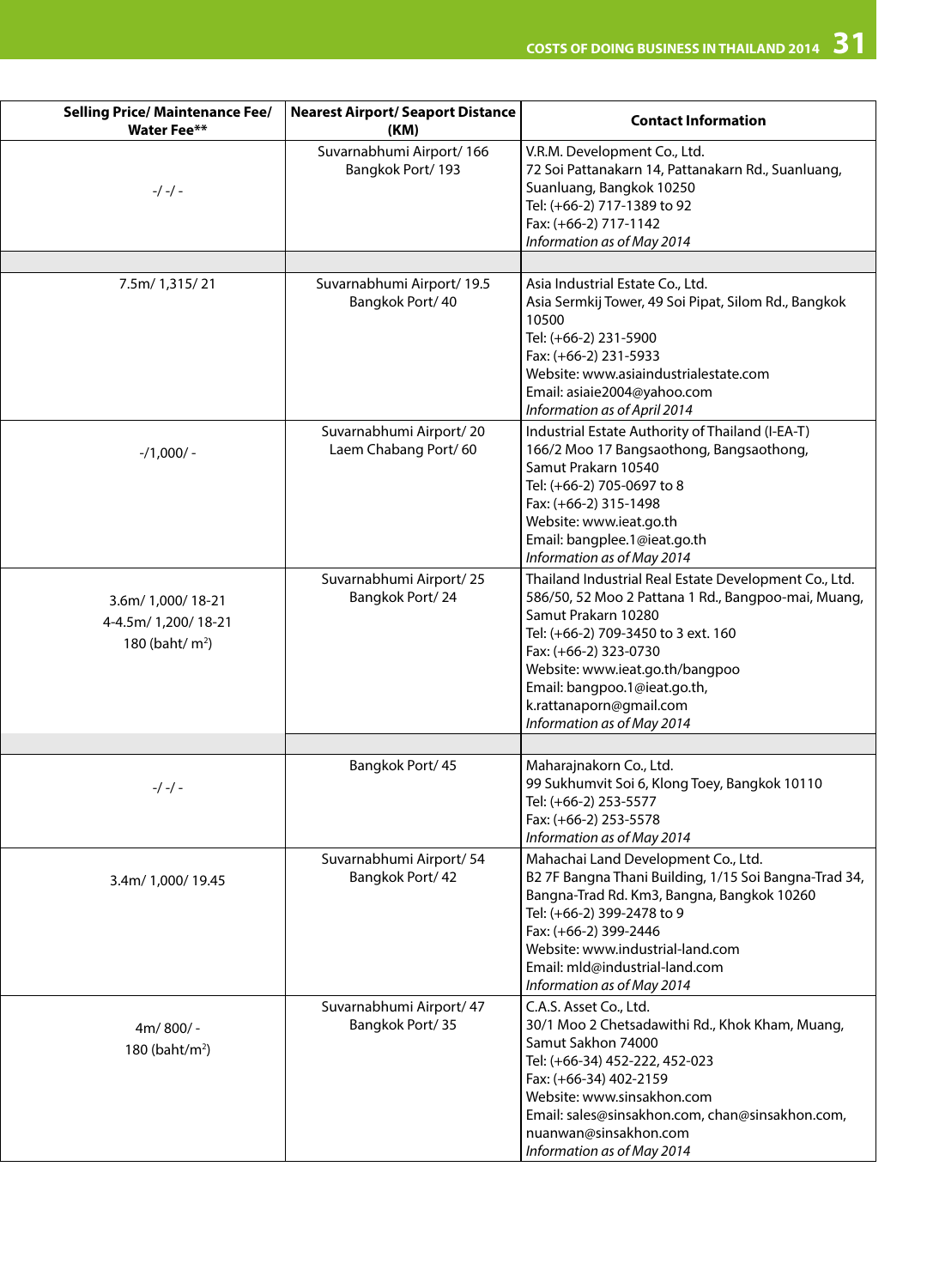|                                                                                                 | Year of           | <b>Industrial Estate</b>                                         | <b>Industrial Zone/ Available Area</b> |  |
|-------------------------------------------------------------------------------------------------|-------------------|------------------------------------------------------------------|----------------------------------------|--|
|                                                                                                 | <b>Completion</b> | <b>Location</b>                                                  | $(rai)*$                               |  |
| <b>SARABURI</b>                                                                                 |                   |                                                                  |                                        |  |
| Hemaraj Saraburi Industrial Land<br>(Hemaraj SIL) <sup>2,4</sup>                                |                   | 111 Moo 7 Nong Pla Keadi Rd.,<br>Nong Khae, Saraburi 18140       |                                        |  |
| General Industrial Zone<br>Factories for Rent                                                   |                   |                                                                  | 3,619/89<br>43/16 (units)              |  |
| ◆Kaeng Khoi Industrial Estate <sup>5</sup><br><b>General Industrial Zone</b>                    | 1990              | 134 Moo 1 Adireksarn Rd., Banthad,<br>Kaengkhoi, Saraburi 18110  | 433/124.49                             |  |
| Nong Khae Industrial Estate 1, 2, 3, 4<br>General Industrial Zone                               | 1990              | 61 Moo 1 Khokyae, Nong Khae,<br>Saraburi 18230                   | 1,464/473.5                            |  |
| <b>SINGBURI</b>                                                                                 |                   |                                                                  |                                        |  |
| Indra Industrial Park <sup>2,4</sup><br><b>General Industrial Zone</b>                          | 2001              | 48 Moo 3 Namtan, Inburi, Singburi<br>16110                       | 665/305                                |  |
| <b>EASTERN REGION</b>                                                                           |                   |                                                                  |                                        |  |
| <b>CHACHOENGSAO</b>                                                                             |                   |                                                                  |                                        |  |
| 304 Industrial Park 2 <sup>2,3</sup><br>General Industrial Zone<br>Customs Free Zone            | 2001<br>2001      | 200 Moo 3, Khao Hin Sorn, Phanom<br>Sarakarm, Chachoengsao 24120 | 6,000/450<br>6,000/400                 |  |
| Gateway City Industrial Estate 1, 2, 3, 4<br>General Industrial Zone<br>I-EA-T Free Zone        | 1992<br>1992      | Highway 331 Km.10, Huasamrong,<br>Plaeng Yao, Chachoengsao 24190 | 3,208/250<br>435/70                    |  |
| $\blacklozenge$ TFD Industrial Estate 1,3<br><b>General Industrial Zone</b><br>I-EA-T Free Zone | 2008<br>2008      | Tha Sa-an, Bangpakong,<br>Chachoengsao 24180                     | $156/-$<br>75/13.95                    |  |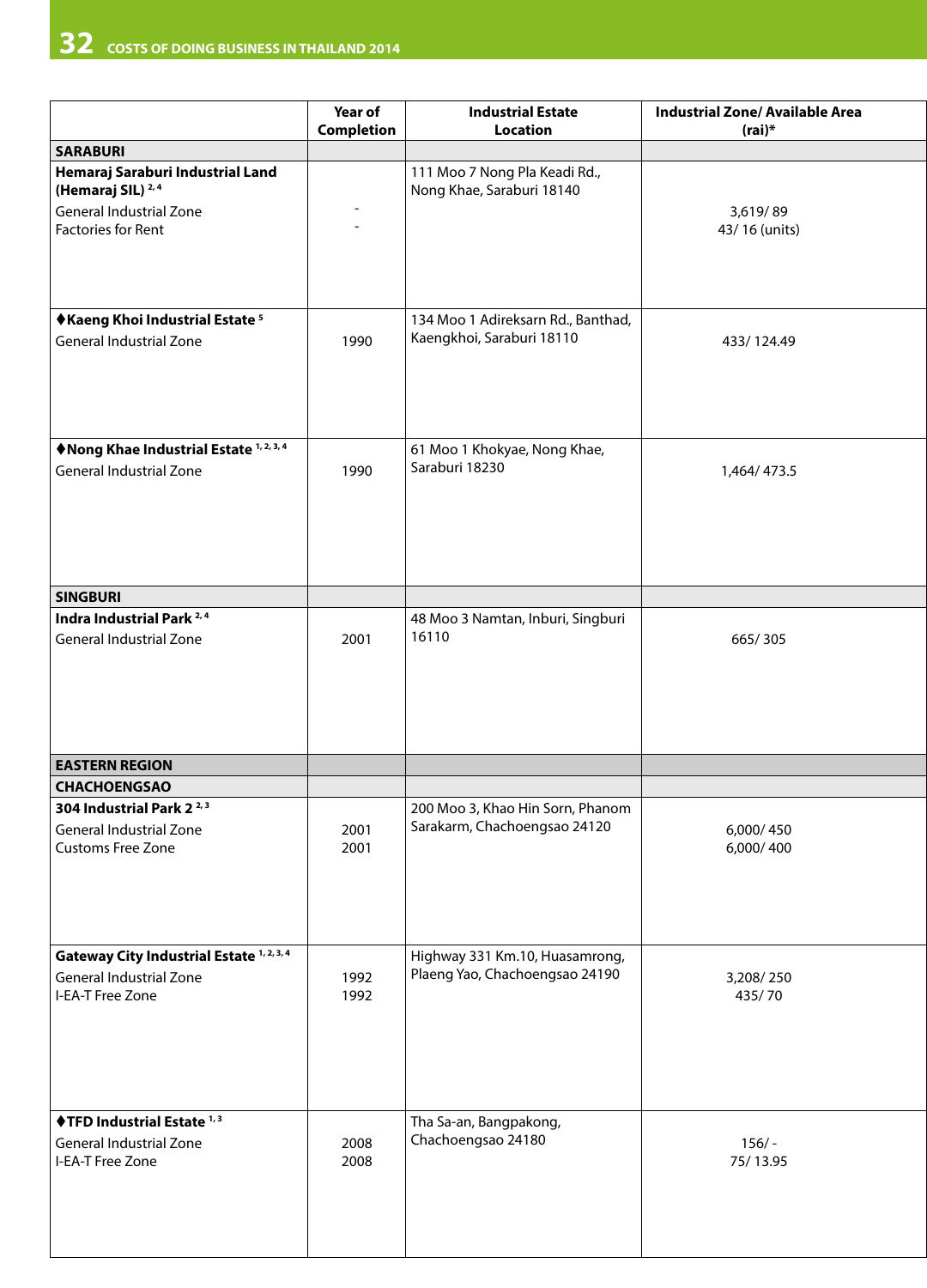| <b>Selling Price/ Maintenance Fee/</b><br><b>Water Fee**</b> | Nearest Airport/ Seaport Distance<br>(KM)                          | <b>Contact Information</b>                                                                                                                                                                                                                                                                                             |
|--------------------------------------------------------------|--------------------------------------------------------------------|------------------------------------------------------------------------------------------------------------------------------------------------------------------------------------------------------------------------------------------------------------------------------------------------------------------------|
|                                                              |                                                                    |                                                                                                                                                                                                                                                                                                                        |
|                                                              | Don Meuang International Airport/<br>62<br>Ayutthaya Port & ICD/38 | Hemaraj Land & Development PLC<br>18F UM Tower, 9 Ramkhamhaeng Rd., Suanluang,<br>Bangkok 10250                                                                                                                                                                                                                        |
| 3.8m/ 1,300/ 15.50<br>190-210 (baht/m <sup>2</sup> )         |                                                                    | Tel: (+66-2) 719-9555<br>Fax: (+66-2) 719-9546 to 7<br>Website: www.hemaraj.com<br>Email: marketing@hemaraj.com<br>Information as of May 2014                                                                                                                                                                          |
|                                                              | Don Meuang International Airport/                                  | Industrial Estate Authority of Thailand (I-EA-T)                                                                                                                                                                                                                                                                       |
| $-/700/12$                                                   | 95<br>Bangkok Port/125                                             | 618 Nikhom Makkasan Rd., Makkasan, Rajathewee,<br>Bangkok 10400<br>Tel: (+66-2) 253-0561 ext. 4427<br>Fax: (+66-2) 257-0875<br>Website: www.ieat.go.th<br>Information as of May 2014                                                                                                                                   |
|                                                              | Don Meuang International Airport/                                  | Thai-German Ceramic Industry Public Co., Ltd.                                                                                                                                                                                                                                                                          |
| 2.5m/700/11                                                  | 67<br>Bangkok Port/105                                             | 61 Moo 1 Khokyae, Nongk Khae, Saraburi 18230<br>Tel: (+66-36) 374-085 to 7, 376-100<br>Fax: (+66-36) 374-085<br>Website: www.nk-ie.com<br>Email: ratsamee@tgci.co.th,<br>rassamee_tgci1@yahoo.com<br>Information as of May 2014                                                                                        |
|                                                              |                                                                    |                                                                                                                                                                                                                                                                                                                        |
| 1.8m/700/9                                                   | Don Meuang International Airport/<br>120<br>Bangkok Port/150       | Indra Industrial Park Co., Ltd.<br>2F Bangkok Cable Building, 187/1 Rajdamri Rd.,<br>Lumpinee, Pathumwan, Bangkok 10330<br>Tel: (+66-2) 651-9141 to 2<br>Fax: (+66-2) 651-9143<br>Website: www.bangkokcable.com/indra<br>Email: indra@bangkokcable.com<br>Information as of May 2014                                   |
|                                                              |                                                                    |                                                                                                                                                                                                                                                                                                                        |
|                                                              |                                                                    |                                                                                                                                                                                                                                                                                                                        |
| 2.5m/800/20-32<br>2.7m/ 1,200/ 20-32                         | Suvarnabhumi Airport/80<br>Laem Chabang Port/100                   | 304 Industrial Park 2 Co., Ltd.<br>106 Moo 7 Thatoom, Srimahaphote, Prachinburi 25140<br>Tel: (+66-37) 208-650, (+66-85) 835-5266<br>Fax: (+66-37) 208-884, (+66-2) 659-1488<br>Website: www.304industrialpark.com<br>  Email: tidaporn_j@mibholding.com,<br>manutsporn_s@mibholding.com<br>Information as of May 2014 |
| 2.8m/800/15<br>2.8m/800/15                                   | Suvarnabhumi Airport/ 90<br>Laem Chabang Port/110                  | MDX Public Co., Ltd.<br>12A Floor Column Tower, 199 Ratchadapisek Rd.,<br>Klongtoey, Bangkok 10110<br>Tel: (+66-2) 302-2300<br>Fax: (+66-2) 302-2400<br>Website: www.gatewaycity.net<br>Email: info@gatewaycity.net,<br>sujeepapa@gatewaycity.net<br>Information as of April 2014                                      |
| 6m/ 1,000/ 22-35<br>6m/ 1,200/ 22-35                         | Suvarnabhumi Airport/35.8<br>Bangkok Port/52                       | Thai Factory Development PLC<br>10F JC Kevin Tower, 26 Narathiwat-Ratchanakarin Rd.,<br>Yannawa, Sathorn, Bangkok 10120<br>Tel: (+66-2) 676-4031 to 5<br>Fax: (+66-2) 676-4038 to 9<br>Website: www.tfd-factory.com<br>Email: vilai@tfd-factory.com, jutharat@tfd-factory.com<br>Information as of May 2014            |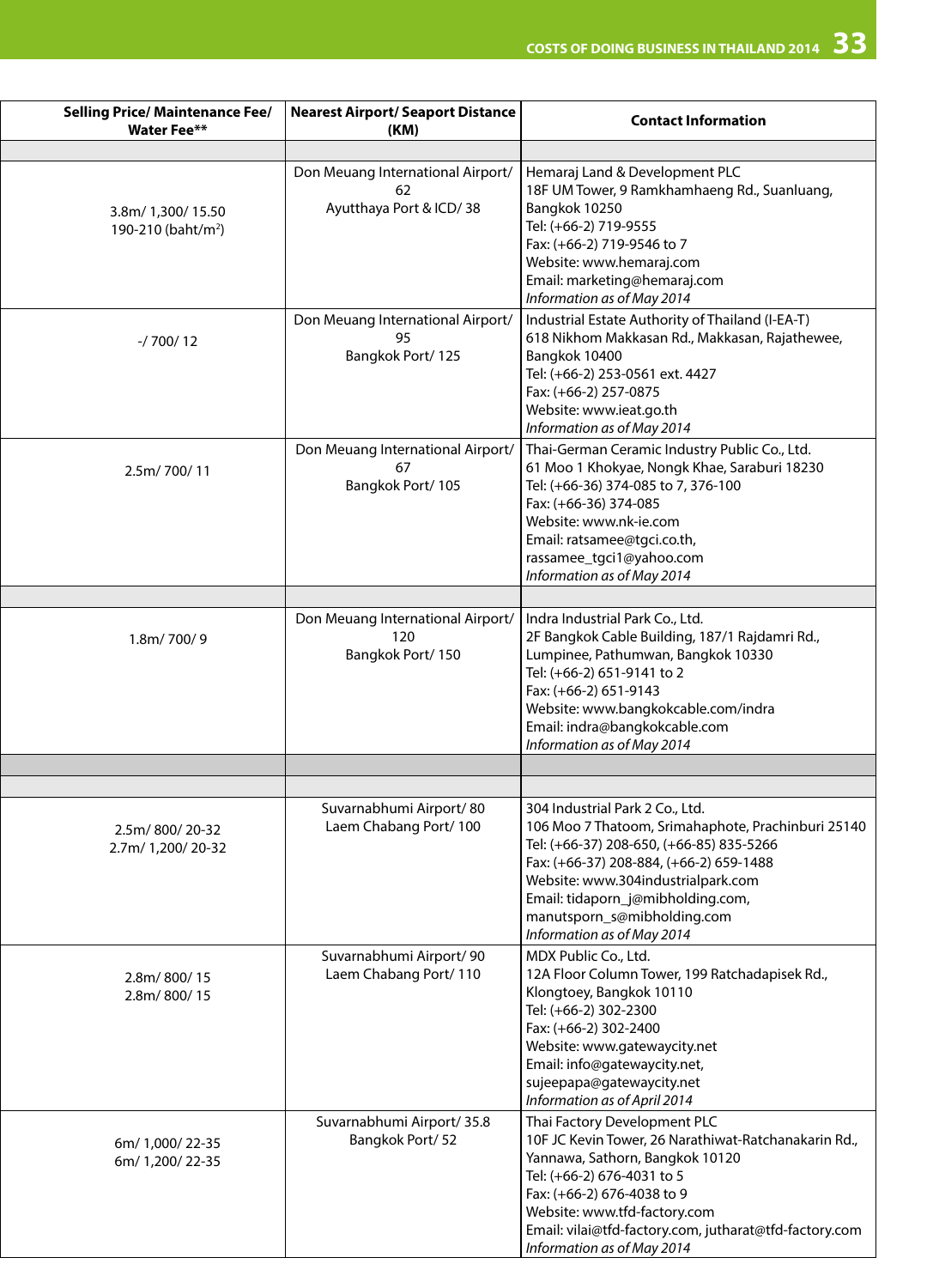|                                                                                                                                 | Year of           | <b>Industrial Estate</b>                                                         | <b>Industrial Zone/ Available Area</b> |  |
|---------------------------------------------------------------------------------------------------------------------------------|-------------------|----------------------------------------------------------------------------------|----------------------------------------|--|
|                                                                                                                                 | <b>Completion</b> | <b>Location</b>                                                                  | $(rai)*$                               |  |
| ◆Wellgrow Industrial Estate <sup>1</sup><br>General Industrial Zone                                                             | 1988              | 78 Moo 1 Bangna-Trad Highway<br>Km.36, Homsin, Bangpakong,<br>Chachoengsao 24180 | $2,659/ -$                             |  |
| <b>CHONBURI</b>                                                                                                                 |                   |                                                                                  |                                        |  |
| Amata City Industrial Estate 1, 2, 4, 5, 6                                                                                      |                   | 7 Moo 3 Bowin, Sriracha, Chonburi                                                |                                        |  |
| General Industrial Zone<br><b>Customs Free Zone</b><br><b>Factories for Rent</b><br>(Amata Summit Ready Built Co., Ltd.)        |                   | 20230                                                                            | 14,370/1,000<br>$828/-$<br>3/2         |  |
| Amata Nakorn Industrial Estate 1,2,<br>3, 4, 5, 6                                                                               |                   | 700 Moo 1 Klongtamru, Muang,                                                     |                                        |  |
| <b>General Industrial Zone</b><br><b>Customs Free Zone</b><br><b>Factories for Rent</b><br>(Amata Summit Ready Built Co., Ltd.) |                   | Chonburi 20000                                                                   | 18,840/1,000<br>$447/ -$<br>119/7      |  |
| ◆Banbung Patana Industrial Estate                                                                                               |                   | Highway 3289, Nong I-run,                                                        |                                        |  |
| (being developed)<br><b>General Industrial Zone</b>                                                                             |                   | Banbung, Chonburi                                                                | 1,739/1,739                            |  |
| Hemaraj Chonburi Industrial Estate                                                                                              |                   | 331/8-9 Moo 6 Highway 331 Km.91-                                                 |                                        |  |
| (Hemaraj CIE) 1, 2, 3<br><b>General Industrial Zone</b><br>Customs Free Zone<br><b>Factories for Rent</b>                       |                   | 92, Bowin, Sriracha, Chonburi 20230                                              | 3,885/210<br>$-/-$<br>50/48 (units)    |  |
|                                                                                                                                 |                   |                                                                                  |                                        |  |
| Hemaraj Chonburi Industrial<br>Estate $2^{-1/2}$<br><b>General Industrial Zone</b>                                              |                   | Khaokhunsong, Sriracha,<br>Chonburi 20230                                        | 632/474                                |  |
| ◆Laem Chabang Industrial Estate <sup>4,5</sup><br><b>General Industrial Zone</b><br>I-EA-T Free Zone                            | 1993              | 49/19 Moo 5 Sukhumvit Rd.,<br>Tungsukla, Sriracha, Chonburi<br>20230             | $1,824/ -$<br>$979/ -$                 |  |
|                                                                                                                                 |                   |                                                                                  |                                        |  |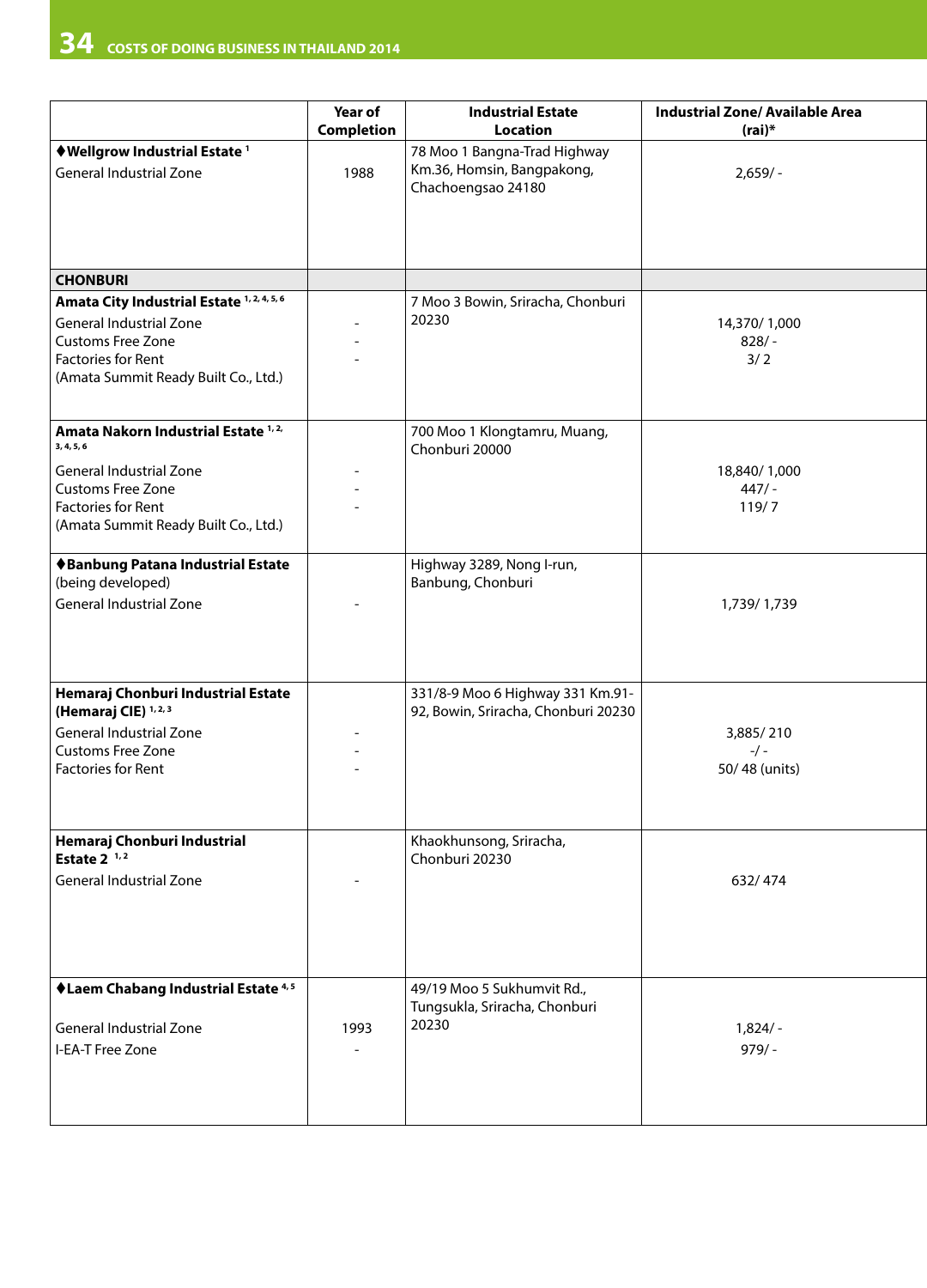| <b>Selling Price/ Maintenance Fee/</b><br><b>Water Fee**</b>                | Nearest Airport/ Seaport Distance<br>(KM)                         | <b>Contact Information</b>                                                                                                                                                                                                                                                |
|-----------------------------------------------------------------------------|-------------------------------------------------------------------|---------------------------------------------------------------------------------------------------------------------------------------------------------------------------------------------------------------------------------------------------------------------------|
| 4m/700/18                                                                   | Suvarnabhumi Airport/20<br>Bangkok Port/50                        | Wellgrow Industries Co., Ltd.<br>19F Paso Tower, 88 Silom Rd., Suriyawongse, Bangrak,<br>Bangkok 10500<br>Tel: (+66-2) 268-1612 to 3, (+66-38) 570-522 to 3<br>Fax: (+66-2) 268-1615, (+66-38) 570-002<br>Email: suneewellgrow@hotmail.com<br>Information as of May 2014  |
|                                                                             |                                                                   |                                                                                                                                                                                                                                                                           |
| 3.2m/ 900/ 19.50<br>$-$ / 1,200/ 19.50<br>230-240 (baht/ m <sup>2</sup> )   | Suvarnabhumi Airport/100<br>Laem Chabang Port/27                  | Amata City Co., Ltd.<br>7 Moo 3 Bowin, Sriracha, Chonburi 20230<br>Tel: (+66-38) 939-007<br>Fax: (+66-38) 939-000<br>Website: www.amata.com<br>Email: jariya@amata.com<br>Information as of April 2014                                                                    |
| 7m/900/19.50<br>$-$ / 1,200/ 19.50<br>250 (baht/ m <sup>2</sup> )           | Suvarnabhumi Airport/ 40<br>Laem Chabang Port/43                  | <b>Amata Corporation PCL</b><br>700 Moo 1 Klongtamru, Muang, Chonburi 20000<br>Tel: (+66-38) 939-007<br>Fax: (+66-38) 939-000<br>Website: www.amata.com<br>Email: jariya@amata.com<br>Information as of April 2014                                                        |
| $-/-/ -$                                                                    | Suvarnabhumi Airport/80<br>Laem Chabang Port/58                   | ST Power Group Co., Ltd.<br>73 Sukhonthasawat 26, Sukhonthasawat Rd., Ladprao,<br>Chatuchak, Bangkok 10230<br>Tel: (+66-2) 570-9121<br>Fax: (+66-2) 570-3123<br>Website: www.ieat.go.th<br>Information as of May 2014                                                     |
| 3.3m/ 1,050/ 26.07<br>3.3m/ 1,150/ 26.07<br>195-210 (baht/ m <sup>2</sup> ) | Suvarnabhumi International<br>Airport/118<br>Laem Chabang Port/37 | Hemaraj Land & Development Public Co., Ltd.<br>18F UM Tower, 9 Ramkhamhaeng Rd., Suanluang,<br>Bangkok 10250<br>Tel: (+66-2) 719-9555<br>Fax: (+66-2) 719-9546 to 7<br>Website: www.hemaraj.com<br>Email: marketing@hemaraj.com<br>Information as of May 2014             |
| 3.6m/ 1,100/ 26.07                                                          | Suvarnabhumi International<br>Airport/118<br>Laem Chabang Port/37 | Hemaraj Land & Development Public Co., Ltd.<br>18F UM Tower, 9 Ramkhamhaeng Rd., Suanluang,<br>Bangkok 10250<br>Tel: (+66-2) 719-9555<br>Fax: (+66-2) 719-9546 to 7<br>Website: www.hemaraj.com<br>Email: marketing@hemaraj.com<br>Information as of May 2014             |
| (Rental prices)<br>0.16m/ 1,000/ 22.25<br>0.20m/ 1,200/ 22.25               | Suvarnabhumi Airport/120<br>Laem Chabang Port/1                   | Industrial Estate Authority of Thailand (I-EA-T)<br>49/19 Moo 5 Sukhumvit Rd., Toongsukla, Sriracha,<br>Chonburi 20230<br>Tel: (+66-38) 490-941 to 7<br>Fax: (+66-38) 490-940<br>Website: www.ieat.go.th<br>Email: laemchabang.1@ieat.go.th<br>Information as of May 2014 |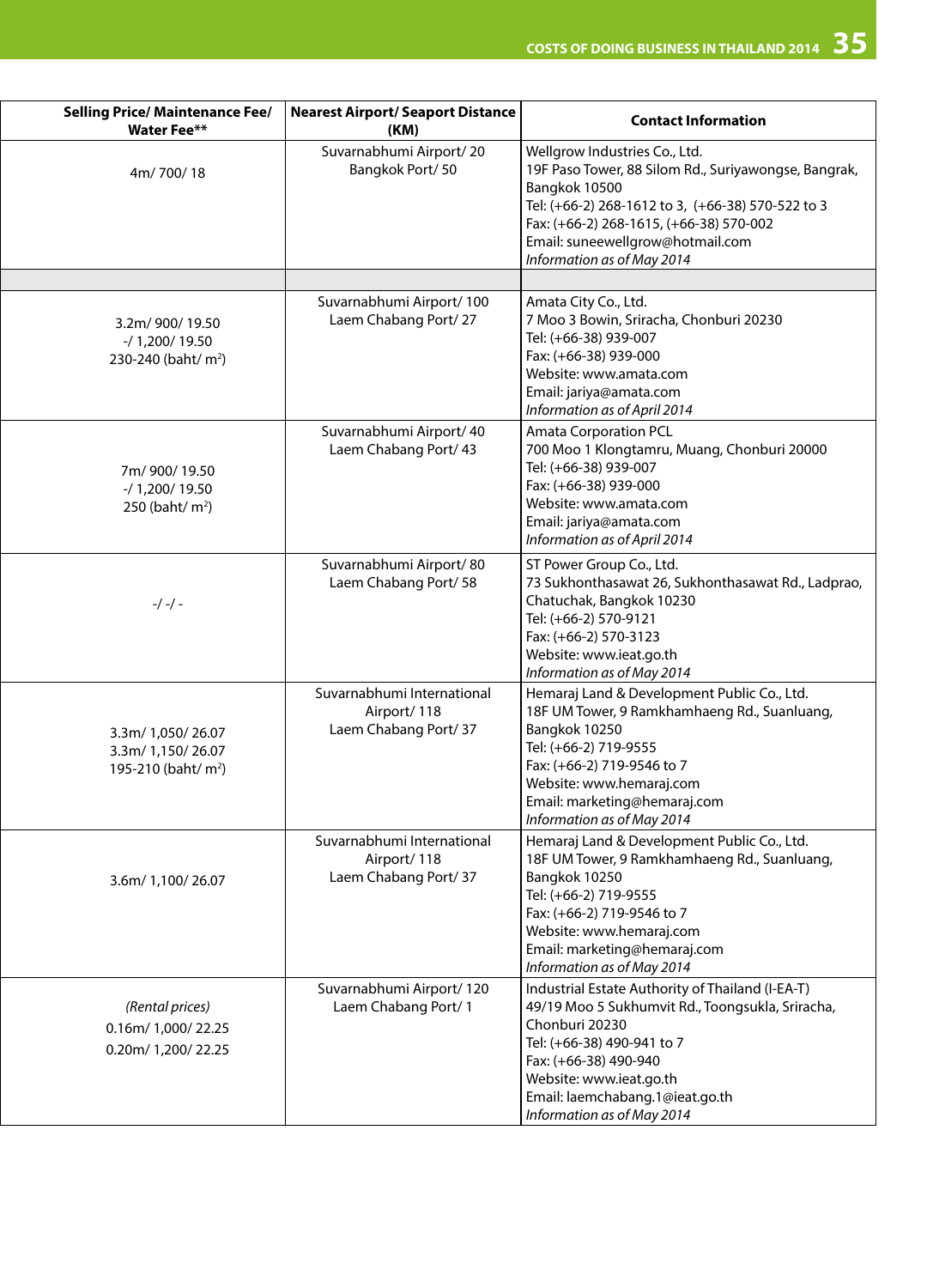|                                                                                                   | <b>Year of</b>           | <b>Industrial Estate</b>                                                    | <b>Industrial Zone/ Available Area</b> |
|---------------------------------------------------------------------------------------------------|--------------------------|-----------------------------------------------------------------------------|----------------------------------------|
|                                                                                                   | Completion               | <b>Location</b>                                                             | $(rai)*$                               |
| $\blacktriangleright$ Pinthong Industrial Estate (PIP1) <sup>2</sup><br>General Industrial Zone   | 1995                     | 789 Nong Koh-Laem Chabang Rd.,<br>Nong Kham, Sriracha, Chonburi<br>20230    | $1,010/-$                              |
| $\blacktriangleright$ Pinthong Industrial Estate (PIP2) <sup>2</sup><br>General Industrial Zone   | 2005                     | 150 Nong Kham, Sriracha, Chonburi<br>20110                                  | 766/17.35                              |
| $\blacktriangleright$ Pinthong Industrial Estate (PIP3) <sup>2</sup><br>(being developed)         | $\overline{\phantom{a}}$ | Sriracha, Chonburi 20110                                                    | 1,019/379.22                           |
| Saha Group Industrial Park Sriracha <sup>2</sup><br>General Industrial Zone<br>Factories for Rent | 1976<br>1990             | 999 Moo 11 Nonkharm, Sriracha,<br>Chonburi 20280                            | 1,600/224<br>48/1 (units)              |
| <b>PRACHINBURI</b>                                                                                |                          |                                                                             |                                        |
| 304 Industrial Park <sup>2,3</sup><br>General Industrial Zone<br>Factories for Rent               | 1994<br>2013             | 106 Moo 7 Thatoom,<br>Srimahaphothe, Prachinburi 25140                      | 12,500/8,000<br>26/11 (units)          |
| Bor-Thong Industrial Zone <sup>2,4</sup><br>General Industrial Zone                               | 2010                     | 69 Moo 4 Nongsang-Wangtakian,<br>Bor-Thong, Kabinburi, Prachinburi<br>25110 | 1,440/978                              |
| Hi-Tech Kabin Industrial Park 1,2<br>General Industrial Zone                                      | $\sim$                   | Km.78 Highway 304, Ladtakhien,<br>Kabinburi, Prachinburi 25110              | 710/489                                |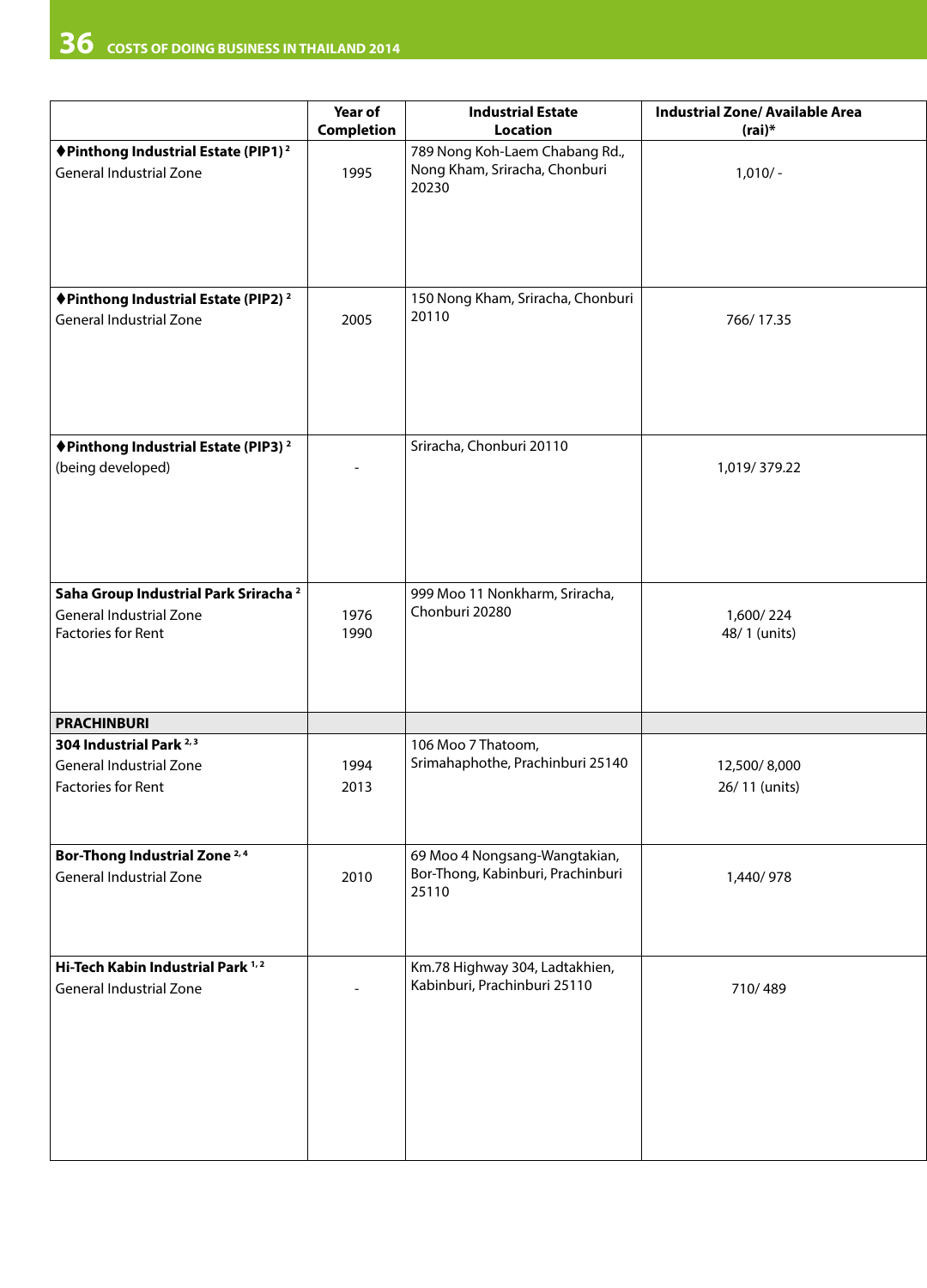| <b>Selling Price/ Maintenance Fee/</b><br><b>Water Fee**</b> | Nearest Airport/ Seaport Distance<br>(KM)                        | <b>Contact Information</b>                                                                                                                                                                                                                                                                                                                                          |
|--------------------------------------------------------------|------------------------------------------------------------------|---------------------------------------------------------------------------------------------------------------------------------------------------------------------------------------------------------------------------------------------------------------------------------------------------------------------------------------------------------------------|
| $-/700/20$                                                   | Suvarnabhumi Airport/ 65<br>Laem Chabang Port/9                  | Pinthong Industrial Park Co., Ltd.<br>150 Moo 9 Nong Kham, Sriracha, Chonburi 20110<br>Tel: (+66-38) 347-001 to 3<br>Fax: (+66-38) 296-333<br>Website: www.pipestate.com<br>Email: teruyama@asianet.co.th,<br>churaporn@pipestate.com, hathaiporn@pipestate.com<br>Information as of May 2014                                                                       |
| $-/-/ -$                                                     | Suvarnabhumi Airport/70<br>Laem Chabang Port/14                  | Pinthong Industrial Park Co., Ltd.<br>150 Moo 9 Nong Kham, Sriracha, Chonburi 20110<br>Tel: (+66-38) 347-001 to 3<br>Fax: (+66-38) 296-333<br>Website: www.pipestate.com<br>Email: teruyama@asianet.co.th,<br>churaporn@pipestate.com, hathaiporn@pipestate.com<br>Information as of May 2014                                                                       |
| $-/-/ -$                                                     | Suvarnabhumi International<br>Airport/75<br>Laem Chabang Port/15 | Pinthong Industrial Park Co., Ltd.<br>150 Moo 9 Nong Kham, Sriracha, Chonburi 20110<br>Tel: (+66-38) 347-001 to 3<br>Fax: (+66-38) 296-333<br>Website: www.pipestate.com<br>Email: teruyama@asianet.co.th,<br>churaporn@pipestate.com, hathaiporn@pipestate.com<br>Information as of May 2014                                                                       |
| 8m/900/20-25<br>150 (baht/m <sup>2</sup> )                   |                                                                  | Saha Pathana Inter-Holding Public Co., Ltd.<br>999 Moo 11 Nonkharm, Sriracha, Chonburi 20280<br>Tel: (+66-38) 480-444<br>Fax: (+66-38) 480-505<br>Website: www.spi.co.th<br>Email: info@spi.co.th<br>Information as of June 2011                                                                                                                                    |
|                                                              |                                                                  |                                                                                                                                                                                                                                                                                                                                                                     |
| 2.5-3m/ 900/ 18-29<br>200 (bath/ $m^2$ )                     | Suvarnabhumi Airport/110<br>Laem Chabang Port/140                | 304 Industrial Park Co., Ltd.<br>106 Moo 7 Thatoom, Srimahaphote, Prachinburi 25140<br>Tel: (+66-37) 208-650, (+66-85) 835-5266<br>Website: www.304industrialpark.com<br>Email: tidaporn_j@mibholding.com<br>Information as of May 2014                                                                                                                             |
| 0.6-2m/400/10                                                | Suvarnabhumi Airport/150<br>Laem Chabang Port/160                | Bor-Thong Industrial Zone Co., Ltd.<br>147/235 Baromrachachonanee Rd., Bangkok-Noi,<br>Bangkok 10700<br>Tel: (+66-2) 885-8881<br>Fax: (+66-2) 885-8882<br>Information as of May 2013                                                                                                                                                                                |
| 7.5m/700/16                                                  | Suvarnabhumi Airport/120<br>Laem Chabang Port/140                | Hi-Tech Kabin Logistics Corp., Ltd.<br>8F Sindhorn Tower 2 Bldg.,<br>130-132 Wireless Rd., Lumpini, Pathumwan,<br>Bangkok 10330<br>Tel: (+66-2) 651-5575<br>Fax: (+66-2) 651-5573<br>Website: hitechkabin.weebly.com (Eng)<br>www.hitechkabin.co.th (Japanese)<br>hitechkabin.wix.com/th-site (Thai)<br>Email: info@hitechkabin.co.th<br>Information as of May 2014 |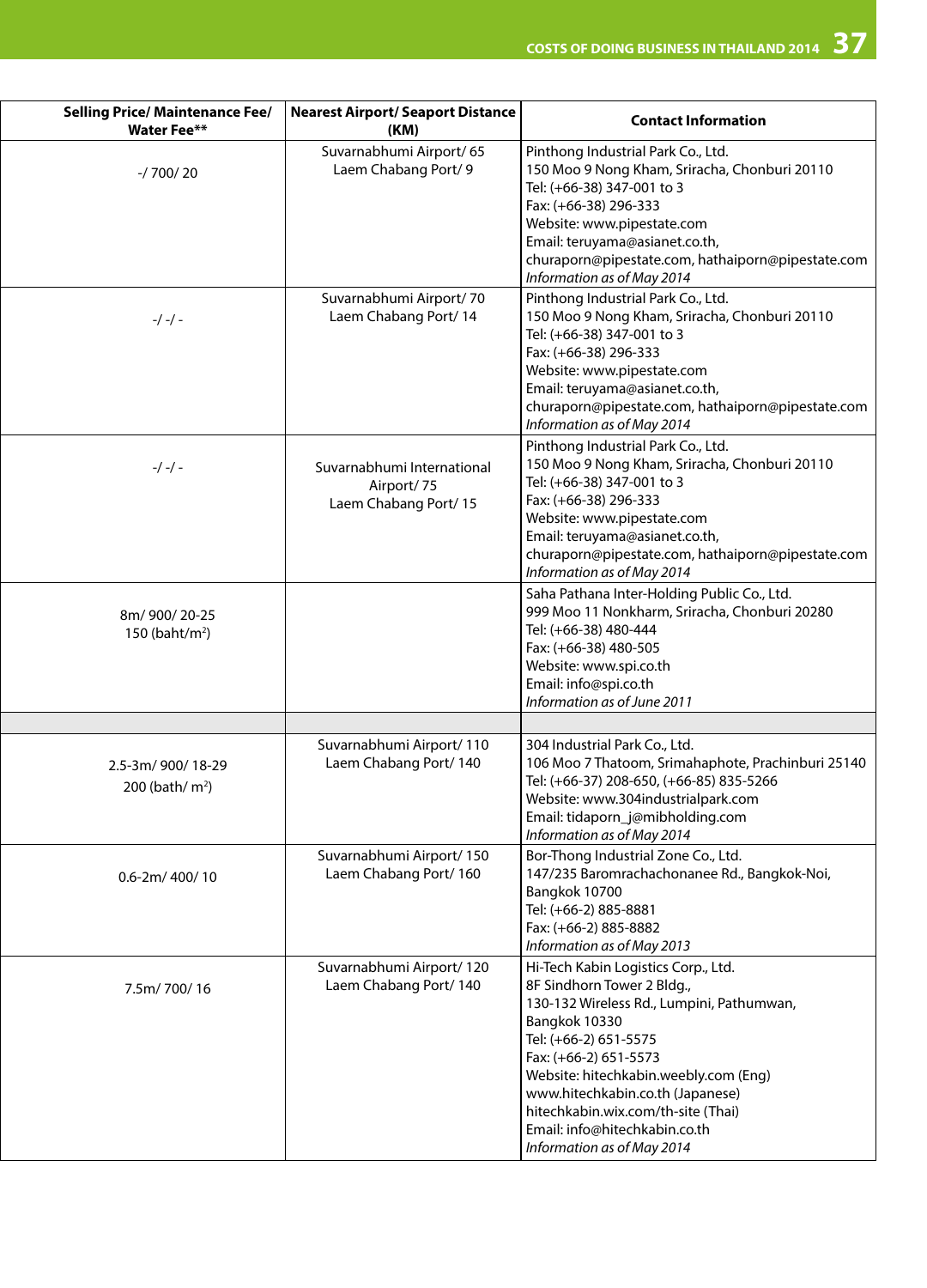|                                                                                                                                                                      | Year of                          | <b>Industrial Estate</b>                                                     | <b>Industrial Zone/ Available Area</b> |
|----------------------------------------------------------------------------------------------------------------------------------------------------------------------|----------------------------------|------------------------------------------------------------------------------|----------------------------------------|
| Kabinburi Industrial Zone <sup>2,4</sup>                                                                                                                             | <b>Completion</b><br>(phase3)    | <b>Location</b><br>444 Moo 9 Nongki, Kabinburi,                              | (rai)*                                 |
| <b>General Industrial Zone</b><br><b>Factories for Rent</b>                                                                                                          | 2013<br>2013                     | Prachinburi 25110                                                            | 4,000/400<br>9/ 9 (units)              |
| <b>Saha Group Industrial Park</b><br>Kabinburi <sup>2</sup><br><b>General Industrial Zone</b><br>Factories for Rent (on demand)<br>(Unit Size 18x36 m <sup>2</sup> ) | 1989<br>$\overline{\phantom{a}}$ | 1 Moo 5 Nonsi, Kabinburi,<br>Prachinburi 25110                               | 3,500/1,244<br>14/ 5 (units)           |
| <b>RAYONG</b>                                                                                                                                                        |                                  |                                                                              |                                        |
| Asia Industrial Estate 1, 2, 3<br><b>General Industrial Zone</b>                                                                                                     |                                  | 9 Moo 2 Sukhumvit Rd., Banchang,<br>Muang, Rayong 21130                      | $3,220/ -$                             |
| <b>Eastern Seaboard Industrial Estate</b><br>(Rayong) (ESIE) 1, 2, 3<br>General Industrial Zone<br><b>Factories for Rent</b>                                         |                                  | 112 Moo 4 Highway 331 Km.91.5,<br>Pluak Daeng, Pluak Daeng, Rayong<br>21140  | 9,519/1,150<br>156/48 (units)          |
| G.K. Land Industrial Park <sup>2,4</sup><br>General Industrial Zone                                                                                                  | 1998                             | 119 Moo 4 Pluakdaeng-Wangtapin-<br>Sapansee Rd., Pluakdaeng, Rayong<br>21140 | 644/177                                |
| Hemaraj Eastern Industrial Estate<br>(Map Ta Phut) 1,2<br>General Industrial Zone                                                                                    |                                  | 18 Pakorn Songkrohraj Rd.,<br>Huay Pong, Muang, Rayong 21150                 | 3,548/267                              |
| Hemaraj Eastern Seaboard Industrial<br>Estate (H-ESIE) 1, 2, 3<br>General Industrial Zone<br><b>Factories for Rent</b>                                               |                                  | 121 Moo 3 Tasith, Pluak Daeng,<br>Rayong, 21140                              | 8,113/668<br>74/27 (units)             |
|                                                                                                                                                                      |                                  |                                                                              |                                        |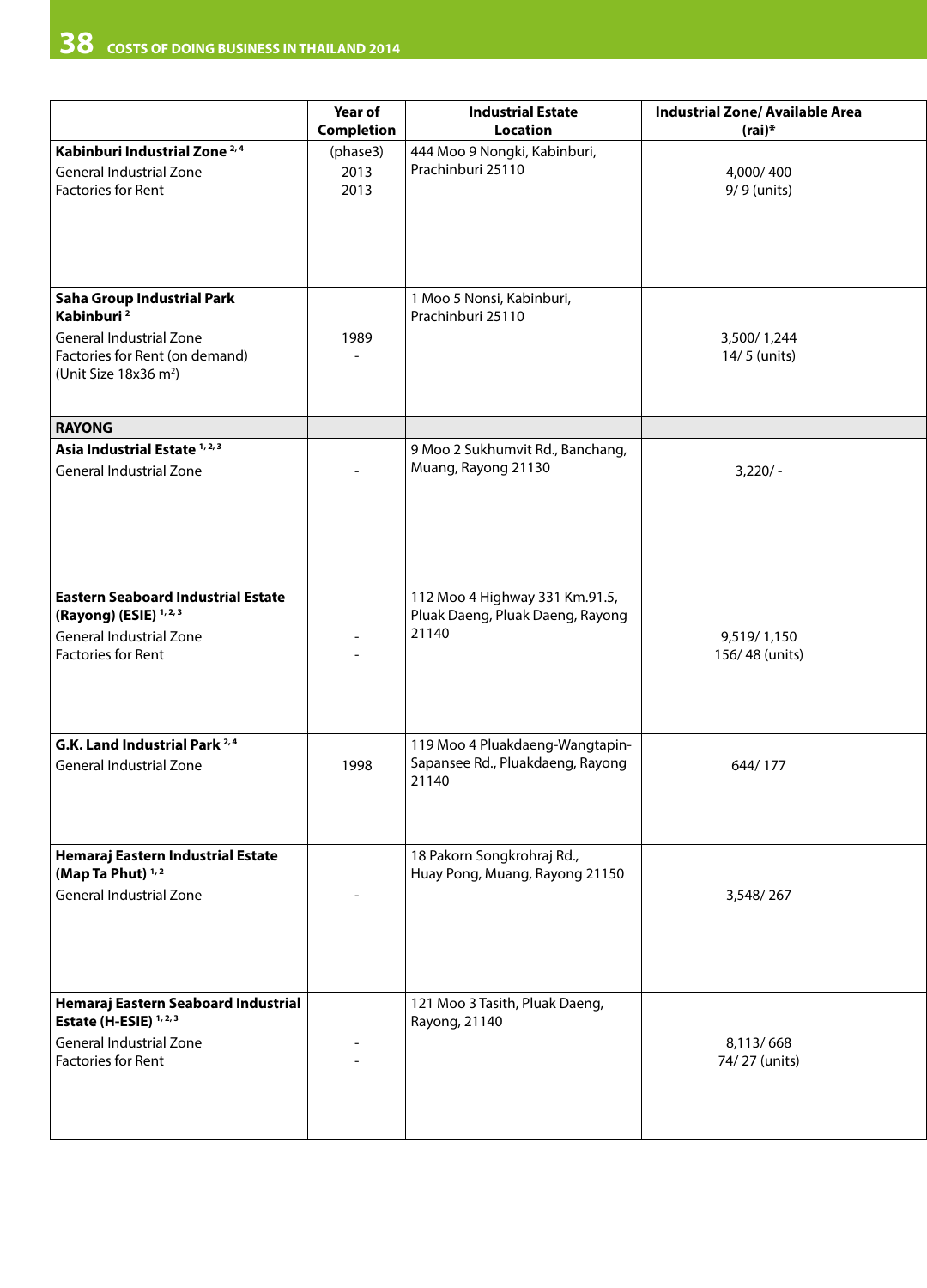| <b>Selling Price/ Maintenance Fee/</b><br><b>Water Fee**</b> | Nearest Airport/Seaport Distance<br>(KM)                          | <b>Contact Information</b>                                                                                                                                                                                                                                                                      |
|--------------------------------------------------------------|-------------------------------------------------------------------|-------------------------------------------------------------------------------------------------------------------------------------------------------------------------------------------------------------------------------------------------------------------------------------------------|
| 2m/700/14<br>170 (baht/m <sup>2</sup> )                      | Suvarnabhumi Airport/ 125<br>Laem Chabang Port/170                | Kabinburi Industrial Zone Limited<br>21F Sinsathorn Tower, 77/84 Krungthonburi Rd.,<br>Klongsan, Bangkok 10600<br>Tel: (+66-2) 440-0900 to 3<br>Fax: (+66-2) 440-0904<br>Website: www.kabinburi.com<br>Email: kiz10600@gmail.com<br>Information as of April 2014                                |
| 3m/700/16-33<br>100 (baht/m <sup>2</sup> )                   |                                                                   | Saha Pathana Inter-Holding Public Co., Ltd.<br>1 Moo 5 Nonsi, Kabinburi, Prachinburi 25110<br>Tel: (+66-37) 205-204 to 5<br>Fax: (+66-37) 205-202<br>Website: www.spi.co.th<br>Email: support@spi.co.th<br>Information as of June 2011                                                          |
| 10m/1,265/-                                                  | U-Tapao International Airport/15<br>Map Ta Phut Port/9            | Asia Industrial Estate Co., Ltd.<br>Asia Sermkij Tower, 49 Soi Pipat, Silom Rd.,<br>Bangkok 10500<br>Tel: (+66-2) 231-5900, (+66-38) 689-123<br>Fax: (+66-2) 231-5933, (+66-38) 689-092<br>Website: www.asiaindustrialestate.com<br>Email: asiaie2004@yahoo.com<br>Information as of April 2014 |
| 3.6m/ 1,150/ 26.07<br>195-205 (baht/m <sup>2</sup> )         | Suvarnabhumi International<br>Airport/122<br>Laem Chabang Port/45 | Hemaraj Land & Development Public Co., Ltd.<br>18F UM Tower, 9 Ramkhamhaeng Rd., Suanluang,<br>Bangkok 10250<br>Tel: (+66-2) 719-9555<br>Fax: (+66-2) 719-9546 to 7<br>Website: www.hemaraj.com<br>Email: marketing@hemaraj.com<br>Information as of May 2014                                   |
| 2.3m/800/15                                                  | Suvarnabhumi Airport/100<br>Laem Chabang Port/35                  | G.K Land Industrial Park<br>129 Rama IX Rd., Huay Kwang, Bangkok 10310<br>Tel: (+66-2) 643-0812 to 13<br>Fax: (+66-2) 247-7924<br>Email: pornsri.gkland@gmail.com<br>Information as of June 2011                                                                                                |
| 7m/1,200/23.75                                               | Suvarnabhumi International<br>Airport/150<br>Map Ta Phut Port/4.6 | Hemaraj Land & Development Public Co., Ltd.<br>18F UM Tower, 9 Ramkhamhaeng Rd., Suanluang,<br>Bangkok 10250<br>Tel: (+66-2) 719-9555<br>Fax: (+66-2) 719-9546 to 7<br>Website: www.hemaraj.com<br>Email: marketing@hemaraj.com<br>Information as of May 2014                                   |
| 3.6m/ 1,150/ 26.07<br>195-215 (baht/m <sup>2</sup> )         | Suvarnabhumi International<br>Airport/117<br>Laem Chabang Port/37 | Hemaraj Land & Development Public Co., Ltd.<br>18F UM Tower, 9 Ramkhamhaeng Rd., Suanluang,<br>Bangkok 10250<br>Tel: (+66-2) 719-9555<br>Fax: (+66-2) 719-9546 to 7<br>Website: www.hemaraj.com<br>Email: marketing@hemaraj.com<br>Information as of May 2014                                   |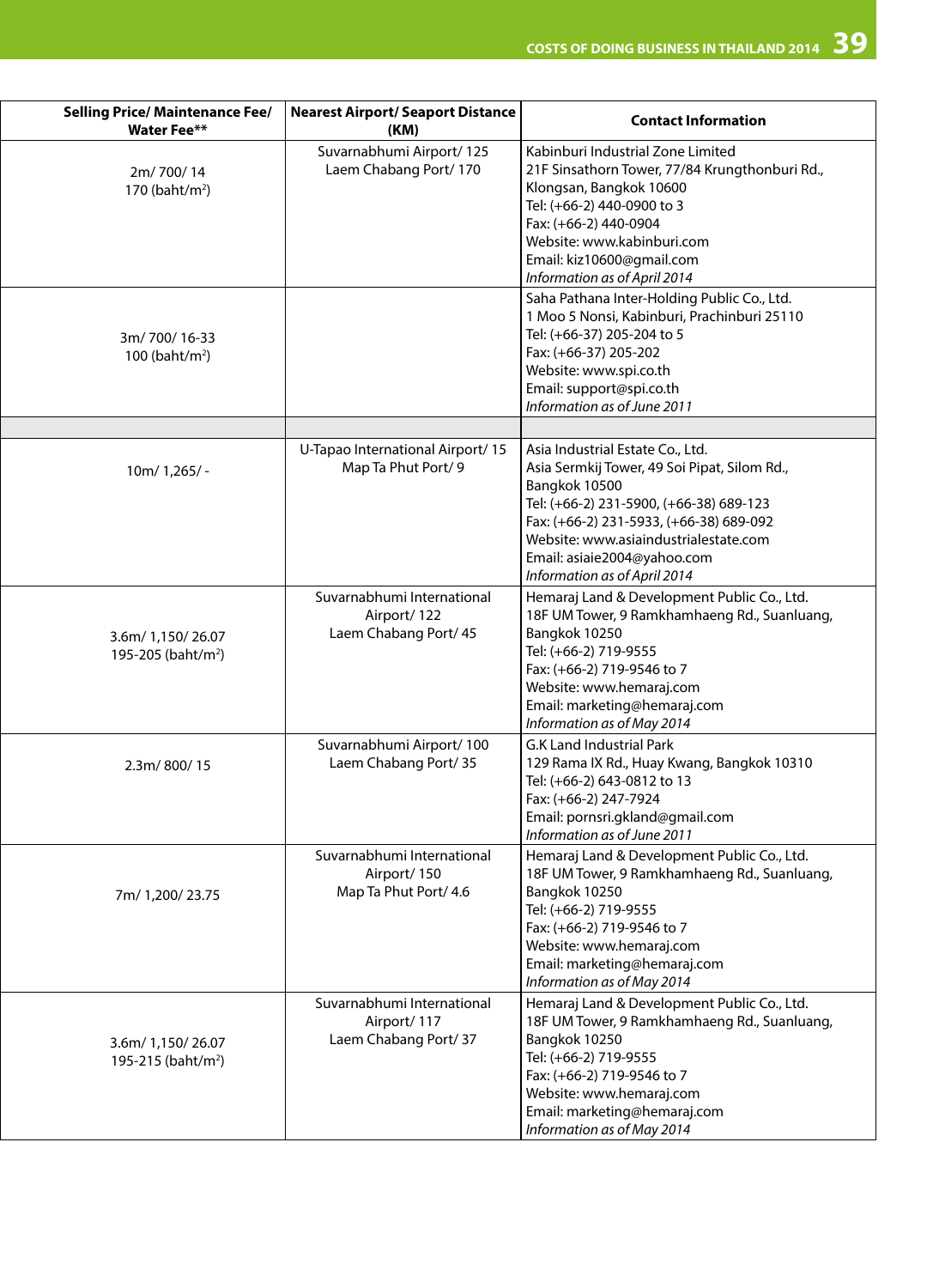|                                                                                                                        | <b>Year of</b>                     | <b>Industrial Estate</b>                                                               | <b>Industrial Zone/ Available Area</b> |
|------------------------------------------------------------------------------------------------------------------------|------------------------------------|----------------------------------------------------------------------------------------|----------------------------------------|
|                                                                                                                        | <b>Completion</b>                  | <b>Location</b>                                                                        | $(rai)*$                               |
| Hemaraj Rayong Industrial Land<br>(Hemaraj RIL) <sup>2,4</sup><br>General Industrial Zone<br><b>Factories for Rent</b> | $\sim$<br>$\overline{\phantom{a}}$ | 222 Moo 11<br>Ban Khai-Nong La Lok Rd.,<br>Ban Khai, Rayong 21120                      | 3,438/730<br>1/1                       |
| <b>IRPC Eco Industrial Zone 4 2, 4</b><br>General Industrial Zone                                                      | 1978                               | 299 Moo 5 Sukhumvit Rd.,<br>Choeng Nern, Muang Rayong,<br>Rayong                       | 4,200/1,000                            |
| LK Rubber Industrial City Hub <sup>2</sup><br>(being developed)<br><b>General Industrial Zone</b>                      | 2017                               | Moo 2 Baan Yai Lun, Samnak Tong,<br>Muang, Rayong                                      | $1,522/ -$                             |
| Map Ta Phut Industrial Estate 4, 5, 6<br>General Industrial Zone                                                       | 1986                               | 1 I-1 Rd., Map Ta Phut, Muang,<br>Rayong 21150                                         | 10,215/1,042                           |
| ◆ Padaeng Industrial Estate <sup>1</sup><br><b>General Industrial Zone</b>                                             | 1995                               | 15 Padaeng Rd., Mab Ta Phut,<br>Muang, Rayong 21150                                    | $497/ -$                               |
| <b>Rayong Eco Industrial Estate (Ban</b><br>Khai $\frac{1}{2}$ <sup>1, 2, 3</sup><br>General Industrial Zone           | 2014                               | Ban Khai, Rayong 21120                                                                 | 2,000/2,000                            |
| Rojana Industrial Park, Rayong (Ban<br>Khai $)$ <sup>2,4</sup><br>General Industrial Zone                              | 1995                               | 3/7 Moo 2 Ban Khai-Ban Bung Rd.<br>(Highway 3138), Nong Bua,<br>Ban Khai, Rayong 21120 | $2,373/ -$                             |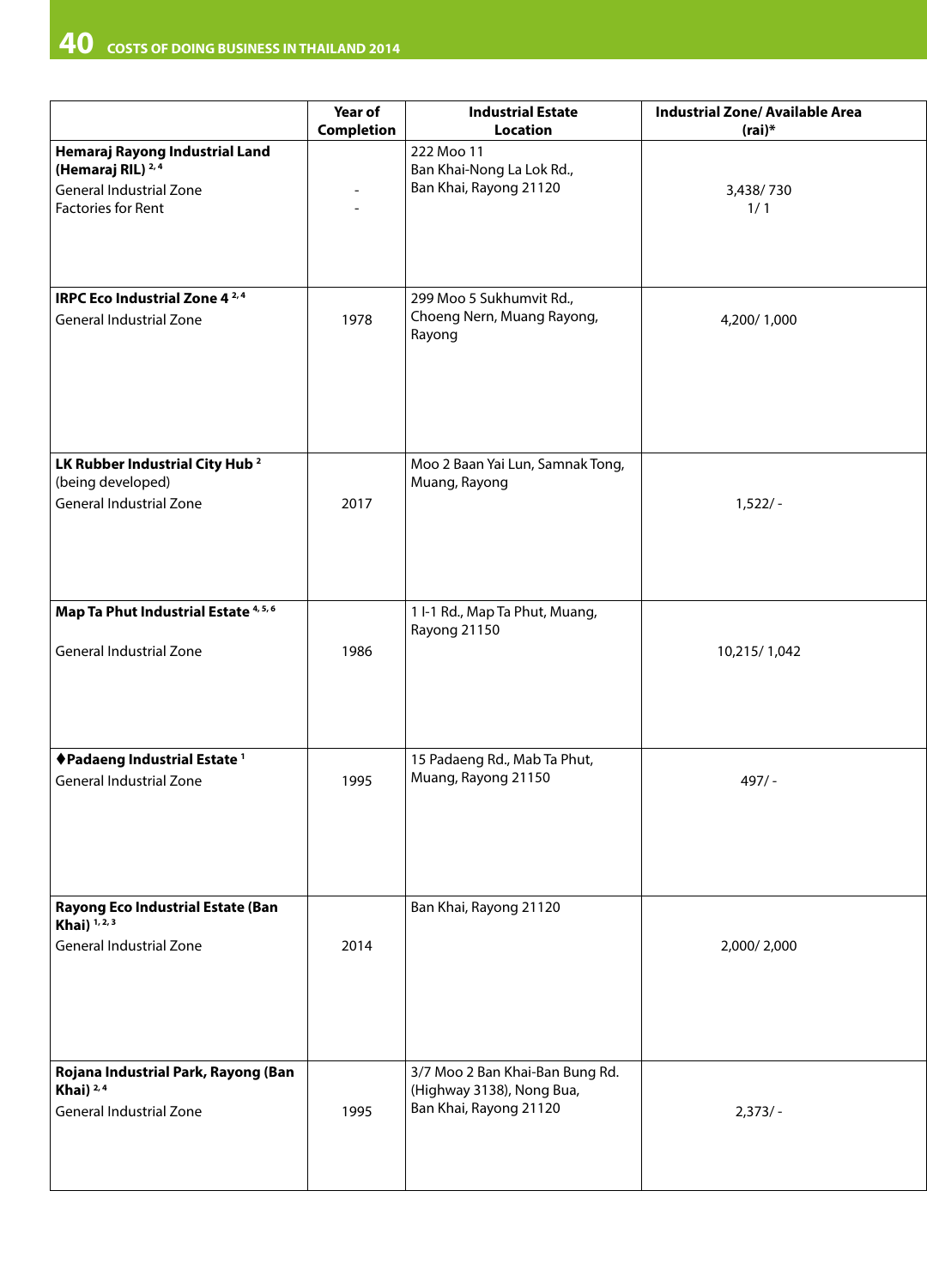| <b>Selling Price/ Maintenance Fee/</b><br><b>Water Fee**</b> | Nearest Airport/ Seaport Distance<br>(KM)                        | <b>Contact Information</b>                                                                                                                                                                                                                                                              |
|--------------------------------------------------------------|------------------------------------------------------------------|-----------------------------------------------------------------------------------------------------------------------------------------------------------------------------------------------------------------------------------------------------------------------------------------|
| 3m/1,050/22.50<br>195 (baht/m <sup>2</sup> )                 | Suvarnabhumi International<br>Airport/151<br>Map Ta Phut Port/66 | Hemaraj Land & Development Public Co., Ltd.<br>18F UM Tower, 9 Ramkhamhaeng Rd., Suanluang,<br>Bangkok 10250<br>Tel: (+66-2) 719-9555<br>Fax: (+66-2) 719-9546 to 7<br>Website: www.hemaraj.com<br>Email: marketing@hemaraj.com<br>Information as of May 2014                           |
| 6-8m/1,200/20                                                | U-Tapao International Airport/35<br>IRPC Port/3                  | IRPC Public Co., Ltd.<br>7F Energy Complex Tower B,<br>555/2 Vibhavadi-Rangsit Rd., Chatuchak,<br>Bangkok 10900<br>Tel: (+66-2) 649-7135 to 8<br>Fax: (+66-2) 649-7166<br>Website: www.irpc.co.th<br>Email: mktasset@irpc.co.th<br>Information as of May 2014                           |
| $-/-/ -$                                                     | Suvarnabhumi International<br>Airport/175<br>Map Ta Phut Port/20 | Tribeca Enterprise Co., Ltd.<br>238/9 Ratchadapisek Rd. (Soi 18), Huay Kwang,<br>Bangkok 10320<br>Tel: (+66-2) 274-1673 to 4<br>Fax: (+66-2) 274-1675<br>Website: www.tribeca.co.th<br>Email: sales@tribeca.co.th<br>Information as of May 2014                                         |
| Rental price<br>$0.21m/1,100/ -$                             | U-Tapao International Airport/20<br>Laem Chabang Port/60         | Industrial Estate Authority of Thailand (I-EA-T)<br>1, I-1 Rd., Map Ta Phut Industrial Estate Office, Muang,<br>Rayong 21150<br>Tel: (+66-38) 683-930 to 5<br>Fax: (+66-38) 683-937, 683-941<br>Website: www.mtpie.com<br>Email: maptaphut.1@ieat.go.th<br>Information as of April 2014 |
| $-/-/ -$                                                     | U-Tapao International Airport/18<br>Maptaphut Port/3             | Padaeng Industry Public Co., Ltd.<br>15 Padaeng Rd., Map Ta Phut, Muang, Rayong 21150<br>Tel: (+66-38) 683-318 to 20<br>Fax: (+66-38) 683-361<br>Website: www.padaeng.co.th<br>Email: info@padaeng.co.th,<br>Banchank@padaeng.co.th<br>Information as of May 2014                       |
| 3-3.2m/ 1,200/ 22                                            | U-Tapao International Airport/50<br>IRPC Port/30                 | IRPC Public Co., Ltd.<br>7F Energy Complex Tower B,<br>555/2 Vibhavadi-Rangsit Rd., Chatuchak,<br>Bangkok 10900<br>Tel: (+66-2) 649-7135 to 8<br>Fax: (+66-2) 649-7166<br>Website: www.irpc.co.th<br>Email: mktasset@irpc.co.th<br>Information as of May 2014                           |
| 2.6m/800/14                                                  | Suvarnabhumi International<br>Airport/120<br>Maptaphut Port/32   | Rojana Industrial Park Public Co., Ltd.<br>1 Moo 5 Rojana Rd., Kanharm, U-Thai, Ayutthaya 13210<br>Tel: (+66-35) 330-000 to 4<br>Fax: (+66-35) 330-009<br>Website: www.rojana.com<br>Email: rojana@rojana.com, anucha@rojana.com<br>Information as of June 2014                         |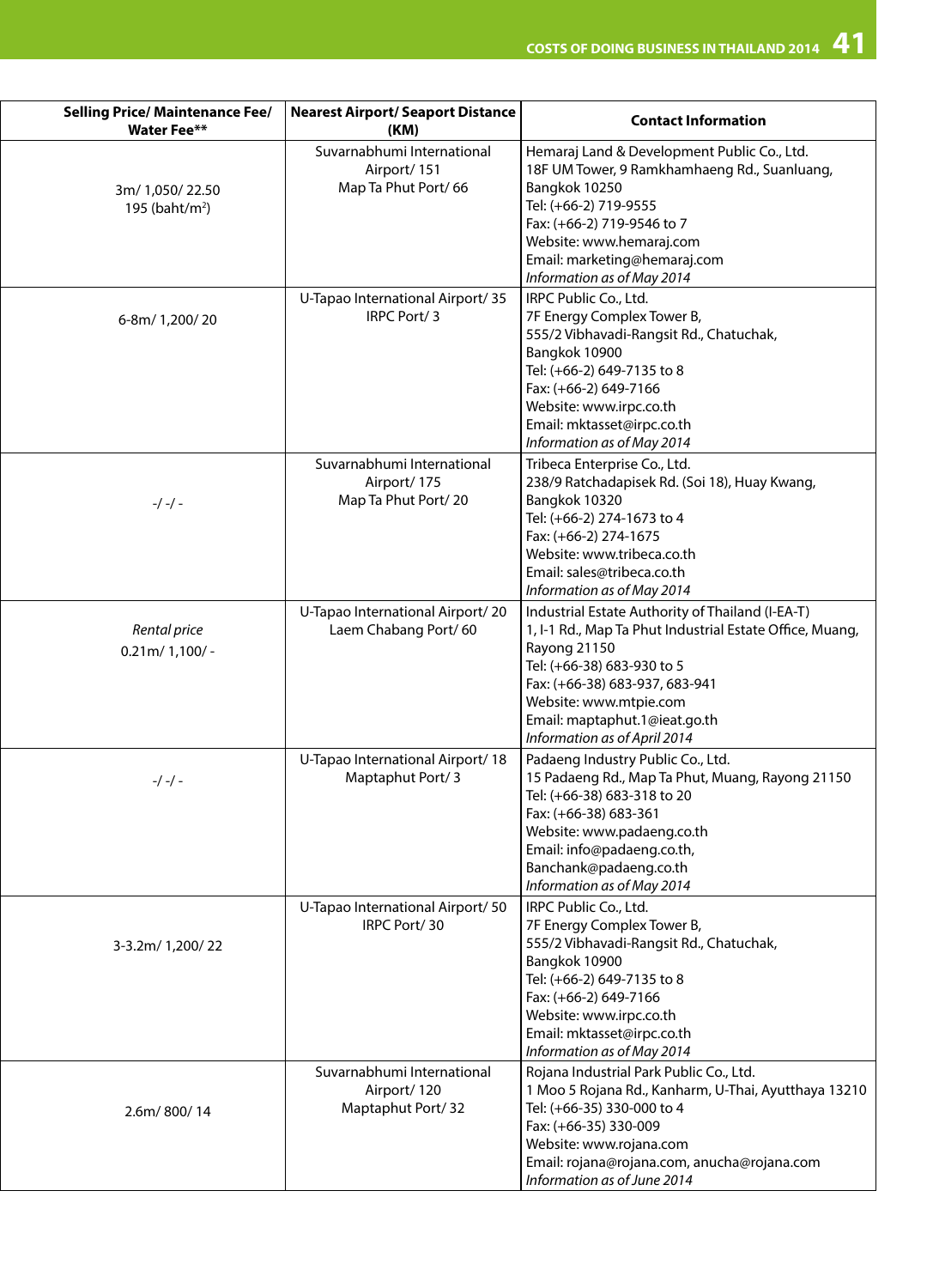|                                                                                                                                                                                                | Year of<br><b>Completion</b>           | <b>Industrial Estate</b><br><b>Location</b>                                   | <b>Industrial Zone/ Available Area</b><br>$(rai)*$      |
|------------------------------------------------------------------------------------------------------------------------------------------------------------------------------------------------|----------------------------------------|-------------------------------------------------------------------------------|---------------------------------------------------------|
| Siam Eastern Industrial Park <sup>2, 3, 4</sup><br><b>General Industrial Zone</b><br>(Phase 2 is expected to sell in Q3 2014)<br>Factories for Rent<br>(size from 185 - 5,000 m <sup>2</sup> ) | (Phase1) 1996<br>(Phase2) 2014<br>2011 | 60 Moo 3 Mabyangporn,<br>Pluakdaeng, Rayong 21140                             | (Phase1) 1,376/32<br>(Phase2) 500/ 500<br>35/15 (units) |
| SSP Industrial Park Rayong <sup>2</sup><br><b>General Industrial Zone</b>                                                                                                                      | 1996                                   | 33/9 Moo 5 Highway 3143,<br>Nonglalok, Bankhai, Rayong 21120                  | 2,100/560                                               |
| <b>NORTHEASTERN REGION</b>                                                                                                                                                                     |                                        |                                                                               |                                                         |
| <b>NAKHON RATCHASIMA</b>                                                                                                                                                                       |                                        |                                                                               |                                                         |
| <b>Nava Nakorn Industrial Estate</b><br>Nakonratchasima <sup>1,2,3</sup><br><b>General Industrial Zone</b><br><b>Factories for Rent</b>                                                        | 2005<br>$\overline{\phantom{a}}$       | 999/1 Mittraphap Rd. Km231,<br>Naklang, Soongnuen,<br>Nakhon Ratchasima 30380 | 1,903/703<br>$20/ - (units)$                            |
| <b>NORTHERN REGION</b>                                                                                                                                                                         |                                        |                                                                               |                                                         |
| <b>LUM PHUN</b>                                                                                                                                                                                |                                        |                                                                               |                                                         |
| ♦ Lum Phun Industrial Estate<br>(being developed)<br><b>General Industrial Zone</b><br>I-EA-T Zone                                                                                             | ä,                                     | 60 Moo 4 Super-Highway Rd.,<br>Banklang, Muang, Lum Phun 51000                | $89/ -$<br>$481/-$                                      |
|                                                                                                                                                                                                |                                        |                                                                               |                                                         |
| ♦ Lum Phun 2 Industrial Estate<br>(being developed)<br>General Industrial Zone                                                                                                                 |                                        | Km.70 Chiang Mai-Lam Phang Rd.,<br>Makhuea Chae, Muang, Lum Phun<br>51000     | 370/370                                                 |
| ◆Northern Region Industrial Estate <sup>5</sup><br><b>General Industrial Zone</b><br>I-EA-T Free Zone                                                                                          | 1985<br>1988                           | 60 Moo 4 Banklang, Muang, Lum<br>Phun 51000                                   | $358/-$<br>$805/-$                                      |
| Saha Group Industrial Park Lumphun<br>General Industrial Zone<br><b>Factories for Rent</b>                                                                                                     | 1992<br>1992                           | 189 Moo 15 Pasak, Muang, Lum<br>Phun 51000                                    | 1,635/1,000<br>1/ 1 (units)                             |
|                                                                                                                                                                                                |                                        |                                                                               |                                                         |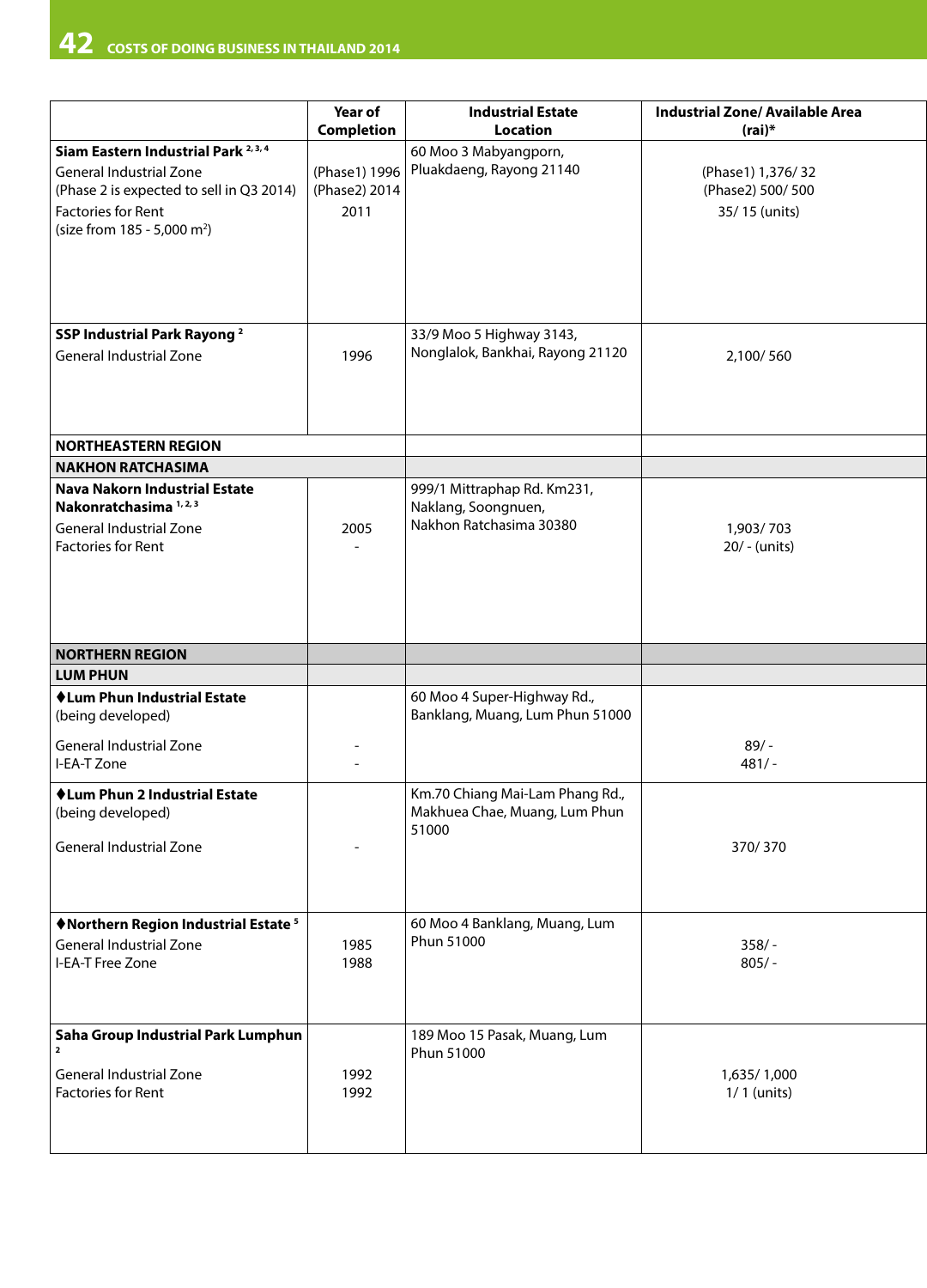| <b>Selling Price/ Maintenance Fee/</b><br><b>Water Fee**</b>                | Nearest Airport/ Seaport Distance<br>(KM)                   | <b>Contact Information</b>                                                                                                                                                                                                                                                                                                             |
|-----------------------------------------------------------------------------|-------------------------------------------------------------|----------------------------------------------------------------------------------------------------------------------------------------------------------------------------------------------------------------------------------------------------------------------------------------------------------------------------------------|
| (Phase 1) 3.3m/ 1,000/ 18<br>(Phase2) -/ -/ -<br>230 (baht/m <sup>2</sup> ) | Suvarnabhumi Airport/ 105<br>Laem Chabang Port/35           | Siam Eastern Industrial Park Co., Ltd.<br>999/2 Moo 6 Taparak Rd., Taparak, Muang,<br>Samutprakarn 10270<br>Tel: (+66-2) 385-1226, (+66-83) 989-7448,<br>$(+66-83)$ 989-7460<br>Fax: (+66-2) 385-1177<br>Website: www.siameastern.com<br>Email: peerapong@siameastern.com,<br>thirawath@siameastern.com<br>Information as of June 2014 |
| $-/-/11.25$                                                                 | $-/-$                                                       | SSukhumvit Inter Development Co., Ltd.<br>14F SSP Tower 2, Unit C 116/50 Naranong Rd.,<br>Klongtoey, Bangkok 10110<br>Tel: (+66-2) 672-9533 to 5<br>Fax: (+66-2) 672-9530<br>Information as of September 2012                                                                                                                          |
|                                                                             |                                                             |                                                                                                                                                                                                                                                                                                                                        |
| 2m/800/18.30<br>140 (baht/m <sup>2</sup> )                                  | Suvarnabhumi Airport/263<br>Laem Chabang Port/273           | Nava Nakorn Public Co., Ltd.<br>999 Moo 13 Phaholyothin Rd., Klong 1, Klong Luang,<br>Pathumthani 12120<br>Tel: (+66-2) 529-2172, 529-2999<br>Fax: (+66-2) 529-2171<br>Website: www.navanakorn.co.th<br>Email: sales@navanakorn.co.th,<br>navanakornnews@gmail.com<br>Information as of May 2014                                       |
|                                                                             |                                                             |                                                                                                                                                                                                                                                                                                                                        |
|                                                                             |                                                             |                                                                                                                                                                                                                                                                                                                                        |
| 3.5m/800/14-16<br>3.8m/ 1,000/ 14-16                                        | Chiang Mai International Airport/<br>27                     | Nam Din Fa Co. Ltd.<br>60 Moo 4 Banklang, Muang, Lum Phun 51000<br>Tel: (+66-53) 582-399<br>Email: namdinfa@hotmail.com<br>Information as of May 2014                                                                                                                                                                                  |
| $-/-/ -$                                                                    | Chiang Mai International Airport/<br>27                     | Suburb Estate Co., Ltd.<br>99/1382 Krungthep Kritha 22, Saphan Sung,<br>Bangkok 10250<br>Tel: (+66-85) 678-9335<br>Fax: (+66-2) 650-1900<br>Email: pattana.p@watergatepavillion.com<br>Information as of May 2014                                                                                                                      |
| $-1,100/14-16$<br>-/ 1,000/ 14-16                                           | Chiang Mai International Airport/<br>27<br>Bangkok Port/689 | Industrial Estate Authority of Thailand (I-EA-T)<br>60 Moo 4 Banklang, Muang, Lum Phun 51000<br>Tel: (+66-53) 581-070<br>Fax: (+66-53) 581-060<br>Email: northern.1@ieat.go.th<br>Information as of May 2014                                                                                                                           |
| 3m/480/15<br>100 (baht/m <sup>2</sup> )                                     |                                                             | Saha Patthana Inter-Holding Public Co., Ltd.<br>189 Moo 15 Pasak, Muang, Lum Phun 51000<br>Tel: (+66-53) 584-072 to 5<br>Fax: (+66-53) 584-080<br>Website: www.spi.co.th<br>Email: info@spi.co.th, spilp@spi.co.th<br>Information as of May 2013                                                                                       |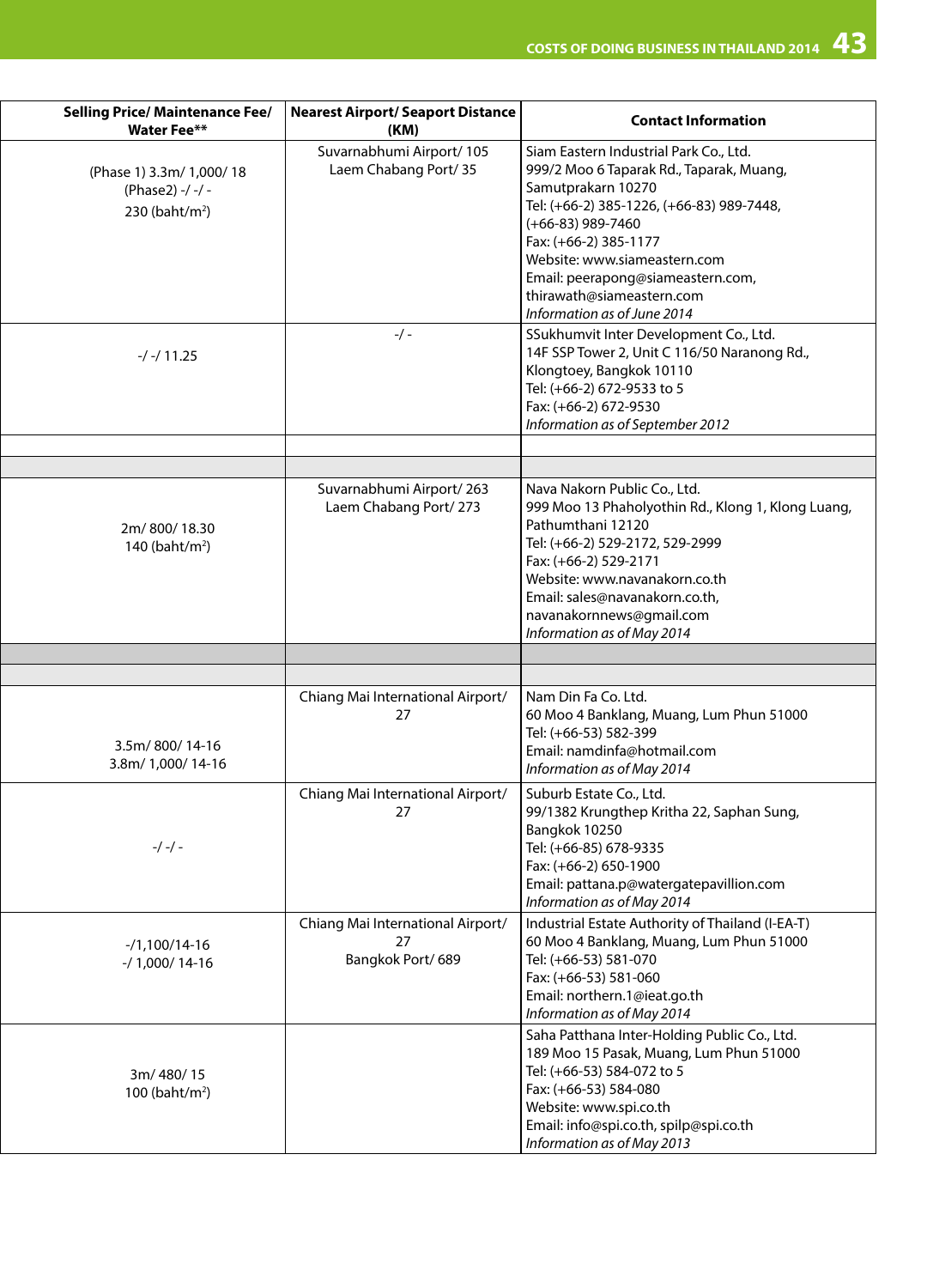|                                                                                         | Year of                            | <b>Industrial Estate</b>                                                                             | <b>Industrial Zone/ Available Area</b> |
|-----------------------------------------------------------------------------------------|------------------------------------|------------------------------------------------------------------------------------------------------|----------------------------------------|
|                                                                                         | <b>Completion</b>                  | <b>Location</b>                                                                                      | $(rai)*$                               |
| <b>PHICHIT</b>                                                                          |                                    |                                                                                                      |                                        |
| Northern Region Industrial Estate<br>(Phichit) 1, 4, 5, 6                               |                                    | 79 Moo 1 Nhong Lhum,<br>Wachirabarami, Phichit 66220                                                 |                                        |
| General Industrial Zone                                                                 | 1997                               |                                                                                                      | 310/104.53                             |
| I-EA-T Free Zone                                                                        | 1997                               |                                                                                                      | 334/324.46                             |
| Factories for Rent                                                                      | 1999                               |                                                                                                      | 4/4 (units)                            |
| <b>SOUTHERN REGION</b>                                                                  |                                    |                                                                                                      |                                        |
| <b>PATTANI</b>                                                                          |                                    |                                                                                                      |                                        |
| ◆Halal Food Industrial Estate <sup>1</sup><br>General Industrial Estate                 | 2008                               | Fattoni Industry Co., Ltd.<br>400/26 Moo 4 Rusamilae, Pattani<br>94000<br>Tel: (+66-73) 319-220 to 1 | 94/94                                  |
| <b>SONGKHLA</b>                                                                         |                                    |                                                                                                      |                                        |
| <b>Southern Industrial Estate</b><br>(Songkhla) <sup>5</sup><br>General Industrial Zone | 1998                               | 9/6 Moo 4 Chalung, Hatyai,<br>Songkhla 90110                                                         | (Phase I) 1,150/684                    |
| I-EA-T Free Zone                                                                        | $\overline{\phantom{a}}$           |                                                                                                      | 113/42                                 |
|                                                                                         |                                    |                                                                                                      |                                        |
| <b>MOVIE TOWN</b>                                                                       |                                    |                                                                                                      |                                        |
| Kantana Movie Town (2002) Co., Ltd. <sup>2</sup><br><b>General Industrial Zone</b>      | 2010                               | 111/1 Moo 2 Salaya-Bangpasi<br>Rd., Klong-yong, Phuttamonthon,<br>Nakhonpathom 73170                 | 20/20                                  |
|                                                                                         |                                    |                                                                                                      |                                        |
| Creative Kingdom (Thailand) Co., Ltd.                                                   | 2011                               | 173/1 Moo 9 San Pu Loei, Doi Saket,<br>Chiang Mai 50220                                              | 36.13/32.38                            |
| <b>SCIENCE PARK</b>                                                                     |                                    |                                                                                                      |                                        |
| Thailand Science Park <sup>2</sup>                                                      |                                    | 111 Phaholyothin Rd., Klong 1,                                                                       | Total area                             |
| <b>General Industrial Zone</b>                                                          |                                    | Klong Luang, Pathumthani 12120                                                                       | 200                                    |
| - Building Area                                                                         | Phase 1<br>2005<br>Phase 2<br>2013 |                                                                                                      | Available<br>8.75 rais                 |
| Pilot Plant                                                                             | $\overline{\phantom{a}}$           |                                                                                                      | 1.23 rais                              |
| - Leasable Land                                                                         | 2010                               |                                                                                                      | 2-4 rais                               |
|                                                                                         |                                    |                                                                                                      |                                        |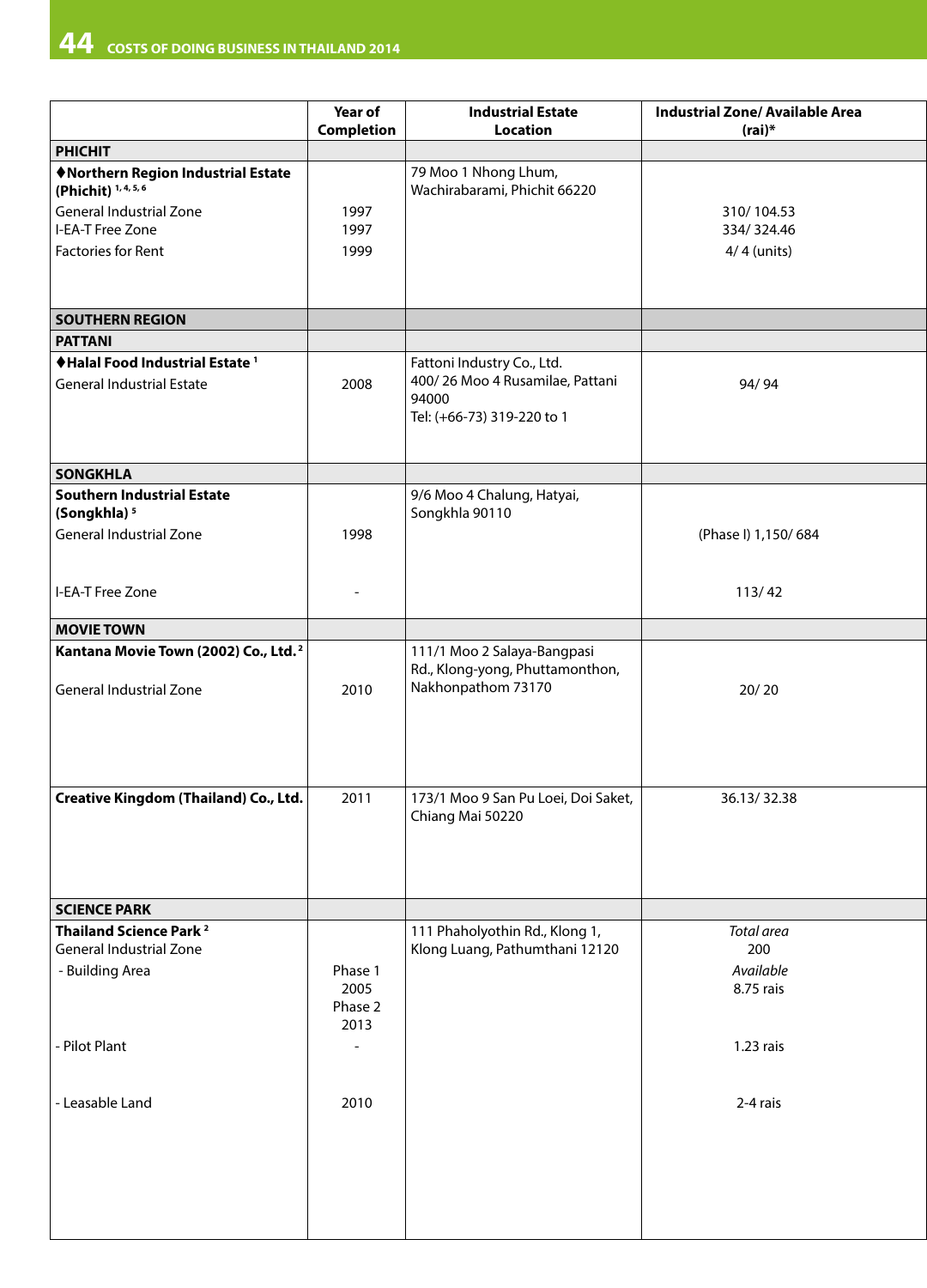| <b>Selling Price/ Maintenance Fee/</b><br><b>Water Fee**</b>                                                                                                                                                                                                                                                                                              | Nearest Airport/ Seaport Distance<br>(KM)                       | <b>Contact Information</b>                                                                                                                                                                                                                                                                                                                                           |
|-----------------------------------------------------------------------------------------------------------------------------------------------------------------------------------------------------------------------------------------------------------------------------------------------------------------------------------------------------------|-----------------------------------------------------------------|----------------------------------------------------------------------------------------------------------------------------------------------------------------------------------------------------------------------------------------------------------------------------------------------------------------------------------------------------------------------|
| Rental prices/ rai/ year<br>45,650/700/15<br>45,650/900/15<br>51,333 (baht/ m <sup>2</sup> )                                                                                                                                                                                                                                                              | Pitsanulok Airport/32<br>Bangkok Port/343                       | Industrial Estate Authority of Thailand (I-EA-T)<br>79 Moo 1 Nhong Lhum, Wachirabarami, Phichit 66220<br>Tel: (+66-56) 692-191 to 2<br>Fax: (+66-56) 692-193<br>Website: www.phichit-ie.go.th<br>Email: phichit.1@ieat.go.th, info@phichit-ie.go.th,<br>nut_ieat15@hotmail.com<br>Information as of May 2014                                                         |
|                                                                                                                                                                                                                                                                                                                                                           |                                                                 |                                                                                                                                                                                                                                                                                                                                                                      |
| $-/-/ -$                                                                                                                                                                                                                                                                                                                                                  | Hat Yai Airport/110<br>Songkhla Port/110                        | Industrial Estate Authority of Thailand (I-EA-T)<br>618 Nikom Makkason Rd., Ratchathewi, Bangkok 10400<br>Tel: (+66-2) 253-0561 ext. 2231<br>Fax: (+66-2) 650-0217<br>Email: ieat@ieat.go.th<br>Information as of May 2014                                                                                                                                           |
|                                                                                                                                                                                                                                                                                                                                                           |                                                                 |                                                                                                                                                                                                                                                                                                                                                                      |
| (Phase I)<br>Selling 1.6m/800/14<br>Rental 69,300/800/14<br>Selling 1.92m/1,000/14<br>Rental 90,200/1,000/14                                                                                                                                                                                                                                              | Hat Yai International Airport/16<br>Songkhla Port/47            | Industrial Estate Authority of Thailand (I-EA-T)<br>9/6 Moo 4 Chalung, Hat Yai, Songkhla 90110<br>Tel: (+66-74) 206-033 and, (+66-2) 253-0561<br>Fax: (+66-74) 206-096<br>Website: www.southern-ieat.com<br>Email: southern.1@ieat.go.th<br>Information as of April 2014                                                                                             |
|                                                                                                                                                                                                                                                                                                                                                           |                                                                 |                                                                                                                                                                                                                                                                                                                                                                      |
| $-/-/17.75$                                                                                                                                                                                                                                                                                                                                               | Suvarnabhumi Airport/ 54<br>Bangkok Port/33                     | Kantana Group Public Co., Ltd.<br>333/3 Ratchadanivej Soi 19, Pracha-Uthit Rd.,<br>Sam Saen Nok, Huay Kwang, Bangkok 10310<br>Tel: (+66-2) 275-0046<br>Fax: (+66-2) 691-7022<br>Website: www.kantana.co.th<br>Email: surachedh@kantana.co.th<br>Information as of April 2014                                                                                         |
| 3.2m/48,000/23                                                                                                                                                                                                                                                                                                                                            | Chiang Mai International Airport/<br>42<br>Chiang Saen Port/248 | Creative Kingdom (Thailand) Co., Ltd.<br>173/1 Moo 9 Sun Pu Loei, Doi Saket, Chiang Mai 50220<br>Tel: (+66-53) 960-909<br>Fax: (+66-53) 960-919<br>Website: www.ckachiangmai.com<br>Information as of May 2013                                                                                                                                                       |
|                                                                                                                                                                                                                                                                                                                                                           |                                                                 |                                                                                                                                                                                                                                                                                                                                                                      |
| Rental price/ maintenance fee<br>(m <sup>2</sup> /month)<br>(Phase 1)<br>150-200/150-300<br>(Phase 2)<br>200-600/200-300<br>Rental price/Maintenance fee<br>(m <sup>2</sup> /month)<br>100-170/70-130<br>Rental price (rai/year from 2010)<br>(+15% every 5 year)<br>317,400<br>Maintenance fee<br>(rai/month)<br>15,000<br>Water fee (cubic meter)<br>26 |                                                                 | National Science and Technology Development<br>Agency (NSTDA)<br>Thailand Science Park<br>111 Phaholyothin Rd., Klong 1,<br>Klongluang, Pathumthani 12120<br>Tel: (+66-2) 564-7200 ext. 5040, 5360, and 5363<br>Direct line: (+66-2) 564-7222<br>Fax: (+66-2) 564-7201<br>Website: www.sciencepark.or.th<br>Email: sam@tmc.nstda.or.th<br>Information as of May 2014 |
|                                                                                                                                                                                                                                                                                                                                                           |                                                                 |                                                                                                                                                                                                                                                                                                                                                                      |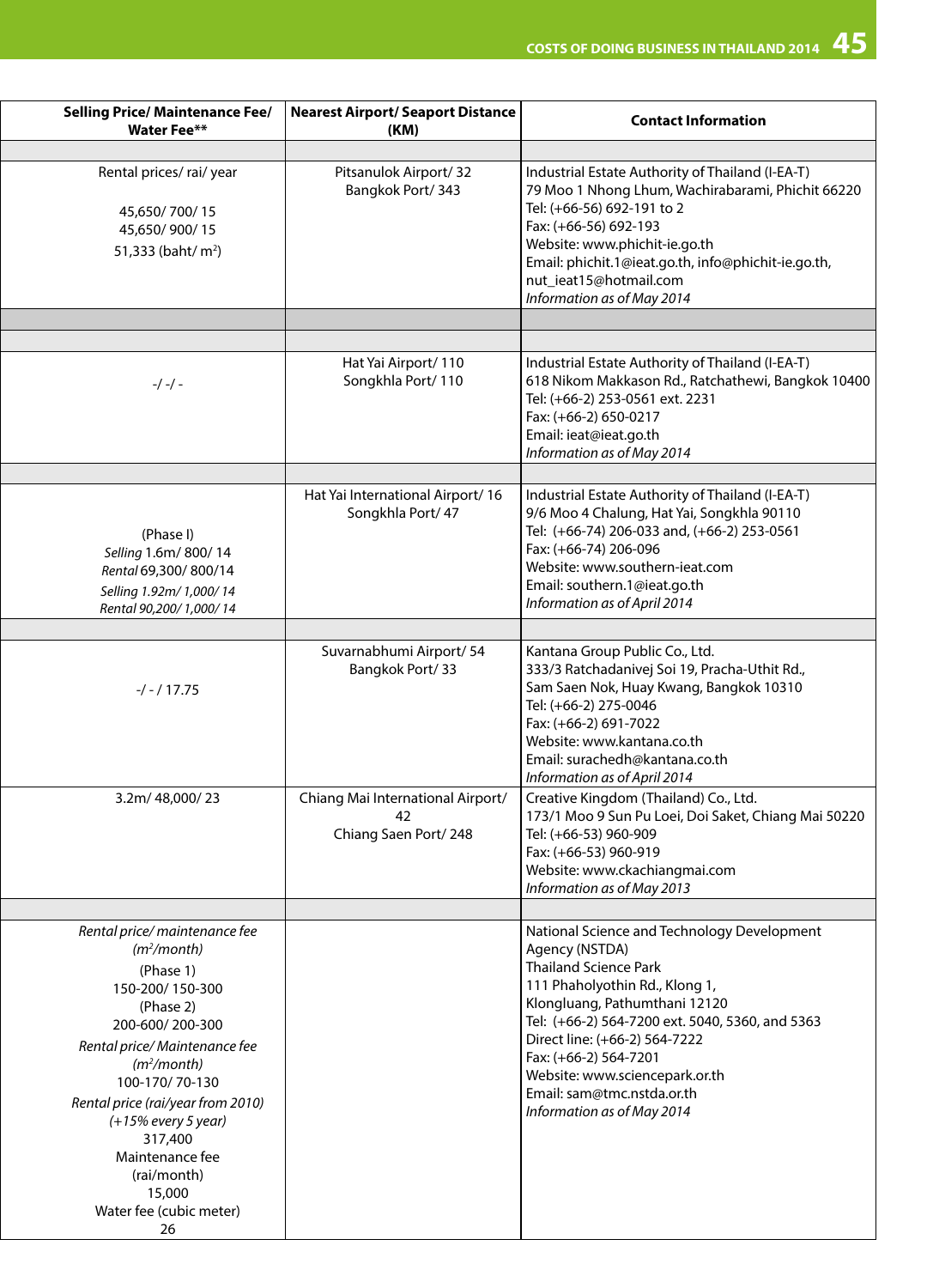|                      | <b>Year of</b><br>Completion | <b>Industrial Estate</b><br>Location | Industrial Zone/ Available Area<br>$(rai)*$ |  |
|----------------------|------------------------------|--------------------------------------|---------------------------------------------|--|
| I-EA-T Free Zone     |                              |                                      | Total area<br>200                           |  |
| <b>Building Area</b> | $\overline{\phantom{0}}$     |                                      | Available<br>8.75 rais                      |  |
| - Pilot Plant        | $\overline{\phantom{0}}$     |                                      | $1.23$ rais                                 |  |
| Leasable Land        | $\overline{\phantom{0}}$     |                                      | 2.4 rais                                    |  |
|                      |                              |                                      |                                             |  |

*Note 1:* 

- *\* 1 rai =0.4 acres; 1 hectare = 6.25 rai*
- *\*\* Selling price in baht per rai, maintenance fee in baht per rai per month, water fee in baht per cubic meter*
- *# New industrial estates are under construction and information is provided by the IEAT*
- *Information from the Industrial Estate Authority of Thailand (I-EA-T)*

*Note 2:*

- *1 Joint venture with the Industrial Estate Authority of Thailand (I-EA-T)*
- *2 Promoted by the BOI*
- *3 Member of the Thai Industrial Estate Association*
- *4 Under the Ministry of Industry*
- *5 Developed by the Industrial Estate Authority of Thailand (I-EA-T)*
- *6 Under the Customs Department*

### **MISC. COSTS AND INFORMATIONS**

### **Serviced Apartments Average Achieved Rents of Grade A Units by Area, Q1 2014**

(Unit: THB/m<sup>2</sup>/mth)

| Year           | Silom/Sathorn |       | <b>Central Lumpini</b> |       | Sukhumvit   |       | Average     |       |
|----------------|---------------|-------|------------------------|-------|-------------|-------|-------------|-------|
|                | <b>Baht</b>   | US\$  | <b>Baht</b>            | US\$  | <b>Baht</b> | US\$  | <b>Baht</b> | US\$  |
| <b>Q1 2014</b> | 927           | 28.97 | 043. ا                 | 32.59 | 1.154       | 36.06 | 1.041       | 32.53 |
| M Change Q-o-Q | $-4.3%$       |       | $-4.5%$                |       | $-1.7%$     |       | $-3.5%$     |       |
| M Change Y-o-Y | $-5.5\%$      |       | $-8.3%$                |       | $-1.7%$     |       | $-5.1%$     |       |

*\* Serviced apartments are fully equipped and rents include daily housekeeping service, utilities, and all other charges and taxes. Source: CBRE Research, as of Q1 2014: www.cbre.co.th*

### **Apartments Achieved Rents Area and Grade, Q1 2014**

| Area                      | Grade | Baht/m <sup>2</sup> | $US$/m^2$ | % Change<br>$Q - o - Q$ | % Change<br>$Y$ -o- $Y$ |
|---------------------------|-------|---------------------|-----------|-------------------------|-------------------------|
| Silom/Sathorn             | A     | 421                 | 13.16     | 1.1%                    | 6.5%                    |
|                           | B     | 356                 | 11.13     | $-5.1%$                 | $-2.2%$                 |
| <b>Central Lumpini</b>    | Α     | 444                 | 13.88     | 0.3%                    | 4.7%                    |
|                           | B     | 376                 | 11.75     | 0.4%                    | 0.3%                    |
| <b>Sukhumvit</b>          | A     | 431                 | 13.47     | 1.9%                    | 7.8%                    |
|                           | B     | 356                 | 11.13     | 1.0%                    | 5.4%                    |
| <b>Riverside/Rama III</b> | A     | 367                 | 11.47     | 0.6%                    | 1.2%                    |
|                           | B     | 247                 | 7.72      | 1.1%                    | 2.8%                    |

*Source: CBRE Research, as of Q1 2014: www.cbre.co.th*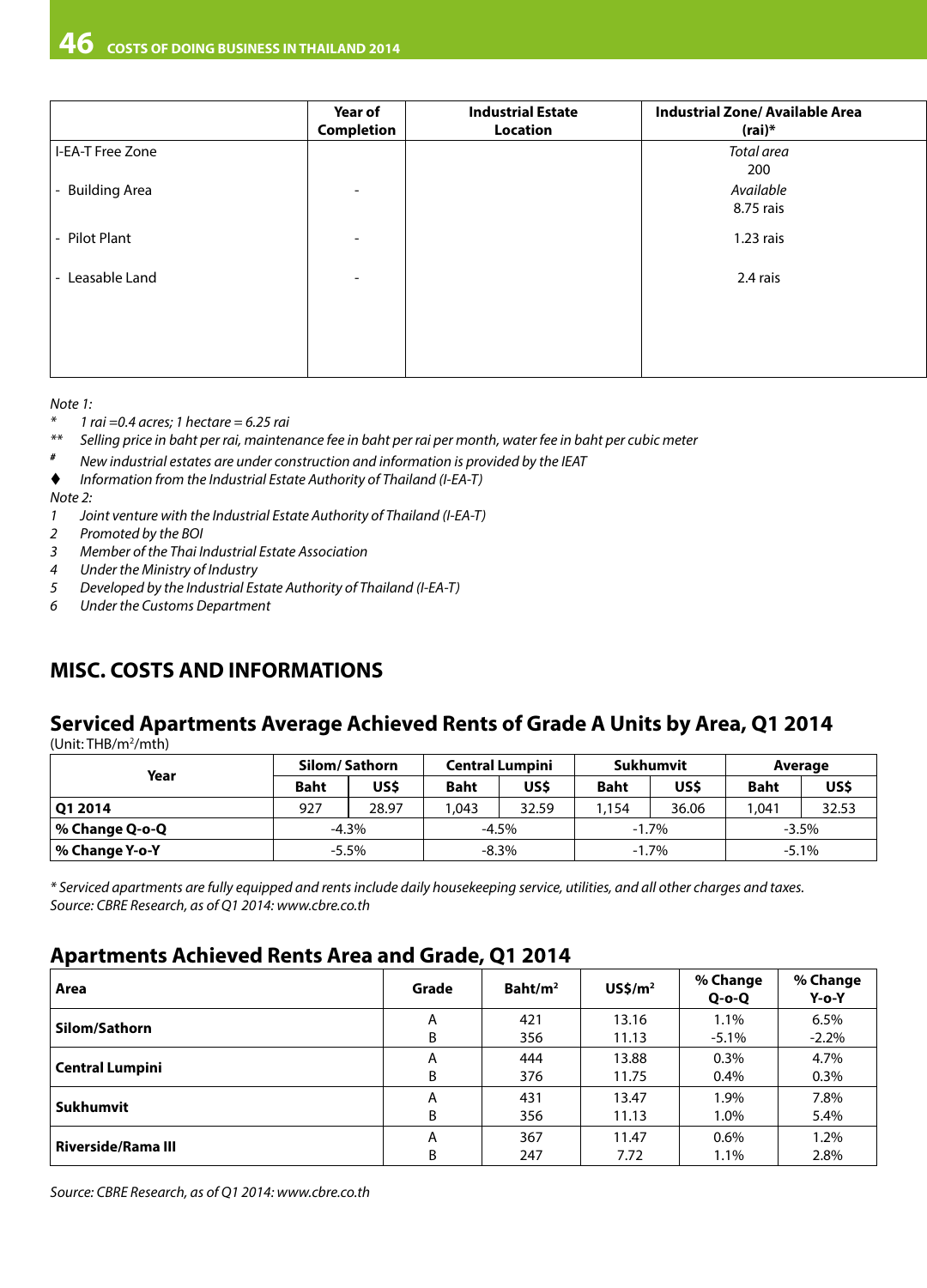| <b>Selling Price/ Maintenance Fee/</b><br><b>Water Fee**</b> | Nearest Airport/Seaport Distance<br>(KM) | <b>Contact Information</b> |
|--------------------------------------------------------------|------------------------------------------|----------------------------|
| Rental price/ Maintenance fee                                |                                          |                            |
| (m <sup>2</sup> /month)                                      |                                          |                            |
| 140/100                                                      |                                          |                            |
|                                                              |                                          |                            |
| 90/60                                                        |                                          |                            |
|                                                              |                                          |                            |
| Rental price (rai/month)                                     |                                          |                            |
| 317,400                                                      |                                          |                            |
| Maintenance fee (rai/month)                                  |                                          |                            |
| 15,000                                                       |                                          |                            |
| Water fee (cubic meter)                                      |                                          |                            |
| 26                                                           |                                          |                            |

### **International School Fee Structures (Academic Year 2014-2015)**

| Bangkok Patana School (www.patana.ac.th)                                                                                                                   | <b>Baht</b>   | US\$           |
|------------------------------------------------------------------------------------------------------------------------------------------------------------|---------------|----------------|
| Application fee<br>Entrance fee (1 <sup>st</sup> child)                                                                                                    | 4,000         | 125.00         |
|                                                                                                                                                            | 250,000       | 7,812.50       |
| (2 <sup>nd</sup> & subsequent child)                                                                                                                       | 200,000       | 6,250.00       |
| Capital assessment certificate (per child & redeemable upon withdrawal of<br>child)                                                                        | 700,000       | 21,875         |
| or pay annual capital assessment fee (billed each term & 50% refundable with<br>conditions)                                                                | 45,000        | 1,406.25       |
| Deposit                                                                                                                                                    | 20,000        | 670.24         |
| Tuition annual fee                                                                                                                                         |               |                |
| Nursery                                                                                                                                                    | 378,100       | 11,815.63      |
| K1<br>÷,                                                                                                                                                   | 425,200       | 13,287.50      |
| K <sub>2</sub><br>$\overline{a}$                                                                                                                           | 463,200       | 14,475.00      |
| Year 1-2<br>÷,                                                                                                                                             | 539,400       | 16,856.25      |
| Year <sub>3</sub><br>÷                                                                                                                                     | 565,100       | 17,659.38      |
| Year <sub>4</sub>                                                                                                                                          | 568,900       | 17,778.13      |
| Year 5                                                                                                                                                     | 569,100       | 17,784.38      |
| Year <sub>6</sub>                                                                                                                                          | 581,600       | 18,175.00      |
| Year 7-9                                                                                                                                                   | 609,800       | 19,056.25      |
| Year 10<br>$\overline{\phantom{a}}$                                                                                                                        | 694,200       | 21,693.75      |
| Year 11                                                                                                                                                    | 512,600       | 16,018.75      |
| Year 12<br>÷,                                                                                                                                              | 736,200       | 23,006.25      |
| Year 13<br>$\blacksquare$                                                                                                                                  | 545,000       | 17,031.25      |
| English as an Additional Language (EAL) fee K1 - Year 9                                                                                                    | 105,000       | 3,281.25       |
| Transportation fee (Round trip - Zone 1/ Zone 2)                                                                                                           | 81,600/92,200 | 2,550/2,881.25 |
| Canteen fee                                                                                                                                                |               |                |
| K2-Y2<br>$\overline{\phantom{a}}$                                                                                                                          | 10,800        | 337.50         |
| $Y3-Y6$<br>$\overline{a}$                                                                                                                                  | 12,600        | 393.75         |
| Y7-Y13<br>L.                                                                                                                                               | 13,500        | 421.88         |
| Harrow International School (www.harrowschool.ac.th)                                                                                                       | <b>Baht</b>   | US\$           |
| Application fee (non-refundable)                                                                                                                           | 5,000         | 156.25         |
| Admission fee (non-refundable) Year 1 to 13                                                                                                                | 200,000       | 6,250          |
| (Students joining the school at Pre-K, K1, and K2, the admission fee is<br>100,000 baht. On transfer to Y1, the final portion is payable of 100,000 baht). |               |                |
| Refundable Deposit                                                                                                                                         | 125,000       | 3,906.25       |
| <b>Tuition fees</b>                                                                                                                                        |               |                |
| Pre K (full day)                                                                                                                                           | 445,000       | 13,906.25      |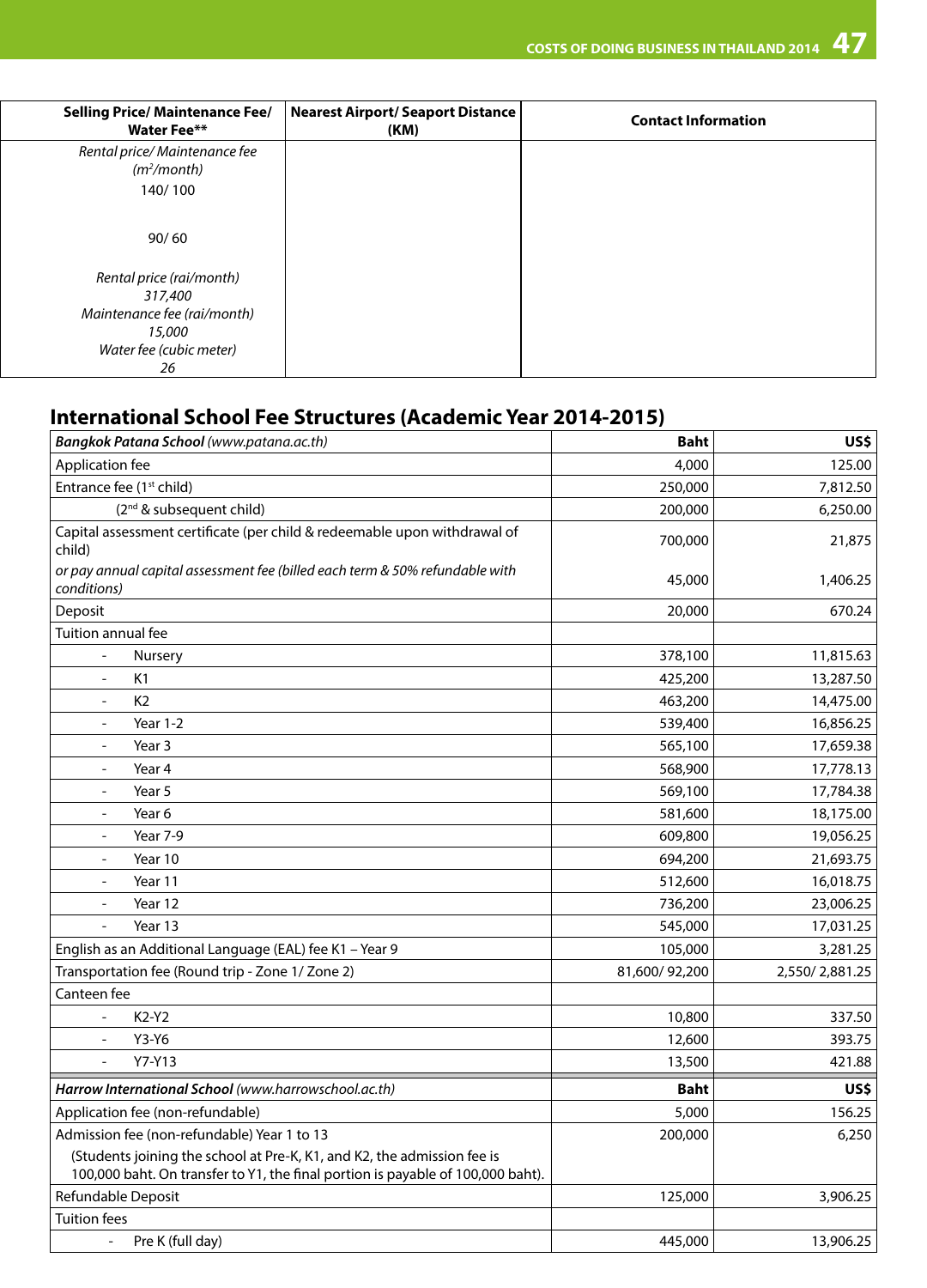| $K1 - K2$ (full day)                                            | 520,000          | 16,250              |
|-----------------------------------------------------------------|------------------|---------------------|
| $Y1 - Y5$                                                       | 615,000          | 19,218.75           |
| $Y6 - Y7$                                                       | 670,000          | 20,937.50           |
| Y8<br>÷                                                         | 685,000          | 21,406.25           |
| Y9<br>÷,                                                        | 725,000          | 22,656.25           |
| $Y10 - Y11$<br>$\frac{1}{2}$                                    | 745,000          | 23,281.25           |
| $Y12 - Y13$<br>÷,                                               | 770,000          | 24,062.50           |
| English Language Support Fees (maximum 3 years)                 |                  |                     |
| Y3 and above                                                    | 76,000           | 2,375               |
| International School Bangkok (www.isb.ac.th)                    | <b>Baht</b>      | US\$                |
| Application processing fee                                      | 4,500            | 140.63              |
| Annual fee (non-refundable)                                     | 20,000           | 625                 |
| Registration fee (non-refundable)                               | 240,000          | 7,500               |
| Annual tuition fee                                              |                  |                     |
| Pre-Kindergarten                                                | 457,000          | 14,281.25           |
| Elementary (KG-Grade 5)                                         | 704,000          | 22,000              |
| Middle (Grade 6-8)<br>$\blacksquare$                            | 790,000          | 24,687.50           |
| High (Grade 9-12)                                               | 830,000          | 25,937.50           |
| Transportation fee (Distance from 1-55 Km.)                     | 77,400 - 123,800 | 2,418.75 - 3,868.75 |
| New International School of Thailand (www.nist.ac.th)           | <b>Baht</b>      | US\$                |
| Application fee (non-refundable)                                | 6,000            | 187.50              |
| Assessment fee (non-refundable)                                 | 2,500            | 78.13               |
| Registration fee (non-refundable)                               | 265,000          | 8,281.25            |
| Campus development fee (CDF)                                    |                  |                     |
| Option 1 (refundable)                                           | 500,000          | 15,625              |
| Option 2 (non-refundable and pay each academic year)            | 55,000           | 1,718.75            |
| Annual tuition fee                                              |                  |                     |
| Early Year 1 & 2                                                | 422,700          | 13,209.38           |
| Year 1<br>$\blacksquare$                                        | 531,600          | 16,612.50           |
| Year $2 - 6$<br>$\blacksquare$                                  | 562,200          | 17,568.75           |
| Year $7 - 9$<br>ä,                                              | 649,100          | 20,284.38           |
| Year 10 - 11                                                    | 705,300          | 22,040.63           |
| Year $12 - 13$<br>÷,                                            | 768,900          | 24,028.13           |
| EAL (English as an Additional Language) Year 1 - Year 11        | 20,000 - 40,000  | $625 - 1,250$       |
| EAL (English as an Additional Language) Year 1 - Year 11        | 29,390 - 44,400  | 918.44 - 1,387.50   |
| Ruamrudee International School (www.rism.ac.th)                 | Baht             | US\$                |
| Registration fee                                                | 200,000          | 6,250               |
| Campus development fund (refundable upon withdrawal/graduation) | 250,000          | 7,812.50            |
| School supplies (KG-Grade 5)                                    | $3,800 - 5,100$  | 118.75 - 159.38     |
| Textbook (refundable 20,000 baht)                               | 40,000           | 1,250               |
| ELD fee (per semester)                                          | 30,000           | 937.50              |
| Annual tuition fee                                              |                  |                     |
| Preschool, Pre-K, & KG (included set lunch of 15,840 baht)      | 879,000          | 27,468.75           |
| Grade 1 (include set lunch of 16,740 baht)<br>$\blacksquare$    | 1,017,000        | 31,781.25           |
| Grade 2<br>$\blacksquare$                                       | 998,800          | 31,212.50           |
| Grade 3<br>$\overline{\phantom{a}}$                             | 998,900          | 31,215.63           |
| Grade 4<br>÷                                                    | 998,800          | 31,212.50           |
| Grade 5<br>$\blacksquare$                                       | 998,200          | 31,193.75           |
| Grade 6-8<br>$\overline{\phantom{a}}$                           | 1,021,000        | 31,906.25           |
| Grade 9-12<br>$\blacksquare$                                    | 1,076,600        | 33,643.75           |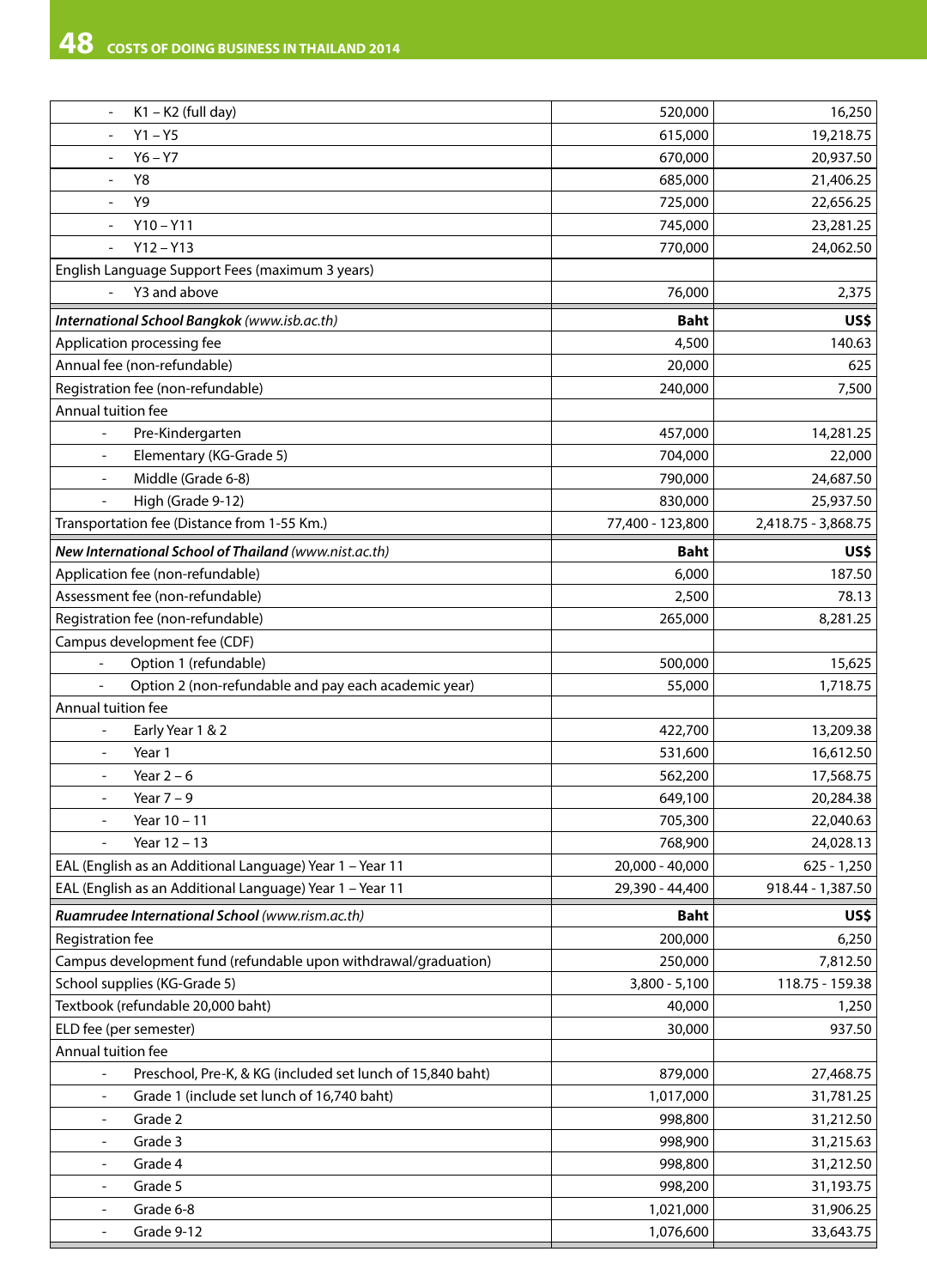| Shrewsbury International School (www.shrewsbury.ac.th) | <b>Baht</b> | US\$      |
|--------------------------------------------------------|-------------|-----------|
| Application fee                                        | 5,000       | 156.25    |
| Guaranteed place fee (non-refundable)                  | 175,000     | 5,468.75  |
| Refundable Deposit                                     | 150,000     | 4,687.50  |
| Annual tuition fee                                     |             |           |
| Early year 1<br>۰.                                     | 482,100     | 15,065.63 |
| Early year 2<br>٠                                      | 524,400     | 16,387.50 |
| Year 1-2<br>٠                                          | 589,200     | 18,412.50 |
| Year 3-4<br>٠                                          | 632,100     | 19,753.13 |
| Year 5-6<br>۰                                          | 653,700     | 20,428.13 |
| Year 7-9<br>٠                                          | 674,700     | 21,084.38 |
| Year 10<br>٠                                           | 861,900     | 26,934.38 |
| Year 11 (2 terms only)<br>٠                            | 574,600     | 17,956.25 |
| Year 12<br>٠                                           | 865,500     | 27,046.88 |
| Year 13 (2 terms only)<br>٠                            | 577,700     | 18,053.13 |

*Source: Internet survey, as of June 2014*

### **Thai Graduates by Major**

|                                       | <b>Number of Graduates</b> |         |         |         |         |         |         |  |
|---------------------------------------|----------------------------|---------|---------|---------|---------|---------|---------|--|
| Major                                 | 2005                       | 2006    | 2007    | 2008    | 2009    | 2010    | 2011    |  |
| <b>Humanities and Social Sciences</b> | 232,704                    | 221,294 | 217,329 | 203,789 | 210,513 | 138,277 | 181,931 |  |
| Science, Technology, and Engineering  | 82,415                     | 69,713  | 80,803  | 78,399  | 79,416  | 54,927  | 79,250  |  |
| <b>Health Science</b>                 | 17,105                     | 16,461  | 19,151  | 16,566  | 18,028  | 15,191  | 18,871  |  |
| <b>Total</b>                          | 332,224                    | 307,468 | 317,283 | 298,754 | 307,957 | 208,395 | 280,052 |  |

Source: Office of the Higher Education Commission including BA, MA, post-graduate degrees, and Ph.D., as of May 2014: *www.info.mua.go.th*

### **Foreign Students in Thai Higher Education Institutions**

|        | 2003  | 2004  | 2005  | 2006  | 2007  | 2008   | 2009   | 2010   | 2011   |
|--------|-------|-------|-------|-------|-------|--------|--------|--------|--------|
| Female | .603  | .804  | 2,303 | 3,841 | 4,981 | 676,   | 9,985  | 10,191 | 9,388  |
| Male   | 2,567 | 2,530 | 3,298 | 4,693 | 6.040 | 8.685  | 9,067  | 9,964  | 10,921 |
| Total  | 4,170 | 4,334 | 5,601 | 8.534 | 1.021 | 16,361 | 19,052 | 20,155 | 20,309 |

*Source: Bureau of International Cooperation Strategy, Office of the Higher Education Commission, as of May 2014: www.inter.mua.go.th*

### **Vehicle Domestic Sales** Unit: Vehicles

| <b>Type</b>                                | 2007      | 2008      | 2009      | 2010      | 2011      | 2012      | 2013      | 2014<br>(Jan-Jul) |
|--------------------------------------------|-----------|-----------|-----------|-----------|-----------|-----------|-----------|-------------------|
| Automotive <sup>1</sup>                    | 631,251   | 614,078   | 548,871   | 786,096   | 796,080   | 1,434,620 | 1,323,255 | 510,489           |
| - Passenger cars                           | 182,767   | 238,990   | 238,773   | 362,561   | 377,621   | 692,771   | 656,412   | 238,392           |
| - Commercial<br>(excl. One-Ton<br>pickups) | 40,567    | 33,923    | 31,963    | 45,192    | 46,336    | 66,027    | 69,319    | 23,535            |
| - One-Ton Pickups                          | 407.917   | 341,165   | 278,135   | 378,343   | 372,123   | 675,822   | 597,524   | 248,562           |
| <b>Motorcycles</b><br>$(CBU)^1$            | 1,598,613 | 1,703,376 | 1,535,461 | 1,845,997 | 2,007,080 | 2,130,041 | 3,279,324 | 1,038,548         |
| Tractors <sup>2</sup>                      | 21,917    | 42,248    | 42,254    | 54,395    | 59,412    | 67,890    | 73,624    | 40,150            |
| Motor tricycle                             |           |           |           |           |           |           |           |                   |
| <b>Taxis</b>                               | 1,478     | 247       | 181       | 186       | 193       | 213       | 235       | 150               |
| $(Tuk T uks)^2$                            |           |           |           |           |           |           |           |                   |

*Source: 1. Thailand Automotive Institute (http://data.thaiauto.or.th), as of September 2014*

*2. Transport Statistics Sub-Division, Planning Division, (http://apps.dlt.go.th/statistics\_web/statistics.html), as of September 2014*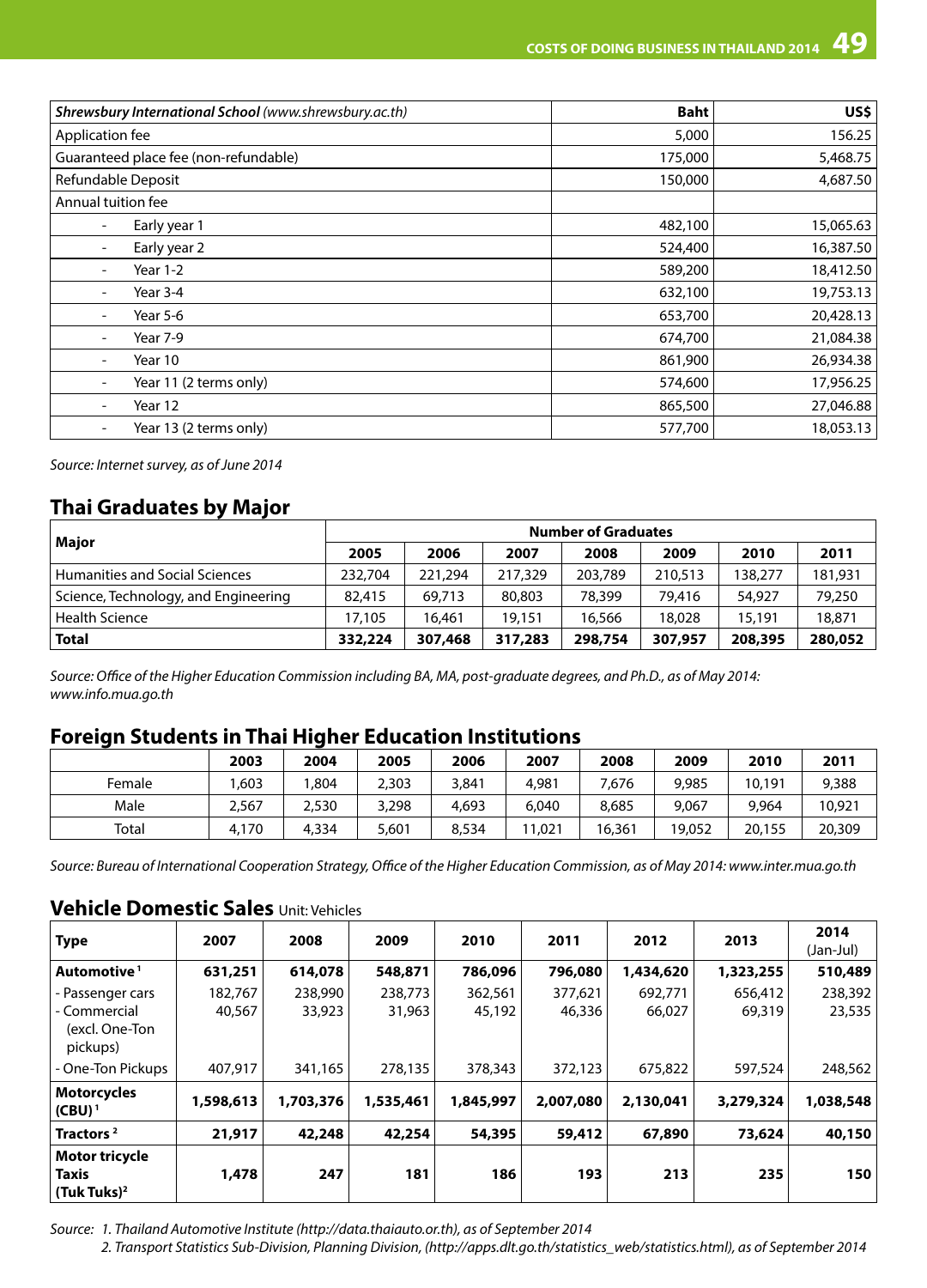### **SeaPorts in Thailand**

*(Information as of April 2014)*

| Name                             | <b>Address</b>                                                                                                                                                                                     | <b>Contact No.</b>                               |
|----------------------------------|----------------------------------------------------------------------------------------------------------------------------------------------------------------------------------------------------|--------------------------------------------------|
| PORT AUTHORITY OF THAILAND       |                                                                                                                                                                                                    |                                                  |
| <b>Bangkok Port</b>              | 444 Tarua Rd., Klongtoey, Bangkok 10110                                                                                                                                                            | $(+66-2)$ 269-3000                               |
| Chiang Khong Port                | Moo 1 Baan Hoa Vieng, Klang Rd., Vieng, Chiang Khong, Chiang Rai<br>57140                                                                                                                          | $(+66-53)$ 777-791                               |
|                                  | <b>Office of Regional Port:</b><br>Port Authority of Thailand,<br>444 Tarua Rd., Klongtoey, Bangkok 10110                                                                                          | (+66-2) 269-5421 to 2<br>$(+66-2)$ 269-5325      |
| Chiang Saen Port                 | 819 Moo 3 Rim Khong Rd., Vieng, Chiang Saen, Chiang Rai 57150                                                                                                                                      | (+66-53) 777-501 to 2                            |
|                                  | <b>Office of Regional Port:</b><br>Port Authority of Thailand,<br>444 Tarua Rd., Klongtoey, Bangkok 10110                                                                                          | (+66-2) 269-5421 to 2<br>$(+66-2)$ 269-5325      |
| Laem Chabang Port                | Port Authority of Thailand, Sukhumvit Rd., Tungsukhala, Sriracha,<br>Chonburi 20230                                                                                                                | $(+66-38)$ 490-100<br>$(+66-38)$ 490-000         |
| Ranong Port                      | 160/1 Moo 5 Baan Kao Nang Hong, Pak Nam Tarua, Muang, Ranong<br>85000                                                                                                                              | (+66-77) 813-621 to 2                            |
|                                  | <b>Bangkok Office:</b><br>Business Relation and Marketing Division, Business Development<br>and Asset Management Department, Port Authority of Thailand<br>444 Tarua Rd., Klongtoey, Bangkok 10110 | $(+66-2)$ 269-5398<br>$(+66-2)$ 269-5317         |
| <b>Bangkok Coastal and Barge</b> | Port Authority of Thailand                                                                                                                                                                         | $(+66-2)$ 269-8427                               |
| Domestic Terminal                | 444 Tarua Rd., Klongtoey, Bangkok 10110                                                                                                                                                            | $(+66-2)$ 671-8828                               |
| <b>PRIVATE PORTS</b>             |                                                                                                                                                                                                    |                                                  |
| Maptaphut Industrial Port        | No. 1, I-1 Rd., Map Ta Phut, Muang, Rayong 21150                                                                                                                                                   | $(+66-38)$ 683-305 to 8                          |
| Phuket Port                      | Chaophaya Terminal International Co., Ltd.<br>8F 208 Building, Wireless Rd., Lumpini, Patumwan, Bangkok 10330                                                                                      | $(+66-2)$ 651-5615 to 25                         |
|                                  | <b>Phuket Office:</b><br>Aumakam, Tambol Wichit, Amphoe Muang, Phuket 83000                                                                                                                        | $(+66-76)$ 391-161                               |
| Port of Songkhla                 | Chaophaya Terminal International Co., Ltd.<br>8F 208 Building, Wireless Rd., Lumpini, Patumwan, Bangkok 10330                                                                                      | $(+66-2)$ 651-5615 to 25                         |
|                                  | Songkhla Office:<br>Tambol Huakao, Amphoe Singhanakorn, Songkhla 90280                                                                                                                             | (+66-74) 331-073 to 8                            |
| Sriracha Port                    | <b>Bangkok Office:</b><br>17F U.M. Tower,<br>9 Ramkhamhaeng Rd., Bangkok 10250                                                                                                                     | (+66-2) 719-9631 to 6                            |
|                                  | Port Office:<br>31/4 Moo 4 Surasak, Sriracha, Chonburi 20110                                                                                                                                       | (+66-38) 773-069 to 76<br>(+66-38) 773-078 to 81 |
| Prachuap Port                    | <b>Bangkok Office:</b><br>6 <sup>th</sup> floor, Prapawit Bldg., 28/1 Surasak Rd., Silom, Bangrak, Bangkok<br>10500                                                                                | (+66-2) 630-0323 to 32                           |
|                                  | <b>Bangsapan Office:</b><br>62 Moo 3 Maerumphueng, Bangsaphan, Prachuapkhirikhan 77140                                                                                                             | (+66-32) 693-101 to 17                           |
| Prapradaeng Port                 | Thai Prosperity Terminal Co., Itd<br>98 M. 8 Poochaosamingprai Rd., Samrongtai, Phrapradang,<br>Samutprakarn 10130                                                                                 | (+66-2) 384-7591 to 2,<br>754-4501 to 9          |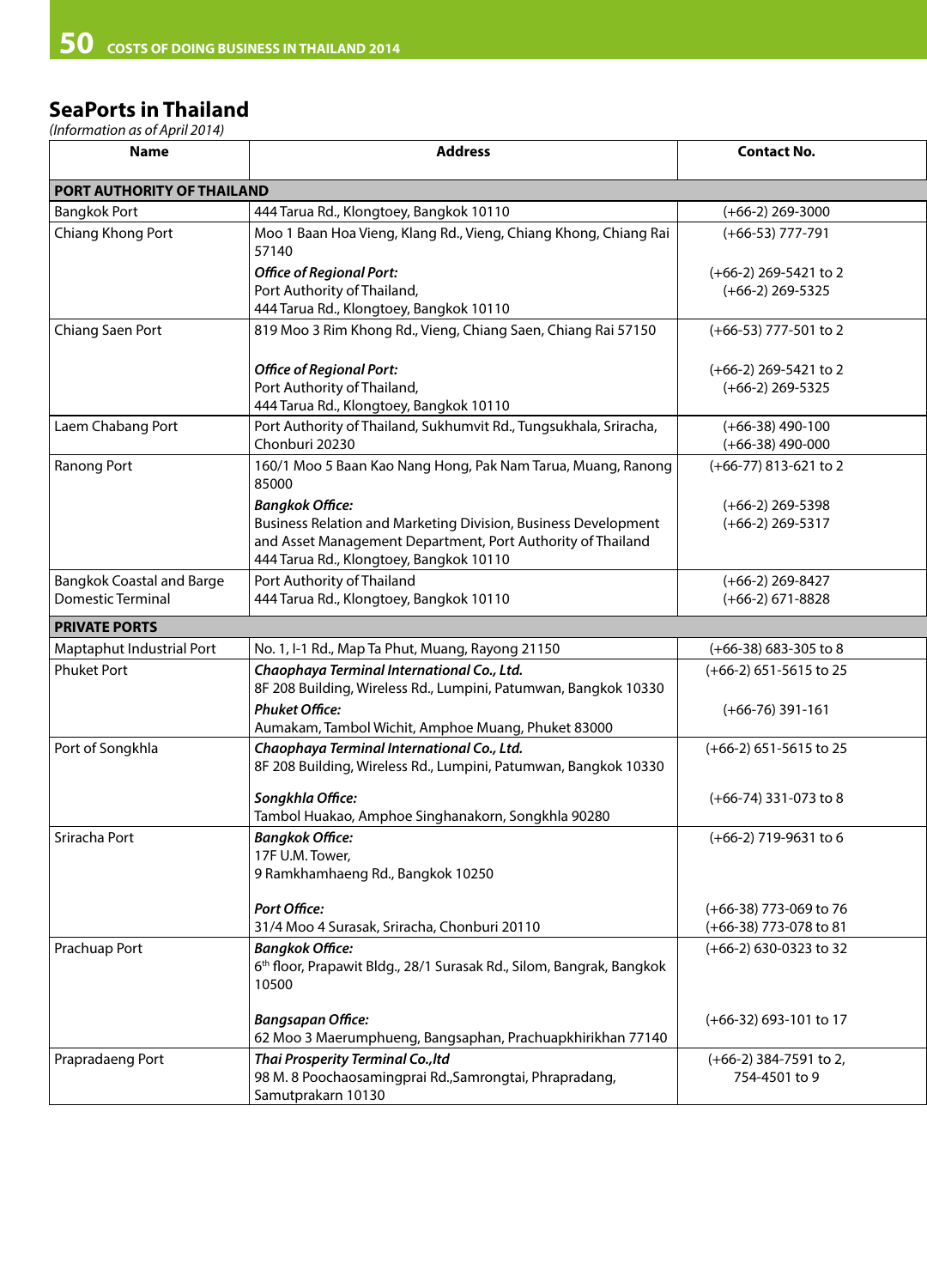| Fax                                    | Website                 | <b>Email Address</b>                                                    | <b>Distance</b><br>from BKK |
|----------------------------------------|-------------------------|-------------------------------------------------------------------------|-----------------------------|
|                                        |                         |                                                                         |                             |
| (+66-2) 672-7156                       | www.port.co.th          | info@port.co.th                                                         |                             |
| (+66-53) 777-719                       | www.port.co.th          | weera_2498@yahoo.com                                                    | 944 kms                     |
| (+66-2) 269-5500                       |                         | marketing.port@hotmail.com<br>supalerk_p@port.co.th                     |                             |
| $(+66-53)$ 777-502<br>(+66-2) 269-5500 | www.csp.port.co.th      | csp2port@yahoo.com<br>chiangsaen@port.co.th<br>regional_port@port.co.th | 889 kms                     |
|                                        |                         |                                                                         |                             |
| (+66-38) 490-149                       | www.laemchabangport.com | contact@laemchabangport.com                                             | 130 kms                     |
| (+66-77) 813-621                       | www.port.co.th          | marketing@port.co.th                                                    | 581 kms                     |
| $(+66-2)$ 269-5318                     |                         | marketing.port@hotmail.com                                              |                             |
| $(+66-2)$ 671-8828                     | www.port.co.th          | marketing@port.co.th                                                    | $\sim$                      |
|                                        |                         |                                                                         |                             |
| (+66-38) 683-309                       | www.maptaphutport.com   | info@maptaphutport.com                                                  | 220 kms                     |
| (+66-2) 651-5652 to 3                  | www.ctic.co.th          | info.skp@ctic.co.th                                                     | 860 kms                     |
| (+66-76) 391-157                       |                         |                                                                         |                             |
| (+66-2) 651-5652 to 3                  | www.ctic.co.th          | info.skp@ctic.co.th                                                     | 950 kms                     |
| (+66-74) 331-199                       |                         |                                                                         |                             |
| (+66-2) 719-9629                       | www.srirachaport.com    | webmaster@srirachaport.com                                              | 122 kms                     |
| (+66-38) 773-082                       |                         |                                                                         |                             |
| (+66-2) 236-7057                       | www.ppc.co.th           | cs@ppc.co.th                                                            | 371 kms                     |
| $(+66-32)$ 693-123                     |                         |                                                                         |                             |
| (+66-2) 384-7593 to 4                  | www.tptport.com         | webmaster@tptport.com                                                   | 32 kms                      |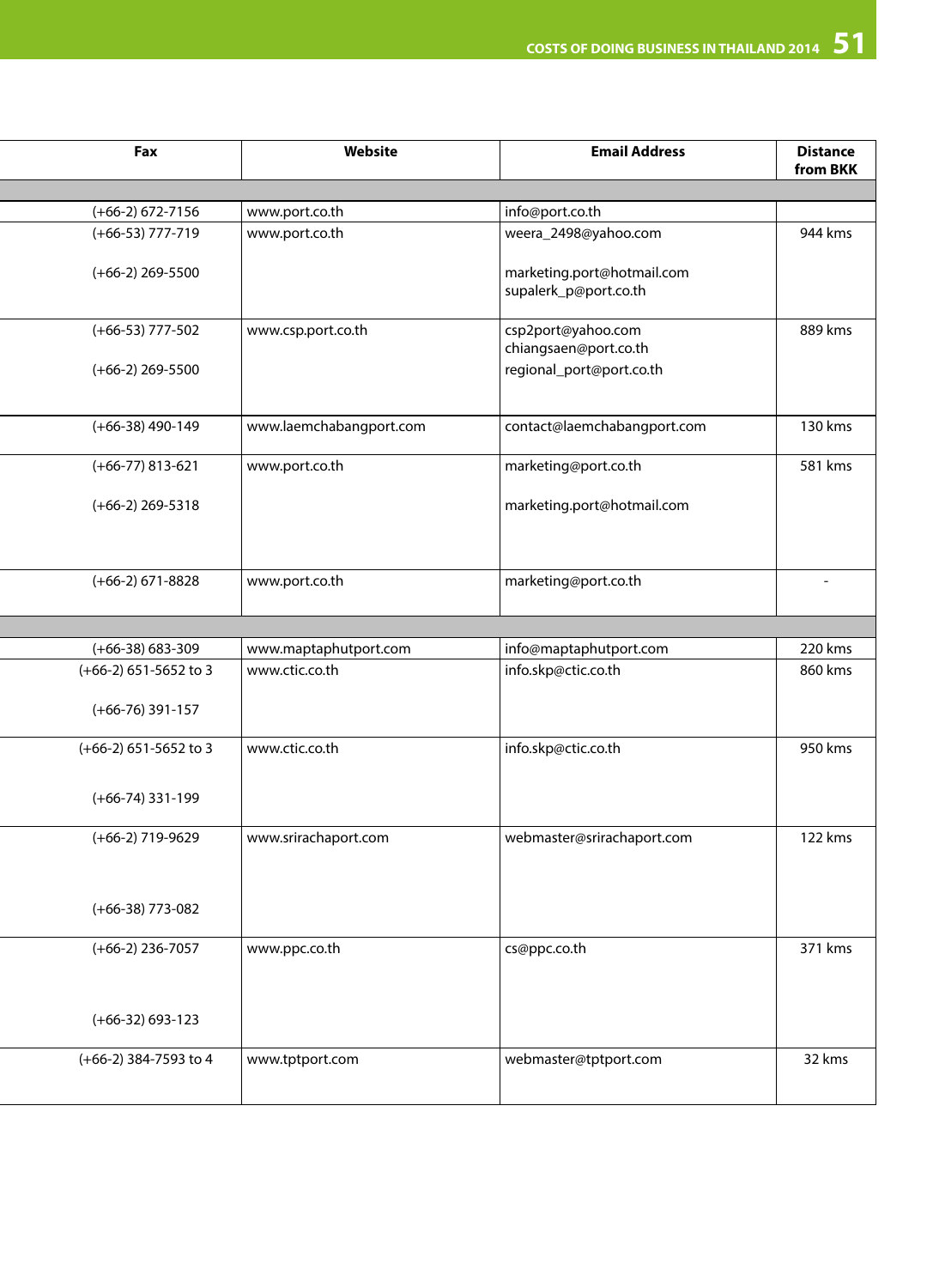### **International Airports in Thailand**

*(Information as of May 2014)*

| <b>Name</b>                                       | <b>Address</b>                                                                 | <b>Contact No.</b>                                               |
|---------------------------------------------------|--------------------------------------------------------------------------------|------------------------------------------------------------------|
| Chiang Mai International<br>Airport               | 60 Mahidol Rd., Sutep, Muang, Chiang Mai 50200                                 | (+66-53) 270-222 to 33<br>Information:<br>$(+66-53)$ 922-100     |
| Don Mueang International<br>Airport               | 222 Vibhavadi Rangsit Rd., Sanambin, Don Mueang, Bangkok<br>10210              | $(+66-2)$ 535-1111<br>Information:<br>$(+66-2)$ 535-1254         |
| Hat Yai International Airport                     | 99 Moo 3 Klong Luang, Klong Hoi Kong, Songkhla 90115                           | $(+66-74)$ 227-000                                               |
| Mae Fah Luang-Chiang Rai<br>International Airport | 404 Moo 10 Ban Du-Rim Kok, Muang, Chiang Rai 57100                             | $(+66-53)$ 798-000<br>Information:<br>$(+66-53)$ 798-171         |
| Phuket International Airport                      | 222 Mai Kwaw, Talang, Phuket 83110                                             | (+66-76) 327-230 to 7<br>Information:<br>$(+66-76)$ 351-166      |
| Suvarnabhumi Airport                              | 999 Moo 1 Bangna-Trad Rd. Km.15, Rachathewa, Bang Phli, Samut<br>Prakarn 10540 | (+66-2) 132-1111 to 2<br>$(+66-2)$ 132-1888<br>Call center: 1722 |
| U-Tapao Rayong-Pattaya<br>International Airport   | 70 Moo 2 Banchang, Rayong 21130                                                | (+66-38) 245-595                                                 |

Source: Airport of Thailand Public Company Limited and Department of Civil Aviation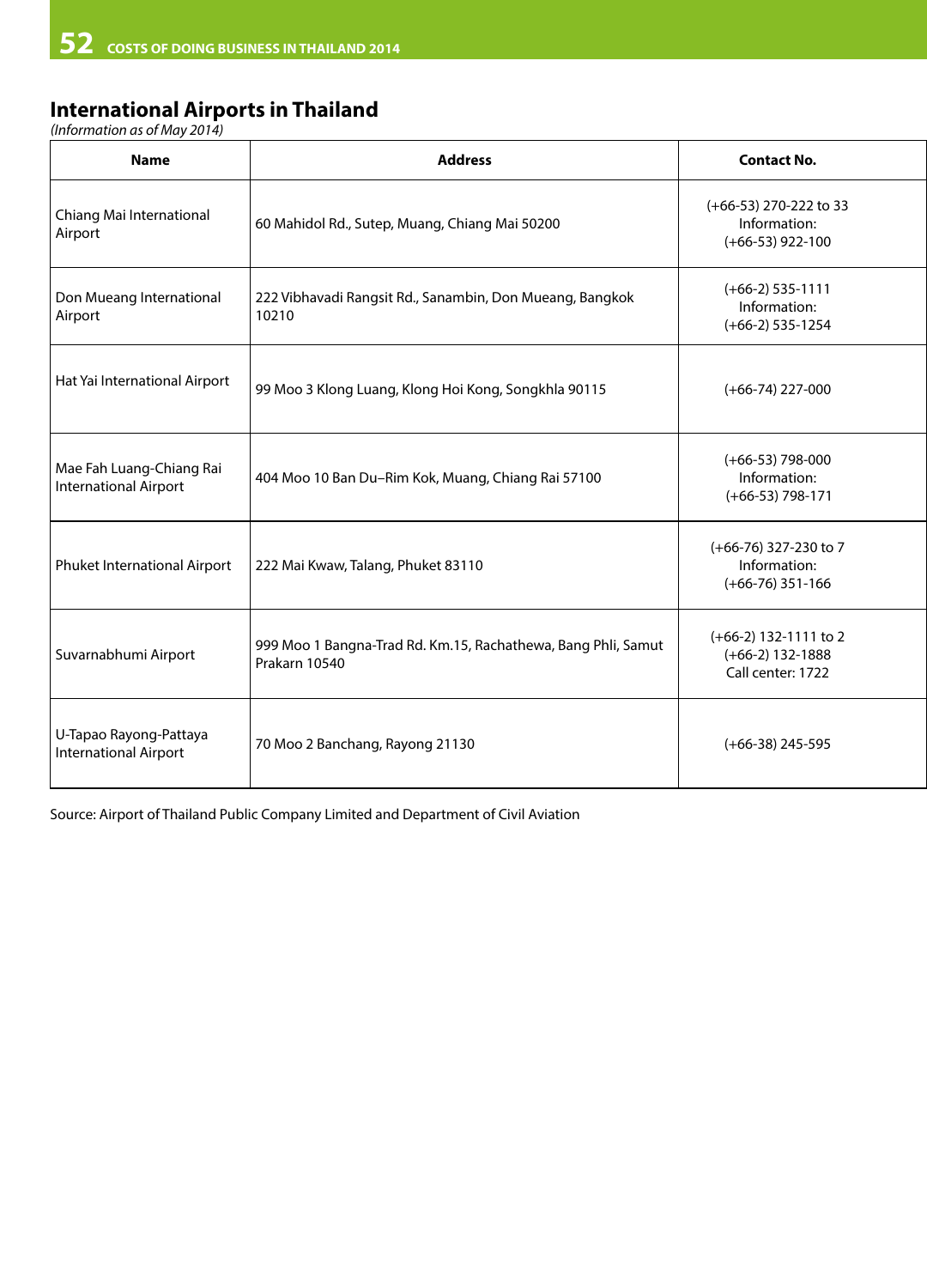| Fax                | Website                                                                     | <b>Email Address</b>    | <b>Distance</b><br>from BKK |
|--------------------|-----------------------------------------------------------------------------|-------------------------|-----------------------------|
| $(+66-53)$ 277-284 | www.airportthai.co.th                                                       | aotpr@airportthai.co.th | 692 kms                     |
| $(+66-2)$ 535-1065 | www.airportthai.co.th                                                       | aotpr@airportthai.co.th | 31 kms                      |
| (+66-74) 227-050   | www.airportthai.co.th                                                       | aotpr@airportthai.co.th | 940 kms                     |
| (+66-53) 793-071   | www.airportthai.co.th                                                       | aotpr@airportthai.co.th | 796 kms                     |
| $(+66-76)$ 327-478 | www.airportthai.co.th                                                       | aotpr@airportthai.co.th | 817 kms                     |
| (+66-2) 132-1889   | www.airportthai.co.th<br>www.airportthai.com<br>www.suvarnabhumiairport.com | aotpr@airportthai.co.th | 34 kms                      |
| $\sim$             | www.utapao.com                                                              |                         | 179 kms                     |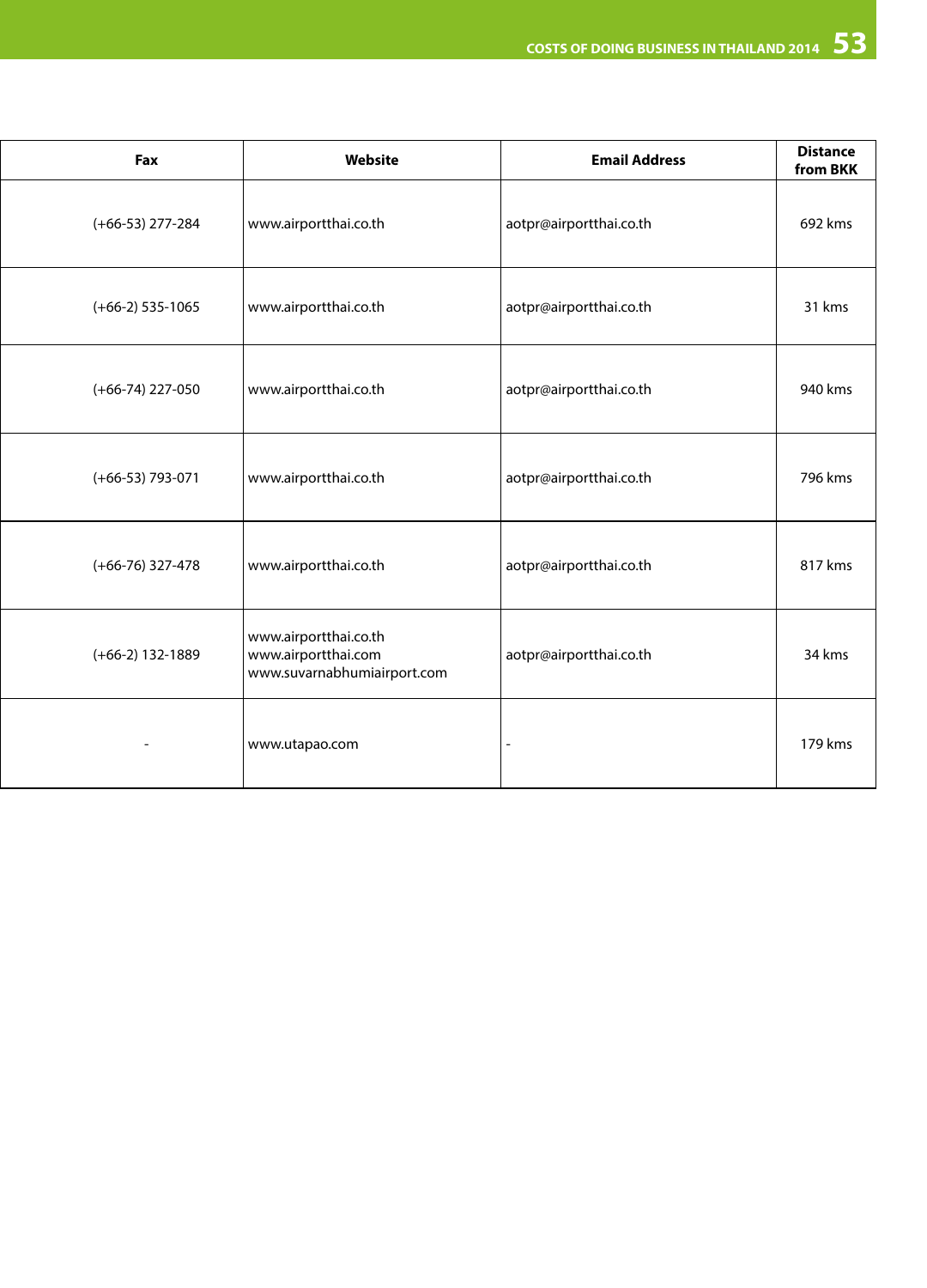|     |              |           |                             |                    |                            |                        |                                          |                                        |                              |         |            |                        |                   | 128                               | 92                | 303                         | 194        | 197                 | 299          | 355                          | 360             | 491                     | 671                     | 581            | 503                  | 725                |
|-----|--------------|-----------|-----------------------------|--------------------|----------------------------|------------------------|------------------------------------------|----------------------------------------|------------------------------|---------|------------|------------------------|-------------------|-----------------------------------|-------------------|-----------------------------|------------|---------------------|--------------|------------------------------|-----------------|-------------------------|-------------------------|----------------|----------------------|--------------------|
|     |              |           |                             |                    |                            |                        |                                          |                                        |                              |         |            |                        |                   |                                   | 35                | 237                         | 128        | 132                 | 234          | 288                          | 295             | 425                     | 606                     | 515            | 437                  | 659                |
|     |              |           |                             |                    |                            |                        |                                          |                                        |                              |         |            |                        |                   |                                   |                   | 208                         | 99         | 103                 | 205          | 260                          | 266             | 396                     | 577                     | 486            | 408                  | 630                |
|     | <b>Ulawu</b> |           |                             |                    |                            |                        |                                          | いっかる<br><b>LARATTONAT</b><br>125<br>98 |                              |         |            |                        |                   |                                   |                   |                             | 134        | 140                 | 233          | 276                          | 453             | 366                     | 372                     | 549            |                      |                    |
|     | BANKKOK      |           | Washawangan                 |                    |                            |                        |                                          | <b>USAT</b><br>26                      |                              |         |            |                        |                   |                                   |                   |                             | 121        | 176                 | 161          | 313                          | 494             | 403                     | 304                     | 525            |                      |                    |
|     |              | AYUTTHAYA |                             |                    |                            |                        |                                          |                                        |                              |         | YALA       | <b>JAMIN</b><br>PATTAN |                   |                                   |                   |                             |            |                     |              |                              |                 |                         |                         |                |                      |                    |
| 76  |              |           | <b>O</b> himas<br>ANG THONG |                    |                            |                        |                                          |                                        |                              |         |            | <b>ARG</b>             |                   |                                   |                   |                             |            |                     | 95           | 148                          | 187             | 285                     | 466                     | 375            | 329                  | 508                |
| 105 | 31           |           |                             | Bahag<br>SING BURK |                            |                        |                                          |                                        |                              |         |            |                        | SATUN             | <b>WARY</b><br>SONGKAA            |                   |                             |            |                     |              | 56                           | 99              | 193                     | 370                     | 283            | 238                  | 415                |
| 142 | 71           | 40        |                             |                    | <b>WEILTIM</b><br>ONAL NAT |                        |                                          |                                        |                              |         |            |                        |                   |                                   | <b>Unitary</b>    |                             |            |                     |              |                              | 123             | 131                     | 312                     | 221            | 226                  | 403                |
| 194 | 121          | 92        | 53                          |                    |                            | QVEIDTA<br>UTHAI THANK |                                          |                                        |                              |         |            |                        |                   |                                   | <b>HAT YAI</b>    | PHATTHALLING<br><b>Hugs</b> |            |                     |              |                              |                 | 233                     | 336                     | 245            | 134                  | 356                |
| 219 | 156          | 119       | 83                          | 42                 |                            |                        | <b>MATERITIAN</b><br><b>HARPON SAWAN</b> |                                        |                              |         |            |                        |                   |                                   |                   | 碲                           |            |                     |              |                              |                 |                         | 176                     | 86             | 211                  | 296                |
| 240 | 172          | 141       | 101                         | 64                 | 50                         |                        |                                          | <b>Triumanns</b><br>KAMPHABAO PHET     |                              |         |            |                        |                   |                                   |                   |                             | TRANG      | <b>LIFTHEFEREES</b> |              |                              |                 |                         |                         | 87             | 287                  | 300                |
| 358 | 289          | 258       | 218                         | 181                | 167                        | 117                    |                                          |                                        | $\mathfrak{g}_{\mathcal{W}}$ |         |            |                        |                   |                                   |                   |                             |            |                     | mad          | <b>NAVARY &amp; TIMALARY</b> |                 |                         |                         |                | 196                  | 226                |
| 426 | 357          | 326       | 286                         | 249                | 234                        | 185                    | 68                                       |                                        | TAX                          | frans   |            |                        |                   |                                   |                   |                             |            |                     | <b>KRABL</b> | Zurm                         |                 |                         |                         |                |                      | 219                |
| 599 | 531          | 500       | 460                         | 423                | 408                        | 359                    | 241                                      | 174                                    |                              | LAMPANG | <b>ATA</b> |                        |                   |                                   |                   |                             |            |                     |              | PHANET<br>$*^{2}2$           |                 |                         |                         |                |                      |                    |
| 670 | 602          | 571       | 531                         | 494                | 479                        | 428                    | 316                                      | 244                                    | 71                           |         | LAMPIAN    | Bustoni                |                   |                                   |                   |                             |            |                     |              |                              | PHANQNOA        | Windiana                |                         |                |                      |                    |
| 696 | 623          | 592       | 552                         | 515                | 500                        | 449                    | 337                                      | 265                                    | 92                           | 21      |            | <b>CHANG MAI</b>       | <b>ULIDELSEEN</b> |                                   |                   |                             |            |                     |              |                              |                 | SURAT THAN              | <b>TONEL</b>            |                |                      |                    |
| 924 | 856          | 825       | 785                         | 748                | 733                        | 683                    | 569                                      | 499                                    | 412                          | 342     | 349        |                        |                   | <b>WE HOVE SON</b><br><b>WOMP</b> |                   |                             |            |                     |              |                              |                 |                         | RANDNO                  | <b>SAMS</b>    |                      |                    |
| 691 | 620          | 589       | 549                         | 516                | 497                        | 448                    | 382                                      | 304                                    | 131                          | 201     | 150        | 543                    |                   | PHAYAO                            | <b>BUSTIN</b>     |                             |            |                     |              |                              |                 |                         |                         | CHUMPHON       | <b>LITERTURYSLIS</b> |                    |
| 785 | 714          | 683       | 643                         | 606                | 591                        | 542                    | 477                                      | 398                                    | 225                          | 295     | 182        | 634                    | 94                |                                   | <b>CHEANS RAI</b> | 多                           |            |                     |              |                              |                 |                         |                         |                | <b>PRACHUAP KIRK</b> | <b>Article</b>     |
| 668 | <b>S97</b>   | 566       | 526                         | 489                | 474                        | 425                    | 359                                      | 362                                    | 227                          | 297     | 318        | 639                    | 176               | 270                               |                   | <b>HAV</b>                  | <b>UNT</b> |                     |              |                              |                 |                         |                         |                |                      | PHETOL             |
| 551 | 479          | 448       | 408                         | 371                | 357                        | 307                    | 241                                      | 244                                    | 109                          | 180     | 201        | 521                    | 141               | 235                               | 118               |                             | PHEAE      | Quistions           |              |                              |                 |                         |                         |                |                      | ۹                  |
| 491 | 419          | 388       | 348                         | 311                | 297                        | 247                    | 177                                      | 179                                    | 140                          | 210     | 231        | 552                    | 214               | 308                               | 191               | 74                          |            | <b>UTTARADT</b>     | Mayo         |                              |                 |                         |                         |                |                      |                    |
|     |              |           |                             | 250                |                            |                        |                                          |                                        |                              |         | 298        |                        |                   | 400                               | 282               | 165                         | 100        |                     | SURVOTIVAL   | <b>FREE</b>                  |                 |                         |                         |                |                      |                    |
| 427 | 358          | 327       | 287                         |                    | 238                        | 188                    | 77                                       | 79                                     | 207                          | 277     |            | 578                    | 337               |                                   |                   |                             |            |                     |              | PHROADT                      | <b>Franklin</b> |                         |                         |                |                      |                    |
| 344 | 258          | 254       | 214                         | 177                | 163                        | 113                    | 90                                       | 157                                    | 332                          | 385     | 406        | 656                    | 379               | 474                               | 359               | 239                         | 189        | 125                 |              |                              | PHITSANDOX      |                         |                         |                |                      |                    |
| 377 | 301          | 270       | 230                         | 193                | 179                        | 129                    | 103                                      | 138                                    | 244                          | 312     | 333        | 637                    | 319               | 413                               | 295               | 178                         | 118        | 59                  | 73           |                              |                 | <b>RWAR</b><br>LOP BURK |                         |                |                      |                    |
| 153 | 98           | 67        | 33                          | 85                 | 111                        | 130                    | 247                                      | 315                                    | 489                          | 558     | 579        | 814                    | 578               | 672                               | 554               | 437                         | 377        | 316                 | 243          | 259                          |                 |                         | <b>Ann</b><br>SARA BURI |                |                      |                    |
| 107 | 63           | 58        | 79                          | 128                | 157                        | 175                    | 293                                      | 361                                    | 535                          | 604     | 625        | 860                    | 624               | 718                               | 600               | 483                         | 423        | 362                 | 289          | 305                          | 46              |                         |                         | 和心<br>CHANGERA |                      |                    |
| 342 | 298          | 293       | 276                         | 298                | 340                        | 342                    | 460                                      | 466                                    | 572                          | 643     | 664        | 965                    | 655               | 741                               | 623               | 506                         | 446        | 387                 | 360          | 336                          | 243             | 235                     |                         |                | mangna<br>PIETOWERY  |                    |
| 346 | 302          | 297       | 232                         | 217                | 233                        | 192                    | 273                                      | 308                                    | 414                          | 485     | 506        | 807                    | 489               | 583                               | 465               | 348                         | 288        | 229                 | 129          | 170                          | 251             | 239                     | 259                     |                |                      | <b>VRAJ</b><br>LOB |
| 520 | 476          | 471       | 466                         | 462                | 448                        | 398                    | 372                                      | 407                                    | 513                          | 581     | 602        | 906                    | 588               | 682                               | 564               | 447                         | 387        | 328                 | 301          | 269                          | 441             | 413                     | 225                     | 190            |                      |                    |
| 259 | 215          | 210       | 231                         | 280                | 309                        | 327                    | 445                                      | 513                                    | 687                          | 756     | 777        | 1012                   | 776               | 870                               | 752               | 635                         | 575        | 514                 | 441          | 457                          | 198             | 152                     | 119                     | 310            | 344                  |                    |
| 449 | 405          | 400       | 421                         | 448                | 498                        | 493                    | 422                                      | 457                                    | 563                          | 631     | 652        | 956                    | 638               | 732                               | 614               | 497                         | 437        | 378                 | 352          | 319                          | 388             | 342                     | 150                     | 240            | 206                  | 190                |
| 564 | 520          | 515       | 536                         | 585                | 613                        | 563                    | 537                                      | 572                                    | 678                          | 746     | 767        | 1071                   | 753               | 847                               | 729               | 612                         | \$52       | 493                 | 467          | 434                          | 503             | 457                     | 266                     | 277            | 152                  | 30S                |
| 615 | 571          | 566       | 587                         | 636                | 664                        | 614                    | 588                                      | 623                                    | 729                          | 797     | 818        | 1122                   | 804               | 898                               | 780               | 663                         | 603        | 544                 | 518          | 485                          | 554             | 508                     | 317                     | 393            | 202                  | 356                |
| 647 | 603          | 598       | 619                         | 668                | 697                        | 653                    | 627                                      | 662                                    | 768                          | 836     | 857        | 1161                   | 843               | 937                               | 819               | 702                         | 642        | 583                 | 557          | 524                          | 586             | 540                     | 349                     | 444            | 311                  | 388                |
| 740 | 696          | 691       | 712                         | 761                | 790                        | 746                    | 720                                      | 755                                    | 861                          | 929     | 950        | 1254                   | 936               | 1030                              | 912               | 795                         | 735        | 676                 | 650          | 617                          | 679             | 633                     | 442                     | 537            | 404                  | 481                |
| 475 | 431          | 426       | 447                         | 496                | 525                        | 521                    | 495                                      | 530                                    | 636                          | 704     | 725        | 1029                   | 711               | 805                               | 687               | 570                         | 510        | 451                 | 423          | 392                          | 414             | 368                     | 176                     | 313            | 278                  | 216                |
| 512 | 450          | 445       | 466                         | 515                | 544                        | 562                    | 535                                      | 570                                    | 676                          | 744     | 765        | 1069                   | 751               | 845                               | 727               | 610                         | \$50       | 491                 | 463          | 432                          | 433             | 387                     | 216                     | 353            | 318                  | 235                |
| 410 | 366          | 361       | 382                         | 431                | 460                        | 478                    | 596                                      | 664                                    | 838                          | 907     | 928        | 1163                   | 927               | 1021                              | 903               | 786                         | 726        | 665                 | 592          | 608                          | 349             | 303                     | 192                     | 461            | 417                  | 151                |
| 457 | 413          | 408       | 429                         | 478                | 507                        | 525                    | 643                                      | 711                                    | 885                          | 954     | 975        | 1210                   | 974               | 1068                              | 950               | 833                         | 773        | 712                 | 639          | 655                          | 396             | 350                     | 304                     | 508            | 462                  | 198                |
| 571 | 527          | 522       | 543                         | 592                | 621                        | 639                    | 757                                      | 804                                    | 910                          | 978     | 999        | 1303                   | 985               | 1079                              | 961               | 844                         | 784        | 726                 | 699          | 666                          | 510             | 464                     | 417                     | 591            | 552                  | 312                |
| 519 | 475          | 470       | 491                         | 540                | 569                        | 525                    | 499                                      | 533                                    | 640                          | 708     | 729        | 1033                   | 715               | 809                               | 691               | 574                         | 514        | 455                 | 429          | 396                          | 458             | 412                     | 220                     | 316            | 283                  | 260                |
| 531 | 484          | 482       | 503                         | 552                | 581                        | 599                    | 606                                      | 641                                    | 747                          | 818     | 839        | 1140                   | 822               | 916                               | 799               | 681                         | 621        | 562                 | 536          | 503                          | 470             | 424                     | 261                     | 428            | 391                  | 272                |
| 629 | 582          | 580       | 601                         | 650                | 679                        | 697                    | 704                                      | 739                                    | 845                          | 916     | 937        | 1238                   | 920               | 1014                              | 897               | 779                         | 719        | 660                 | 634          | 601                          | 568             | 522                     | 359                     | 531            | 489                  | 370                |
| 642 | 598          | 593       | 614                         | 663                | 692                        | 710                    | 849                                      | 700                                    | 806                          | 877     | 898        | 1199                   | 881               | 975                               | 858               | 740                         | 680        | 621                 | 595          | 562                          | 679             | 535                     | 372                     | 481            | 437                  | 383                |
| 585 | 538          | 536       | \$57                        | 606                | 635                        | 653                    | 660                                      | 695                                    | 801                          | 872     | 893        | 1194                   | 876               | 970                               | 853               | 735                         | 675        | 616                 | 590          | 557                          | 524             | 478                     | 315                     | 482            | 445                  | 326                |
| 577 | 533          | 528       | 463                         | 448                | 464                        | 415                    | 425                                      | 460                                    | 566                          | 634     | 649        | 933                    | 635               | 729                               | 611               | 494                         | 434        | 361                 | 377          | 322                          | 319             | 409                     | 174                     | 231            | 106                  | 351                |
|     |              |           |                             |                    |                            |                        |                                          |                                        |                              |         |            |                        |                   |                                   |                   |                             |            |                     |              |                              |                 |                         |                         |                |                      |                    |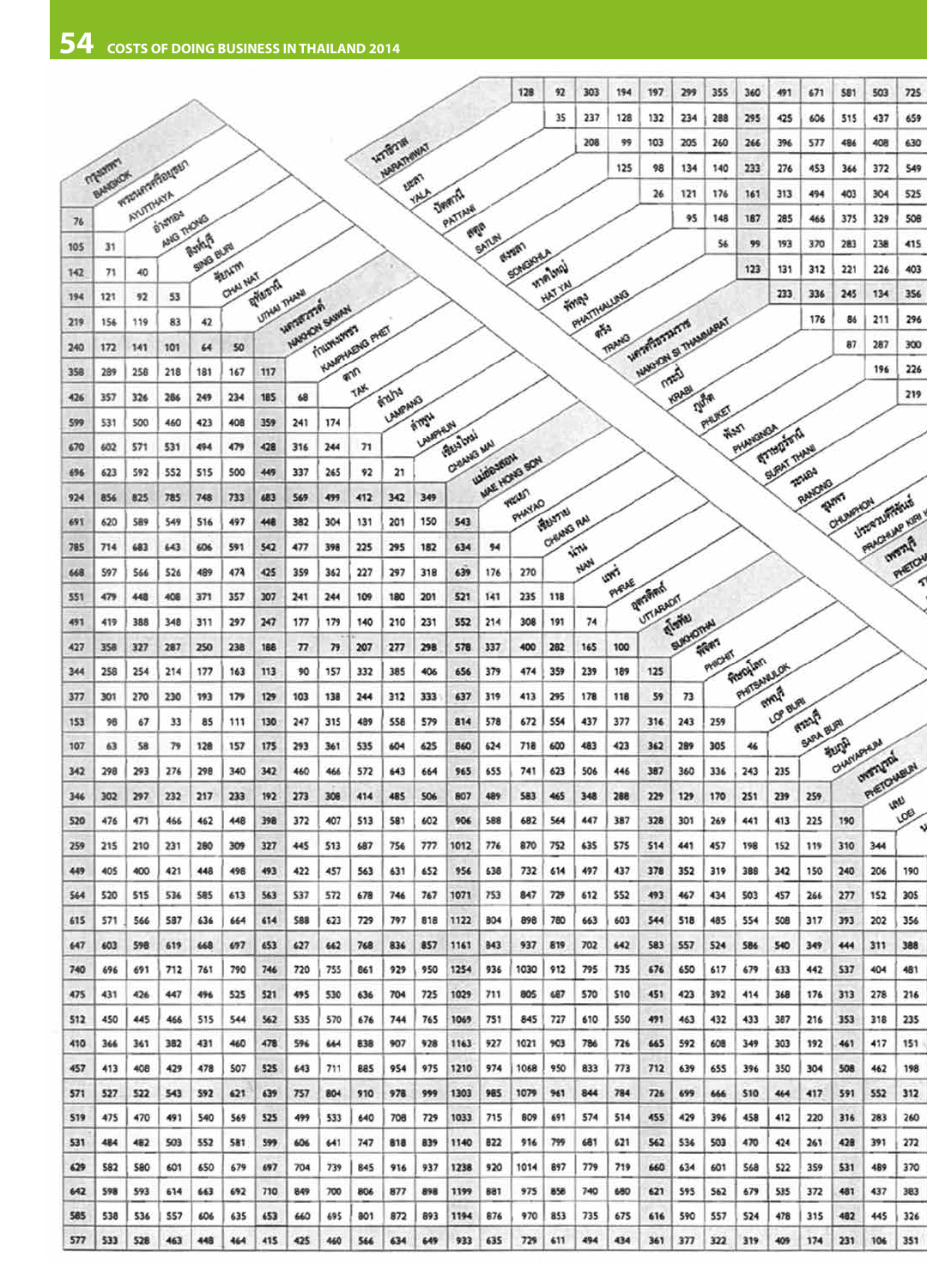

## **Driving Distance Chart (Km.)**

Example

Distance from Nakhon Ratchasima to Chonburi 280 Km. Distance from Nakhonnayok to Chonburi 143 Km. Distance from Chanthaburi to Chonburi 164 Km.

|     |                  |                         |                 |                               | SAMALT SAV    | masom                                                |              |          |                    |                         |                 | 174                            | 184               | 127         | 98                | 218                 | 148                            | 258                               | 217         | 174          | 245                            | 286               | 242          | 225 | 249 | 237 |
|-----|------------------|-------------------------|-----------------|-------------------------------|---------------|------------------------------------------------------|--------------|----------|--------------------|-------------------------|-----------------|--------------------------------|-------------------|-------------|-------------------|---------------------|--------------------------------|-----------------------------------|-------------|--------------|--------------------------------|-------------------|--------------|-----|-----|-----|
|     |                  |                         |                 |                               |               | BANGYOF                                              |              |          |                    |                         |                 |                                | 152               | 213         | 194               | 399                 | 332                            | 345                               | 280         | 237          | 293                            | 257               | 214          | 256 | 256 | 259 |
|     |                  |                         |                 |                               |               |                                                      |              | ATALITY  |                    |                         |                 |                                |                   | 58          | 86                | 380                 | 313                            | 272                               | 201         | 150          | 137                            | 102               | 58           | 101 | 101 | 107 |
|     |                  |                         |                 |                               |               |                                                      |              | SA KAEO  | <b>HATEFTAREST</b> | <b>NANCH RATCHASINA</b> |                 |                                |                   |             | 29                | 322                 | 255                            | 214                               | 143         | 100          | 137                            | 160               | 116          | 101 | 100 | 107 |
|     |                  | <b>MARKAH ANTONISAM</b> |                 |                               |               |                                                      |              |          |                    | <b>RIGHT</b>            |                 |                                |                   |             |                   | 309                 | 245                            | 186                               | 119         | 76           | 147                            | 188               | 144          | 127 | 151 | 135 |
|     | <b>WEINDAY</b>   |                         |                 |                               |               |                                                      |              |          |                    | SAFABURY                | <b>WESTERED</b> |                                |                   |             |                   |                     | 70                             | 179                               | 234         | 319          | 295                            | 413               | 402          | 342 | 328 | 315 |
|     | <b>KHON KAEN</b> | <b>R</b> 97572          |                 |                               |               |                                                      |              |          |                    |                         |                 | NAVERONALATOR<br><b>August</b> |                   |             |                   |                     |                                | 110                               | 164         | 249          | 228                            | 343               | 332          | 272 | 259 | 245 |
| 115 |                  | <b>UDON THANK</b>       | <b>Williams</b> |                               |               |                                                      |              |          |                    |                         |                 | <b>PRACHIMELAS</b>             | <b>WITH</b>       |             |                   |                     |                                |                                   | 98          | 140          | 162                            | 277               | 266          | 207 | 192 | 179 |
| 166 | 51               |                         | <b>NONG KIW</b> | <b>STANTS</b><br>SAICH NADRON |               |                                                      |              |          |                    |                         |                 |                                | <b>TRAT</b>       | Sump        |                   |                     |                                |                                   |             | 43           | 64                             | 180               | 169          | 109 | 95  | 81  |
| 205 | 159              | 210                     |                 |                               | <b>WATHIN</b> |                                                      |              |          |                    |                         |                 |                                |                   | CHANTHABURY | TOURS             |                     |                                |                                   |             |              | 71                             | 167               | 148          | 89  | 76  | 82  |
| 298 | 252              | 303                     | 93              |                               |               | NAVADA PHANDA<br><b>AIRINTERIOL</b><br>MAHA SARAKHAM |              |          |                    |                         |                 |                                |                   |             | RAYONG            | <b>Amp</b>          |                                |                                   |             |              |                                | 127               | 133          | 66  | 42  | 29  |
| 73  | 188              | 239                     | 172             | 265                           |               |                                                      | Foutba       |          |                    |                         |                 |                                |                   |             |                   | CHOMBUM             | <b>Quiguinn</b><br>CHACKGRAGAO |                                   |             |              |                                |                   | 44           | 80  | 89  | 100 |
| 113 | 228              | 279                     | 175             | 268                           | 40            |                                                      | <b>ROLET</b> | Franci   |                    |                         |                 |                                |                   |             |                   |                     |                                | <b>BATTLY MTS</b><br>SAMUT PRAKAN |             |              |                                |                   |              | 88  | 99  | 105 |
| 200 | 315              | 366                     | 321             | 414                           | 145           | 146                                                  |              | BURI RAM | Frink              |                         |                 |                                |                   |             |                   |                     |                                |                                   | SWITCHLE    |              |                                |                   |              |     | 26  | 46  |
| 256 | 373              | 422                     | 312             | 350                           | 177           | 137                                                  | 50           |          | SUPIN              | <b>TARSUM</b>           |                 |                                |                   |             |                   |                     |                                |                                   | SUPHAN BURK | <b>GAMBS</b> |                                |                   |              |     |     | 20  |
| 347 | 462              | 513                     | 347             | 332                           | 274           | 230                                                  | 155          | 105      |                    | SI SWET                 | manud           |                                |                   |             |                   |                     |                                |                                   |             | AVE THOUGH   | <b>Unavoice</b><br>PATTAM THAN |                   |              |     |     |     |
| 77  | 192              | 243                     | 128             | 221                           | 44            | 47                                                   | 184          | 184      | 279                |                         | <b>HALASIN</b>  | <b>DIABY</b>                   |                   |             |                   |                     |                                |                                   |             |              |                                | Mont              |              |     |     |     |
| 184 | 303              | 350                     | 230             | 215                           | 115           | 71                                                   | 191          | 135      | 159                | 118                     |                 | <b>YASOTHON</b>                | SILINTAD IS       |             |                   |                     |                                |                                   |             |              |                                | <b>NONTHABURN</b> | <b>Udanu</b> |     |     |     |
| 282 | 401              | 448                     | 286             | 271                           | 213           | 169                                                  | 216          | 166      | 61                 | 216                     | 98              |                                | LIBON ANTOINTINNE | Months      |                   |                     |                                |                                   |             |              |                                |                   | RAISKOX      |     |     |     |
| 243 | 278              | 329                     | 119             | 104                           | 210           | 162                                                  | 302          | 246      | 228                | 166                     | 111             | 167                            |                   | MACAHAN     | <b>STATISTICS</b> | <b>MANT CHARGEN</b> |                                |                                   |             |              |                                |                   |              |     |     |     |
| 238 | 357              | 404                     | 207             | 192                           | 165           | 125                                                  | 245          | 189      | 136                | 172                     | 54              | 75                             | 88                |             |                   | <b>Aristrany</b>    | <b>HONG BUL LAN PRU</b>        |                                   |             |              |                                |                   |              |     |     |     |
| 161 | 46               | 97                      | 205             | 298                           | 234           | 274                                                  | 361          | 419      | 508                | 238                     | 349             | 447                            | 320               | 324         |                   |                     |                                |                                   |             |              |                                |                   |              |     |     |     |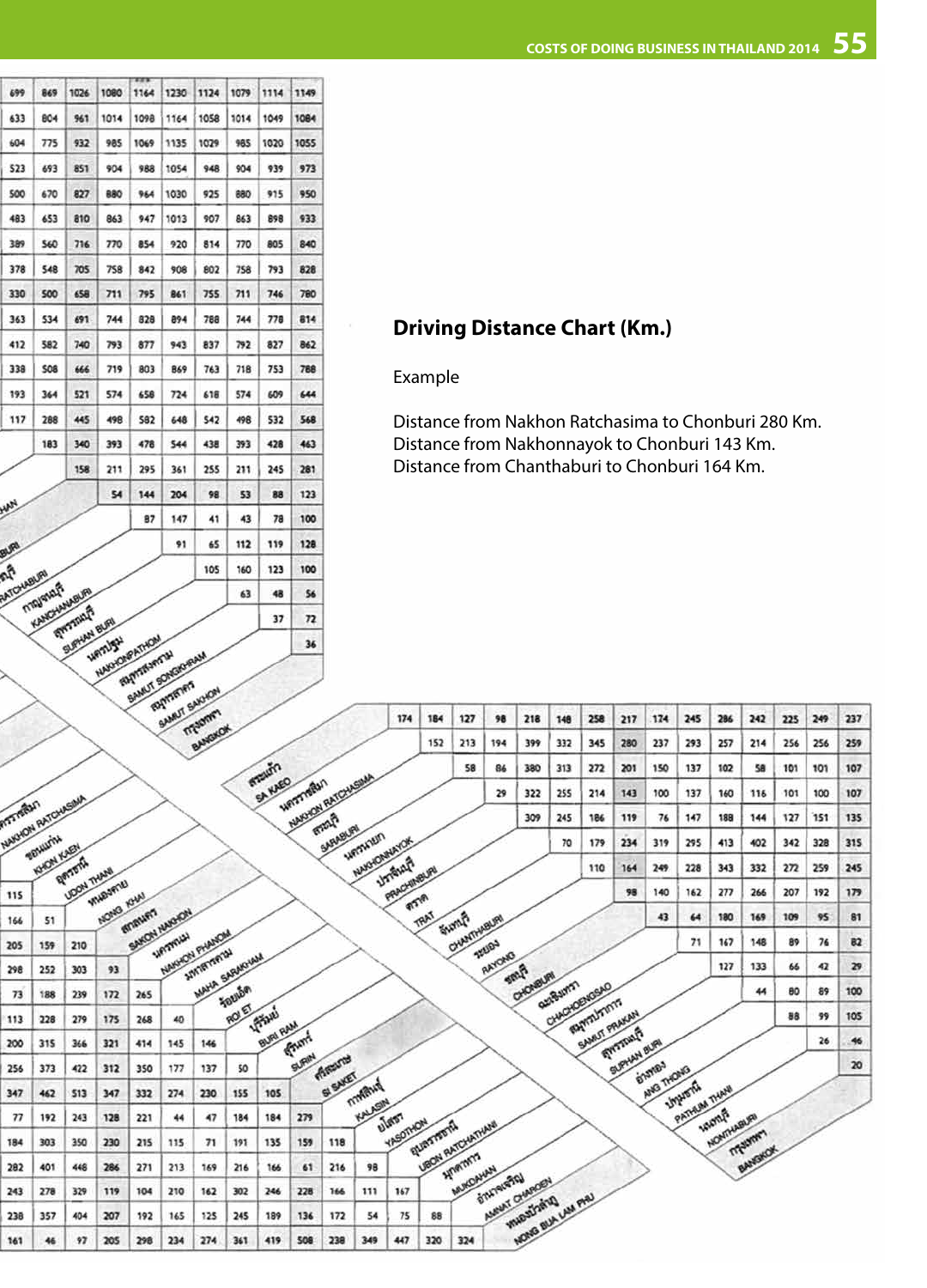## **CONTACT US**

### **HEAD OFFICE**

#### **OFFICE OF THE BOARD OF INVESTMENT**

555 Vibhavadi-Rangsit Rd., Chatuchak, Bangkok 10900 Tel: +66 (0) 2553-8111 Fax: +66 (0) 2553-8316 Website: www.boi.go.th Email: head@boi.go.th

#### **ONE START ONE STOP INVESTMENT CENTER (OSOS)**

18<sup>th</sup> Floor, Chamchuri Square Building, 319 Phayathai Rd., Pathumwan, Bangkok 10330 Tel: +66 (0) 2209-1100 Fax: +66 (0) 2209-1199 Website: osos.boi.go.th Email: osos@boi.go.th

#### **ONE STOP SERVICE CENTER FOR VISAS AND WORK PERMITS**

18<sup>th</sup> Floor, Chamchuri Square Building, 319 Phayathai Rd., Pathumwan, Bangkok 10330 Tel: +66 (0) 2209-1100 Fax: +66 (0) 2209-1194 Email: visawork@boi.go.th

#### **INVESTOR CLUB ASSOCIATION (ICA)**

12<sup>th</sup> and 16<sup>th</sup> Floor, TP&T Building, 1 Soi Vibhavadi-Rangsit 19, Vibhavadi-Rangsit Rd., Lad Yao, Chatuchak, Bangkok 10900 Tel: +66 (0) 2936-1429 Fax: +66 (0) 2936-1441-2 Website: www.ic.or.th Email: is-investor@ic.or.th

### **REGIONAL OFFICES**

#### **CHIANG MAI**

Regional Investment and Economic Center 1 Airport Business Park 108-110, 90 Mahidol Road, Amphur Muang, Chiang Mai 50100 Tel: +66 (0) 5320 3397-400 Fax: +66 (0) 5320 3404 Email: chmai@boi.go.th

#### **NAKHON RATCHASIMA**

Regional Investment and Economic Center 2 2112/22 Mitraphab Road, Amphur Muang, Nakhon Ratchasima 30000 Tel: +66 (0) 4421 3184-6 Fax: +66 (0) 4421 3182 Email: korat@boi.go.th

#### **KHONKAEN**

Regional Investment and Economic Center 3 177/54 Moo 17, Mitraphab Road, Amphur Muang, Khonkaen 40000 Tel: +66 (0) 4327 1300-2 Fax: +66 (0) 4327 1303 Email: khonkaen@boi.go.th

#### **CHONBURI**

Regional Investment and Economic Center 4 46 Moo 5 Laem Chabang Industrial Estate, Sukhumvit Road, Toongsukhla, Sriracha, Chonburi 20230 Tel: +66 (0) 3840 4900 Fax: +66 (0) 3840 4997, +66 (0) 3840 4999 Email: chonburi@boi.go.th

#### **SONGKHLA**

Regional Investment and Economic Center 5 7-15 Chaiyong Building Juti Uthit 1 Road, Hadd Yai, Songkhla 90110 Tel: +66 (0) 7434 7161-5 Fax: +66 (0) 7434 7160 Email: songkhla@boi.go.th

#### **SURAT THANI**

Regional Investment and Economic Center 6 49/21-22 Sriwichai Road, Makhamtia, Amphur Muang, Surat Thani 84000 Tel: +66 (0) 7728 4637, +66 (0) 7728 4435 Fax: +66 (0) 7728 4638 Email: surat@boi.go.th

#### **PHITSANULOK**

Regional Investment and Economic Center 7 3<sup>rd</sup> Floor, Thai Sivarat Building, 59/15 Boromtrilokkanat 2 Rd., Naimuang, Amphur Muang, Phitsanulok 65000 Tel: +66 (0) 5524-8111 Fax: +66 (0) 5524-8777 Email: phitsanulok@boi.go.th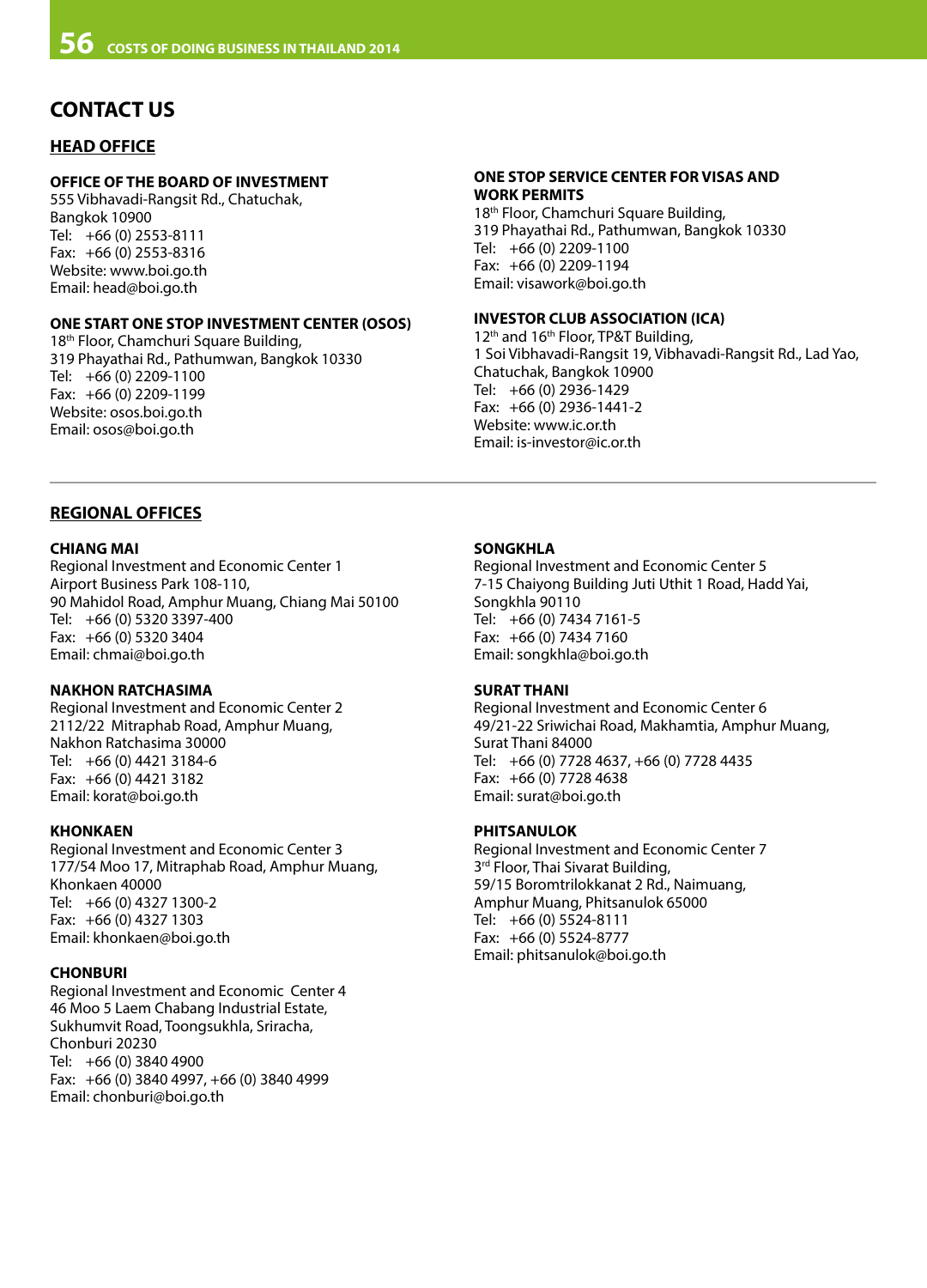### **OVERSEAS OFFICES**

#### **BEIJING**

Thailand Board of Investment, Beijing Office Royal Thai Embassy, No.40 Guang Hua Rd., Beijing 100600 P.R.C. Tel: +86-10-6532-4510 Fax: +86-10-6532-1620 Email: beijing@boi.go.th *Remarks: the Beijing Office is responsible for the People's Republic of China*

#### **FRANKFURT**

Thailand Board of Investment, Frankfurt Office Investment Section, Royal Thai Consulate-General Bethmannstr. 58,5.0G 60311 Frankfurt am Main,Federal Republic of Germany Tel: +49 (069) 92 91 230 Fax: +49 (069) 92 91 2320 Email: fra@boi.go.th

*Remarks: the Frankfurt Office is responsible for the following countries: Germany, Switzerland, Kingdom of Belgium, Czech Republic, Republic of Austria, Republic of Hungary, Republic of Poland, Republic of Slovenia, Grand Duchy of Luxembourg, and Kingdom of the Netherlands*

#### **GUANGZHOU**

Thailand Board of Investment, Guangzhou Office Royal Thai Consulate-General Guangzhou No.36 Youhe Road, Haizhu District, Guangzhou, P.R.C. 510310 Tel: +86-20-8385-8988 ext. 220-225,

+86-20-8387-7770 (Direct Line) Fax: +86-20-8387-2700 Email: guangzhou@boi.go.th *Remark: the Guangzhou Office is responsible for the People's Republic of China*

#### **LOS ANGELES**

Thailand Board of Investment, Los Angeles Office Royal Thai Consulate-General, 611 North Larchmont Boulevard, 3rd Floor, Los Angeles CA 90004, U.S.A. Tel: +1 (0)-323-960-1199 Fax: +1 (0)-323-960-1190 Email: boila@boi.go.th *Remark: The Los Angeles Office is responsible for the following countries: the United States of America (California, Nevada, Arizona, Oregon, Utah, Wyoming, Idaho, Colorado, Alaska, Washington, Montana and Hawaii)*

#### **MUMBAI**

Thailand Board of Investment, Mumbai Office Royal Thai Consulate-General, 1<sup>st</sup> Floor, Dalalmal House, Jamnalal Bajaj Marg, Nariman Point, Mumbai - 400 021 Republic of India Tel: +(91 22) 2204 1589-90 Fax: +(91 22) 2282 1071 Email: mumbai@boi.go.th *Remark: the Mumbai Office is responsible for the following countries: Mumbai*

#### **NEW YORK**

Thailand Board of Investment, New York Office 7 World Trade Center, 34th Floor. Suite F, 250 Greenwich Street, New York, New York 10007, U.S.A. Tel: +1 (0) 212 422 9009 Fax: +1 (0) 212 422 9119 Email: nyc@boi.go.th Website: www.thinkasiainvestthailand.com *Remark: the New York Office is responsible for the following countries: the United States of America (Alabama, Arkansas, Connecticut, Delaware, District of Columbia, Florida, Georgia, Illinois, Indiana, Iowa, Kansas, Kentucky, Louisiana, Maine, Maryland, Missouri, Nebraska, New Hampshire, New Jersey, New Mexico, New York, North Carolina, North Dakota, Ohio, Oklahoma, Pennsylvania, Rhode Island, South Carolina, South Dakota, Tennessee, Texas, Vermont, Virginia, West Virginia, Wisconsin) and Canada*

#### **OSAKA**

Thailand Board of Investment, Osaka Office Royal Thai Consulate-General, Bangkok Bank Building, 7th Floor, 1-9-16 Kyutaro-Machi, Chuo-Ku, Osaka 541-0056 Japan Tel: +81 (0) 6-6271-1395 Fax: +81 (0) 6-6271-1394 Email: osaka@boi.go.th *Remark: the Osaka Office is responsible the following countries: Japan (Kansai and Shikoku)*

#### **PARIS**

Thailand Board of Investment, Paris Office Ambassade Royale de Thaïlande 8, rue Greuze, 75116 Paris, France Tel: +(33-1) 56 90 26 00 Fax: +(33-1) 56 90 26 02 Email: par@boi.go.th *Remark: the Paris Office is responsible for the following countries: France, the United Kingdom, Ireland, Portuguese Republic, Italy, and Spain*

#### **SEOUL**

Thailand Board of Investment, Seoul Office #1804, 18th Floor, Koryo Daeyeongak Center, 97 Toegye-ro, Jung-gu, Seoul, 100-706, Korea Tel: +82-2-319-9998 Fax: +82-2-319-9997 Email: seoul@boi.go.th *Remark: the Seoul Office is responsible for the following countries: South Korea*

#### **SHANGHAI**

Thailand Board of Investment, Shanghai Office Royal Thai Consulate-General, 15<sup>th</sup> Floor, Crystal Century Tower, 567 Weihai Rd., Shanghai 200041, P.R.C. Tel: +86-21-6288-9728-9 Fax: +86-21-6288-9730 Email: shanghai@boi.go.th *Remark: the Shanghai Office is responsible for the following countries: People's Republic of China*